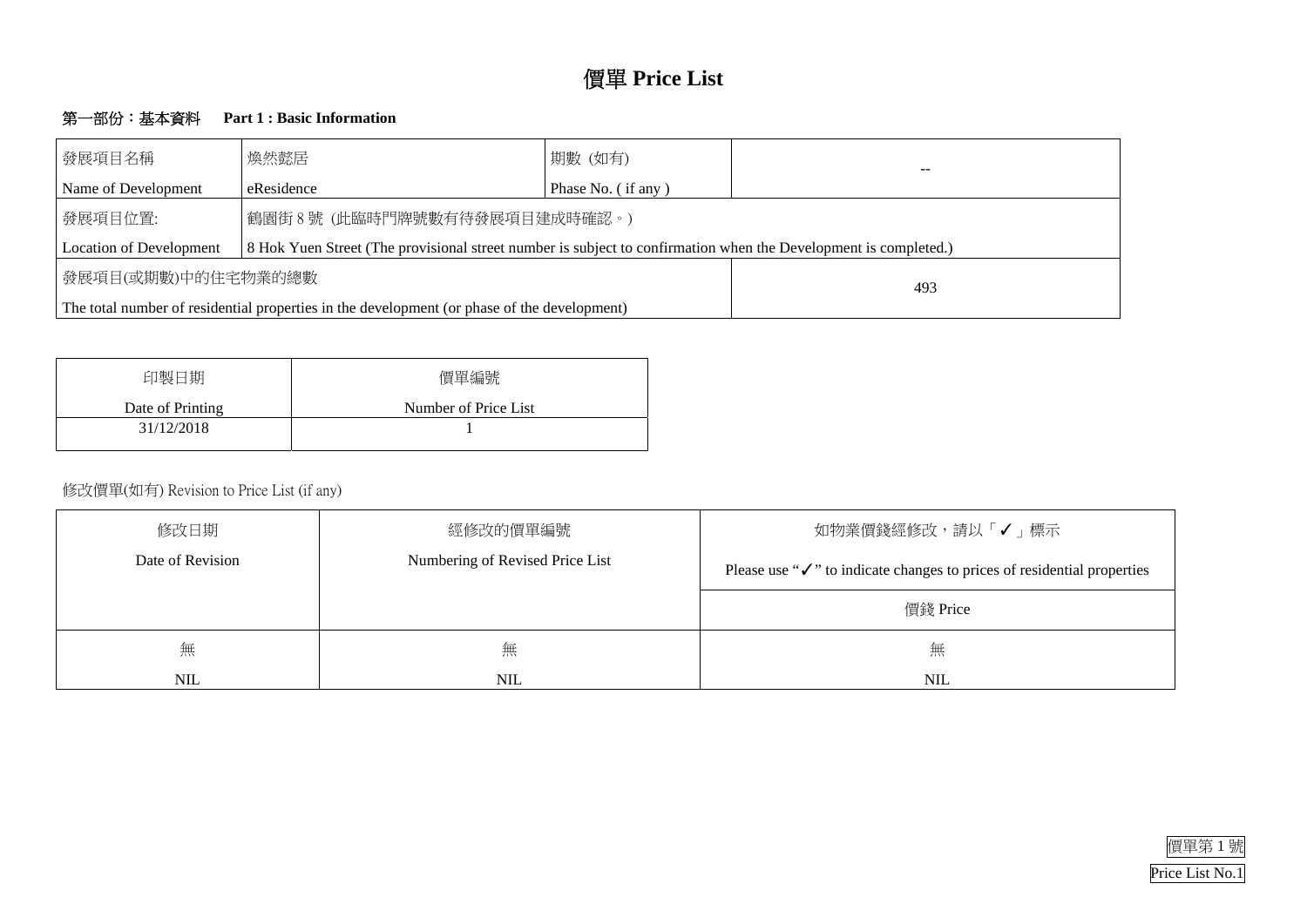#### 第二部份﹕面積及售價資料 **Part 2: Information on Area and Price**

| <b>Description of Residential</b> | 物業的描述<br>Property |       | 實用面積<br>(包括露台,工作平台及陽台(如有))<br>平方米(平方呎)                                                                        | 售價(元)      | 實用面積<br>每平方米/呎售價<br>元,每平方米 (元,每平方/呎)                  |                                |               | Area of other specified items (Not included in the Saleable Area) |               | 平方米(平方呎)<br>sq. metre (sq. ft.) | 其他指明項目的面積(不計算入實用面積)      |                          |                          |                          |      |
|-----------------------------------|-------------------|-------|---------------------------------------------------------------------------------------------------------------|------------|-------------------------------------------------------|--------------------------------|---------------|-------------------------------------------------------------------|---------------|---------------------------------|--------------------------|--------------------------|--------------------------|--------------------------|------|
| 大廈名稱                              | 樓層                | 單位    | Saleable Area                                                                                                 |            | Unit Rate of                                          | 空調機房                           | 窗台            | 閣樓                                                                | 平台            | 花園                              | 停車位                      | 天台                       | 梯屋                       | 前庭                       | 庭院   |
| <b>Block Name</b>                 | Floor             | Flat  | (including balcony, utility platform and<br>verandah, if any)<br>sq. metre (sq. ft.)                          | Price (\$) | Saleable Area<br>\$ per sq. metre<br>(\$ per sq. ft.) | Air-conditioning<br>plant room | Bay<br>window | Cockloft                                                          | Flat<br>roof  | Garden                          | Parking<br>space         | Roof                     | Stairhood                | Terrace                  | Yard |
| Tower 1<br>第1座                    | 5                 | $A^*$ | 35.522 (382)<br>露台 Balcony:<br>$\overline{\phantom{a}}$<br>工作平台 Utility Platform:<br>$\overline{\phantom{a}}$ | 4,696,000  | 132,200<br>(12, 293)                                  | $\mathbf{r}$                   | $\sim$        | $\mathbf{r}$                                                      | 3.866<br>(42) | $\overline{\phantom{a}}$        |                          | $\overline{a}$           | $\sim$                   |                          |      |
| Tower 1<br>第1座                    | 6                 | $A^*$ | 37.525 (404)<br>露台 Balcony: 2.003 (22)<br>工作平台 Utility Platform:                                              | 4,875,000  | 129,913<br>(12,067)                                   | $\blacksquare$                 | $\sim$        | $\blacksquare$                                                    | $\sim$        | $\mathbf{r}$                    | $\overline{a}$           | $\blacksquare$           | $\sim$                   | $\mathbf{r}$             |      |
| Tower 1<br>第1座                    | 8                 | $A^*$ | 37.525 (404)<br>露台 Balcony: 2.003 (22)<br>工作平台 Utility Platform:                                              | 4,934,000  | 131,486<br>(12, 213)                                  | $\sim$                         | $\sim$        | $\overline{\phantom{a}}$                                          |               | $\sim$                          |                          | $\overline{\phantom{a}}$ | $\sim$                   | $\mathbf{r}$             |      |
| Tower 1<br>第1座                    | 9                 | $A^*$ | 37.525 (404)<br>露台 Balcony: 2.003 (22)<br>工作平台 Utility Platform:                                              | 4,934,000  | 131,486<br>(12, 213)                                  | $\overline{a}$                 | $\sim$        | $\overline{a}$                                                    |               | $\sim$                          | $\overline{a}$           | $\blacksquare$           | $\sim$                   | $\sim$                   |      |
| Tower 1<br>第1座                    | 10                | $A^*$ | 37.525 (404)<br>露台 Balcony: 2.003 (22)<br>工作平台 Utility Platform:<br>$\sim$ $-$                                | 4,954,000  | 132,019<br>(12, 262)                                  |                                | $\sim$        |                                                                   |               | $\overline{a}$                  |                          |                          | $\overline{\phantom{a}}$ |                          |      |
| Tower 1<br>第1座                    | 11                | $A^*$ | 37.525 (404)<br>露台 Balcony: 2.003 (22)<br>工作平台 Utility Platform:                                              | 4,973,000  | 132,525<br>(12, 309)                                  | $\sim$                         | $\sim$        | $\overline{\phantom{a}}$                                          |               | $\sim$                          | $\overline{\phantom{a}}$ | $\overline{\phantom{a}}$ | $\overline{\phantom{a}}$ | $\sim$                   |      |
| Tower 1<br>第1座                    | 12                | $A^*$ | 37.525 (404)<br>露台 Balcony: 2.003 (22)<br>工作平台 Utility Platform:<br>$\sim$                                    | 4,993,000  | 133,058<br>(12, 359)                                  | $\blacksquare$                 | $\sim$        | $\blacksquare$                                                    |               | $\blacksquare$                  |                          | $\overline{\phantom{a}}$ | $\sim$                   | $\sim$                   |      |
| Tower 1<br>第1座                    | 13                | $A^*$ | 37.525 (404)<br>露台 Balcony: 2.003 (22)<br>工作平台 Utility Platform:                                              | 5,013,000  | 133,591<br>(12, 408)                                  | $\overline{\phantom{a}}$       | $\sim$        | $\overline{\phantom{a}}$                                          | $\sim$        | $\overline{\phantom{a}}$        | $\blacksquare$           | $\sim$                   | $\overline{\phantom{a}}$ | $\overline{\phantom{a}}$ |      |

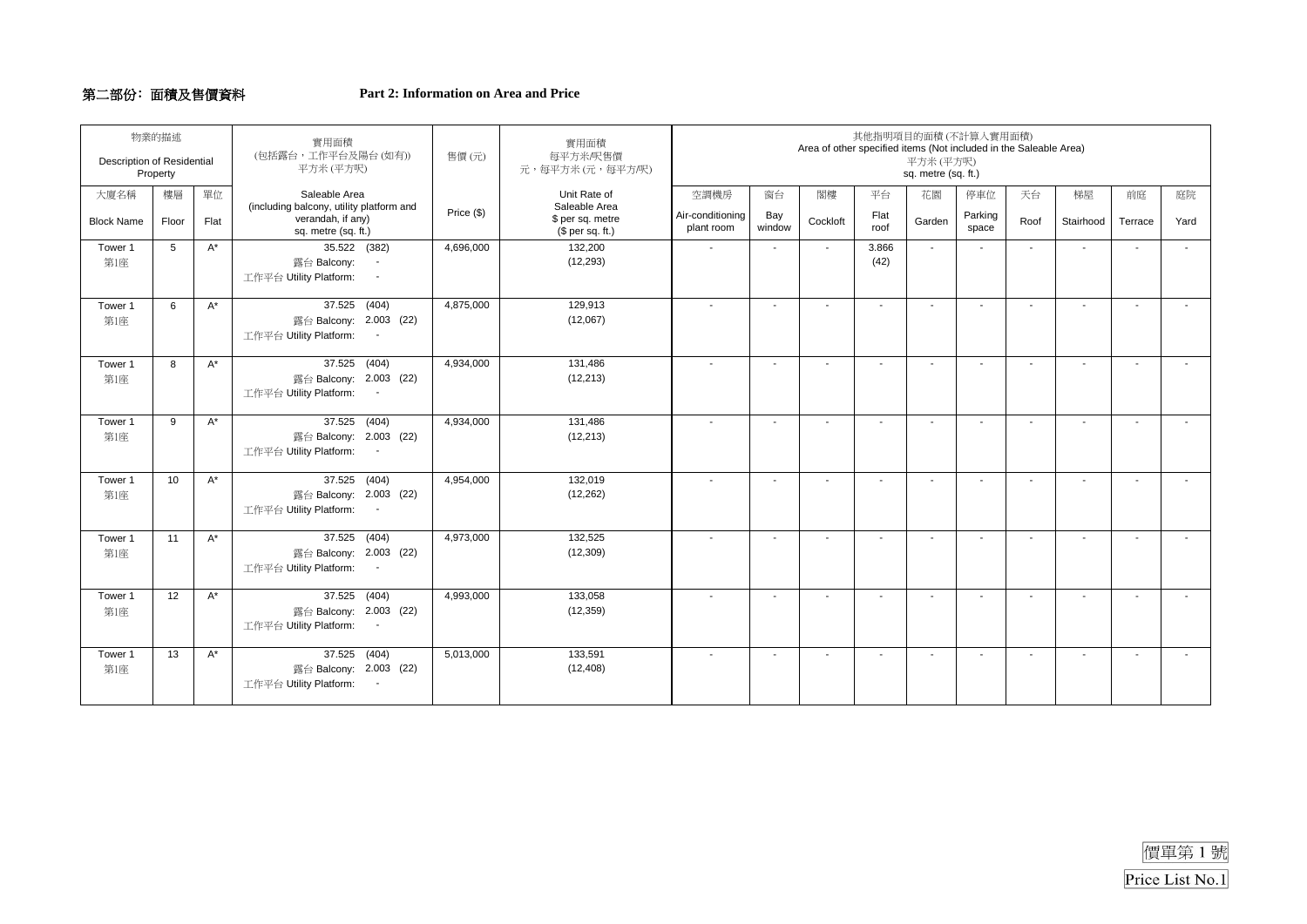| Description of Residential | 物業的描述<br>Property |                    | 實用面積<br>(包括露台,工作平台及陽台(如有))<br>平方米 (平方呎)                                               | 售價(元)      | 實用面積<br>每平方米/呎售價<br>元,每平方米(元,每平方/呎)                   |                                |                          | Area of other specified items (Not included in the Saleable Area) |                          | 其他指明項目的面積(不計算入實用面積)<br>平方米 (平方呎)<br>sq. metre (sq. ft.) |                          |                          |                          |                          |                          |
|----------------------------|-------------------|--------------------|---------------------------------------------------------------------------------------|------------|-------------------------------------------------------|--------------------------------|--------------------------|-------------------------------------------------------------------|--------------------------|---------------------------------------------------------|--------------------------|--------------------------|--------------------------|--------------------------|--------------------------|
| 大廈名稱                       | 樓層                | 單位                 | Saleable Area                                                                         |            | Unit Rate of                                          | 空調機房                           | 窗台                       | 閣樓                                                                | 平台                       | 花園                                                      | 停車位                      | 天台                       | 梯屋                       | 前庭                       | 庭院                       |
| <b>Block Name</b>          | Floor             | Flat               | (including balcony, utility platform and<br>verandah, if any)<br>sq. metre (sq. ft.)  | Price (\$) | Saleable Area<br>\$ per sq. metre<br>$$$ per sq. ft.) | Air-conditioning<br>plant room | Bay<br>window            | Cockloft                                                          | Flat<br>roof             | Garden                                                  | Parking<br>space         | Roof                     | Stairhood                | Terrace                  | Yard                     |
| Tower 1<br>第1座             | 16                | $A^*$              | 37.525 (404)<br>露台 Balcony: 2.003 (22)<br>工作平台 Utility Platform:<br>$\sim$            | 5,104,000  | 136,016<br>(12, 634)                                  |                                | $\blacksquare$           | $\blacksquare$                                                    | $\blacksquare$           | $\blacksquare$                                          | $\overline{\phantom{a}}$ | $\blacksquare$           | ÷,                       | $\overline{\phantom{a}}$ | ÷,                       |
| Tower 1<br>第1座             | 17                | $A^*$              | 37.525<br>(404)<br>露台 Balcony: 2.003 (22)<br>工作平台 Utility Platform:<br>$\sim$         | 5,125,000  | 136,576<br>(12,686)                                   |                                | $\blacksquare$           | $\blacksquare$                                                    | $\overline{\phantom{a}}$ | $\blacksquare$                                          | $\overline{\phantom{a}}$ | $\blacksquare$           | $\mathbf{r}$             | $\overline{\phantom{a}}$ | $\overline{a}$           |
| Tower 1<br>第1座             | 18                | $A^*$              | 37.525<br>(404)<br>露台 Balcony: 2.003 (22)<br>工作平台 Utility Platform:                   | 5,166,000  | 137,668<br>(12, 787)                                  |                                | $\blacksquare$           | $\overline{\phantom{a}}$                                          | $\blacksquare$           | $\blacksquare$                                          | $\overline{\phantom{a}}$ | $\blacksquare$           | $\sim$                   | $\overline{\phantom{a}}$ | $\tilde{\phantom{a}}$    |
| Tower 1<br>第1座             | 19                | $\mathsf{A}^\star$ | 37.525 (404)<br>露台 Balcony: 2.003 (22)<br>工作平台 Utility Platform:<br>$\sim$            | 5,166,000  | 137,668<br>(12, 787)                                  |                                | $\blacksquare$           | $\blacksquare$                                                    | $\overline{\phantom{a}}$ | $\overline{\phantom{a}}$                                | $\blacksquare$           | $\overline{\phantom{a}}$ | $\blacksquare$           | $\sim$                   | $\overline{\phantom{a}}$ |
| Tower 1<br>第1座             | 20                | $A^*$              | 37.525 (404)<br>露台 Balcony: 2.003 (22)<br>工作平台 Utility Platform:<br>$\sim$            | 5,187,000  | 138,228<br>(12, 839)                                  |                                | $\blacksquare$           | $\blacksquare$                                                    | $\blacksquare$           | $\blacksquare$                                          | $\blacksquare$           | $\blacksquare$           | $\mathbf{r}$             | $\blacksquare$           | $\mathbf{r}$             |
| Tower 1<br>第1座             | 21                | $\mathsf{A}^\star$ | 37.525 (404)<br>露台 Balcony: 2.003 (22)<br>工作平台 Utility Platform:<br>$\sim$            | 5,208,000  | 138,787<br>(12, 891)                                  |                                | $\mathbf{r}$             | $\blacksquare$                                                    | $\mathbf{r}$             | $\sim$                                                  | $\sim$                   | $\sim$                   | $\mathbf{r}$             | $\sim$                   | $\mathbf{r}$             |
| Tower 1<br>第1座             | 22                | $\mathsf{A}^\star$ | 37.525 (404)<br>露台 Balcony: 2.003 (22)<br>工作平台 Utility Platform:<br>$\sim$            | 5,229,000  | 139,347<br>(12, 943)                                  | $\overline{\phantom{a}}$       | $\ddot{\phantom{a}}$     | $\blacksquare$                                                    | $\mathbf{r}$             | $\sim$                                                  | $\sim$                   | $\sim$                   | $\sim$                   | $\sim$                   | $\mathbf{r}$             |
| Tower 1<br>第1座             | 23                | $A^*$              | 37.525 (404)<br>露台 Balcony: 2.003 (22)<br>工作平台 Utility Platform:<br>$\sim$            | 5,250,000  | 139,907<br>(12, 995)                                  |                                | $\overline{\phantom{a}}$ | $\overline{\phantom{a}}$                                          | $\blacksquare$           | $\overline{\phantom{a}}$                                | $\overline{\phantom{a}}$ | $\overline{\phantom{a}}$ | $\overline{\phantom{a}}$ | $\blacksquare$           | $\tilde{\phantom{a}}$    |
| Tower 1<br>第1座             | 25                | $A^*$              | 37.525 (404)<br>露台 Balcony: 2.003 (22)<br>工作平台 Utility Platform:<br>$\sim$            | 5,271,000  | 140,466<br>(13,047)                                   |                                | $\blacksquare$           | $\blacksquare$                                                    | $\blacksquare$           | $\blacksquare$                                          | $\overline{\phantom{a}}$ | $\blacksquare$           | $\mathbf{r}$             | $\overline{\phantom{a}}$ | $\tilde{\phantom{a}}$    |
| Tower 1<br>第1座             | 26                | $A^*$              | (404)<br>37.525<br>露台 Balcony: 2.003 (22)<br>工作平台 Utility Platform:<br>$\blacksquare$ | 5,292,000  | 141,026<br>(13,099)                                   |                                | ä,                       | $\sim$                                                            | $\mathbf{r}$             | $\sim$                                                  | $\mathbf{r}$             | $\sim$                   | $\sim$                   | L.                       | $\tilde{\phantom{a}}$    |
| Tower 1<br>第1座             | 27                | $A^*$              | 37.525 (404)<br>露台 Balcony: 2.003 (22)<br>工作平台 Utility Platform:<br>$\sim$            | 5,313,000  | 141,586<br>(13, 151)                                  |                                | $\blacksquare$           | $\overline{a}$                                                    | $\overline{\phantom{a}}$ | $\blacksquare$                                          | $\overline{\phantom{a}}$ | $\blacksquare$           | $\blacksquare$           | $\blacksquare$           | $\overline{\phantom{a}}$ |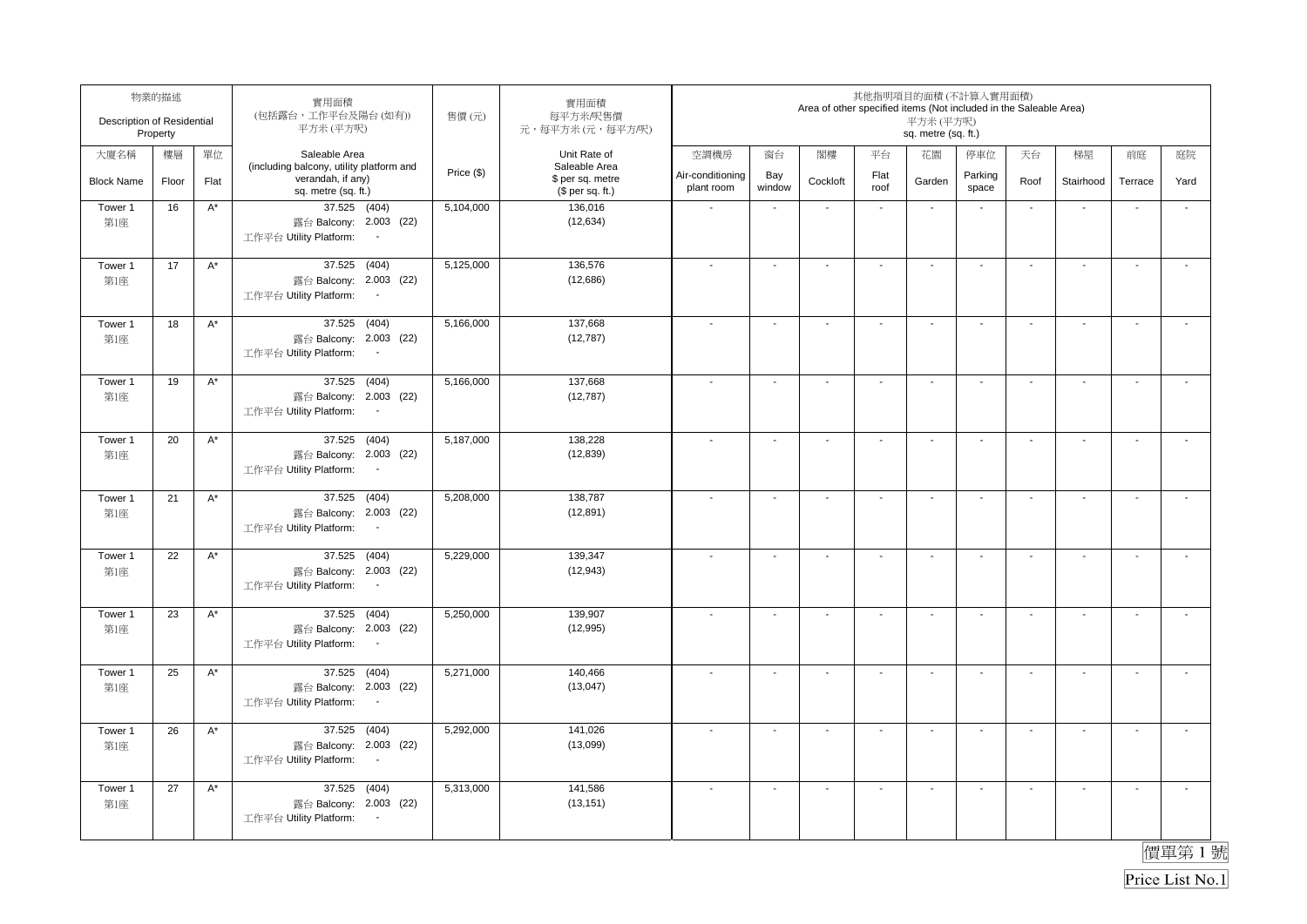| Description of Residential | 物業的描述<br>Property |                      | 實用面積<br>(包括露台,工作平台及陽台(如有))<br>平方米(平方呎)                                                          | 售價(元)      | 實用面積<br>每平方米/呎售價<br>元,每平方米(元,每平方/呎)                   |                                |                          | Area of other specified items (Not included in the Saleable Area) |                             | 其他指明項目的面積(不計算入實用面積)<br>平方米(平方呎)<br>sq. metre (sq. ft.) |                          |                          |                          |                          |                          |
|----------------------------|-------------------|----------------------|-------------------------------------------------------------------------------------------------|------------|-------------------------------------------------------|--------------------------------|--------------------------|-------------------------------------------------------------------|-----------------------------|--------------------------------------------------------|--------------------------|--------------------------|--------------------------|--------------------------|--------------------------|
| 大廈名稱                       | 樓層                | 單位                   | Saleable Area                                                                                   |            | Unit Rate of                                          | 空調機房                           | 窗台                       | 閣樓                                                                | 平台                          | 花園                                                     | 停車位                      | 天台                       | 梯屋                       | 前庭                       | 庭院                       |
| <b>Block Name</b>          | Floor             | Flat                 | (including balcony, utility platform and<br>verandah, if any)<br>sq. metre (sq. ft.)            | Price (\$) | Saleable Area<br>\$ per sq. metre<br>$$$ per sq. ft.) | Air-conditioning<br>plant room | Bay<br>window            | Cockloft                                                          | Flat<br>roof                | Garden                                                 | Parking<br>space         | Roof                     | Stairhood                | Terrace                  | Yard                     |
| Tower 1<br>第1座             | 28                | $A^*$                | 37.525 (404)<br>露台 Balcony: 2.003 (22)<br>工作平台 Utility Platform:<br>$\overline{\phantom{a}}$    | 5,356,000  | 142,732<br>(13, 257)                                  |                                | $\mathbf{r}$             | $\sim$                                                            | $\mathcal{L}_{\mathcal{A}}$ | $\sim$                                                 | $\blacksquare$           | $\sim$                   | $\overline{\phantom{a}}$ | L.                       | $\mathbf{r}$             |
| Tower 1<br>第1座             | 29                | $A^*$                | 37.525<br>(404)<br>露台 Balcony: 2.003 (22)<br>工作平台 Utility Platform:<br>$\sim$                   | 5,356,000  | 142,732<br>(13, 257)                                  | $\overline{\phantom{a}}$       | ä,                       | $\blacksquare$                                                    | $\mathbf{r}$                | $\blacksquare$                                         | $\sim$                   | $\blacksquare$           | $\mathbf{r}$             | L.                       | $\tilde{\phantom{a}}$    |
| Tower 1<br>第1座             | 30                | $A^*$                | 37.525<br>(404)<br>露台 Balcony: 2.003 (22)<br>工作平台 Utility Platform:<br>$\overline{\phantom{a}}$ | 5,377,000  | 143,291<br>(13, 309)                                  |                                | $\sim$                   | $\sim$                                                            | $\mathbf{r}$                | $\sim$                                                 | $\sim$                   | $\sim$                   | $\sim$                   | $\sim$                   | $\overline{\phantom{a}}$ |
| Tower 1<br>第1座             | 31                | $A^*$                | 37.525 (404)<br>露台 Balcony: 2.003 (22)<br>工作平台 Utility Platform:<br>$\sim$                      | 5,399,000  | 143,877<br>(13, 364)                                  |                                | $\overline{a}$           | $\overline{a}$                                                    | $\blacksquare$              | $\blacksquare$                                         | $\overline{\phantom{a}}$ | $\blacksquare$           | $\blacksquare$           | $\overline{\phantom{a}}$ | $\mathbf{r}$             |
| Tower 1<br>第1座             | 32                | $A^*$                | 37.525 (404)<br>露台 Balcony: 2.003 (22)<br>工作平台 Utility Platform:                                | 5,421,000  | 144,464<br>(13, 418)                                  |                                | $\blacksquare$           | $\overline{\phantom{a}}$                                          | $\overline{\phantom{a}}$    | $\overline{\phantom{a}}$                               | $\overline{\phantom{a}}$ | $\overline{\phantom{a}}$ | $\blacksquare$           | $\overline{\phantom{a}}$ | $\sim$                   |
| Tower 1<br>第1座             | 33                | $\mathsf{A}^\star$   | 37.525 (404)<br>露台 Balcony: 2.003 (22)<br>工作平台 Utility Platform:<br>$\sim$                      | 5,442,000  | 145,023<br>(13, 470)                                  |                                | $\overline{\phantom{a}}$ | $\overline{\phantom{a}}$                                          | $\mathbf{r}$                | $\sim$                                                 | $\blacksquare$           | $\overline{\phantom{a}}$ | $\sim$                   | $\mathbf{r}$             | $\sim$                   |
| Tower 1<br>第1座             | 35                | $\mathsf{A}^\star$   | 37.525 (404)<br>露台 Balcony: 2.003 (22)<br>工作平台 Utility Platform:<br>$\sim$                      | 5,464,000  | 145,610<br>(13, 525)                                  |                                | $\blacksquare$           | $\blacksquare$                                                    | $\blacksquare$              | $\blacksquare$                                         | $\blacksquare$           | $\blacksquare$           | $\sim$                   | $\blacksquare$           | $\mathbf{r}$             |
| Tower 1<br>第1座             | 36                | $A^*$                | 37.525 (404)<br>露台 Balcony: 2.003 (22)<br>工作平台 Utility Platform:<br>$\sim$                      | 5,486,000  | 146,196<br>(13, 579)                                  |                                | $\blacksquare$           | $\blacksquare$                                                    | $\blacksquare$              | $\blacksquare$                                         | $\overline{\phantom{a}}$ | $\blacksquare$           | $\sim$                   | $\mathbf{r}$             | $\mathbf{r}$             |
| Tower 1<br>第1座             | 5                 | $\mathsf{B}^{\star}$ | 25.545 (275)<br>露台 Balcony:<br>$\overline{\phantom{a}}$<br>工作平台 Utility Platform:<br>$\sim$     | 3,357,000  | 131,415<br>(12, 207)                                  |                                | $\sim$                   | $\blacksquare$                                                    | $\sim$                      | $\sim$                                                 | $\overline{a}$           | $\overline{\phantom{a}}$ | $\sim$                   | $\blacksquare$           | $\sim$                   |
| Tower 1<br>第1座             | 6                 | $B^*$                | 25.545 (275)<br>露台 Balcony:<br>工作平台 Utility Platform:<br>$\sim$                                 | 3,371,000  | 131,963<br>(12, 258)                                  |                                | $\blacksquare$           | $\overline{\phantom{a}}$                                          | $\sim$                      | $\overline{\phantom{a}}$                               | $\blacksquare$           | $\overline{\phantom{a}}$ | $\sim$                   | $\mathbf{r}$             | $\tilde{\phantom{a}}$    |
| Tower 1<br>第1座             | $\overline{7}$    | $B^*$                | 25.545 (275)<br>露台 Balcony:<br>工作平台 Utility Platform:<br>$\sim$                                 | 3,384,000  | 132,472<br>(12, 305)                                  |                                | $\overline{\phantom{a}}$ | $\blacksquare$                                                    | $\sim$                      | $\sim$                                                 | $\sim$                   | $\sim$                   | $\sim$                   | $\mathbf{r}$             | $\mathbf{L}$             |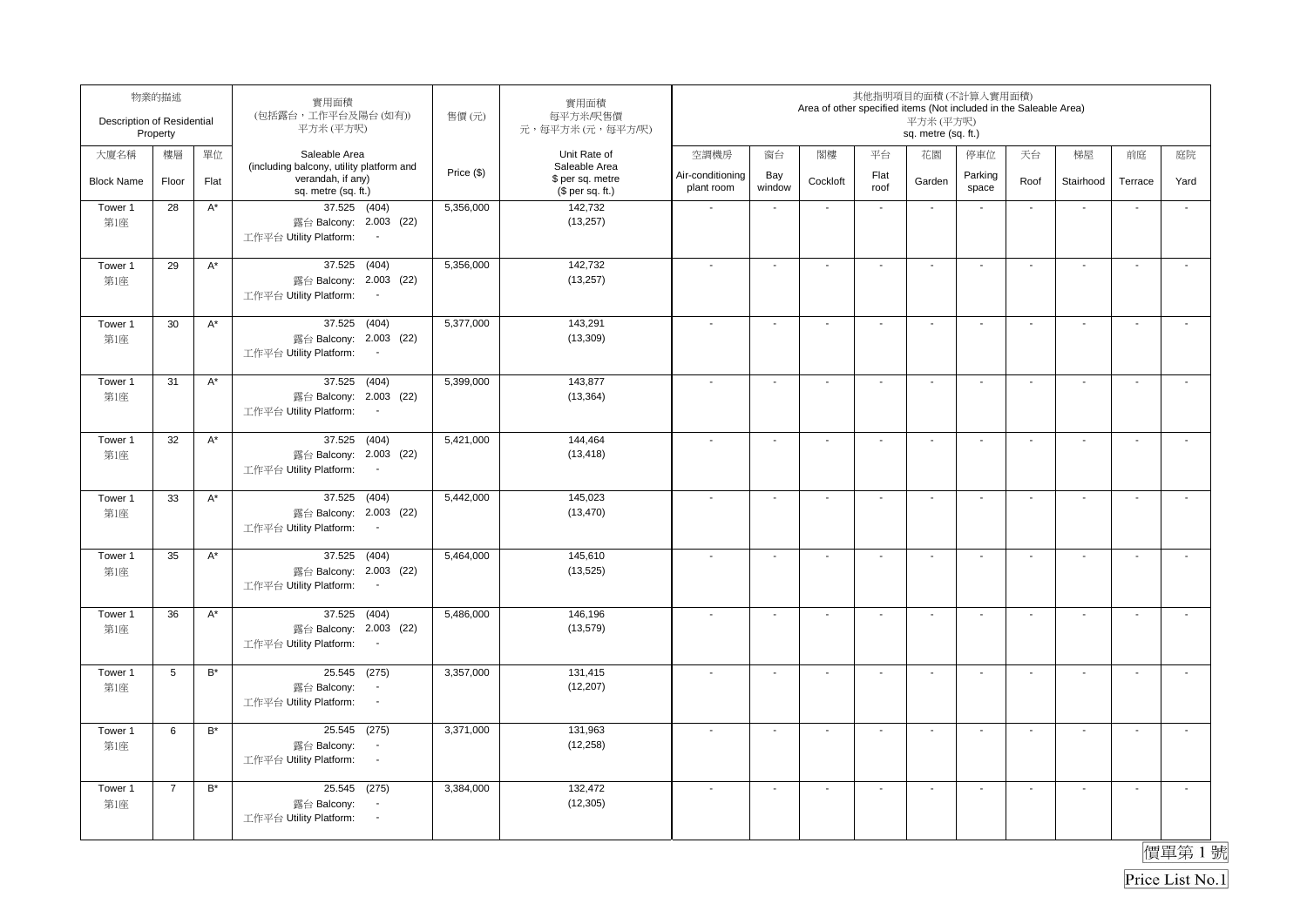| Description of Residential | 物業的描述<br>Property |                    | 實用面積<br>(包括露台,工作平台及陽台(如有))<br>平方米(平方呎)                                                                             | 售價(元)      | 實用面積<br>每平方米/呎售價<br>元,每平方米(元,每平方/呎)                   |                                |                          | Area of other specified items (Not included in the Saleable Area) |                          | 其他指明項目的面積(不計算入實用面積)<br>平方米(平方呎)<br>sq. metre (sq. ft.) |                          |                          |                          |                          |                       |
|----------------------------|-------------------|--------------------|--------------------------------------------------------------------------------------------------------------------|------------|-------------------------------------------------------|--------------------------------|--------------------------|-------------------------------------------------------------------|--------------------------|--------------------------------------------------------|--------------------------|--------------------------|--------------------------|--------------------------|-----------------------|
| 大廈名稱                       | 樓層                | 單位                 | Saleable Area                                                                                                      |            | Unit Rate of                                          | 空調機房                           | 窗台                       | 閣樓                                                                | 平台                       | 花園                                                     | 停車位                      | 天台                       | 梯屋                       | 前庭                       | 庭院                    |
| <b>Block Name</b>          | Floor             | Flat               | (including balcony, utility platform and<br>verandah, if any)<br>sq. metre (sq. ft.)                               | Price (\$) | Saleable Area<br>\$ per sq. metre<br>(\$ per sq. ft.) | Air-conditioning<br>plant room | Bay<br>window            | Cockloft                                                          | Flat<br>roof             | Garden                                                 | Parking<br>space         | Roof                     | Stairhood                | Terrace                  | Yard                  |
| Tower 1<br>第1座             | 8                 | $B^*$              | 25.545 (275)<br>露台 Balcony:<br>工作平台 Utility Platform:<br>$\blacksquare$                                            | 3,411,000  | 133,529<br>(12, 404)                                  | $\sim$                         | $\mathbf{r}$             | $\sim$                                                            | $\sim$                   | $\sim$                                                 | $\blacksquare$           | $\sim$                   | $\overline{\phantom{a}}$ | ÷,                       | $\mathbf{r}$          |
| Tower 1<br>第1座             | 9                 | $B^*$              | 25.545 (275)<br>露台 Balcony:<br>$\blacksquare$<br>工作平台 Utility Platform:<br>$\sim$                                  | 3,411,000  | 133,529<br>(12, 404)                                  | $\overline{\phantom{a}}$       | $\overline{a}$           | $\blacksquare$                                                    | $\mathbf{r}$             | $\blacksquare$                                         | $\overline{\phantom{a}}$ | $\blacksquare$           | $\mathbf{r}$             | L.                       | $\tilde{\phantom{a}}$ |
| Tower 1<br>第1座             | 10                | $\mathsf{B}^\star$ | 25.545 (275)<br>露台 Balcony:<br>$\overline{\phantom{a}}$<br>工作平台 Utility Platform:<br>$\sim$                        | 3,425,000  | 134,077<br>(12, 455)                                  |                                | $\sim$                   | $\blacksquare$                                                    | $\sim$                   | $\sim$                                                 | $\sim$                   | $\blacksquare$           | $\mathbf{r}$             | $\sim$                   | $\mathcal{L}$         |
| Tower 1<br>第1座             | 11                | $B^*$              | 25.545 (275)<br>露台 Balcony:<br>$\overline{\phantom{a}}$<br>工作平台 Utility Platform:<br>$\blacksquare$                | 3,439,000  | 134,625<br>(12, 505)                                  |                                | $\overline{a}$           | $\blacksquare$                                                    | $\blacksquare$           | $\blacksquare$                                         | $\overline{\phantom{a}}$ | $\blacksquare$           | $\blacksquare$           | $\overline{\phantom{a}}$ | $\blacksquare$        |
| Tower 1<br>第1座             | 12                | $\mathsf{B}^*$     | 25.545 (275)<br>露台 Balcony:<br>$\overline{\phantom{a}}$<br>工作平台 Utility Platform:<br>$\sim$                        | 3,453,000  | 135,173<br>(12, 556)                                  |                                | $\blacksquare$           | $\overline{\phantom{a}}$                                          | $\overline{\phantom{a}}$ | $\overline{\phantom{a}}$                               | $\overline{\phantom{a}}$ | $\overline{\phantom{a}}$ | $\blacksquare$           | $\overline{\phantom{a}}$ | $\sim$                |
| Tower 1<br>第1座             | 13                | $\mathsf{B}^\star$ | 25.545 (275)<br>露台 Balcony:<br>$\overline{\phantom{a}}$<br>工作平台 Utility Platform:<br>$\sim$                        | 3,466,000  | 135,682<br>(12,604)                                   |                                | $\overline{\phantom{a}}$ | $\overline{\phantom{a}}$                                          | $\mathbf{r}$             | $\blacksquare$                                         | $\blacksquare$           | $\overline{\phantom{a}}$ | $\sim$                   | $\mathbf{r}$             | $\sim$                |
| Tower 1<br>第1座             | 15                | $\mathsf{B}^\star$ | $25.545$ (275)<br>露台 Balcony:<br>$\overline{\phantom{a}}$<br>工作平台 Utility Platform:<br>$\mathcal{L}_{\mathcal{A}}$ | 3,481,000  | 136,269<br>(12, 658)                                  |                                | $\blacksquare$           | $\blacksquare$                                                    | $\blacksquare$           | $\blacksquare$                                         | $\blacksquare$           | $\blacksquare$           | $\sim$                   | $\blacksquare$           | $\mathbf{r}$          |
| Tower 1<br>第1座             | 16                | $\mathsf{B}^\star$ | 25.545 (275)<br>露台 Balcony:<br>$\sim$<br>工作平台 Utility Platform:<br>$\sim$                                          | 3,530,000  | 138,188<br>(12, 836)                                  |                                | $\blacksquare$           | $\blacksquare$                                                    | $\blacksquare$           | $\blacksquare$                                         | $\overline{\phantom{a}}$ | $\blacksquare$           | $\mathbf{r}$             | $\mathbf{r}$             | $\mathbf{r}$          |
| Tower 1<br>第1座             | 17                | $\mathsf{B}^\star$ | 25.545 (275)<br>露台 Balcony:<br>$\overline{\phantom{a}}$<br>工作平台 Utility Platform:<br>$\sim$                        | 3,544,000  | 138,736<br>(12, 887)                                  |                                | $\sim$                   | $\blacksquare$                                                    | $\sim$                   | $\overline{\phantom{a}}$                               | $\blacksquare$           | $\overline{\phantom{a}}$ | $\sim$                   | $\blacksquare$           | $\mathbf{r}$          |
| Tower 1<br>第1座             | 18                | $B^*$              | 25.545 (275)<br>露台 Balcony:<br>$\overline{\phantom{a}}$<br>工作平台 Utility Platform:<br>$\sim$                        | 3,572,000  | 139,832<br>(12,989)                                   |                                | $\overline{\phantom{a}}$ | $\overline{\phantom{a}}$                                          | $\blacksquare$           | $\overline{\phantom{a}}$                               | $\blacksquare$           | $\overline{\phantom{a}}$ | $\sim$                   | $\mathbf{r}$             | $\mathbf{r}$          |
| Tower 1<br>第1座             | 19                | $B^*$              | 25.545 (275)<br>露台 Balcony:<br>工作平台 Utility Platform:<br>$\sim$                                                    | 3,572,000  | 139,832<br>(12,989)                                   |                                | $\sim$                   | $\overline{\phantom{a}}$                                          | $\mathbf{r}$             | $\sim$                                                 | $\sim$                   | $\sim$                   | $\sim$                   | $\sim$                   | $\mathbf{L}$          |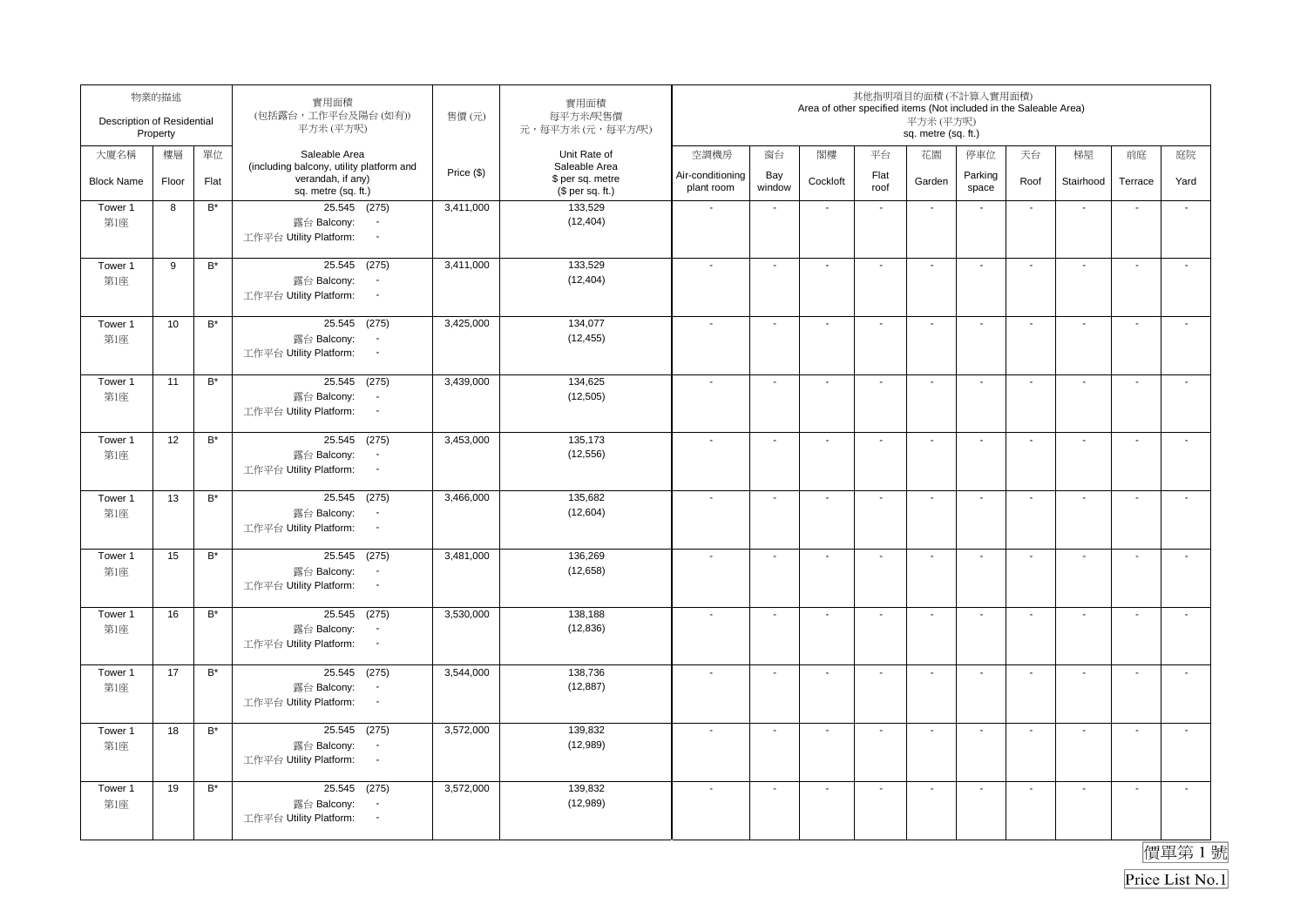| Description of Residential | 物業的描述<br>Property |                    | 實用面積<br>(包括露台,工作平台及陽台(如有))<br>平方米(平方呎)                                                              | 售價(元)      | 實用面積<br>每平方米/呎售價<br>元,每平方米(元,每平方/呎)                   |                                |                          | Area of other specified items (Not included in the Saleable Area) |                          | 其他指明項目的面積(不計算入實用面積)<br>平方米(平方呎)<br>sq. metre (sq. ft.) |                          |                          |                          |                          |                       |
|----------------------------|-------------------|--------------------|-----------------------------------------------------------------------------------------------------|------------|-------------------------------------------------------|--------------------------------|--------------------------|-------------------------------------------------------------------|--------------------------|--------------------------------------------------------|--------------------------|--------------------------|--------------------------|--------------------------|-----------------------|
| 大廈名稱                       | 樓層                | 單位                 | Saleable Area                                                                                       |            | Unit Rate of                                          | 空調機房                           | 窗台                       | 閣樓                                                                | 平台                       | 花園                                                     | 停車位                      | 天台                       | 梯屋                       | 前庭                       | 庭院                    |
| <b>Block Name</b>          | Floor             | Flat               | (including balcony, utility platform and<br>verandah, if any)<br>sq. metre (sq. ft.)                | Price (\$) | Saleable Area<br>\$ per sq. metre<br>(\$ per sq. ft.) | Air-conditioning<br>plant room | Bay<br>window            | Cockloft                                                          | Flat<br>roof             | Garden                                                 | Parking<br>space         | Roof                     | Stairhood                | Terrace                  | Yard                  |
| Tower 1<br>第1座             | 20                | $B^*$              | 25.545 (275)<br>露台 Balcony:<br>工作平台 Utility Platform:<br>$\blacksquare$                             | 3,587,000  | 140,419<br>(13,044)                                   | $\sim$                         | $\mathbf{r}$             | $\sim$                                                            | $\sim$                   | $\sim$                                                 | $\blacksquare$           | $\sim$                   | $\overline{\phantom{a}}$ | $\ddot{\phantom{a}}$     | $\mathbf{r}$          |
| Tower 1<br>第1座             | 21                | $B^*$              | 25.545 (275)<br>露台 Balcony:<br>$\blacksquare$<br>工作平台 Utility Platform:<br>$\sim$                   | 3,601,000  | 140,967<br>(13,095)                                   | $\overline{\phantom{a}}$       | $\sim$                   | $\blacksquare$                                                    | $\mathbf{r}$             | $\blacksquare$                                         | $\overline{\phantom{a}}$ | $\blacksquare$           | $\mathbf{r}$             | L.                       | $\tilde{\phantom{a}}$ |
| Tower 1<br>第1座             | 22                | $\mathsf{B}^\star$ | 25.545 (275)<br>露台 Balcony:<br>$\overline{\phantom{a}}$<br>工作平台 Utility Platform:<br>$\sim$         | 3,616,000  | 141,554<br>(13, 149)                                  |                                | $\sim$                   | $\blacksquare$                                                    | $\sim$                   | $\sim$                                                 | $\sim$                   | $\blacksquare$           | $\mathbf{r}$             | $\sim$                   | $\mathcal{L}$         |
| Tower 1<br>第1座             | 23                | $B^*$              | 25.545 (275)<br>露台 Balcony:<br>$\overline{\phantom{a}}$<br>工作平台 Utility Platform:<br>$\blacksquare$ | 3,630,000  | 142,102<br>(13,200)                                   |                                | $\blacksquare$           | $\blacksquare$                                                    | $\blacksquare$           | $\blacksquare$                                         | $\overline{\phantom{a}}$ | $\blacksquare$           | $\blacksquare$           | $\overline{\phantom{a}}$ | $\blacksquare$        |
| Tower 1<br>第1座             | 25                | $\mathsf{B}^\star$ | 25.545 (275)<br>露台 Balcony:<br>$\overline{\phantom{a}}$<br>工作平台 Utility Platform:<br>$\sim$         | 3,644,000  | 142,650<br>(13,251)                                   |                                | $\blacksquare$           | $\overline{\phantom{a}}$                                          | $\overline{\phantom{a}}$ | $\overline{\phantom{a}}$                               | $\overline{\phantom{a}}$ | $\overline{\phantom{a}}$ | $\blacksquare$           | $\overline{\phantom{a}}$ | $\sim$                |
| Tower 1<br>第1座             | 26                | $\mathsf{B}^\star$ | 25.545 (275)<br>露台 Balcony:<br>$\overline{\phantom{a}}$<br>工作平台 Utility Platform:<br>$\sim$         | 3,659,000  | 143,237<br>(13, 305)                                  |                                | $\overline{\phantom{a}}$ | $\overline{\phantom{a}}$                                          | $\mathbf{r}$             | $\blacksquare$                                         | $\blacksquare$           | $\sim$                   | $\sim$                   | $\mathbf{r}$             | $\sim$                |
| Tower 1<br>第1座             | 27                | $\mathsf{B}^\star$ | 25.545 (275)<br>露台 Balcony:<br>工作平台 Utility Platform:<br>$\mathcal{L}_{\mathcal{A}}$                | 3,674,000  | 143,825<br>(13,360)                                   |                                | $\blacksquare$           | $\blacksquare$                                                    | $\blacksquare$           | $\blacksquare$                                         | $\blacksquare$           | $\blacksquare$           | $\sim$                   | $\blacksquare$           | $\mathbf{r}$          |
| Tower 1<br>第1座             | 28                | $\mathsf{B}^\star$ | 25.545 (275)<br>露台 Balcony:<br>$\sim$<br>工作平台 Utility Platform:<br>$\sim$                           | 3,703,000  | 144,960<br>(13, 465)                                  |                                | $\blacksquare$           | $\blacksquare$                                                    | $\blacksquare$           | $\blacksquare$                                         | $\overline{\phantom{a}}$ | $\blacksquare$           | $\mathbf{r}$             | $\mathbf{r}$             | $\mathbf{r}$          |
| Tower 1<br>第1座             | 29                | $\mathsf{B}^\star$ | 25.545 (275)<br>露台 Balcony:<br>$\overline{\phantom{a}}$<br>工作平台 Utility Platform:<br>$\sim$         | 3,703,000  | 144,960<br>(13, 465)                                  |                                | $\sim$                   | $\blacksquare$                                                    | $\sim$                   | $\overline{\phantom{a}}$                               | $\blacksquare$           | $\overline{\phantom{a}}$ | $\sim$                   | $\blacksquare$           | $\mathbf{r}$          |
| Tower 1<br>第1座             | 30                | $B^*$              | 25.545 (275)<br>露台 Balcony:<br>$\overline{\phantom{a}}$<br>工作平台 Utility Platform:<br>$\sim$         | 3,718,000  | 145,547<br>(13,520)                                   |                                | $\overline{\phantom{a}}$ | $\overline{\phantom{a}}$                                          | $\blacksquare$           | $\overline{\phantom{a}}$                               | $\blacksquare$           | $\overline{\phantom{a}}$ | $\sim$                   | $\mathbf{r}$             | $\mathbf{r}$          |
| Tower 1<br>第1座             | 31                | $B^*$              | 25.545 (275)<br>露台 Balcony:<br>$\overline{\phantom{a}}$<br>工作平台 Utility Platform:<br>$\sim$         | 3,733,000  | 146,134<br>(13, 575)                                  |                                | $\sim$                   | $\overline{\phantom{a}}$                                          | $\mathbf{r}$             | $\sim$                                                 | $\sim$                   | $\sim$                   | $\sim$                   | $\sim$                   | $\mathbf{L}$          |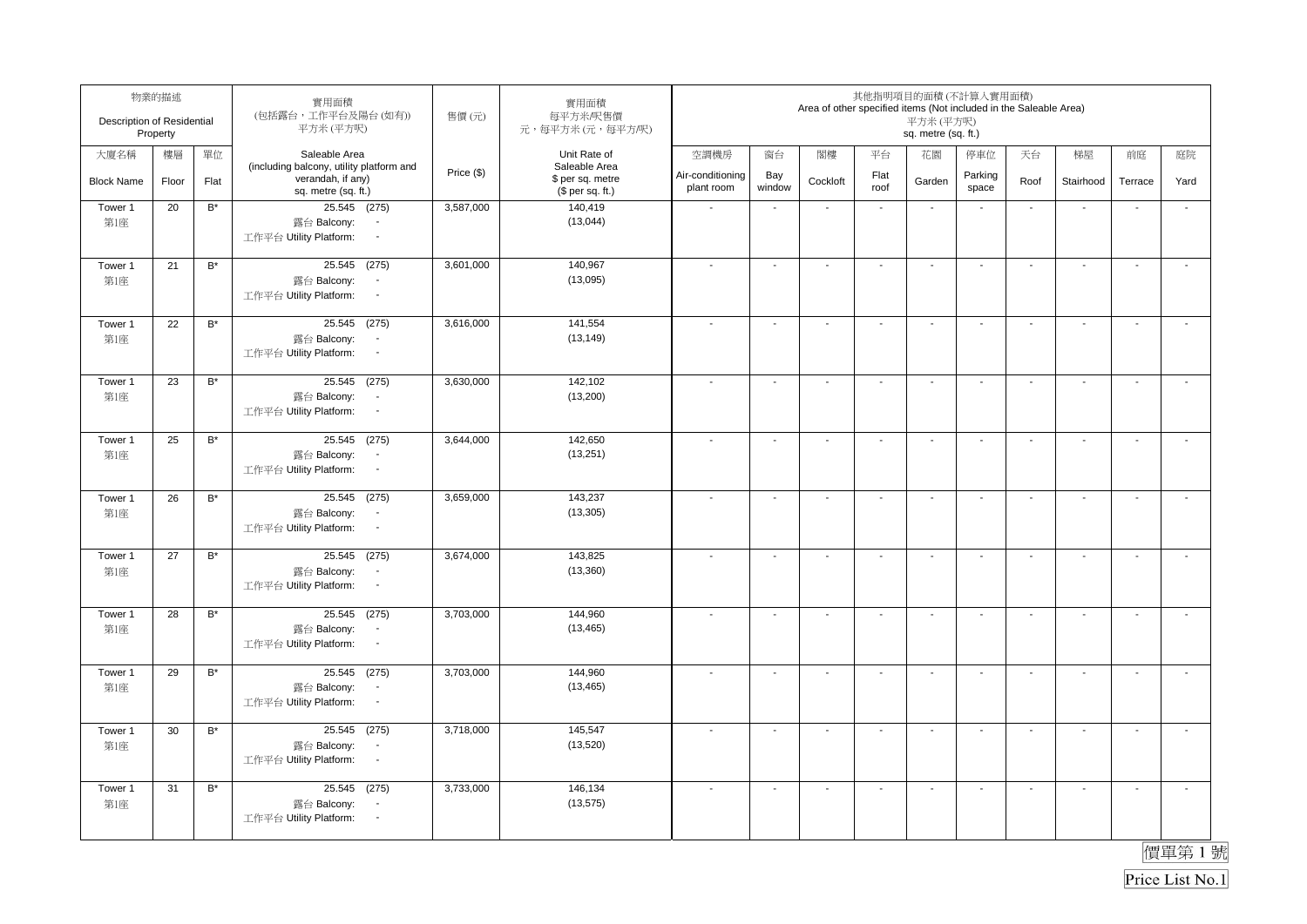| Description of Residential | 物業的描述<br>Property |                      | 實用面積<br>(包括露台,工作平台及陽台(如有))<br>平方米(平方呎)                                                                           | 售價(元)      | 實用面積<br>每平方米/呎售價<br>元,每平方米(元,每平方/呎)  |                                |                          | Area of other specified items (Not included in the Saleable Area) |                | 其他指明項目的面積(不計算入實用面積)<br>平方米(平方呎)<br>sq. metre (sq. ft.) |                          |                          |                          |                          |                       |
|----------------------------|-------------------|----------------------|------------------------------------------------------------------------------------------------------------------|------------|--------------------------------------|--------------------------------|--------------------------|-------------------------------------------------------------------|----------------|--------------------------------------------------------|--------------------------|--------------------------|--------------------------|--------------------------|-----------------------|
| 大廈名稱                       | 樓層                | 單位                   | Saleable Area<br>(including balcony, utility platform and                                                        |            | Unit Rate of<br>Saleable Area        | 空調機房                           | 窗台                       | 閣樓                                                                | 平台             | 花園                                                     | 停車位                      | 天台                       | 梯屋                       | 前庭                       | 庭院                    |
| <b>Block Name</b>          | Floor             | Flat                 | verandah, if any)<br>sq. metre (sq. ft.)                                                                         | Price (\$) | \$ per sq. metre<br>$$$ per sq. ft.) | Air-conditioning<br>plant room | Bay<br>window            | Cockloft                                                          | Flat<br>roof   | Garden                                                 | Parking<br>space         | Roof                     | Stairhood                | Terrace                  | Yard                  |
| Tower 1<br>第1座             | 32                | $B^*$                | 25.545 (275)<br>露台 Balcony:<br>工作平台 Utility Platform:<br>$\blacksquare$                                          | 3,748,000  | 146,721<br>(13,629)                  | $\sim$                         | $\mathbf{r}$             | $\sim$                                                            | $\sim$         | $\sim$                                                 | $\blacksquare$           | $\sim$                   | $\overline{\phantom{a}}$ | $\ddot{\phantom{a}}$     | $\mathbf{r}$          |
| Tower 1<br>第1座             | 33                | $B^*$                | 25.545 (275)<br>露台 Balcony:<br>$\blacksquare$<br>工作平台 Utility Platform:<br>$\sim$                                | 3,763,000  | 147,309<br>(13, 684)                 | $\overline{\phantom{a}}$       | $\sim$                   | $\blacksquare$                                                    | $\mathbf{r}$   | $\blacksquare$                                         | $\overline{\phantom{a}}$ | $\blacksquare$           | $\mathbf{r}$             | L.                       | $\tilde{\phantom{a}}$ |
| Tower 1<br>第1座             | 35                | $\mathsf{B}^\star$   | 25.545 (275)<br>露台 Balcony:<br>$\overline{\phantom{a}}$<br>工作平台 Utility Platform:<br>$\sim$                      | 3,778,000  | 147,896<br>(13, 738)                 |                                | $\sim$                   | $\blacksquare$                                                    | $\sim$         | $\sim$                                                 | $\sim$                   | $\blacksquare$           | $\mathbf{r}$             | $\sim$                   | $\mathcal{L}$         |
| Tower 1<br>第1座             | 36                | $B^*$                | 25.545 (275)<br>露台 Balcony:<br>$\overline{\phantom{a}}$<br>工作平台 Utility Platform:<br>$\blacksquare$              | 3,793,000  | 148,483<br>(13, 793)                 |                                | $\overline{a}$           | $\blacksquare$                                                    | $\blacksquare$ | $\blacksquare$                                         | $\overline{\phantom{a}}$ | $\blacksquare$           | $\blacksquare$           | $\overline{\phantom{a}}$ | $\blacksquare$        |
| Tower 1<br>第1座             | 5                 | $\mathrm{C}^{\star}$ | 24.245 (261)<br>露台 Balcony:<br>$\blacksquare$<br>工作平台 Utility Platform:<br>$\sim$                                | 3,171,000  | 130,790<br>(12, 149)                 |                                | $\blacksquare$           | $\overline{\phantom{a}}$                                          | 1.979<br>(21)  | $\blacksquare$                                         | $\overline{\phantom{a}}$ | $\blacksquare$           | $\blacksquare$           | $\overline{\phantom{a}}$ | $\sim$                |
| Tower 1<br>第1座             | 6                 | $\mathrm{C}^*$       | 24.245 (261)<br>露台 Balcony:<br>$\overline{\phantom{a}}$<br>工作平台 Utility Platform:<br>$\sim$                      | 3,142,000  | 129,594<br>(12,038)                  |                                | $\overline{\phantom{a}}$ | $\overline{\phantom{a}}$                                          | $\sim$         | $\blacksquare$                                         | $\blacksquare$           | $\overline{\phantom{a}}$ | $\sim$                   | $\mathbf{r}$             | $\sim$                |
| Tower 1<br>第1座             | $\overline{7}$    | $\mathrm{C}^*$       | 24.245 (261)<br>露台 Balcony:<br>$\overline{\phantom{a}}$<br>工作平台 Utility Platform:<br>$\mathcal{L}_{\mathcal{A}}$ | 3,155,000  | 130,130<br>(12,088)                  |                                | $\blacksquare$           | $\blacksquare$                                                    | $\blacksquare$ | $\blacksquare$                                         | $\blacksquare$           | $\blacksquare$           | $\sim$                   | $\blacksquare$           | $\mathbf{r}$          |
| Tower 1<br>第1座             | 8                 | $\mathrm{C}^{\star}$ | 24.245 (261)<br>露台 Balcony:<br>$\sim$<br>工作平台 Utility Platform:<br>$\sim$                                        | 3,180,000  | 131,161<br>(12, 184)                 |                                | $\blacksquare$           | $\blacksquare$                                                    | $\blacksquare$ | $\blacksquare$                                         | $\overline{\phantom{a}}$ | $\blacksquare$           | $\mathbf{r}$             | $\mathbf{r}$             | $\mathbf{r}$          |
| Tower 1<br>第1座             | 9                 | $\mathrm{C}^{\star}$ | 24.245 (261)<br>露台 Balcony:<br>$\overline{\phantom{a}}$<br>工作平台 Utility Platform:<br>$\sim$                      | 3,180,000  | 131,161<br>(12, 184)                 |                                | $\sim$                   | $\blacksquare$                                                    | $\sim$         | $\overline{\phantom{a}}$                               | $\blacksquare$           | $\overline{\phantom{a}}$ | $\sim$                   | $\blacksquare$           | $\mathbf{r}$          |
| Tower 1<br>第1座             | 10                | $C^*$                | 24.245 (261)<br>露台 Balcony:<br>$\overline{\phantom{a}}$<br>工作平台 Utility Platform:<br>$\sim$                      | 3,193,000  | 131,697<br>(12, 234)                 |                                | $\overline{\phantom{a}}$ | $\overline{\phantom{a}}$                                          | $\blacksquare$ | $\overline{\phantom{a}}$                               | $\blacksquare$           | $\overline{\phantom{a}}$ | $\sim$                   | $\mathbf{r}$             | $\mathbf{r}$          |
| Tower 1<br>第1座             | 11                | $\mathrm{C}^{\star}$ | 24.245 (261)<br>露台 Balcony:<br>$\overline{\phantom{a}}$<br>工作平台 Utility Platform:<br>$\sim$                      | 3,205,000  | 132,192<br>(12, 280)                 |                                | $\sim$                   | $\overline{\phantom{a}}$                                          | $\mathbf{r}$   | $\sim$                                                 | $\sim$                   | $\sim$                   | $\sim$                   | $\sim$                   | $\mathbf{L}$          |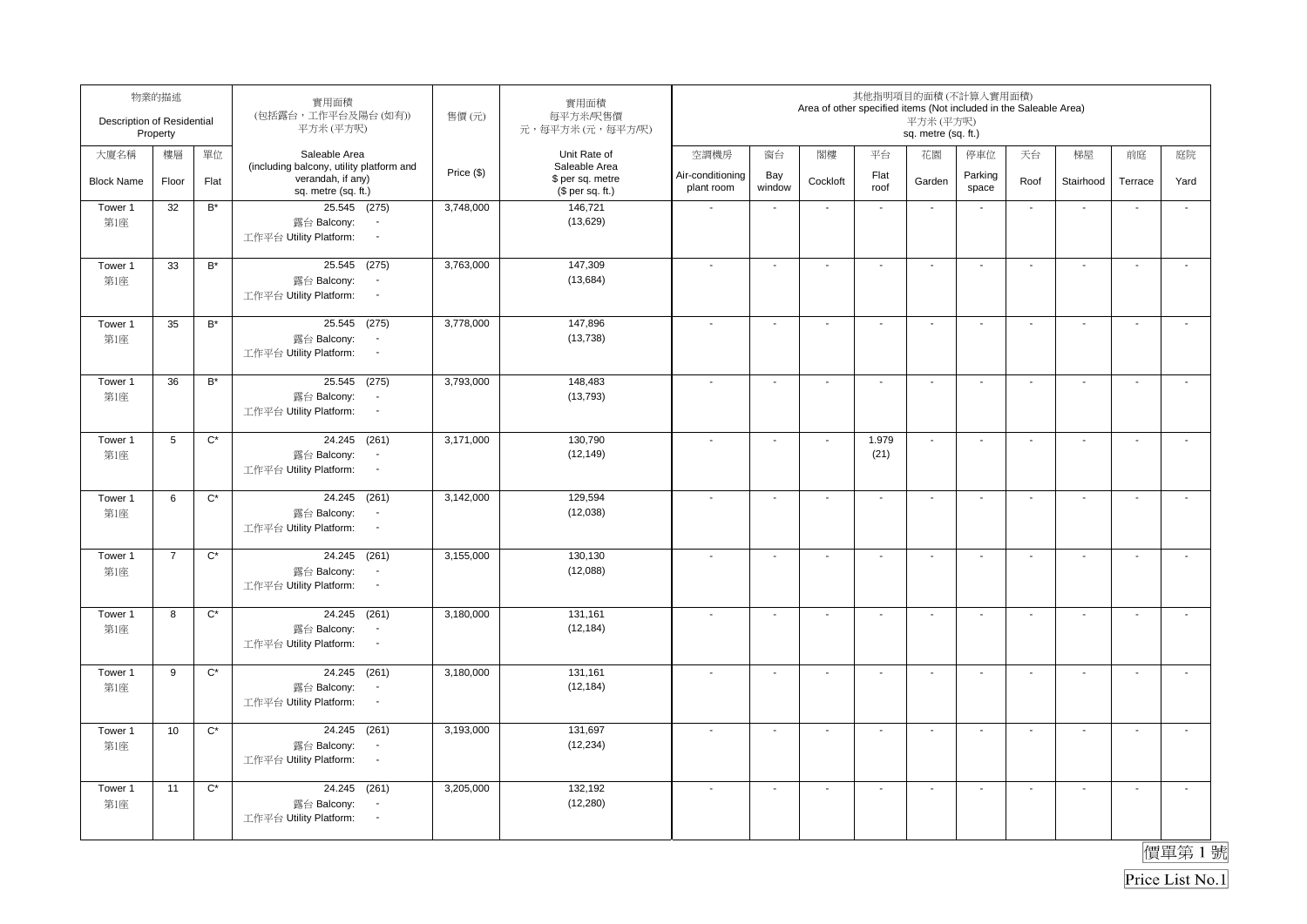| Description of Residential | 物業的描述<br>Property |                      | 實用面積<br>(包括露台,工作平台及陽台(如有))<br>平方米(平方呎)                                                      | 售價(元)      | 實用面積<br>每平方米/呎售價<br>元,每平方米(元,每平方/呎)                   |                                |                          | Area of other specified items (Not included in the Saleable Area) |                          | 其他指明項目的面積(不計算入實用面積)<br>平方米(平方呎)<br>sq. metre (sq. ft.) |                          |                          |                          |                          |                       |
|----------------------------|-------------------|----------------------|---------------------------------------------------------------------------------------------|------------|-------------------------------------------------------|--------------------------------|--------------------------|-------------------------------------------------------------------|--------------------------|--------------------------------------------------------|--------------------------|--------------------------|--------------------------|--------------------------|-----------------------|
| 大廈名稱                       | 樓層                | 單位                   | Saleable Area                                                                               |            | Unit Rate of                                          | 空調機房                           | 窗台                       | 閣樓                                                                | 平台                       | 花園                                                     | 停車位                      | 天台                       | 梯屋                       | 前庭                       | 庭院                    |
| <b>Block Name</b>          | Floor             | Flat                 | (including balcony, utility platform and<br>verandah, if any)<br>sq. metre (sq. ft.)        | Price (\$) | Saleable Area<br>\$ per sq. metre<br>$$$ per sq. ft.) | Air-conditioning<br>plant room | Bay<br>window            | Cockloft                                                          | Flat<br>roof             | Garden                                                 | Parking<br>space         | Roof                     | Stairhood                | Terrace                  | Yard                  |
| Tower 1<br>第1座             | 12                | $C^*$                | 24.245 (261)<br>露台 Balcony:<br>$\blacksquare$<br>工作平台 Utility Platform:<br>$\blacksquare$   | 3,218,000  | 132,728<br>(12, 330)                                  | $\sim$                         | $\mathbf{r}$             | $\sim$                                                            | $\sim$                   | $\sim$                                                 | $\blacksquare$           | $\sim$                   | $\overline{\phantom{a}}$ | $\ddot{\phantom{a}}$     | $\mathbf{r}$          |
| Tower 1<br>第1座             | 13                | $C^*$                | 24.245 (261)<br>露台 Balcony:<br>$\blacksquare$<br>工作平台 Utility Platform:<br>$\sim$           | 3,231,000  | 133,265<br>(12, 379)                                  | $\overline{\phantom{a}}$       | $\sim$                   | $\blacksquare$                                                    | $\mathbf{r}$             | $\blacksquare$                                         | $\overline{\phantom{a}}$ | $\blacksquare$           | $\mathbf{r}$             | L.                       | $\tilde{\phantom{a}}$ |
| Tower 1<br>第1座             | 15                | $\mathrm{C}^*$       | 24.245 (261)<br>露台 Balcony:<br>$\overline{\phantom{a}}$<br>工作平台 Utility Platform:<br>$\sim$ | 3,244,000  | 133,801<br>(12, 429)                                  |                                | $\sim$                   | $\blacksquare$                                                    | $\sim$                   | $\overline{a}$                                         | $\sim$                   | $\blacksquare$           | $\mathbf{r}$             | $\sim$                   | $\mathcal{L}$         |
| Tower 1<br>第1座             | 16                | $\mathrm{C}^*$       | 24.245 (261)<br>露台 Balcony:<br>$\blacksquare$<br>工作平台 Utility Platform:<br>$\blacksquare$   | 3,359,000  | 138,544<br>(12, 870)                                  |                                | $\blacksquare$           | $\blacksquare$                                                    | $\blacksquare$           | $\blacksquare$                                         | $\overline{\phantom{a}}$ | $\blacksquare$           | $\blacksquare$           | $\overline{\phantom{a}}$ | $\blacksquare$        |
| Tower 1<br>第1座             | 17                | $\mathrm{C}^{\star}$ | 24.245 (261)<br>露台 Balcony:<br>$\blacksquare$<br>工作平台 Utility Platform:<br>$\sim$           | 3,372,000  | 139,080<br>(12,920)                                   |                                | $\blacksquare$           | $\overline{\phantom{a}}$                                          | $\overline{\phantom{a}}$ | $\overline{\phantom{a}}$                               | $\overline{\phantom{a}}$ | $\overline{\phantom{a}}$ | $\blacksquare$           | $\overline{\phantom{a}}$ | $\sim$                |
| Tower 1<br>第1座             | 18                | $\mathrm{C}^*$       | 24.245 (261)<br>露台 Balcony:<br>$\overline{\phantom{a}}$<br>工作平台 Utility Platform:<br>$\sim$ | 3,399,000  | 140,194<br>(13,023)                                   |                                | $\overline{\phantom{a}}$ | $\overline{\phantom{a}}$                                          | $\mathbf{r}$             | $\blacksquare$                                         | $\blacksquare$           | $\overline{\phantom{a}}$ | $\sim$                   | $\mathbf{r}$             | $\sim$                |
| Tower 1<br>第1座             | 19                | $\mathrm{C}^*$       | 24.245 (261)<br>露台 Balcony:<br>$\overline{\phantom{a}}$<br>工作平台 Utility Platform:<br>$\sim$ | 3,433,000  | 141,596<br>(13, 153)                                  |                                | $\blacksquare$           | $\blacksquare$                                                    | $\blacksquare$           | $\blacksquare$                                         | $\blacksquare$           | $\blacksquare$           | $\sim$                   | $\blacksquare$           | $\mathbf{r}$          |
| Tower 1<br>第1座             | 20                | $\mathrm{C}^{\star}$ | 24.245 (261)<br>露台 Balcony:<br>$\sim$<br>工作平台 Utility Platform:<br>$\sim$                   | 3,447,000  | 142,174<br>(13, 207)                                  |                                | $\blacksquare$           | $\blacksquare$                                                    | $\blacksquare$           | $\blacksquare$                                         | $\overline{\phantom{a}}$ | $\blacksquare$           | $\mathbf{r}$             | $\mathbf{r}$             | $\mathbf{r}$          |
| Tower 1<br>第1座             | 21                | $\mathrm{C}^{\star}$ | 24.245 (261)<br>露台 Balcony:<br>$\overline{\phantom{a}}$<br>工作平台 Utility Platform:<br>$\sim$ | 3,461,000  | 142,751<br>(13,261)                                   |                                | $\sim$                   | $\blacksquare$                                                    | $\sim$                   | $\overline{\phantom{a}}$                               | $\blacksquare$           | $\overline{\phantom{a}}$ | $\sim$                   | $\blacksquare$           | $\mathbf{r}$          |
| Tower 1<br>第1座             | 22                | $C^*$                | 24.245 (261)<br>露台 Balcony:<br>$\overline{\phantom{a}}$<br>工作平台 Utility Platform:<br>$\sim$ | 3,474,000  | 143,287<br>(13, 310)                                  |                                | $\overline{\phantom{a}}$ | $\overline{\phantom{a}}$                                          | $\blacksquare$           | $\overline{\phantom{a}}$                               | $\blacksquare$           | $\overline{\phantom{a}}$ | $\sim$                   | $\mathbf{r}$             | $\mathbf{r}$          |
| Tower 1<br>第1座             | 23                | $\mathrm{C}^{\star}$ | 24.245 (261)<br>露台 Balcony:<br>$\overline{\phantom{a}}$<br>工作平台 Utility Platform:<br>$\sim$ | 3,489,000  | 143,906<br>(13, 368)                                  |                                | $\sim$                   | $\overline{\phantom{a}}$                                          | $\mathbf{r}$             | $\sim$                                                 | $\sim$                   | $\sim$                   | $\sim$                   | $\sim$                   | $\mathbf{L}$          |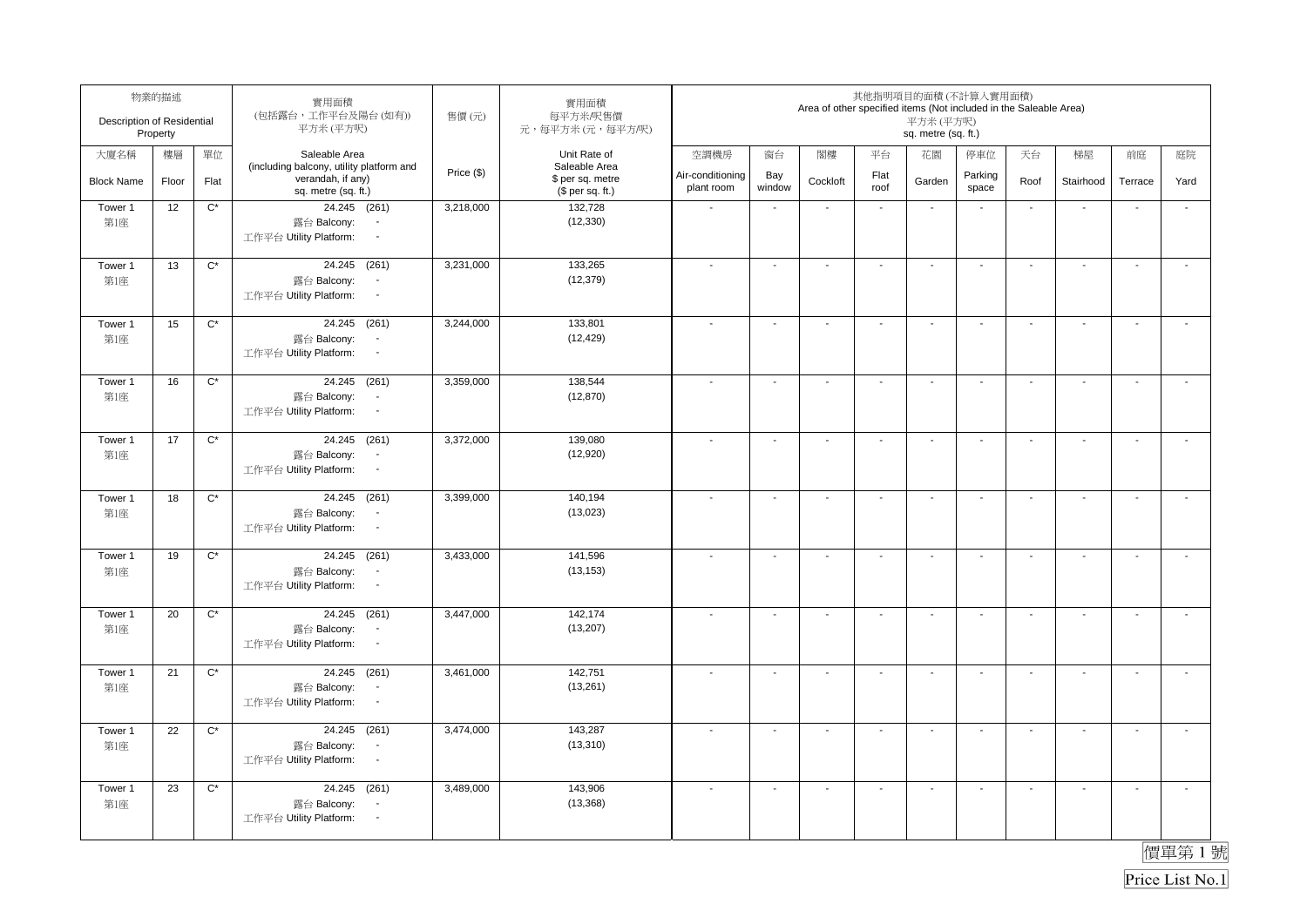| Description of Residential | 物業的描述<br>Property |                      | 實用面積<br>(包括露台,工作平台及陽台(如有))<br>平方米(平方呎)                                                      | 售價(元)      | 實用面積<br>每平方米/呎售價<br>元,每平方米(元,每平方/呎)                   |                                |                          | Area of other specified items (Not included in the Saleable Area) |                          | 其他指明項目的面積(不計算入實用面積)<br>平方米(平方呎)<br>sq. metre (sq. ft.) |                          |                          |                          |                          |                       |
|----------------------------|-------------------|----------------------|---------------------------------------------------------------------------------------------|------------|-------------------------------------------------------|--------------------------------|--------------------------|-------------------------------------------------------------------|--------------------------|--------------------------------------------------------|--------------------------|--------------------------|--------------------------|--------------------------|-----------------------|
| 大廈名稱                       | 樓層                | 單位                   | Saleable Area                                                                               |            | Unit Rate of                                          | 空調機房                           | 窗台                       | 閣樓                                                                | 平台                       | 花園                                                     | 停車位                      | 天台                       | 梯屋                       | 前庭                       | 庭院                    |
| <b>Block Name</b>          | Floor             | Flat                 | (including balcony, utility platform and<br>verandah, if any)<br>sq. metre (sq. ft.)        | Price (\$) | Saleable Area<br>\$ per sq. metre<br>(\$ per sq. ft.) | Air-conditioning<br>plant room | Bay<br>window            | Cockloft                                                          | Flat<br>roof             | Garden                                                 | Parking<br>space         | Roof                     | Stairhood                | Terrace                  | Yard                  |
| Tower 1<br>第1座             | 25                | $C^*$                | 24.245 (261)<br>露台 Balcony:<br>$\blacksquare$<br>工作平台 Utility Platform:<br>$\blacksquare$   | 3,502,000  | 144,442<br>(13, 418)                                  | $\sim$                         | $\mathbf{r}$             | $\sim$                                                            | $\sim$                   | $\sim$                                                 | $\blacksquare$           | $\sim$                   | $\overline{\phantom{a}}$ | $\ddot{\phantom{a}}$     | $\mathbf{r}$          |
| Tower 1<br>第1座             | 26                | $C^*$                | 24.245 (261)<br>露台 Balcony:<br>$\blacksquare$<br>工作平台 Utility Platform:<br>$\sim$           | 3,517,000  | 145,061<br>(13, 475)                                  | $\overline{\phantom{a}}$       | $\sim$                   | $\blacksquare$                                                    | $\mathbf{r}$             | $\blacksquare$                                         | $\overline{\phantom{a}}$ | $\blacksquare$           | $\mathbf{r}$             | L.                       | $\tilde{\phantom{a}}$ |
| Tower 1<br>第1座             | 27                | $\mathrm{C}^*$       | 24.245 (261)<br>露台 Balcony:<br>$\overline{\phantom{a}}$<br>工作平台 Utility Platform:<br>$\sim$ | 3,531,000  | 145,638<br>(13,529)                                   |                                | $\sim$                   | $\blacksquare$                                                    | $\sim$                   | $\overline{a}$                                         | $\sim$                   | $\blacksquare$           | $\mathcal{L}$            | $\sim$                   | $\mathcal{L}$         |
| Tower 1<br>第1座             | 28                | $\mathrm{C}^*$       | 24.245 (261)<br>露台 Balcony:<br>$\blacksquare$<br>工作平台 Utility Platform:<br>$\blacksquare$   | 3,559,000  | 146,793<br>(13, 636)                                  |                                | $\blacksquare$           | $\blacksquare$                                                    | $\blacksquare$           | $\blacksquare$                                         | $\overline{\phantom{a}}$ | $\blacksquare$           | $\blacksquare$           | $\overline{\phantom{a}}$ | $\blacksquare$        |
| Tower 1<br>第1座             | 29                | $\mathrm{C}^{\star}$ | 24.245 (261)<br>露台 Balcony:<br>$\blacksquare$<br>工作平台 Utility Platform:<br>$\sim$           | 3,559,000  | 146,793<br>(13,636)                                   |                                | $\blacksquare$           | $\overline{\phantom{a}}$                                          | $\overline{\phantom{a}}$ | $\overline{\phantom{a}}$                               | $\overline{\phantom{a}}$ | $\overline{\phantom{a}}$ | $\blacksquare$           | $\overline{\phantom{a}}$ | $\sim$                |
| Tower 1<br>第1座             | 30                | $\mathrm{C}^*$       | 24.245 (261)<br>露台 Balcony:<br>$\overline{\phantom{a}}$<br>工作平台 Utility Platform:<br>$\sim$ | 3,573,000  | 147,371<br>(13,690)                                   |                                | $\overline{\phantom{a}}$ | $\overline{\phantom{a}}$                                          | $\mathbf{r}$             | $\blacksquare$                                         | $\blacksquare$           | $\overline{\phantom{a}}$ | $\sim$                   | $\mathbf{r}$             | $\sim$                |
| Tower 1<br>第1座             | 31                | $\mathrm{C}^*$       | 24.245 (261)<br>露台 Balcony:<br>$\overline{\phantom{a}}$<br>工作平台 Utility Platform:<br>$\sim$ | 3,587,000  | 147,948<br>(13, 743)                                  |                                | $\blacksquare$           | $\blacksquare$                                                    | $\blacksquare$           | $\blacksquare$                                         | $\blacksquare$           | $\blacksquare$           | $\sim$                   | $\blacksquare$           | $\mathbf{r}$          |
| Tower 1<br>第1座             | 32                | $\mathrm{C}^{\star}$ | 24.245 (261)<br>露台 Balcony:<br>$\sim$<br>工作平台 Utility Platform:<br>$\sim$                   | 3,602,000  | 148,567<br>(13, 801)                                  |                                | $\blacksquare$           | $\blacksquare$                                                    | $\blacksquare$           | $\blacksquare$                                         | $\overline{\phantom{a}}$ | $\blacksquare$           | $\mathbf{r}$             | $\mathbf{r}$             | $\mathbf{r}$          |
| Tower 1<br>第1座             | 33                | $\mathrm{C}^{\star}$ | 24.245 (261)<br>露台 Balcony:<br>$\overline{\phantom{a}}$<br>工作平台 Utility Platform:<br>$\sim$ | 3,616,000  | 149,144<br>(13, 854)                                  |                                | $\sim$                   | $\blacksquare$                                                    | $\sim$                   | $\overline{\phantom{a}}$                               | $\blacksquare$           | $\overline{\phantom{a}}$ | $\sim$                   | $\blacksquare$           | $\mathbf{r}$          |
| Tower 1<br>第1座             | 35                | $C^*$                | 24.245 (261)<br>露台 Balcony:<br>$\overline{\phantom{a}}$<br>工作平台 Utility Platform:<br>$\sim$ | 3,631,000  | 149,763<br>(13, 912)                                  |                                | $\overline{\phantom{a}}$ | $\overline{\phantom{a}}$                                          | $\blacksquare$           | $\overline{\phantom{a}}$                               | $\blacksquare$           | $\overline{\phantom{a}}$ | $\sim$                   | $\mathbf{r}$             | $\mathbf{r}$          |
| Tower 1<br>第1座             | 36                | $\mathrm{C}^{\star}$ | 24.245 (261)<br>露台 Balcony:<br>$\overline{\phantom{a}}$<br>工作平台 Utility Platform:<br>$\sim$ | 3,646,000  | 150,382<br>(13,969)                                   |                                | $\sim$                   | $\overline{\phantom{a}}$                                          | $\mathbf{r}$             | $\sim$                                                 | $\sim$                   | $\sim$                   | $\sim$                   | $\sim$                   | $\mathbf{L}$          |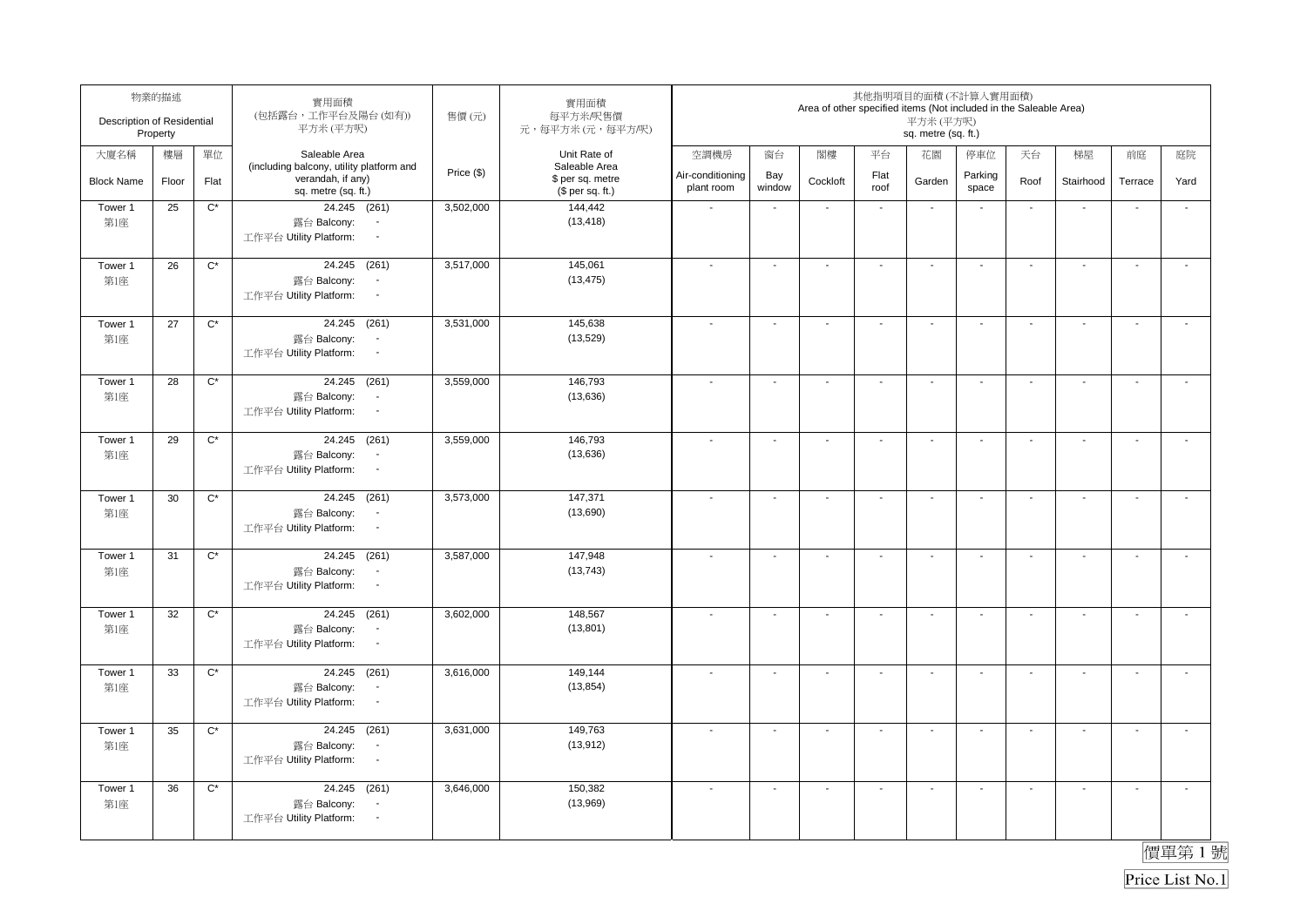| Description of Residential | 物業的描述<br>Property |                | 實用面積<br>(包括露台,工作平台及陽台(如有))<br>平方米(平方呎)                                                              | 售價(元)      | 實用面積<br>每平方米/呎售價<br>元,每平方米(元,每平方/呎)               |                          |                          | Area of other specified items (Not included in the Saleable Area) |                          | 其他指明項目的面積(不計算入實用面積)<br>平方米 (平方呎)<br>sq. metre (sq. ft.) |                          |                          |                          |                          |                          |
|----------------------------|-------------------|----------------|-----------------------------------------------------------------------------------------------------|------------|---------------------------------------------------|--------------------------|--------------------------|-------------------------------------------------------------------|--------------------------|---------------------------------------------------------|--------------------------|--------------------------|--------------------------|--------------------------|--------------------------|
| 大廈名稱                       | 樓層                | 單位             | Saleable Area<br>(including balcony, utility platform and<br>verandah, if any)                      | Price (\$) | Unit Rate of<br>Saleable Area<br>\$ per sq. metre | 空調機房<br>Air-conditioning | 窗台<br>Bay                | 閣樓                                                                | 平台<br>Flat               | 花園                                                      | 停車位<br>Parking           | 天台                       | 梯屋                       | 前庭                       | 庭院                       |
| <b>Block Name</b>          | Floor             | Flat           | sq. metre (sq. ft.)                                                                                 |            | (\$ per sq. ft.)                                  | plant room               | window                   | Cockloft                                                          | roof                     | Garden                                                  | space                    | Roof                     | Stairhood                | Terrace                  | Yard                     |
| Tower 1<br>第1座             | 5                 | D*             | 26.067 (281)<br>露台 Balcony:<br>$\blacksquare$<br>工作平台 Utility Platform:<br>$\overline{\phantom{a}}$ | 3,476,000  | 133,349<br>(12, 370)                              |                          | $\blacksquare$           | $\sim$                                                            | 3.895<br>(42)            | $\sim$                                                  | $\overline{\phantom{a}}$ | $\blacksquare$           | ÷,                       | $\overline{\phantom{a}}$ | $\tilde{\phantom{a}}$    |
| Tower 1<br>第1座             | 6                 | D <sup>*</sup> | 28.075<br>(302)<br>露台 Balcony: 2.008 (22)<br>工作平台 Utility Platform:<br>$\sim$                       | 3,644,000  | 129,795<br>(12,066)                               |                          | $\blacksquare$           | $\overline{a}$                                                    | $\overline{\phantom{a}}$ | $\blacksquare$                                          | $\overline{\phantom{a}}$ | $\blacksquare$           | $\sim$                   | $\overline{\phantom{a}}$ | $\overline{a}$           |
| Tower 1<br>第1座             | $\overline{7}$    | D <sup>*</sup> | 28.075<br>(302)<br>露台 Balcony: 2.008 (22)<br>工作平台 Utility Platform:                                 | 3,659,000  | 130.329<br>(12, 116)                              |                          | $\blacksquare$           | $\overline{\phantom{a}}$                                          | $\blacksquare$           | $\blacksquare$                                          | $\overline{\phantom{a}}$ | $\blacksquare$           | $\sim$                   | $\overline{\phantom{a}}$ | $\tilde{\phantom{a}}$    |
| Tower 1<br>第1座             | 8                 | D*             | 28.075 (302)<br>露台 Balcony: 2.008 (22)<br>工作平台 Utility Platform:<br>$\blacksquare$                  | 3,688,000  | 131,362<br>(12, 212)                              |                          | $\blacksquare$           | $\blacksquare$                                                    | $\overline{\phantom{a}}$ | $\overline{\phantom{a}}$                                | $\overline{\phantom{a}}$ | $\overline{\phantom{a}}$ | $\blacksquare$           | $\sim$                   | $\overline{\phantom{a}}$ |
| Tower 1<br>第1座             | 9                 | D <sup>*</sup> | 28.075 (302)<br>露台 Balcony: 2.008 (22)<br>工作平台 Utility Platform:<br>$\sim$                          | 3,688,000  | 131,362<br>(12, 212)                              |                          | $\blacksquare$           | $\blacksquare$                                                    | $\blacksquare$           | $\blacksquare$                                          | $\blacksquare$           | $\blacksquare$           | $\sim$                   | $\overline{\phantom{a}}$ | $\mathbf{r}$             |
| Tower 1<br>第1座             | 10                | $\mathsf{D}^*$ | 28.075 (302)<br>露台 Balcony: 2.008 (22)<br>工作平台 Utility Platform:<br>$\sim$                          | 3,703,000  | 131,897<br>(12, 262)                              |                          | $\overline{\phantom{a}}$ | $\blacksquare$                                                    | $\mathbf{r}$             | $\sim$                                                  | $\sim$                   | $\sim$                   | $\mathbf{r}$             | $\mathbf{r}$             | $\mathcal{L}$            |
| Tower 1<br>第1座             | 11                | D <sup>*</sup> | 28.075 (302)<br>露台 Balcony: 2.008 (22)<br>工作平台 Utility Platform:<br>$\sim$                          | 3,718,000  | 132,431<br>(12, 311)                              | $\overline{\phantom{a}}$ | $\sim$                   | $\blacksquare$                                                    | $\mathbf{r}$             | $\sim$                                                  | $\sim$                   | $\sim$                   | $\mathbf{r}$             | $\sim$                   | $\mathbf{r}$             |
| Tower 1<br>第1座             | 12                | D*             | 28.075 (302)<br>露台 Balcony: 2.008 (22)<br>工作平台 Utility Platform:<br>$\sim$                          | 3,732,000  | 132,930<br>(12, 358)                              |                          | $\overline{\phantom{a}}$ | $\overline{\phantom{a}}$                                          | $\blacksquare$           | $\overline{\phantom{a}}$                                | $\overline{\phantom{a}}$ | $\overline{\phantom{a}}$ | $\overline{\phantom{a}}$ | $\blacksquare$           | $\tilde{\phantom{a}}$    |
| Tower 1<br>第1座             | 13                | D <sup>*</sup> | 28.075 (302)<br>露台 Balcony: 2.008 (22)<br>工作平台 Utility Platform:<br>$\sim$                          | 3,748,000  | 133,500<br>(12, 411)                              |                          | $\blacksquare$           | $\blacksquare$                                                    | $\blacksquare$           | $\sim$                                                  | $\overline{\phantom{a}}$ | $\blacksquare$           | $\mathbf{r}$             | $\overline{\phantom{a}}$ | $\tilde{\phantom{a}}$    |
| Tower 1<br>第1座             | 15                | D <sup>*</sup> | (302)<br>28.075<br>露台 Balcony: 2.008 (22)<br>工作平台 Utility Platform:<br>$\overline{\phantom{a}}$     | 3,763,000  | 134,034<br>(12, 460)                              |                          | ä,                       | $\sim$                                                            | $\mathbf{r}$             | $\sim$                                                  | $\blacksquare$           | $\sim$                   | $\mathbf{r}$             | L.                       | $\tilde{\phantom{a}}$    |
| Tower 1<br>第1座             | 16                | D <sup>*</sup> | 28.075 (302)<br>露台 Balcony: 2.008 (22)<br>工作平台 Utility Platform:<br>$\sim$                          | 3,855,000  | 137,311<br>(12, 765)                              |                          | $\blacksquare$           | $\overline{\phantom{a}}$                                          | $\overline{\phantom{a}}$ | $\blacksquare$                                          | $\overline{\phantom{a}}$ | $\blacksquare$           | $\blacksquare$           | $\blacksquare$           | $\overline{\phantom{a}}$ |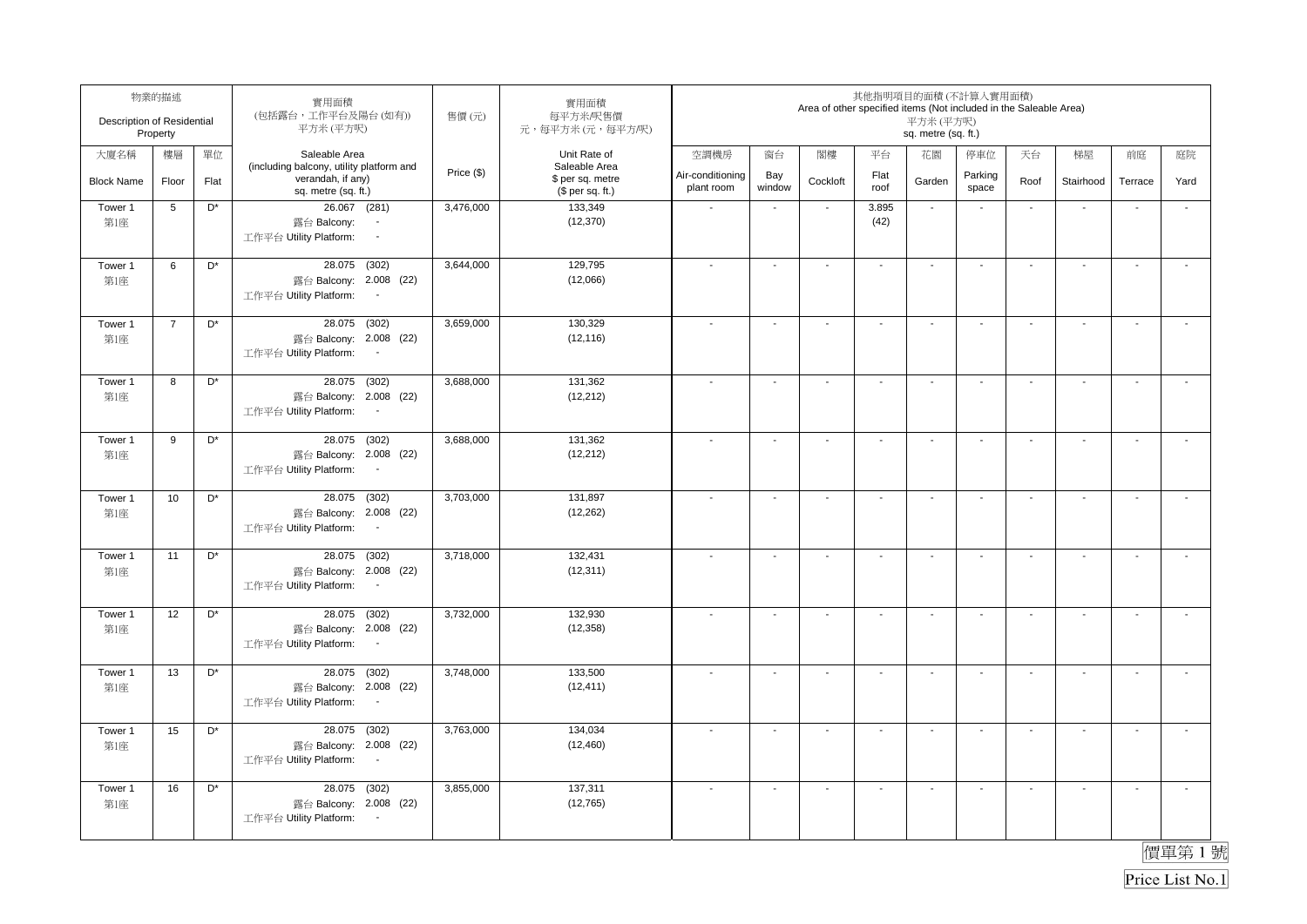| Description of Residential | 物業的描述<br>Property |                      | 實用面積<br>(包括露台,工作平台及陽台(如有))<br>平方米(平方呎)                                                          | 售價(元)      | 實用面積<br>每平方米/呎售價<br>元,每平方米(元,每平方/呎)                   |                                |                          | Area of other specified items (Not included in the Saleable Area) |                          | 其他指明項目的面積(不計算入實用面積)<br>平方米 (平方呎)<br>sq. metre (sq. ft.) |                          |                          |                          |                          |                          |
|----------------------------|-------------------|----------------------|-------------------------------------------------------------------------------------------------|------------|-------------------------------------------------------|--------------------------------|--------------------------|-------------------------------------------------------------------|--------------------------|---------------------------------------------------------|--------------------------|--------------------------|--------------------------|--------------------------|--------------------------|
| 大廈名稱                       | 樓層                | 單位                   | Saleable Area                                                                                   |            | Unit Rate of                                          | 空調機房                           | 窗台                       | 閣樓                                                                | 平台                       | 花園                                                      | 停車位                      | 天台                       | 梯屋                       | 前庭                       | 庭院                       |
| <b>Block Name</b>          | Floor             | Flat                 | (including balcony, utility platform and<br>verandah, if any)<br>sq. metre (sq. ft.)            | Price (\$) | Saleable Area<br>\$ per sq. metre<br>$$$ per sq. ft.) | Air-conditioning<br>plant room | Bay<br>window            | Cockloft                                                          | Flat<br>roof             | Garden                                                  | Parking<br>space         | Roof                     | Stairhood                | Terrace                  | Yard                     |
| Tower 1<br>第1座             | 17                | D*                   | 28.075 (302)<br>露台 Balcony: 2.008 (22)<br>工作平台 Utility Platform:<br>$\sim$                      | 3,870,000  | 137,845<br>(12, 815)                                  |                                | $\blacksquare$           | $\blacksquare$                                                    | $\blacksquare$           | $\blacksquare$                                          | $\overline{\phantom{a}}$ | $\blacksquare$           | ÷,                       | $\overline{\phantom{a}}$ | $\tilde{\phantom{a}}$    |
| Tower 1<br>第1座             | 18                | $D^*$                | 28.075<br>(302)<br>露台 Balcony: 2.008 (22)<br>工作平台 Utility Platform:<br>$\sim$                   | 3,902,000  | 138,985<br>(12, 921)                                  |                                | $\blacksquare$           | $\blacksquare$                                                    | $\overline{\phantom{a}}$ | $\blacksquare$                                          | $\overline{\phantom{a}}$ | $\blacksquare$           | $\sim$                   | $\overline{\phantom{a}}$ | $\overline{a}$           |
| Tower 1<br>第1座             | 19                | D <sup>*</sup>       | 28.075<br>(302)<br>露台 Balcony: 2.008 (22)<br>工作平台 Utility Platform:                             | 3,941,000  | 140,374<br>(13,050)                                   |                                | $\blacksquare$           | $\overline{\phantom{a}}$                                          | $\blacksquare$           | $\blacksquare$                                          | $\overline{\phantom{a}}$ | $\blacksquare$           | $\sim$                   | $\overline{\phantom{a}}$ | $\tilde{\phantom{a}}$    |
| Tower 1<br>第1座             | 20                | $\mathsf{D}^*$       | 28.075 (302)<br>露台 Balcony: 2.008 (22)<br>工作平台 Utility Platform:<br>$\sim$                      | 3,957,000  | 140,944<br>(13, 103)                                  |                                | $\blacksquare$           | $\blacksquare$                                                    | $\overline{\phantom{a}}$ | $\overline{\phantom{a}}$                                | $\overline{\phantom{a}}$ | $\overline{\phantom{a}}$ | $\blacksquare$           | $\sim$                   | $\overline{\phantom{a}}$ |
| Tower 1<br>第1座             | 21                | D <sup>*</sup>       | 28.075 (302)<br>露台 Balcony: 2.008 (22)<br>工作平台 Utility Platform:<br>$\sim$                      | 3,973,000  | 141,514<br>(13, 156)                                  |                                | $\blacksquare$           | $\blacksquare$                                                    | $\blacksquare$           | $\blacksquare$                                          | $\blacksquare$           | $\blacksquare$           | $\sim$                   | $\overline{\phantom{a}}$ | $\mathbf{r}$             |
| Tower 1<br>第1座             | 22                | $\mathsf{D}^*$       | 28.075 (302)<br>露台 Balcony: 2.008 (22)<br>工作平台 Utility Platform:<br>$\sim$                      | 3,988,000  | 142,048<br>(13,205)                                   |                                | $\overline{\phantom{a}}$ | $\blacksquare$                                                    | $\mathbf{r}$             | $\sim$                                                  | $\sim$                   | $\sim$                   | $\mathbf{r}$             | $\mathbf{r}$             | $\mathcal{L}$            |
| Tower 1<br>第1座             | 23                | D <sup>*</sup>       | 28.075 (302)<br>露台 Balcony: 2.008 (22)<br>工作平台 Utility Platform:<br>$\sim$                      | 4,005,000  | 142,654<br>(13,262)                                   | $\overline{\phantom{a}}$       | $\sim$                   | $\blacksquare$                                                    | $\mathbf{r}$             | $\sim$                                                  | $\sim$                   | $\sim$                   | $\mathbf{r}$             | $\sim$                   | $\mathbf{r}$             |
| Tower 1<br>第1座             | 25                | $\mathsf{D}^{\star}$ | 28.075 (302)<br>露台 Balcony: 2.008 (22)<br>工作平台 Utility Platform:<br>$\sim$                      | 4,021,000  | 143,224<br>(13, 315)                                  |                                | $\overline{\phantom{a}}$ | $\overline{\phantom{a}}$                                          | $\blacksquare$           | $\overline{\phantom{a}}$                                | $\overline{\phantom{a}}$ | $\overline{\phantom{a}}$ | $\overline{\phantom{a}}$ | $\blacksquare$           | $\tilde{\phantom{a}}$    |
| Tower 1<br>第1座             | 26                | D <sup>*</sup>       | 28.075 (302)<br>露台 Balcony: 2.008 (22)<br>工作平台 Utility Platform:<br>$\sim$                      | 4,037,000  | 143,793<br>(13, 368)                                  |                                | $\blacksquare$           | $\blacksquare$                                                    | $\blacksquare$           | $\sim$                                                  | $\overline{\phantom{a}}$ | $\blacksquare$           | $\mathbf{r}$             | $\overline{\phantom{a}}$ | $\tilde{\phantom{a}}$    |
| Tower 1<br>第1座             | 27                | D <sup>*</sup>       | (302)<br>28.075<br>露台 Balcony: 2.008 (22)<br>工作平台 Utility Platform:<br>$\overline{\phantom{a}}$ | 4,053,000  | 144.363<br>(13, 421)                                  |                                | ä,                       | $\sim$                                                            | $\mathbf{r}$             | $\sim$                                                  | $\overline{\phantom{a}}$ | $\sim$                   | $\mathbf{r}$             | L.                       | $\tilde{\phantom{a}}$    |
| Tower 1<br>第1座             | 28                | D <sup>*</sup>       | 28.075 (302)<br>露台 Balcony: 2.008 (22)<br>工作平台 Utility Platform:<br>$\sim$                      | 4,086,000  | 145,539<br>(13,530)                                   |                                | $\blacksquare$           | $\overline{\phantom{a}}$                                          | $\overline{\phantom{a}}$ | $\blacksquare$                                          | $\overline{\phantom{a}}$ | $\blacksquare$           | $\blacksquare$           | $\blacksquare$           | $\overline{\phantom{a}}$ |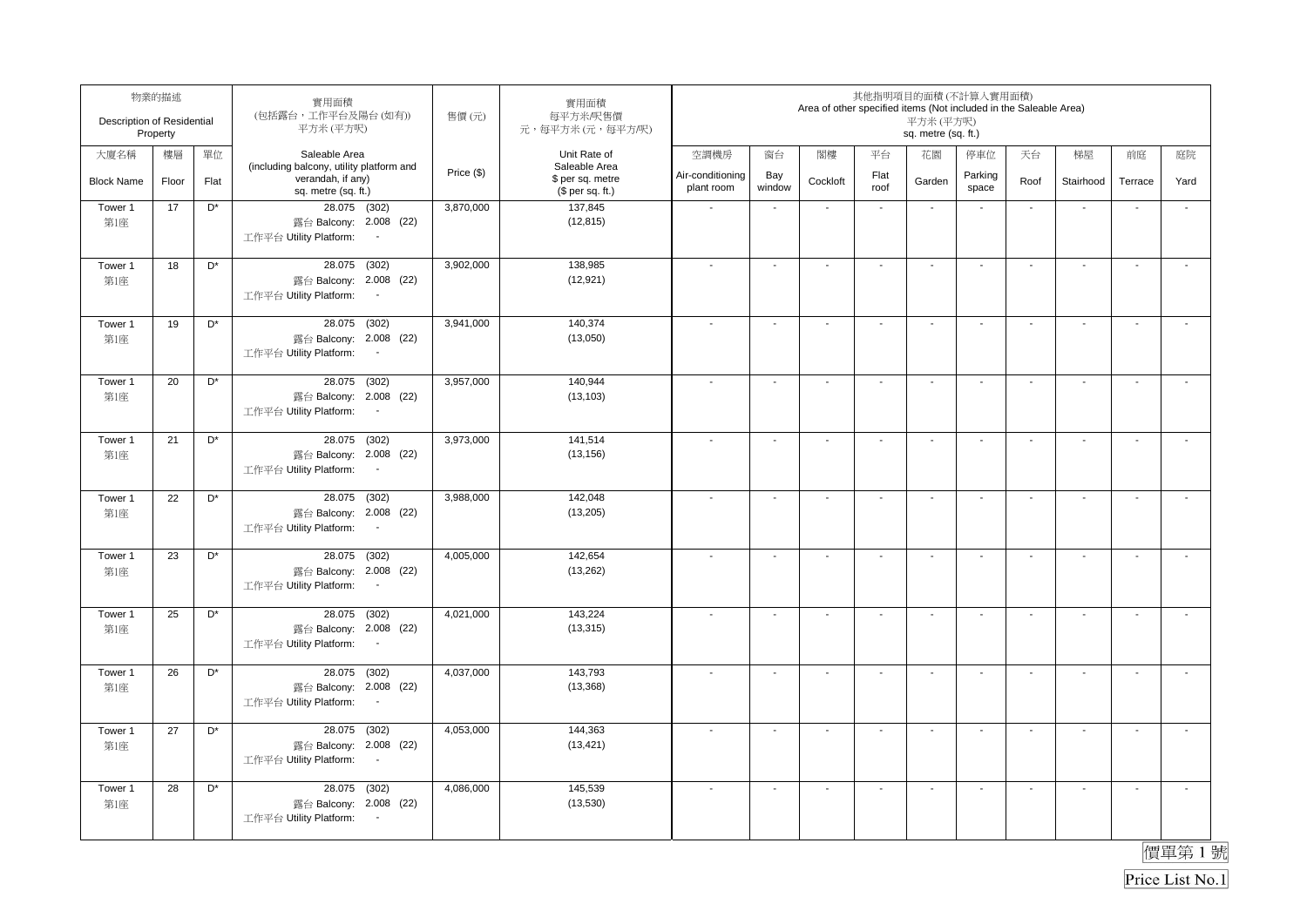| Description of Residential | 物業的描述<br>Property |                    | 實用面積<br>(包括露台,工作平台及陽台(如有))<br>平方米 (平方呎)                                                             | 售價(元)      | 實用面積<br>每平方米/呎售價<br>元,每平方米(元,每平方/呎)                   |                                |                          | Area of other specified items (Not included in the Saleable Area) |                          | 其他指明項目的面積(不計算入實用面積)<br>平方米 (平方呎)<br>sq. metre (sq. ft.) |                          |                          |                          |                          |                          |
|----------------------------|-------------------|--------------------|-----------------------------------------------------------------------------------------------------|------------|-------------------------------------------------------|--------------------------------|--------------------------|-------------------------------------------------------------------|--------------------------|---------------------------------------------------------|--------------------------|--------------------------|--------------------------|--------------------------|--------------------------|
| 大廈名稱                       | 樓層                | 單位                 | Saleable Area                                                                                       |            | Unit Rate of                                          | 空調機房                           | 窗台                       | 閣樓                                                                | 平台                       | 花園                                                      | 停車位                      | 天台                       | 梯屋                       | 前庭                       | 庭院                       |
| <b>Block Name</b>          | Floor             | Flat               | (including balcony, utility platform and<br>verandah, if any)<br>sq. metre (sq. ft.)                | Price (\$) | Saleable Area<br>\$ per sq. metre<br>$$$ per sq. ft.) | Air-conditioning<br>plant room | Bay<br>window            | Cockloft                                                          | Flat<br>roof             | Garden                                                  | Parking<br>space         | Roof                     | Stairhood                | Terrace                  | Yard                     |
| Tower 1<br>第1座             | 29                | D*                 | 28.075 (302)<br>露台 Balcony: 2.008 (22)<br>工作平台 Utility Platform:<br>$\sim$                          | 4,086,000  | 145,539<br>(13,530)                                   |                                | $\blacksquare$           | $\blacksquare$                                                    | $\blacksquare$           | $\blacksquare$                                          | $\overline{\phantom{a}}$ | $\blacksquare$           | ÷,                       | $\overline{\phantom{a}}$ | $\tilde{\phantom{a}}$    |
| Tower 1<br>第1座             | 30                | $D^*$              | 28.075<br>(302)<br>露台 Balcony: 2.008 (22)<br>工作平台 Utility Platform:<br>$\sim$                       | 4,102,000  | 146,109<br>(13,583)                                   |                                | $\blacksquare$           | $\blacksquare$                                                    | $\blacksquare$           | $\blacksquare$                                          | $\overline{\phantom{a}}$ | $\blacksquare$           | $\mathbf{r}$             | $\overline{\phantom{a}}$ | $\overline{a}$           |
| Tower 1<br>第1座             | 31                | D <sup>*</sup>     | 28.075<br>(302)<br>露台 Balcony: 2.008 (22)<br>工作平台 Utility Platform:                                 | 4,118,000  | 146,679<br>(13,636)                                   |                                | $\blacksquare$           | $\overline{\phantom{a}}$                                          | $\blacksquare$           | $\blacksquare$                                          | $\overline{\phantom{a}}$ | $\blacksquare$           | $\sim$                   | $\overline{\phantom{a}}$ | $\mathbf{r}$             |
| Tower 1<br>第1座             | 32                | $\mathsf{D}^*$     | 28.075 (302)<br>露台 Balcony: 2.008 (22)<br>工作平台 Utility Platform:<br>$\sim$                          | 4,135,000  | 147,284<br>(13,692)                                   |                                | $\blacksquare$           | $\blacksquare$                                                    | $\overline{\phantom{a}}$ | $\overline{\phantom{a}}$                                | $\overline{\phantom{a}}$ | $\overline{\phantom{a}}$ | $\blacksquare$           | $\overline{\phantom{a}}$ | $\overline{\phantom{a}}$ |
| Tower 1<br>第1座             | 33                | D <sup>*</sup>     | 28.075 (302)<br>露台 Balcony: 2.008 (22)<br>工作平台 Utility Platform:<br>$\sim$                          | 4,152,000  | 147,890<br>(13, 748)                                  |                                | $\blacksquare$           | $\blacksquare$                                                    | $\blacksquare$           | $\blacksquare$                                          | $\blacksquare$           | $\blacksquare$           | $\sim$                   | $\blacksquare$           | $\mathbf{r}$             |
| Tower 1<br>第1座             | 35                | D <sup>*</sup>     | 28.075 (302)<br>露台 Balcony: 2.008 (22)<br>工作平台 Utility Platform:<br>$\sim$                          | 4,168,000  | 148,459<br>(13, 801)                                  |                                | $\overline{\phantom{a}}$ | $\blacksquare$                                                    | $\mathbf{r}$             | $\sim$                                                  | $\sim$                   | $\sim$                   | $\mathbf{r}$             | $\mathbf{r}$             | $\mathcal{L}$            |
| Tower 1<br>第1座             | 36                | D <sup>*</sup>     | 28.075 (302)<br>露台 Balcony: 2.008 (22)<br>工作平台 Utility Platform:<br>$\sim$                          | 4,184,000  | 149,029<br>(13, 854)                                  | $\overline{\phantom{a}}$       | $\sim$                   | $\blacksquare$                                                    | $\mathbf{r}$             | $\sim$                                                  | $\sim$                   | $\sim$                   | $\mathbf{r}$             | $\sim$                   | $\sim$                   |
| Tower 1<br>第1座             | 5                 | $\mathsf{E}^\star$ | 26.172 (282)<br>露台 Balcony:<br>$\blacksquare$<br>工作平台 Utility Platform:<br>$\overline{\phantom{a}}$ | 3,481,000  | 133,005<br>(12, 344)                                  |                                | $\overline{\phantom{a}}$ | $\overline{\phantom{a}}$                                          | 3.651<br>(39)            | $\ddot{\phantom{a}}$                                    | $\overline{\phantom{a}}$ | $\overline{\phantom{a}}$ | $\overline{\phantom{a}}$ | $\blacksquare$           | $\tilde{\phantom{a}}$    |
| Tower 1<br>第1座             | 6                 | $\mathsf{E}^\star$ | 28.173 (303)<br>露台 Balcony: 2.001 (22)<br>工作平台 Utility Platform:<br>$\sim$                          | 3,655,000  | 129,734<br>(12,063)                                   | $\overline{\phantom{a}}$       | $\blacksquare$           | $\blacksquare$                                                    | $\blacksquare$           | $\blacksquare$                                          | $\overline{\phantom{a}}$ | $\blacksquare$           | $\mathbf{r}$             | $\overline{\phantom{a}}$ | $\tilde{\phantom{a}}$    |
| Tower 1<br>第1座             | $\overline{7}$    | $\mathsf{E}^\star$ | (303)<br>28.173<br>露台 Balcony: 2.001 (22)<br>工作平台 Utility Platform:<br>$\overline{\phantom{a}}$     | 3,670,000  | 130.267<br>(12, 112)                                  |                                | ä,                       | $\sim$                                                            | $\mathbf{r}$             | $\sim$                                                  | $\overline{\phantom{a}}$ | $\sim$                   | $\mathbf{r}$             | L.                       | $\tilde{\phantom{a}}$    |
| Tower 1<br>第1座             | 8                 | $\mathsf{E}^\star$ | 28.173 (303)<br>露台 Balcony: 2.001 (22)<br>工作平台 Utility Platform:<br>$\sim$                          | 3,700,000  | 131,331<br>(12, 211)                                  |                                | $\blacksquare$           | $\overline{\phantom{a}}$                                          | $\overline{\phantom{a}}$ | $\blacksquare$                                          | $\overline{\phantom{a}}$ | $\blacksquare$           | $\blacksquare$           | $\blacksquare$           | $\overline{\phantom{a}}$ |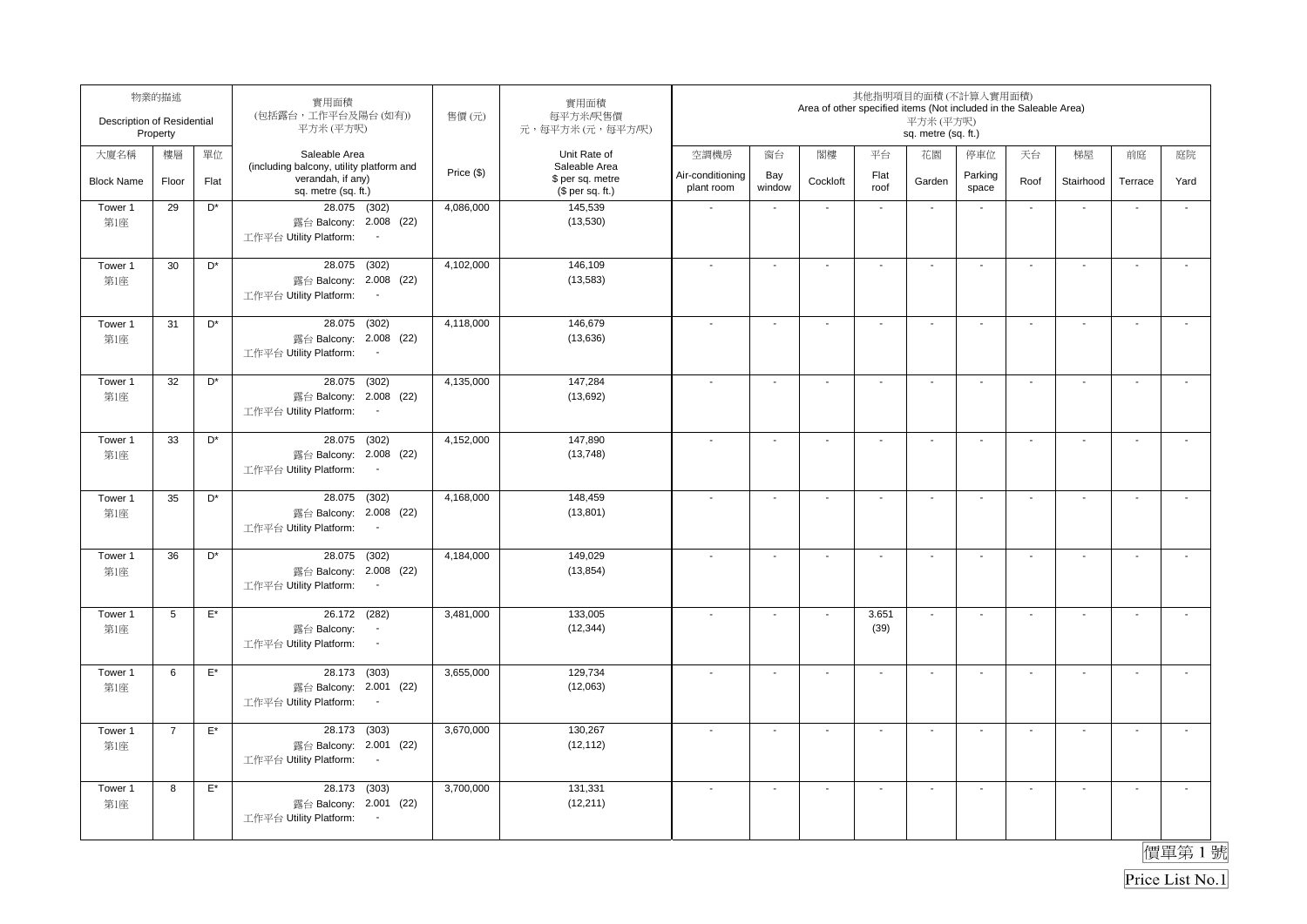| Description of Residential | 物業的描述<br>Property |                    | 實用面積<br>(包括露台,工作平台及陽台(如有))<br>平方米 (平方呎)                                                         | 售價(元)      | 實用面積<br>每平方米/呎售價<br>元,每平方米(元,每平方/呎)                   |                                |                          | Area of other specified items (Not included in the Saleable Area) |                          | 其他指明項目的面積(不計算入實用面積)<br>平方米 (平方呎)<br>sq. metre (sq. ft.) |                          |                          |                          |                          |                          |
|----------------------------|-------------------|--------------------|-------------------------------------------------------------------------------------------------|------------|-------------------------------------------------------|--------------------------------|--------------------------|-------------------------------------------------------------------|--------------------------|---------------------------------------------------------|--------------------------|--------------------------|--------------------------|--------------------------|--------------------------|
| 大廈名稱                       | 樓層                | 單位                 | Saleable Area                                                                                   |            | Unit Rate of                                          | 空調機房                           | 窗台                       | 閣樓                                                                | 平台                       | 花園                                                      | 停車位                      | 天台                       | 梯屋                       | 前庭                       | 庭院                       |
| <b>Block Name</b>          | Floor             | Flat               | (including balcony, utility platform and<br>verandah, if any)<br>sq. metre (sq. ft.)            | Price (\$) | Saleable Area<br>\$ per sq. metre<br>$$$ per sq. ft.) | Air-conditioning<br>plant room | Bay<br>window            | Cockloft                                                          | Flat<br>roof             | Garden                                                  | Parking<br>space         | Roof                     | Stairhood                | Terrace                  | Yard                     |
| Tower 1<br>第1座             | 9                 | $\mathsf{E}^\star$ | 28.173 (303)<br>露台 Balcony: 2.001 (22)<br>工作平台 Utility Platform:<br>$\sim$                      | 3,700,000  | 131,331<br>(12, 211)                                  |                                | $\blacksquare$           | $\blacksquare$                                                    | $\blacksquare$           | $\blacksquare$                                          |                          | $\blacksquare$           | ÷,                       | $\overline{\phantom{a}}$ | ÷,                       |
| Tower 1<br>第1座             | 10                | $\mathsf{E}^\star$ | 28.173<br>(303)<br>露台 Balcony: 2.001 (22)<br>工作平台 Utility Platform:<br>$\sim$                   | 3,714,000  | 131,828<br>(12, 257)                                  |                                | $\blacksquare$           | $\blacksquare$                                                    | $\overline{\phantom{a}}$ | $\blacksquare$                                          | $\overline{\phantom{a}}$ | $\blacksquare$           | $\mathbf{r}$             | $\overline{\phantom{a}}$ | $\overline{a}$           |
| Tower 1<br>第1座             | 11                | $\mathsf{E}^\star$ | 28.173<br>(303)<br>露台 Balcony: 2.001 (22)<br>工作平台 Utility Platform:                             | 3,729,000  | 132,361<br>(12, 307)                                  |                                | $\blacksquare$           | $\overline{\phantom{a}}$                                          | $\blacksquare$           | $\blacksquare$                                          | $\overline{\phantom{a}}$ | $\blacksquare$           | $\sim$                   | $\overline{\phantom{a}}$ | $\blacksquare$           |
| Tower 1<br>第1座             | 12                | $\mathsf{E}^\star$ | 28.173 (303)<br>露台 Balcony: 2.001 (22)<br>工作平台 Utility Platform:<br>$\sim$                      | 3,744,000  | 132,893<br>(12, 356)                                  |                                | $\blacksquare$           | $\blacksquare$                                                    | $\overline{\phantom{a}}$ | $\overline{\phantom{a}}$                                | $\blacksquare$           | $\overline{\phantom{a}}$ | $\blacksquare$           | $\sim$                   | $\overline{\phantom{a}}$ |
| Tower 1<br>第1座             | 13                | $\mathsf{E}^\star$ | 28.173 (303)<br>露台 Balcony: 2.001 (22)<br>工作平台 Utility Platform:<br>$\sim$                      | 3,759,000  | 133,426<br>(12, 406)                                  |                                | $\blacksquare$           | $\blacksquare$                                                    | $\blacksquare$           | $\blacksquare$                                          | $\blacksquare$           | $\blacksquare$           | $\sim$                   | $\overline{\phantom{a}}$ | $\mathbf{r}$             |
| Tower 1<br>第1座             | 15                | $\mathsf{E}^\star$ | 28.173 (303)<br>露台 Balcony: 2.001 (22)<br>工作平台 Utility Platform:<br>$\sim$                      | 3,774,000  | 133,958<br>(12, 455)                                  |                                | $\overline{\phantom{a}}$ | $\blacksquare$                                                    | $\mathbf{r}$             | $\sim$                                                  | $\sim$                   | $\sim$                   | $\mathbf{r}$             | $\mathbf{r}$             | $\mathbf{r}$             |
| Tower 1<br>第1座             | 16                | $\mathsf{E}^\star$ | 28.173 (303)<br>露台 Balcony: 2.001 (22)<br>工作平台 Utility Platform:<br>$\sim$                      | 3,866,000  | 137,224<br>(12, 759)                                  | $\overline{\phantom{a}}$       | $\sim$                   | $\blacksquare$                                                    | $\mathbf{r}$             | $\sim$                                                  | $\sim$                   | $\sim$                   | $\sim$                   | $\sim$                   | $\mathbf{r}$             |
| Tower 1<br>第1座             | 17                | $\mathsf{E}^\star$ | 28.173 (303)<br>露台 Balcony: 2.001 (22)<br>工作平台 Utility Platform:<br>$\sim$                      | 3,882,000  | 137,792<br>(12, 812)                                  |                                | $\overline{\phantom{a}}$ | $\overline{\phantom{a}}$                                          | $\blacksquare$           | $\overline{\phantom{a}}$                                | $\overline{\phantom{a}}$ | $\overline{\phantom{a}}$ | $\overline{\phantom{a}}$ | $\blacksquare$           | $\tilde{\phantom{a}}$    |
| Tower 1<br>第1座             | 18                | $\mathsf{E}^\star$ | 28.173 (303)<br>露台 Balcony: 2.001 (22)<br>工作平台 Utility Platform:<br>$\sim$                      | 3,913,000  | 138,892<br>(12, 914)                                  |                                | $\blacksquare$           | $\blacksquare$                                                    | $\blacksquare$           | $\sim$                                                  | $\overline{\phantom{a}}$ | $\blacksquare$           | $\mathbf{r}$             | $\overline{\phantom{a}}$ | $\tilde{\phantom{a}}$    |
| Tower 1<br>第1座             | 19                | $\mathsf{E}^\star$ | (303)<br>28.173<br>露台 Balcony: 2.001 (22)<br>工作平台 Utility Platform:<br>$\overline{\phantom{a}}$ | 3,953,000  | 140,312<br>(13,046)                                   |                                | L.                       | $\sim$                                                            | $\mathbf{r}$             | $\sim$                                                  | $\overline{\phantom{a}}$ | $\sim$                   | $\sim$                   | L.                       | $\tilde{\phantom{a}}$    |
| Tower 1<br>第1座             | 20                | $\mathsf{E}^\star$ | 28.173 (303)<br>露台 Balcony: 2.001 (22)<br>工作平台 Utility Platform:<br>$\sim$                      | 3,969,000  | 140,880<br>(13,099)                                   |                                | $\blacksquare$           | $\overline{\phantom{a}}$                                          | $\overline{\phantom{a}}$ | $\blacksquare$                                          | $\overline{\phantom{a}}$ | $\blacksquare$           | $\blacksquare$           | $\blacksquare$           | $\overline{\phantom{a}}$ |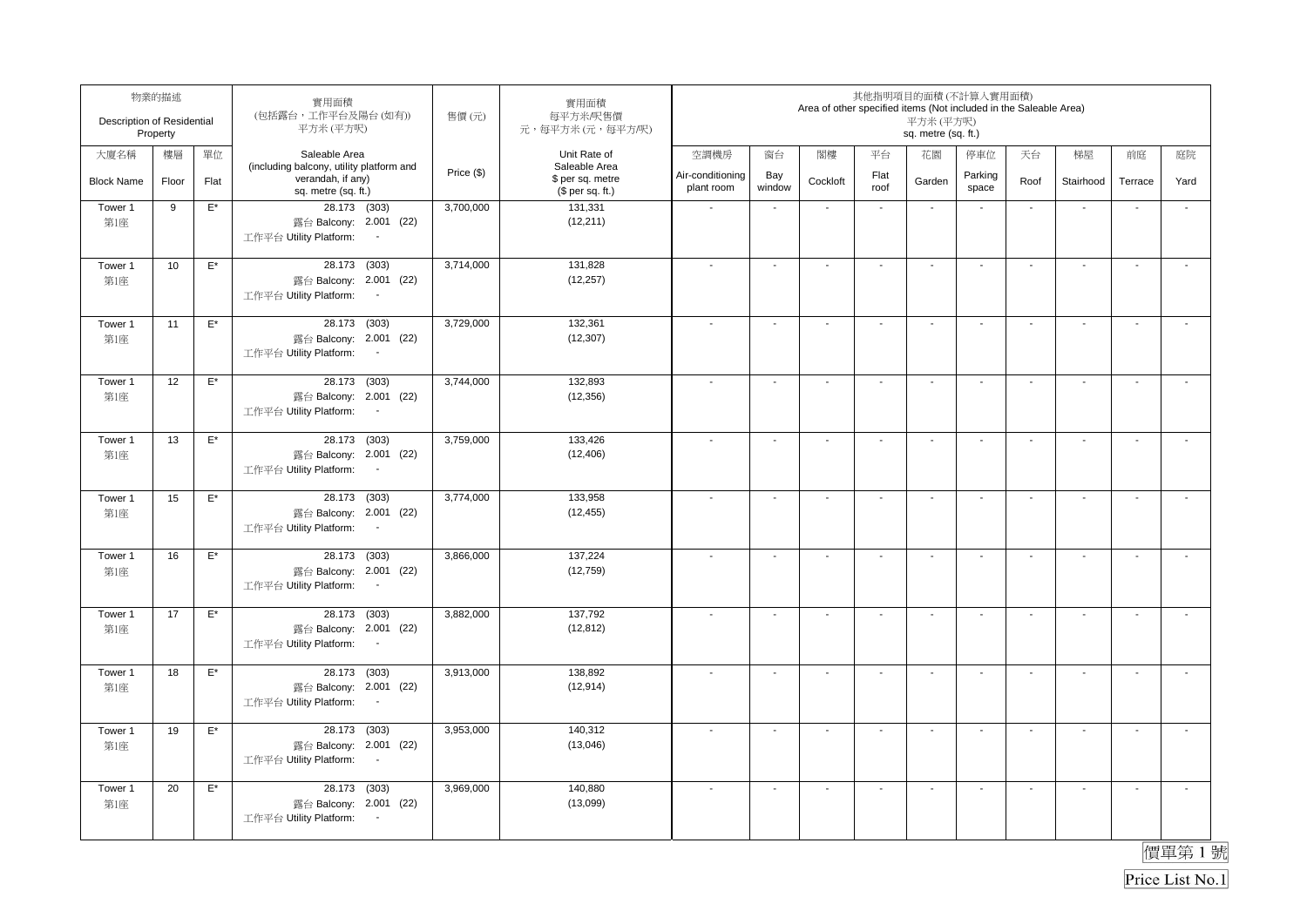| Description of Residential | 物業的描述<br>Property |                    | 實用面積<br>(包括露台,工作平台及陽台(如有))<br>平方米 (平方呎)                                                         | 售價(元)      | 實用面積<br>每平方米/呎售價<br>元,每平方米(元,每平方/呎)                   |                                |                          | Area of other specified items (Not included in the Saleable Area) |                          | 其他指明項目的面積(不計算入實用面積)<br>平方米(平方呎)<br>sq. metre (sq. ft.) |                          |                          |                |                          |                          |
|----------------------------|-------------------|--------------------|-------------------------------------------------------------------------------------------------|------------|-------------------------------------------------------|--------------------------------|--------------------------|-------------------------------------------------------------------|--------------------------|--------------------------------------------------------|--------------------------|--------------------------|----------------|--------------------------|--------------------------|
| 大廈名稱                       | 樓層                | 單位                 | Saleable Area                                                                                   |            | Unit Rate of                                          | 空調機房                           | 窗台                       | 閣樓                                                                | 平台                       | 花園                                                     | 停車位                      | 天台                       | 梯屋             | 前庭                       | 庭院                       |
| <b>Block Name</b>          | Floor             | Flat               | (including balcony, utility platform and<br>verandah, if any)<br>sq. metre (sq. ft.)            | Price (\$) | Saleable Area<br>\$ per sq. metre<br>$$$ per sq. ft.) | Air-conditioning<br>plant room | Bay<br>window            | Cockloft                                                          | Flat<br>roof             | Garden                                                 | Parking<br>space         | Roof                     | Stairhood      | Terrace                  | Yard                     |
| Tower 1<br>第1座             | 21                | $\mathsf{E}^\star$ | 28.173 (303)<br>露台 Balcony: 2.001 (22)<br>工作平台 Utility Platform:                                | 3,985,000  | 141,447<br>(13, 152)                                  |                                | $\blacksquare$           | $\blacksquare$                                                    | $\blacksquare$           | $\blacksquare$                                         |                          | $\blacksquare$           | $\blacksquare$ |                          | $\blacksquare$           |
| Tower 1<br>第1座             | 22                | $\mathsf{E}^\star$ | 28.173 (303)<br>露台 Balcony: 2.001 (22)<br>工作平台 Utility Platform:<br>$\sim$                      | 4,001,000  | 142,015<br>(13, 205)                                  |                                | $\sim$                   | $\overline{a}$                                                    |                          | $\blacksquare$                                         |                          | $\blacksquare$           | $\mathbf{r}$   | $\sim$                   |                          |
| Tower 1<br>第1座             | 23                | $\mathsf{E}^\star$ | 28.173 (303)<br>露台 Balcony: 2.001 (22)<br>工作平台 Utility Platform:<br>$\overline{\phantom{a}}$    | 4,017,000  | 142,583<br>(13, 257)                                  |                                | $\blacksquare$           | $\overline{\phantom{a}}$                                          | $\overline{\phantom{a}}$ | $\blacksquare$                                         |                          | $\blacksquare$           | $\sim$         | $\sim$                   | $\sim$                   |
| Tower 1<br>第1座             | 25                | $\mathsf{E}^\star$ | 28.173 (303)<br>露台 Balcony: 2.001 (22)<br>工作平台 Utility Platform:<br>$\sim$                      | 4,033,000  | 143,151<br>(13, 310)                                  |                                | $\ddot{\phantom{a}}$     | $\sim$                                                            | $\mathbf{r}$             | $\ddot{\phantom{a}}$                                   | $\mathbf{r}$             | $\sim$                   | $\mathbf{r}$   | $\overline{\phantom{a}}$ | $\mathcal{L}$            |
| Tower 1<br>第1座             | 26                | $\mathsf{E}^\star$ | 28.173 (303)<br>露台 Balcony: 2.001 (22)<br>工作平台 Utility Platform:<br>$\sim$                      | 4,049,000  | 143,719<br>(13, 363)                                  | $\overline{\phantom{a}}$       | $\overline{\phantom{a}}$ | $\overline{\phantom{a}}$                                          | $\sim$                   | $\overline{\phantom{a}}$                               | $\sim$                   | $\overline{\phantom{a}}$ | $\sim$         | $\sim$                   | $\sim$                   |
| Tower 1<br>第1座             | 27                | $\mathsf{E}^\star$ | 28.173 (303)<br>露台 Balcony: 2.001 (22)<br>工作平台 Utility Platform:<br>$\sim$                      | 4,065,000  | 144,287<br>(13, 416)                                  |                                | $\mathbf{r}$             | $\blacksquare$                                                    | $\mathbf{r}$             | $\sim$                                                 | $\mathbf{r}$             | $\sim$                   | $\mathbf{r}$   | $\overline{\phantom{a}}$ | $\overline{\phantom{a}}$ |
| Tower 1<br>第1座             | 28                | $\mathsf{E}^\star$ | 28.173 (303)<br>露台 Balcony: 2.001 (22)<br>工作平台 Utility Platform:<br>$\sim$                      | 4,098,000  | 145,458<br>(13, 525)                                  | $\overline{\phantom{a}}$       | $\ddot{\phantom{a}}$     | $\ddot{\phantom{a}}$                                              | $\overline{a}$           | $\sim$                                                 | $\mathbf{r}$             | $\sim$                   | $\mathbf{r}$   | $\overline{\phantom{a}}$ | $\mathcal{L}$            |
| Tower 1<br>第1座             | 29                | $\mathsf{E}^\star$ | 28.173 (303)<br>露台 Balcony: 2.001 (22)<br>工作平台 Utility Platform:<br>$\sim$                      | 4,098,000  | 145,458<br>(13, 525)                                  |                                | $\blacksquare$           | $\blacksquare$                                                    | $\blacksquare$           | $\blacksquare$                                         | $\blacksquare$           | $\blacksquare$           | $\sim$         | $\blacksquare$           | $\overline{\phantom{a}}$ |
| Tower 1<br>第1座             | 30                | $\mathsf{E}^\star$ | 28.173 (303)<br>露台 Balcony: 2.001 (22)<br>工作平台 Utility Platform:<br>$\sim$                      | 4,114,000  | 146,026<br>(13, 578)                                  | $\overline{\phantom{a}}$       | $\sim$                   | $\blacksquare$                                                    | $\blacksquare$           | $\sim$                                                 | $\overline{\phantom{a}}$ | $\blacksquare$           | $\mathbf{r}$   | $\blacksquare$           | $\tilde{\phantom{a}}$    |
| Tower 1<br>第1座             | 31                | $\mathsf{E}^\star$ | (303)<br>28.173<br>露台 Balcony: 2.001 (22)<br>工作平台 Utility Platform:<br>$\overline{\phantom{a}}$ | 4,131,000  | 146,630<br>(13, 634)                                  |                                | $\sim$                   | $\overline{\phantom{a}}$                                          | $\mathbf{r}$             | $\overline{\phantom{a}}$                               | $\sim$                   | $\overline{\phantom{a}}$ | $\sim$         | $\mathbf{r}$             | $\mathcal{L}$            |
| Tower 1<br>第1座             | 32                | $\mathsf{E}^\star$ | 28.173 (303)<br>露台 Balcony: 2.001 (22)<br>工作平台 Utility Platform:<br>$\sim$                      | 4,147,000  | 147,198<br>(13,686)                                   |                                | $\blacksquare$           | $\overline{\phantom{a}}$                                          | $\blacksquare$           | $\blacksquare$                                         | $\overline{\phantom{a}}$ | $\blacksquare$           | $\blacksquare$ | $\blacksquare$           | $\overline{\phantom{a}}$ |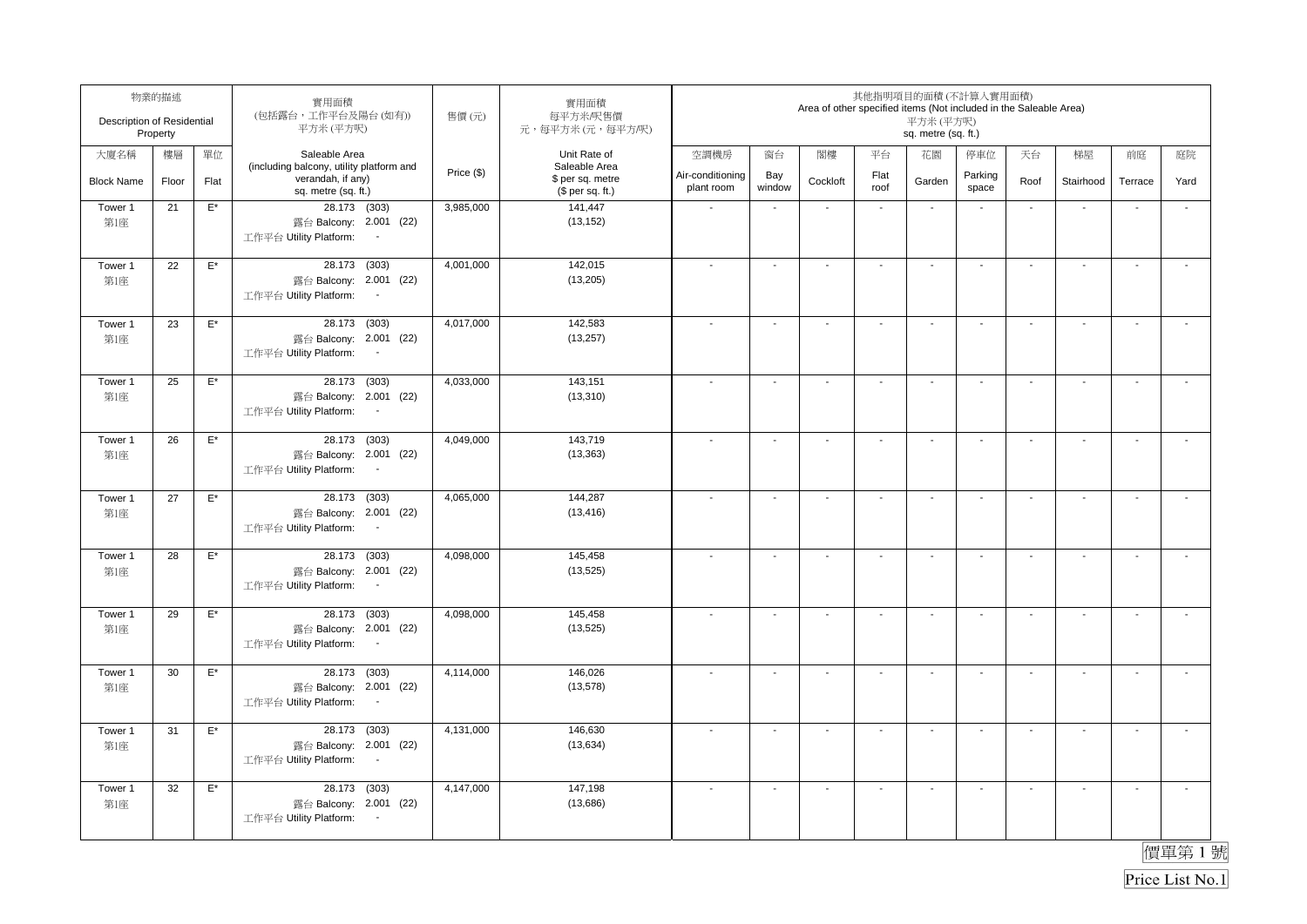| Description of Residential | 物業的描述<br>Property |                    | 實用面積<br>(包括露台,工作平台及陽台(如有))<br>平方米(平方呎)                                                       | 售價(元)      | 實用面積<br>每平方米/呎售價<br>元,每平方米(元,每平方/呎)                   |                                |                          | Area of other specified items (Not included in the Saleable Area) |                          | 其他指明項目的面積(不計算入實用面積)<br>平方米 (平方呎)<br>sq. metre (sq. ft.) |                          |                          |                          |                          |                          |
|----------------------------|-------------------|--------------------|----------------------------------------------------------------------------------------------|------------|-------------------------------------------------------|--------------------------------|--------------------------|-------------------------------------------------------------------|--------------------------|---------------------------------------------------------|--------------------------|--------------------------|--------------------------|--------------------------|--------------------------|
| 大廈名稱                       | 樓層                | 單位                 | Saleable Area                                                                                |            | Unit Rate of                                          | 空調機房                           | 窗台                       | 閣樓                                                                | 平台                       | 花園                                                      | 停車位                      | 天台                       | 梯屋                       | 前庭                       | 庭院                       |
| <b>Block Name</b>          | Floor             | Flat               | (including balcony, utility platform and<br>verandah, if any)<br>sq. metre (sq. ft.)         | Price (\$) | Saleable Area<br>\$ per sq. metre<br>$$$ per sq. ft.) | Air-conditioning<br>plant room | Bay<br>window            | Cockloft                                                          | Flat<br>roof             | Garden                                                  | Parking<br>space         | Roof                     | Stairhood                | Terrace                  | Yard                     |
| Tower 1<br>第1座             | 33                | $\mathsf{E}^\star$ | 28.173 (303)<br>露台 Balcony: 2.001 (22)<br>工作平台 Utility Platform:<br>$\overline{\phantom{a}}$ | 4,164,000  | 147,801<br>(13, 743)                                  |                                |                          | $\overline{\phantom{a}}$                                          | $\overline{\phantom{a}}$ | $\overline{\phantom{a}}$                                |                          | $\blacksquare$           | ÷,                       |                          | $\overline{\phantom{a}}$ |
| Tower 1<br>第1座             | 35                | $\mathsf{E}^\star$ | 28.173<br>(303)<br>露台 Balcony: 2.001 (22)<br>工作平台 Utility Platform:<br>$\sim$                | 4,181,000  | 148,405<br>(13, 799)                                  |                                | $\blacksquare$           | $\overline{a}$                                                    |                          | $\blacksquare$                                          |                          | $\overline{\phantom{a}}$ | $\blacksquare$           |                          |                          |
| Tower 1<br>第1座             | 36                | $\mathsf{E}^\star$ | 28.173 (303)<br>露台 Balcony: 2.001 (22)<br>工作平台 Utility Platform:                             | 4,197,000  | 148,972<br>(13, 851)                                  |                                | $\overline{\phantom{a}}$ |                                                                   | $\overline{\phantom{a}}$ | $\blacksquare$                                          |                          | $\blacksquare$           | $\mathbf{r}$             | $\blacksquare$           | $\mathbf{r}$             |
| Tower 1<br>第1座             | 5                 | F                  | 41.331 (445)<br>露台 Balcony:<br>$\bullet$<br>工作平台 Utility Platform:<br>$\blacksquare$         | 5,748,000  | 139,072<br>(12, 917)                                  |                                | $\blacksquare$           | $\blacksquare$                                                    | 20.788<br>(224)          | $\mathbf{r}$                                            | $\overline{\phantom{a}}$ | $\blacksquare$           | $\sim$                   | $\overline{\phantom{a}}$ | $\blacksquare$           |
| Tower 1<br>第1座             | 6                 | F                  | 44.834 (483)<br>露台 Balcony: 2.001 (22)<br>工作平台 Utility Platform: 1.502 (16)                  | 5,735,000  | 127,916<br>(11, 874)                                  |                                | $\overline{a}$           | $\blacksquare$                                                    | $\sim$                   | $\ddot{\phantom{a}}$                                    | $\blacksquare$           | $\overline{\phantom{a}}$ | $\sim$                   | L.                       | $\mathbf{r}$             |
| Tower 1<br>第1座             | $\overline{7}$    | F                  | 44.834 (483)<br>露台 Balcony: 2.001 (22)<br>工作平台 Utility Platform: 1.502 (16)                  | 5,759,000  | 128,452<br>(11, 923)                                  |                                | $\blacksquare$           | $\blacksquare$                                                    | $\sim$                   | $\overline{\phantom{a}}$                                | $\blacksquare$           | $\overline{\phantom{a}}$ | $\sim$                   | $\sim$                   | $\overline{\phantom{a}}$ |
| Tower 1<br>第1座             | 8                 | F                  | 44.834 (483)<br>露台 Balcony: 2.001 (22)<br>工作平台 Utility Platform: 1.502 (16)                  | 5,804,000  | 129,455<br>(12, 017)                                  |                                | $\sim$                   | $\overline{\phantom{a}}$                                          | $\sim$                   | $\sim$                                                  | $\blacksquare$           | $\sim$                   | $\sim$                   | $\mathbf{r}$             | $\sim$                   |
| Tower 1<br>第1座             | 9                 | F                  | 44.834 (483)<br>露台 Balcony: 2.001 (22)<br>工作平台 Utility Platform: 1.502 (16)                  | 5,804,000  | 129,455<br>(12, 017)                                  |                                | $\sim$                   | $\sim$                                                            | $\sim$                   | $\blacksquare$                                          | $\overline{\phantom{a}}$ | $\blacksquare$           | $\sim$                   | $\sim$                   | $\tilde{\phantom{a}}$    |
| Tower 1<br>第1座             | 10                | F                  | 44.834 (483)<br>露台 Balcony: 2.001 (22)<br>工作平台 Utility Platform: 1.502 (16)                  | 5,828,000  | 129,991<br>(12,066)                                   |                                | $\overline{\phantom{a}}$ | $\overline{\phantom{a}}$                                          | ÷,                       | $\sim$                                                  |                          | $\sim$                   | $\sim$                   | $\sim$                   | $\overline{\phantom{a}}$ |
| Tower 1<br>第1座             | 11                | F                  | 44.834<br>(483)<br>露台 Balcony: 2.001 (22)<br>工作平台 Utility Platform: 1.502 (16)               | 5,852,000  | 130,526<br>(12, 116)                                  |                                | $\overline{\phantom{a}}$ |                                                                   |                          | $\overline{\phantom{a}}$                                |                          | $\blacksquare$           | $\overline{\phantom{a}}$ | $\overline{\phantom{a}}$ | $\mathbf{r}$             |
| Tower 1<br>第1座             | 12                | $\mathsf F$        | 44.834 (483)<br>露台 Balcony: 2.001 (22)<br>工作平台 Utility Platform: 1.502 (16)                  | 5,875,000  | 131,039<br>(12, 164)                                  |                                | $\blacksquare$           | $\overline{\phantom{a}}$                                          | $\overline{\phantom{a}}$ | $\blacksquare$                                          |                          | $\overline{\phantom{a}}$ | $\blacksquare$           | $\overline{\phantom{a}}$ | $\overline{\phantom{a}}$ |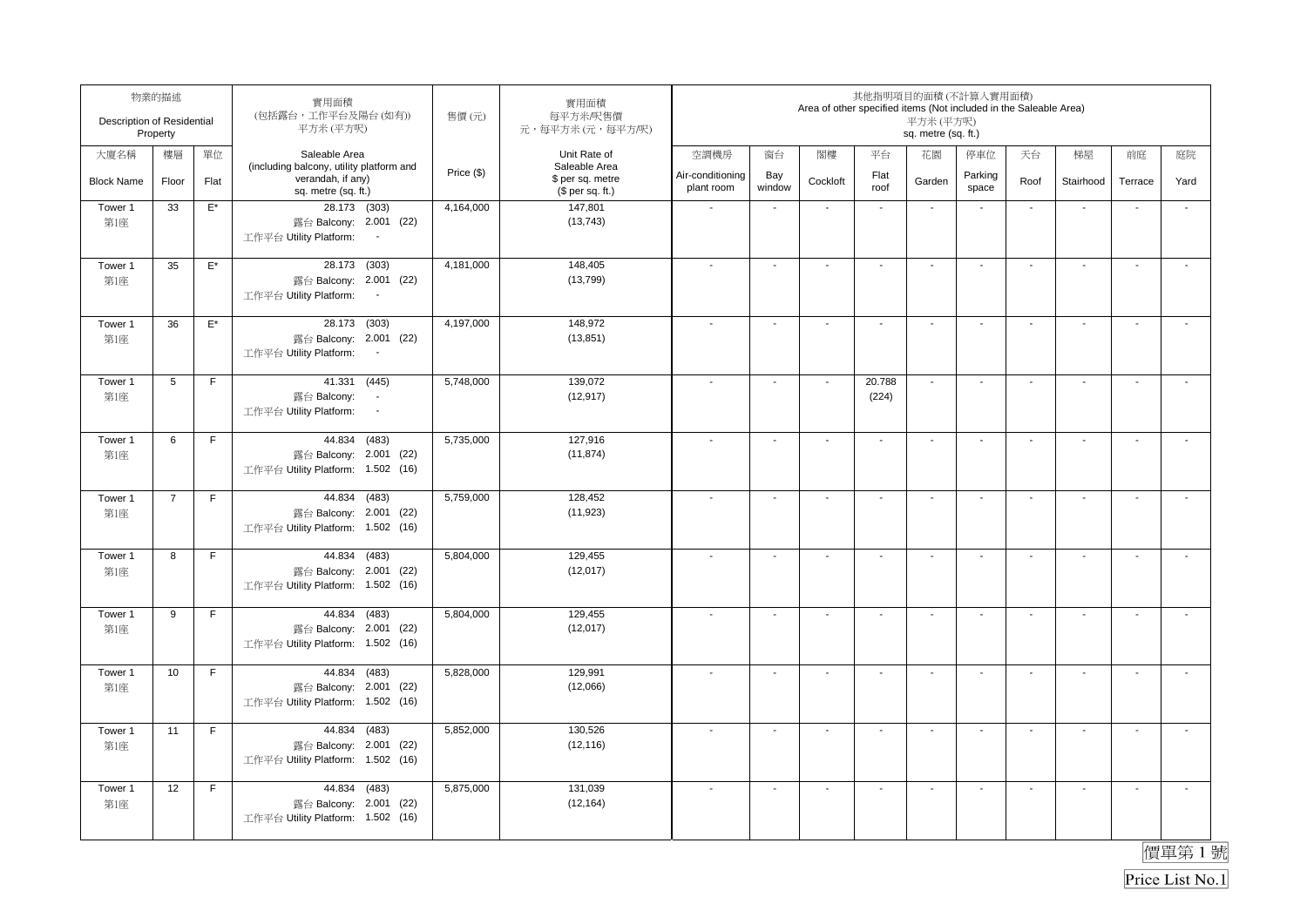| Description of Residential | 物業的描述<br>Property |             | 實用面積<br>(包括露台,工作平台及陽台(如有))<br>平方米(平方呎)                                         | 售價(元)      | 實用面積<br>每平方米/呎售價<br>元,每平方米(元,每平方/呎)  | 其他指明項目的面積(不計算入實用面積)<br>Area of other specified items (Not included in the Saleable Area)<br>平方米 (平方呎)<br>sq. metre (sq. ft.) |                          |                |                          |                          |                          |                          |                          |                      |                          |
|----------------------------|-------------------|-------------|--------------------------------------------------------------------------------|------------|--------------------------------------|------------------------------------------------------------------------------------------------------------------------------|--------------------------|----------------|--------------------------|--------------------------|--------------------------|--------------------------|--------------------------|----------------------|--------------------------|
| 大廈名稱                       | 樓層                | 單位          | Saleable Area<br>(including balcony, utility platform and                      |            | Unit Rate of<br>Saleable Area        | 空調機房                                                                                                                         | 窗台                       | 閣樓             | 平台                       | 花園                       | 停車位                      | 天台                       | 梯屋                       | 前庭                   | 庭院                       |
| <b>Block Name</b>          | Floor             | Flat        | verandah, if any)<br>sq. metre (sq. ft.)                                       | Price (\$) | \$ per sq. metre<br>$$$ per sq. ft.) | Air-conditioning<br>plant room                                                                                               | Bay<br>window            | Cockloft       | Flat<br>roof             | Garden                   | Parking<br>space         | Roof                     | Stairhood                | Terrace              | Yard                     |
| Tower 1<br>第1座             | 13                | $\mathsf F$ | 44.834 (483)<br>露台 Balcony: 2.001 (22)<br>工作平台 Utility Platform: 1.502 (16)    | 5,899,000  | 131,574<br>(12, 213)                 |                                                                                                                              | $\blacksquare$           |                |                          | $\blacksquare$           |                          | $\sim$                   | $\overline{\phantom{a}}$ |                      |                          |
| Tower 1<br>第1座             | 15                | F           | 44.834<br>(483)<br>露台 Balcony: 2.001 (22)<br>工作平台 Utility Platform: 1.502 (16) | 5,922,000  | 132,087<br>(12, 261)                 |                                                                                                                              | $\blacksquare$           |                |                          | $\blacksquare$           |                          | $\blacksquare$           | $\blacksquare$           |                      |                          |
| Tower 1<br>第1座             | 16                | F           | 44.834<br>(483)<br>露台 Balcony: 2.001 (22)<br>工作平台 Utility Platform: 1.502 (16) | 6,067,000  | 135,321<br>(12, 561)                 |                                                                                                                              | $\blacksquare$           |                | $\overline{\phantom{a}}$ | $\blacksquare$           |                          |                          | $\blacksquare$           |                      | $\overline{\phantom{a}}$ |
| Tower 1<br>第1座             | 17                | F           | 44.834 (483)<br>露台 Balcony: 2.001 (22)<br>工作平台 Utility Platform: 1.502 (16)    | 6,092,000  | 135,879<br>(12, 613)                 |                                                                                                                              | $\blacksquare$           | $\blacksquare$ | $\sim$                   | $\blacksquare$           |                          | $\sim$                   | $\blacksquare$           | $\blacksquare$       | $\sim$                   |
| Tower 1<br>第1座             | 18                | F           | 44.834 (483)<br>露台 Balcony: 2.001 (22)<br>工作平台 Utility Platform: 1.502 (16)    | 6,140,000  | 136,950<br>(12, 712)                 |                                                                                                                              | $\overline{\phantom{a}}$ | $\sim$         | $\blacksquare$           | $\mathbf{r}$             | $\overline{\phantom{a}}$ | $\sim$                   | $\sim$                   | $\ddot{\phantom{a}}$ | $\sim$                   |
| Tower 1<br>第1座             | 19                | F           | 44.834 (483)<br>露台 Balcony: 2.001 (22)<br>工作平台 Utility Platform: 1.502 (16)    | 6,202,000  | 138,333<br>(12, 841)                 |                                                                                                                              | $\blacksquare$           | $\overline{a}$ | $\blacksquare$           | $\overline{\phantom{a}}$ |                          | $\sim$                   | $\sim$                   | $\sim$               | $\sim$                   |
| Tower 1<br>第1座             | 20                | F           | 44.834 (483)<br>露台 Balcony: 2.001 (22)<br>工作平台 Utility Platform: 1.502 (16)    | 6,227,000  | 138,890<br>(12, 892)                 |                                                                                                                              | $\sim$                   | $\blacksquare$ | $\overline{a}$           | $\sim$                   | $\overline{\phantom{a}}$ | $\sim$                   | $\sim$                   | $\sim$               | $\sim$                   |
| Tower 1<br>第1座             | 21                | F           | 44.834 (483)<br>露台 Balcony: 2.001 (22)<br>工作平台 Utility Platform: 1.502 (16)    | 6,253,000  | 139,470<br>(12,946)                  |                                                                                                                              | $\blacksquare$           | $\sim$         | $\sim$                   | $\sim$                   | $\overline{\phantom{a}}$ | $\overline{\phantom{a}}$ | $\blacksquare$           | $\blacksquare$       | $\sim$                   |
| Tower 1<br>第1座             | 22                | F           | 44.834 (483)<br>露台 Balcony: 2.001 (22)<br>工作平台 Utility Platform: 1.502 (16)    | 6,278,000  | 140,028<br>(12,998)                  |                                                                                                                              | ÷,                       | $\overline{a}$ |                          | $\sim$                   |                          | $\overline{\phantom{a}}$ | $\mathbf{r}$             | ÷,                   | $\sim$                   |
| Tower 1<br>第1座             | 23                | F           | 44.834<br>(483)<br>露台 Balcony: 2.001 (22)<br>工作平台 Utility Platform: 1.502 (16) | 6,303,000  | 140,585<br>(13,050)                  |                                                                                                                              | $\sim$                   |                | ÷,                       |                          |                          |                          | $\blacksquare$           | ÷,                   | $\mathbf{r}$             |
| Tower 1<br>第1座             | 25                | $\mathsf F$ | 44.834 (483)<br>露台 Balcony: 2.001 (22)<br>工作平台 Utility Platform: 1.502 (16)    | 6,328,000  | 141,143<br>(13, 101)                 |                                                                                                                              | $\overline{\phantom{a}}$ | $\overline{a}$ | $\overline{\phantom{a}}$ | $\blacksquare$           |                          |                          | $\overline{\phantom{a}}$ | $\blacksquare$       | $\blacksquare$           |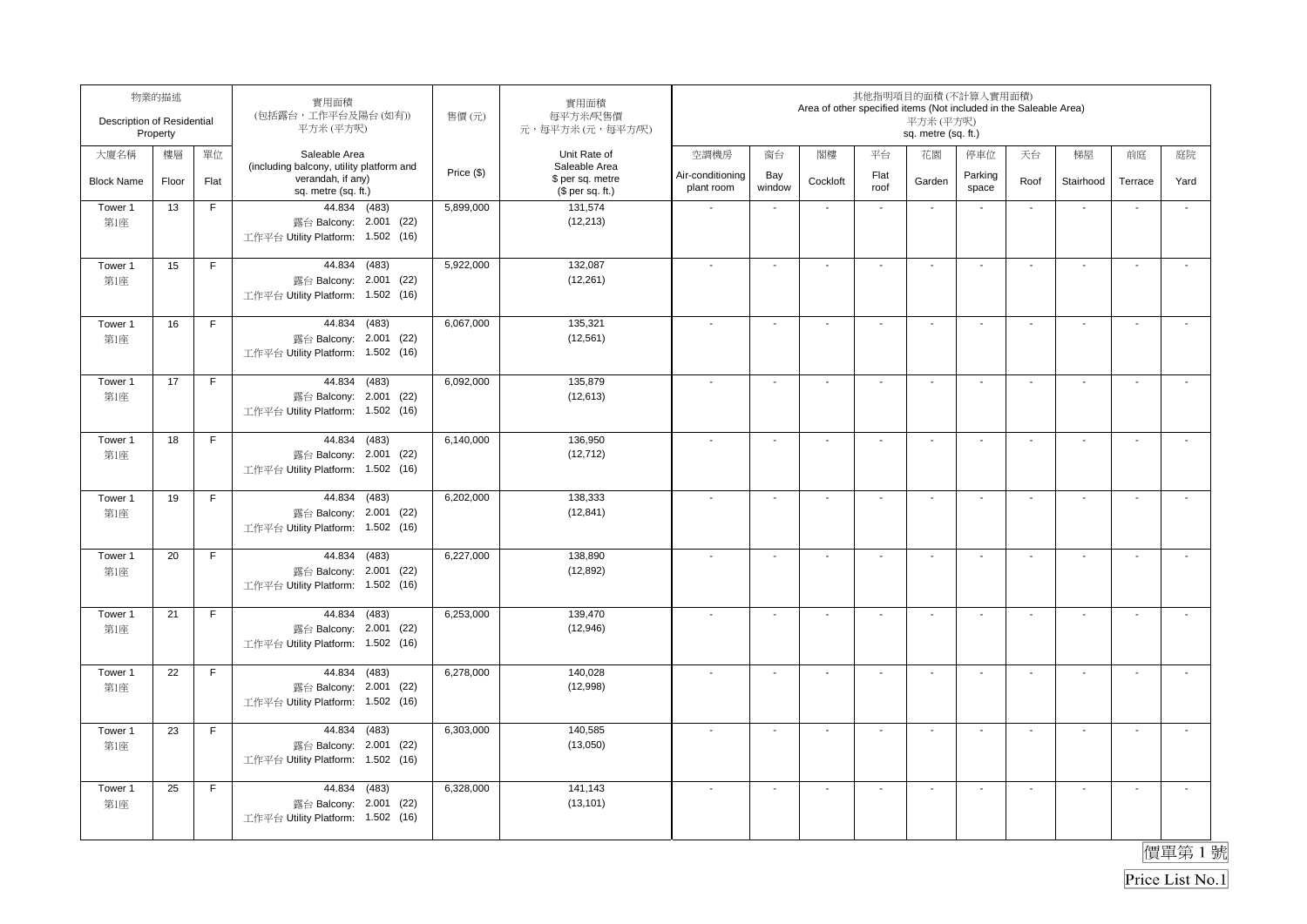| Description of Residential | 物業的描述<br>Property |      | 實用面積<br>(包括露台,工作平台及陽台(如有))<br>平方米(平方呎)                                         | 售價(元)      | 實用面積<br>每平方米/呎售價<br>元,每平方米(元,每平方/呎)  | 其他指明項目的面積(不計算入實用面積)<br>Area of other specified items (Not included in the Saleable Area)<br>平方米(平方呎)<br>sq. metre (sq. ft.) |                          |                          |                       |                          |                          |                          |                          |                          |                      |
|----------------------------|-------------------|------|--------------------------------------------------------------------------------|------------|--------------------------------------|-----------------------------------------------------------------------------------------------------------------------------|--------------------------|--------------------------|-----------------------|--------------------------|--------------------------|--------------------------|--------------------------|--------------------------|----------------------|
| 大廈名稱                       | 樓層                | 單位   | Saleable Area<br>(including balcony, utility platform and                      |            | Unit Rate of<br>Saleable Area        | 空調機房                                                                                                                        | 窗台                       | 閣樓                       | 平台                    | 花園                       | 停車位                      | 天台                       | 梯屋                       | 前庭                       | 庭院                   |
| <b>Block Name</b>          | Floor             | Flat | verandah, if any)<br>sq. metre (sq. ft.)                                       | Price (\$) | \$ per sq. metre<br>$$$ per sq. ft.) | Air-conditioning<br>plant room                                                                                              | Bay<br>window            | Cockloft                 | Flat<br>roof          | Garden                   | Parking<br>space         | Roof                     | Stairhood                | Terrace                  | Yard                 |
| Tower 1<br>第1座             | 26                | F    | 44.834 (483)<br>露台 Balcony: 2.001 (22)<br>工作平台 Utility Platform: 1.502 (16)    | 6,354,000  | 141,723<br>(13, 155)                 |                                                                                                                             | $\blacksquare$           | $\overline{\phantom{a}}$ | $\mathbf{r}$          | $\mathbf{r}$             | $\blacksquare$           | $\mathbf{r}$             | $\blacksquare$           |                          | $\mathbf{r}$         |
| Tower 1<br>第1座             | 27                | F.   | 44.834<br>(483)<br>露台 Balcony: 2.001 (22)<br>工作平台 Utility Platform: 1.502 (16) | 6,379,000  | 142,280<br>(13, 207)                 |                                                                                                                             | $\overline{\phantom{a}}$ | $\sim$                   | $\ddot{\phantom{0}}$  | $\sim$                   |                          | $\sim$                   | $\sim$                   | $\sim$                   |                      |
| Tower 1<br>第1座             | 28                | F    | 44.834<br>(483)<br>露台 Balcony: 2.001 (22)<br>工作平台 Utility Platform: 1.502 (16) | 6,430,000  | 143,418<br>(13, 313)                 |                                                                                                                             | $\mathbf{r}$             | $\blacksquare$           | $\sim$                | $\sim$                   | $\overline{\phantom{a}}$ | $\sim$                   | $\overline{\phantom{a}}$ | $\sim$                   | $\sim$               |
| Tower 1<br>第1座             | 29                | F    | 44.834 (483)<br>露台 Balcony: 2.001 (22)<br>工作平台 Utility Platform: 1.502 (16)    | 6,430,000  | 143,418<br>(13, 313)                 |                                                                                                                             | $\blacksquare$           |                          | $\tilde{\phantom{a}}$ | $\blacksquare$           |                          | $\sim$                   | $\blacksquare$           | $\ddot{\phantom{a}}$     | $\blacksquare$       |
| Tower 1<br>第1座             | 30                | F    | 44.834 (483)<br>露台 Balcony: 2.001 (22)<br>工作平台 Utility Platform: 1.502 (16)    | 6,456,000  | 143,998<br>(13, 366)                 |                                                                                                                             | $\blacksquare$           |                          | $\tilde{\phantom{a}}$ | $\blacksquare$           |                          |                          | $\blacksquare$           |                          |                      |
| Tower 1<br>第1座             | 31                | F    | 44.834 (483)<br>露台 Balcony: 2.001 (22)<br>工作平台 Utility Platform: 1.502 (16)    | 6,482,000  | 144,578<br>(13, 420)                 |                                                                                                                             | $\mathbf{r}$             | $\overline{a}$           | $\blacksquare$        | $\sim$                   |                          |                          | $\blacksquare$           | $\sim$                   | $\sim$               |
| Tower 1<br>第1座             | 32                | F    | 44.834 (483)<br>露台 Balcony: 2.001 (22)<br>工作平台 Utility Platform: 1.502 (16)    | 6,508,000  | 145,158<br>(13, 474)                 |                                                                                                                             | $\blacksquare$           | $\blacksquare$           | $\blacksquare$        | $\blacksquare$           | $\blacksquare$           | $\sim$                   | $\blacksquare$           | $\blacksquare$           | $\blacksquare$       |
| Tower 1<br>第1座             | 33                | F    | 44.834 (483)<br>露台 Balcony: 2.001 (22)<br>工作平台 Utility Platform: 1.502 (16)    | 6,534,000  | 145,738<br>(13,528)                  |                                                                                                                             | $\blacksquare$           | $\sim$                   | $\tilde{\phantom{a}}$ | $\sim$                   | $\overline{\phantom{a}}$ | $\sim$                   | $\mathbf{r}$             | $\blacksquare$           | $\mathbf{r}$         |
| Tower 1<br>第1座             | 35                | F    | 44.834 (483)<br>露台 Balcony: 2.001 (22)<br>工作平台 Utility Platform: 1.502 (16)    | 6,560,000  | 146,318<br>(13, 582)                 |                                                                                                                             | $\overline{a}$           | $\sim$                   | $\sim$                | $\sim$                   | $\overline{\phantom{a}}$ | $\sim$                   | $\sim$                   | $\sim$                   | $\sim$               |
| Tower 1<br>第1座             | 36                | F    | 44.834 (483)<br>露台 Balcony: 2.001 (22)<br>工作平台 Utility Platform: 1.502 (16)    | 6,586,000  | 146,897<br>(13, 636)                 |                                                                                                                             | $\blacksquare$           | $\blacksquare$           | $\blacksquare$        | $\overline{\phantom{a}}$ |                          | $\overline{\phantom{a}}$ | $\blacksquare$           | $\overline{\phantom{a}}$ | $\mathbf{r}$         |
| Tower 1<br>第1座             | 5                 | G    | 41.700 (449)<br>露台 Balcony:<br>工作平台 Utility Platform:<br>$\sim$                | 5,662,000  | 135,779<br>(12,610)                  |                                                                                                                             | $\mathbf{r}$             | $\overline{\phantom{a}}$ | 14.777<br>(159)       | $\sim$                   | $\overline{\phantom{a}}$ | $\sim$                   | $\sim$                   | $\sim$                   | $\ddot{\phantom{a}}$ |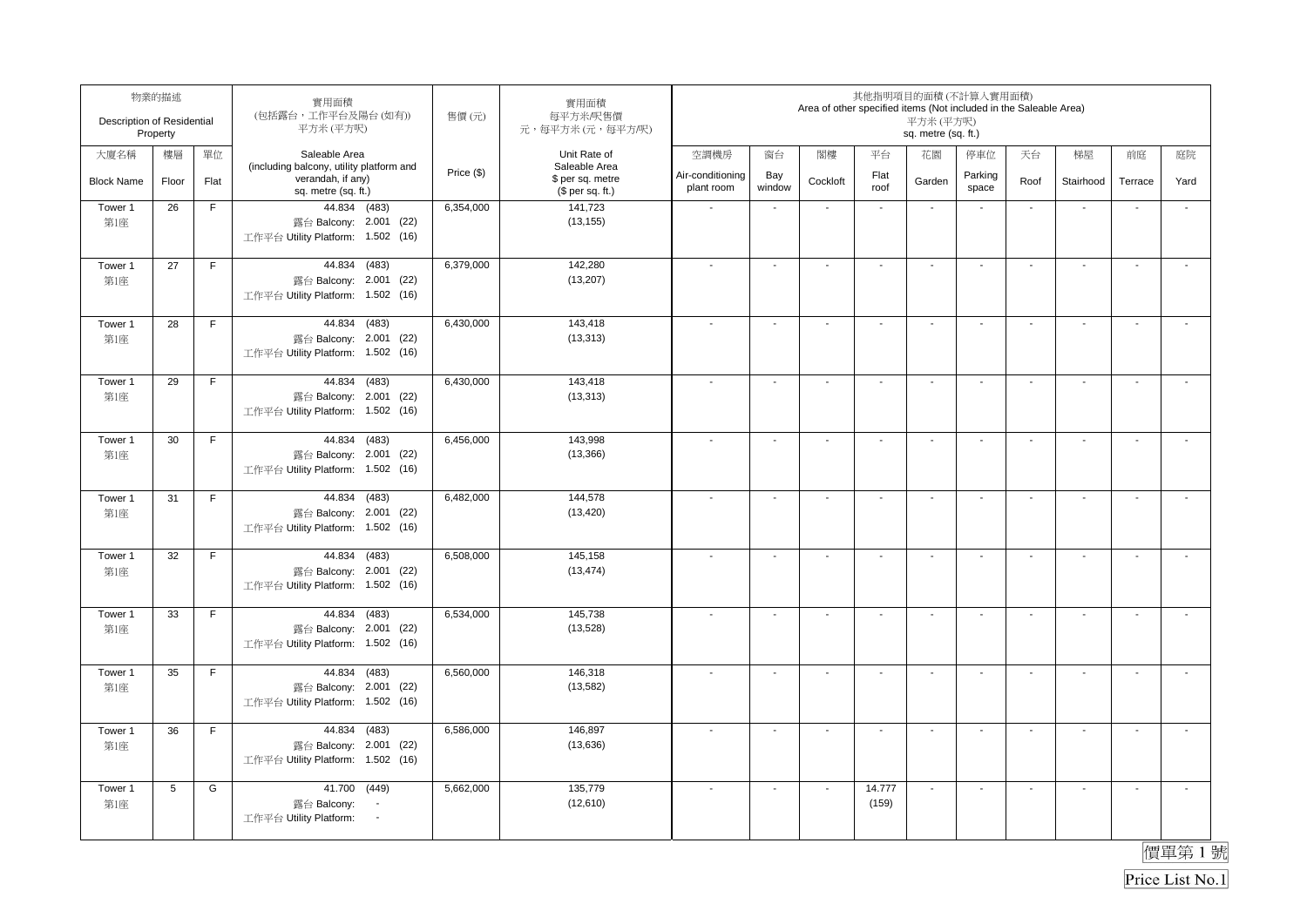| Description of Residential | 物業的描述<br>Property |      | 實用面積<br>(包括露台,工作平台及陽台(如有))<br>平方米(平方呎)                                         | 售價(元)      | 實用面積<br>每平方米/呎售價<br>元,每平方米(元,每平方/呎)  | 其他指明項目的面積(不計算入實用面積)<br>Area of other specified items (Not included in the Saleable Area)<br>平方米 (平方呎)<br>sq. metre (sq. ft.) |                          |                |                          |                          |                          |                          |                          |                      |                          |
|----------------------------|-------------------|------|--------------------------------------------------------------------------------|------------|--------------------------------------|------------------------------------------------------------------------------------------------------------------------------|--------------------------|----------------|--------------------------|--------------------------|--------------------------|--------------------------|--------------------------|----------------------|--------------------------|
| 大廈名稱                       | 樓層                | 單位   | Saleable Area<br>(including balcony, utility platform and                      |            | Unit Rate of<br>Saleable Area        | 空調機房                                                                                                                         | 窗台                       | 閣樓             | 平台                       | 花園                       | 停車位                      | 天台                       | 梯屋                       | 前庭                   | 庭院                       |
| <b>Block Name</b>          | Floor             | Flat | verandah, if any)<br>sq. metre (sq. ft.)                                       | Price (\$) | \$ per sq. metre<br>$$$ per sq. ft.) | Air-conditioning<br>plant room                                                                                               | Bay<br>window            | Cockloft       | Flat<br>roof             | Garden                   | Parking<br>space         | Roof                     | Stairhood                | Terrace              | Yard                     |
| Tower 1<br>第1座             | 6                 | G    | 45.168 (486)<br>露台 Balcony: 2.001 (22)<br>工作平台 Utility Platform: 1.503 (16)    | 5,768,000  | 127,701<br>(11, 868)                 |                                                                                                                              | $\blacksquare$           |                | $\sim$                   | $\blacksquare$           |                          | $\sim$                   | $\overline{\phantom{a}}$ |                      |                          |
| Tower 1<br>第1座             | 8                 | G    | 45.168<br>(486)<br>露台 Balcony: 2.001 (22)<br>工作平台 Utility Platform: 1.503 (16) | 5,838,000  | 129,251<br>(12,012)                  |                                                                                                                              | $\blacksquare$           |                |                          | $\blacksquare$           |                          | $\blacksquare$           | $\blacksquare$           |                      |                          |
| Tower 1<br>第1座             | 9                 | G    | 45.168 (486)<br>露台 Balcony: 2.001 (22)<br>工作平台 Utility Platform: 1.503 (16)    | 5,838,000  | 129,251<br>(12,012)                  |                                                                                                                              | $\blacksquare$           |                | $\overline{\phantom{a}}$ | $\blacksquare$           |                          |                          | $\blacksquare$           |                      | $\overline{\phantom{a}}$ |
| Tower 1<br>第1座             | 10                | G    | 45.168 (486)<br>露台 Balcony: 2.001 (22)<br>工作平台 Utility Platform: 1.503 (16)    | 5,861,000  | 129,760<br>(12,060)                  |                                                                                                                              | $\blacksquare$           | $\blacksquare$ | $\sim$                   | $\blacksquare$           |                          | $\sim$                   | $\blacksquare$           | $\blacksquare$       | $\sim$                   |
| Tower 1<br>第1座             | 11                | G    | 45.168 (486)<br>露台 Balcony: 2.001 (22)<br>工作平台 Utility Platform: 1.503 (16)    | 5,885,000  | 130,291<br>(12, 109)                 |                                                                                                                              | $\overline{\phantom{a}}$ | $\sim$         | $\blacksquare$           | $\mathbf{r}$             | $\overline{\phantom{a}}$ | $\sim$                   | $\sim$                   | $\ddot{\phantom{a}}$ | $\sim$                   |
| Tower 1<br>第1座             | 12                | G    | 45.168 (486)<br>露台 Balcony: 2.001 (22)<br>工作平台 Utility Platform: 1.503 (16)    | 5,908,000  | 130,801<br>(12, 156)                 |                                                                                                                              | $\sim$                   |                | $\blacksquare$           | $\overline{\phantom{a}}$ |                          | $\sim$                   | $\sim$                   | $\sim$               | $\sim$                   |
| Tower 1<br>第1座             | 13                | G    | 45.168 (486)<br>露台 Balcony: 2.001 (22)<br>工作平台 Utility Platform: 1.503 (16)    | 5,932,000  | 131,332<br>(12, 206)                 |                                                                                                                              | $\sim$                   | $\blacksquare$ | $\sim$                   | $\sim$                   | $\overline{\phantom{a}}$ | $\sim$                   | $\sim$                   | $\sim$               | $\sim$                   |
| Tower 1<br>第1座             | 16                | G    | 45.168 (486)<br>露台 Balcony: 2.001 (22)<br>工作平台 Utility Platform: 1.503 (16)    | 6,040,000  | 133,723<br>(12, 428)                 |                                                                                                                              | $\blacksquare$           | $\sim$         | $\sim$                   | $\sim$                   | $\overline{\phantom{a}}$ | $\overline{\phantom{a}}$ | $\blacksquare$           | $\blacksquare$       | $\sim$                   |
| Tower 1<br>第1座             | 17                | G    | 45.168 (486)<br>露台 Balcony: 2.001 (22)<br>工作平台 Utility Platform: 1.503 (16)    | 6,065,000  | 134,276<br>(12, 479)                 |                                                                                                                              | ÷,                       | $\overline{a}$ |                          | $\sim$                   |                          | $\overline{\phantom{a}}$ | $\sim$                   | $\sim$               | $\sim$                   |
| Tower 1<br>第1座             | 18                | G    | 45.168 (486)<br>露台 Balcony: 2.001 (22)<br>工作平台 Utility Platform: 1.503 (16)    | 6,113,000  | 135,339<br>(12, 578)                 |                                                                                                                              | $\blacksquare$           |                | ÷,                       |                          |                          |                          | $\blacksquare$           | ÷,                   | $\mathbf{r}$             |
| Tower 1<br>第1座             | 19                | G    | 45.168 (486)<br>露台 Balcony: 2.001 (22)<br>工作平台 Utility Platform: 1.503 (16)    | 6,113,000  | 135,339<br>(12, 578)                 |                                                                                                                              | $\overline{\phantom{a}}$ | $\overline{a}$ | $\overline{\phantom{a}}$ | $\blacksquare$           |                          |                          | $\overline{\phantom{a}}$ | $\blacksquare$       | $\blacksquare$           |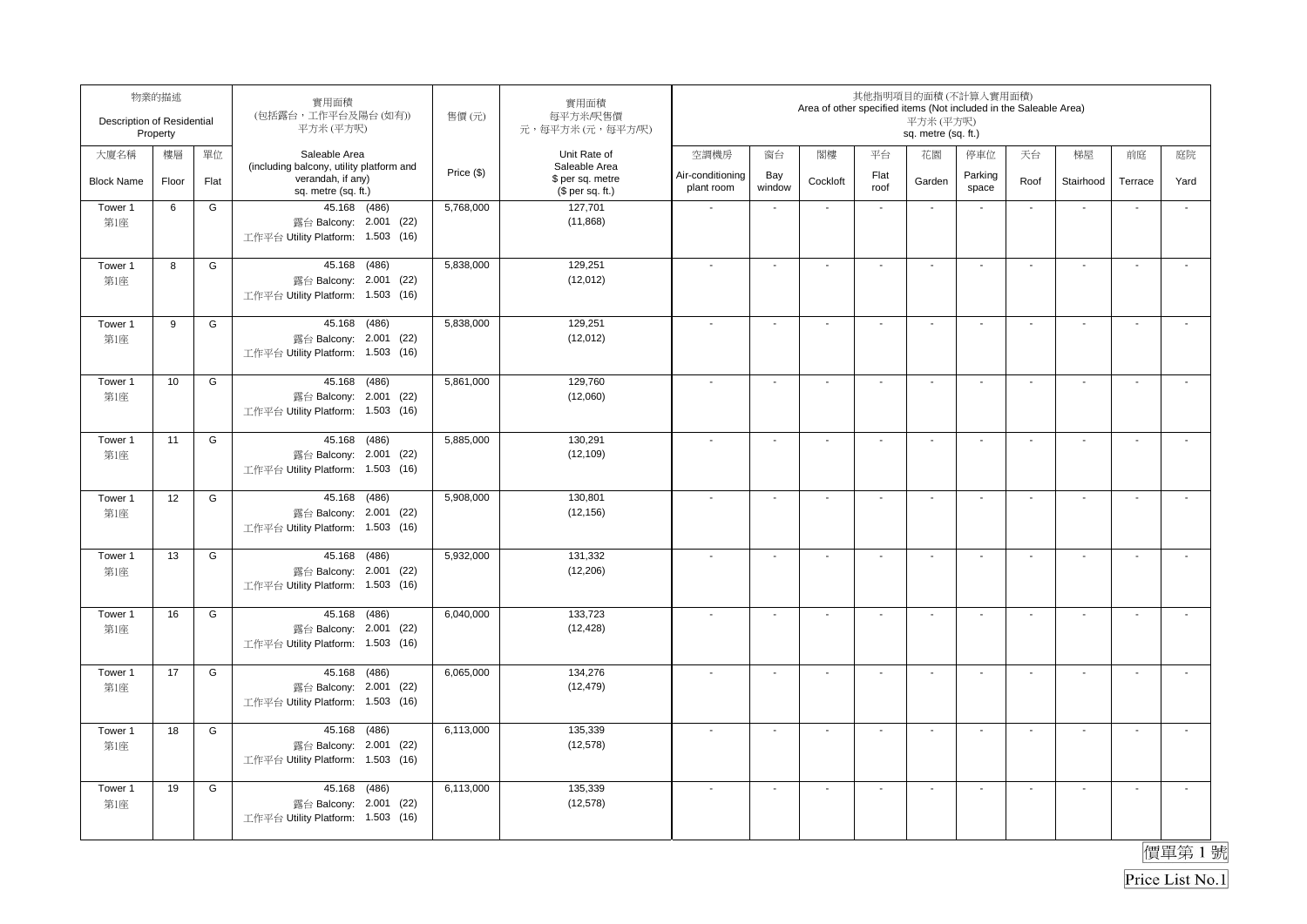| Description of Residential | 物業的描述<br>Property |      | 實用面積<br>(包括露台,工作平台及陽台(如有))<br>平方米(平方呎)                                         | 售價(元)      | 實用面積<br>每平方米/呎售價<br>元,每平方米(元,每平方/呎)  | 其他指明項目的面積(不計算入實用面積)<br>Area of other specified items (Not included in the Saleable Area)<br>平方米 (平方呎)<br>sq. metre (sq. ft.) |                          |                |                          |                          |                          |                          |                          |                      |                          |
|----------------------------|-------------------|------|--------------------------------------------------------------------------------|------------|--------------------------------------|------------------------------------------------------------------------------------------------------------------------------|--------------------------|----------------|--------------------------|--------------------------|--------------------------|--------------------------|--------------------------|----------------------|--------------------------|
| 大廈名稱                       | 樓層                | 單位   | Saleable Area<br>(including balcony, utility platform and                      |            | Unit Rate of<br>Saleable Area        | 空調機房                                                                                                                         | 窗台                       | 閣樓             | 平台                       | 花園                       | 停車位                      | 天台                       | 梯屋                       | 前庭                   | 庭院                       |
| <b>Block Name</b>          | Floor             | Flat | verandah, if any)<br>sq. metre (sq. ft.)                                       | Price (\$) | \$ per sq. metre<br>$$$ per sq. ft.) | Air-conditioning<br>plant room                                                                                               | Bay<br>window            | Cockloft       | Flat<br>roof             | Garden                   | Parking<br>space         | Roof                     | Stairhood                | Terrace              | Yard                     |
| Tower 1<br>第1座             | 20                | G    | 45.168 (486)<br>露台 Balcony: 2.001 (22)<br>工作平台 Utility Platform: 1.503 (16)    | 6,138,000  | 135,893<br>(12, 630)                 |                                                                                                                              | $\blacksquare$           |                | $\sim$                   | $\blacksquare$           |                          | $\sim$                   | $\overline{\phantom{a}}$ |                      |                          |
| Tower 1<br>第1座             | 21                | G    | 45.168<br>(486)<br>露台 Balcony: 2.001 (22)<br>工作平台 Utility Platform: 1.503 (16) | 6,163,000  | 136,446<br>(12,681)                  |                                                                                                                              | $\blacksquare$           |                |                          | $\blacksquare$           |                          | $\blacksquare$           | $\blacksquare$           |                      |                          |
| Tower 1<br>第1座             | 22                | G    | 45.168 (486)<br>露台 Balcony: 2.001 (22)<br>工作平台 Utility Platform: 1.503 (16)    | 6,188,000  | 137,000<br>(12, 733)                 |                                                                                                                              | $\blacksquare$           |                | $\overline{\phantom{a}}$ | $\blacksquare$           |                          |                          | $\blacksquare$           |                      | $\overline{\phantom{a}}$ |
| Tower 1<br>第1座             | 23                | G    | 45.168 (486)<br>露台 Balcony: 2.001 (22)<br>工作平台 Utility Platform: 1.503 (16)    | 6,212,000  | 137,531<br>(12, 782)                 |                                                                                                                              | $\blacksquare$           | $\blacksquare$ | $\sim$                   | $\blacksquare$           |                          | $\sim$                   | $\blacksquare$           | $\blacksquare$       | $\sim$                   |
| Tower 1<br>第1座             | 25                | G    | 45.168 (486)<br>露台 Balcony: 2.001 (22)<br>工作平台 Utility Platform: 1.503 (16)    | 6,237,000  | 138,084<br>(12, 833)                 |                                                                                                                              | $\overline{\phantom{a}}$ | $\sim$         | $\blacksquare$           | $\mathbf{r}$             | $\overline{\phantom{a}}$ | $\sim$                   | $\sim$                   | $\ddot{\phantom{a}}$ | $\sim$                   |
| Tower 1<br>第1座             | 26                | G    | 45.168 (486)<br>露台 Balcony: 2.001 (22)<br>工作平台 Utility Platform: 1.503 (16)    | 6,262,000  | 138,638<br>(12, 885)                 |                                                                                                                              | $\sim$                   | $\blacksquare$ | $\blacksquare$           | $\overline{\phantom{a}}$ |                          | $\sim$                   | $\sim$                   | $\sim$               | $\sim$                   |
| Tower 1<br>第1座             | 27                | G    | 45.168 (486)<br>露台 Balcony: 2.001 (22)<br>工作平台 Utility Platform: 1.503 (16)    | 6,287,000  | 139,191<br>(12, 936)                 |                                                                                                                              | $\sim$                   | $\blacksquare$ | $\sim$                   | $\sim$                   | $\overline{\phantom{a}}$ | $\sim$                   | $\sim$                   | $\sim$               | $\sim$                   |
| Tower 1<br>第1座             | 28                | G    | 45.168 (486)<br>露台 Balcony: 2.001 (22)<br>工作平台 Utility Platform: 1.503 (16)    | 6,337,000  | 140,298<br>(13,039)                  |                                                                                                                              | $\blacksquare$           | $\sim$         | $\sim$                   | $\sim$                   | $\overline{\phantom{a}}$ | $\overline{\phantom{a}}$ | $\blacksquare$           | $\blacksquare$       | $\sim$                   |
| Tower 1<br>第1座             | 29                | G    | 45.168 (486)<br>露台 Balcony: 2.001 (22)<br>工作平台 Utility Platform: 1.503 (16)    | 6,337,000  | 140,298<br>(13,039)                  |                                                                                                                              | ÷,                       | $\overline{a}$ |                          | $\sim$                   |                          | $\overline{\phantom{a}}$ | $\sim$                   | $\sim$               | $\sim$                   |
| Tower 1<br>第1座             | 30                | G    | 45.168 (486)<br>露台 Balcony: 2.001 (22)<br>工作平台 Utility Platform: 1.503 (16)    | 6,362,000  | 140,852<br>(13,091)                  |                                                                                                                              | $\blacksquare$           |                | ÷,                       | $\blacksquare$           |                          |                          | $\blacksquare$           | ÷,                   | $\mathbf{r}$             |
| Tower 1<br>第1座             | 31                | G    | 45.168 (486)<br>露台 Balcony: 2.001 (22)<br>工作平台 Utility Platform: 1.503 (16)    | 6,388,000  | 141,428<br>(13, 144)                 |                                                                                                                              | $\overline{\phantom{a}}$ | $\overline{a}$ | $\overline{\phantom{a}}$ | $\blacksquare$           |                          |                          | $\overline{\phantom{a}}$ | $\blacksquare$       | $\blacksquare$           |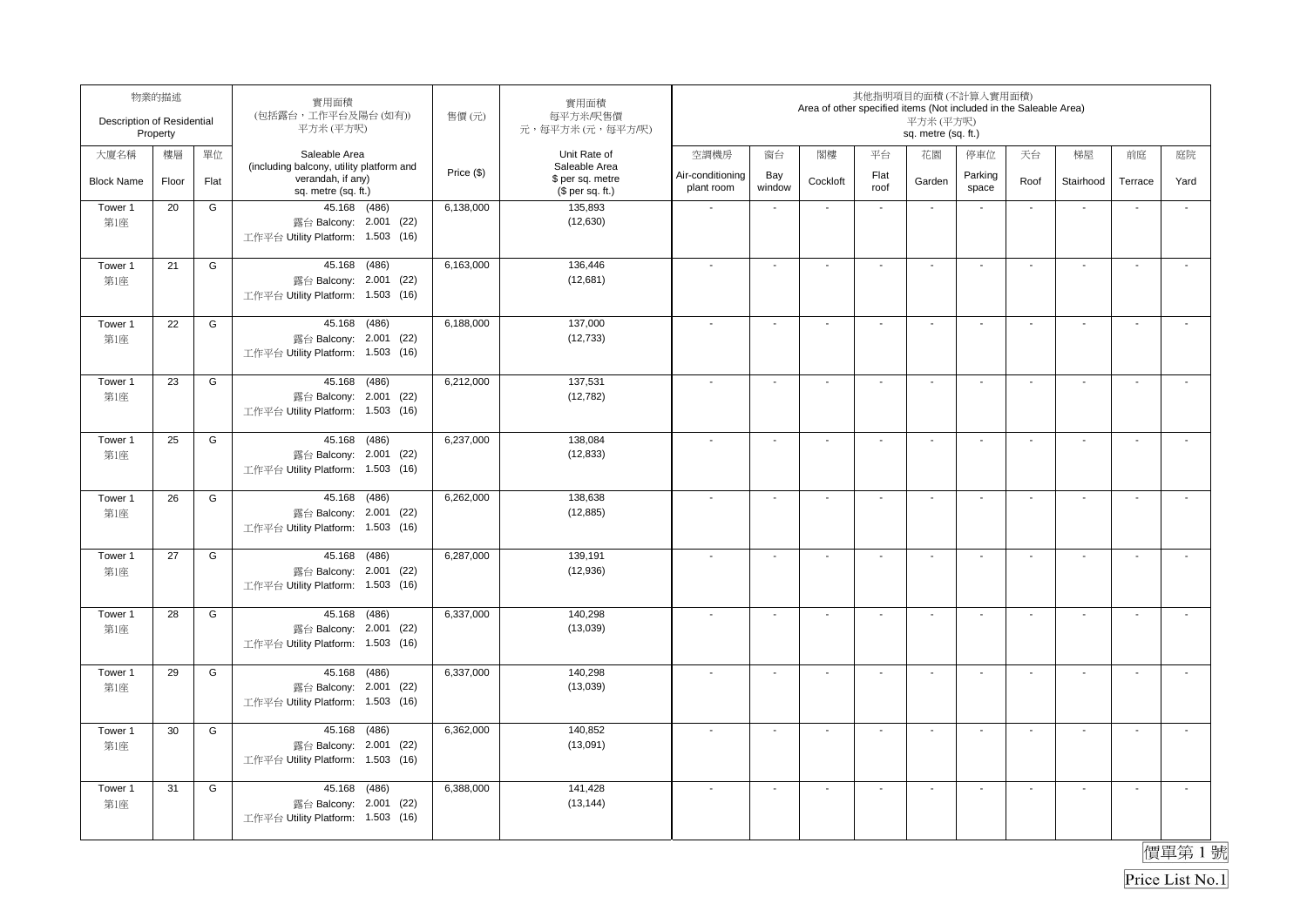| Description of Residential | 物業的描述<br>Property |                | 實用面積<br>(包括露台,工作平台及陽台(如有))<br>平方米 (平方呎)                                                     | 售價(元)      | 實用面積<br>每平方米/呎售價<br>元,每平方米(元,每平方/呎)                   |                                |                          | Area of other specified items (Not included in the Saleable Area) |                          | 其他指明項目的面積(不計算入實用面積)<br>平方米 (平方呎)<br>sq. metre (sq. ft.) |                          |                          |                          |                          |                          |
|----------------------------|-------------------|----------------|---------------------------------------------------------------------------------------------|------------|-------------------------------------------------------|--------------------------------|--------------------------|-------------------------------------------------------------------|--------------------------|---------------------------------------------------------|--------------------------|--------------------------|--------------------------|--------------------------|--------------------------|
| 大廈名稱                       | 樓層                | 單位             | Saleable Area                                                                               |            | Unit Rate of                                          | 空調機房                           | 窗台                       | 閣樓                                                                | 平台                       | 花園                                                      | 停車位                      | 天台                       | 梯屋                       | 前庭                       | 庭院                       |
| <b>Block Name</b>          | Floor             | Flat           | (including balcony, utility platform and<br>verandah, if any)<br>sq. metre (sq. ft.)        | Price (\$) | Saleable Area<br>\$ per sq. metre<br>$$$ per sq. ft.) | Air-conditioning<br>plant room | Bay<br>window            | Cockloft                                                          | Flat<br>roof             | Garden                                                  | Parking<br>space         | Roof                     | Stairhood                | Terrace                  | Yard                     |
| Tower 1<br>第1座             | 32                | G              | 45.168 (486)<br>露台 Balcony: 2.001 (22)<br>工作平台 Utility Platform: 1.503 (16)                 | 6,413,000  | 141,981<br>(13, 195)                                  |                                | $\blacksquare$           | $\blacksquare$                                                    | $\blacksquare$           | $\blacksquare$                                          |                          | $\blacksquare$           | ÷,                       |                          | ÷,                       |
| Tower 1<br>第1座             | 33                | G              | 45.168 (486)<br>露台 Balcony: 2.001 (22)<br>工作平台 Utility Platform: 1.503 (16)                 | 6,439,000  | 142,557<br>(13, 249)                                  |                                | $\blacksquare$           | $\blacksquare$                                                    | $\overline{\phantom{a}}$ | $\blacksquare$                                          | $\overline{\phantom{a}}$ | $\blacksquare$           | $\mathbf{r}$             | $\overline{\phantom{a}}$ | $\overline{a}$           |
| Tower 1<br>第1座             | 35                | G              | 45.168<br>(486)<br>露台 Balcony: 2.001 (22)<br>工作平台 Utility Platform: 1.503 (16)              | 6,465,000  | 143,132<br>(13, 302)                                  |                                | $\blacksquare$           | $\overline{\phantom{a}}$                                          | $\blacksquare$           | $\blacksquare$                                          |                          | $\blacksquare$           | $\blacksquare$           |                          | $\blacksquare$           |
| Tower 1<br>第1座             | 36                | G              | 45.168 (486)<br>露台 Balcony: 2.001 (22)<br>工作平台 Utility Platform: 1.503 (16)                 | 6,490,000  | 143,686<br>(13, 354)                                  |                                | $\overline{\phantom{a}}$ | $\blacksquare$                                                    | $\overline{\phantom{a}}$ | $\overline{\phantom{a}}$                                | $\blacksquare$           | $\overline{\phantom{a}}$ | $\blacksquare$           | $\sim$                   | $\overline{\phantom{a}}$ |
| Tower 1<br>第1座             | 5                 | $\mathsf{H}^*$ | 32.612 (351)<br>露台 Balcony:<br>$\overline{\phantom{a}}$<br>工作平台 Utility Platform:<br>$\sim$ | 4,334,000  | 132,896<br>(12, 348)                                  |                                | $\blacksquare$           | $\blacksquare$                                                    | 3.233<br>(35)            | $\mathbf{r}$                                            | $\blacksquare$           | $\blacksquare$           | $\mathbf{r}$             | $\overline{\phantom{a}}$ | $\mathbf{r}$             |
| Tower 1<br>第1座             | 6                 | $\mathsf{H}^*$ | 34.578 (372)<br>露台 Balcony: 2.001 (22)<br>工作平台 Utility Platform:<br>$\sim$                  | 4,517,000  | 130,632<br>(12, 142)                                  |                                | $\overline{\phantom{a}}$ | $\overline{\phantom{a}}$                                          | $\mathbf{r}$             | $\sim$                                                  | $\sim$                   | $\sim$                   | $\mathbf{r}$             | $\sim$                   | $\mathbf{r}$             |
| Tower 1<br>第1座             | $\overline{7}$    | $\mathsf{H}^*$ | 34.578 (372)<br>露台 Balcony: 2.001 (22)<br>工作平台 Utility Platform:<br>$\sim$                  | 4,535,000  | 131,153<br>(12, 191)                                  |                                | $\ddot{\phantom{a}}$     | $\blacksquare$                                                    | $\mathbf{r}$             | $\sim$                                                  | $\sim$                   | $\sim$                   | $\sim$                   | $\sim$                   | $\mathbf{r}$             |
| Tower 1<br>第1座             | 8                 | $H^*$          | 34.578 (372)<br>露台 Balcony: 2.001 (22)<br>工作平台 Utility Platform:<br>$\sim$                  | 4,572,000  | 132,223<br>(12, 290)                                  |                                | $\overline{\phantom{a}}$ | $\overline{\phantom{a}}$                                          | $\blacksquare$           | $\overline{\phantom{a}}$                                | $\overline{\phantom{a}}$ | $\overline{\phantom{a}}$ | $\overline{\phantom{a}}$ | $\blacksquare$           | $\tilde{\phantom{a}}$    |
| Tower 1<br>第1座             | 9                 | $H^*$          | 34.578 (372)<br>露台 Balcony: 2.001 (22)<br>工作平台 Utility Platform:<br>$\sim$                  | 4,572,000  | 132,223<br>(12, 290)                                  |                                | $\blacksquare$           | $\blacksquare$                                                    | $\blacksquare$           | $\blacksquare$                                          | $\blacksquare$           | $\blacksquare$           | $\mathbf{r}$             | $\overline{\phantom{a}}$ | $\tilde{\phantom{a}}$    |
| Tower 1<br>第1座             | 10                | $H^*$          | (372)<br>34.578<br>露台 Balcony: 2.001 (22)<br>工作平台 Utility Platform:<br>$\blacksquare$       | 4,590,000  | 132.743<br>(12, 339)                                  |                                | L.                       | $\sim$                                                            | $\mathbf{r}$             | $\sim$                                                  | $\mathbf{r}$             | $\sim$                   | $\sim$                   | L.                       | $\tilde{\phantom{a}}$    |
| Tower 1<br>第1座             | 11                | $H^*$          | 34.578 (372)<br>露台 Balcony: 2.001 (22)<br>工作平台 Utility Platform:<br>$\sim$                  | 4,609,000  | 133,293<br>(12, 390)                                  |                                | $\overline{a}$           | $\overline{\phantom{a}}$                                          | $\overline{\phantom{a}}$ | $\blacksquare$                                          | $\overline{\phantom{a}}$ | $\blacksquare$           | $\blacksquare$           | $\blacksquare$           | $\sim$                   |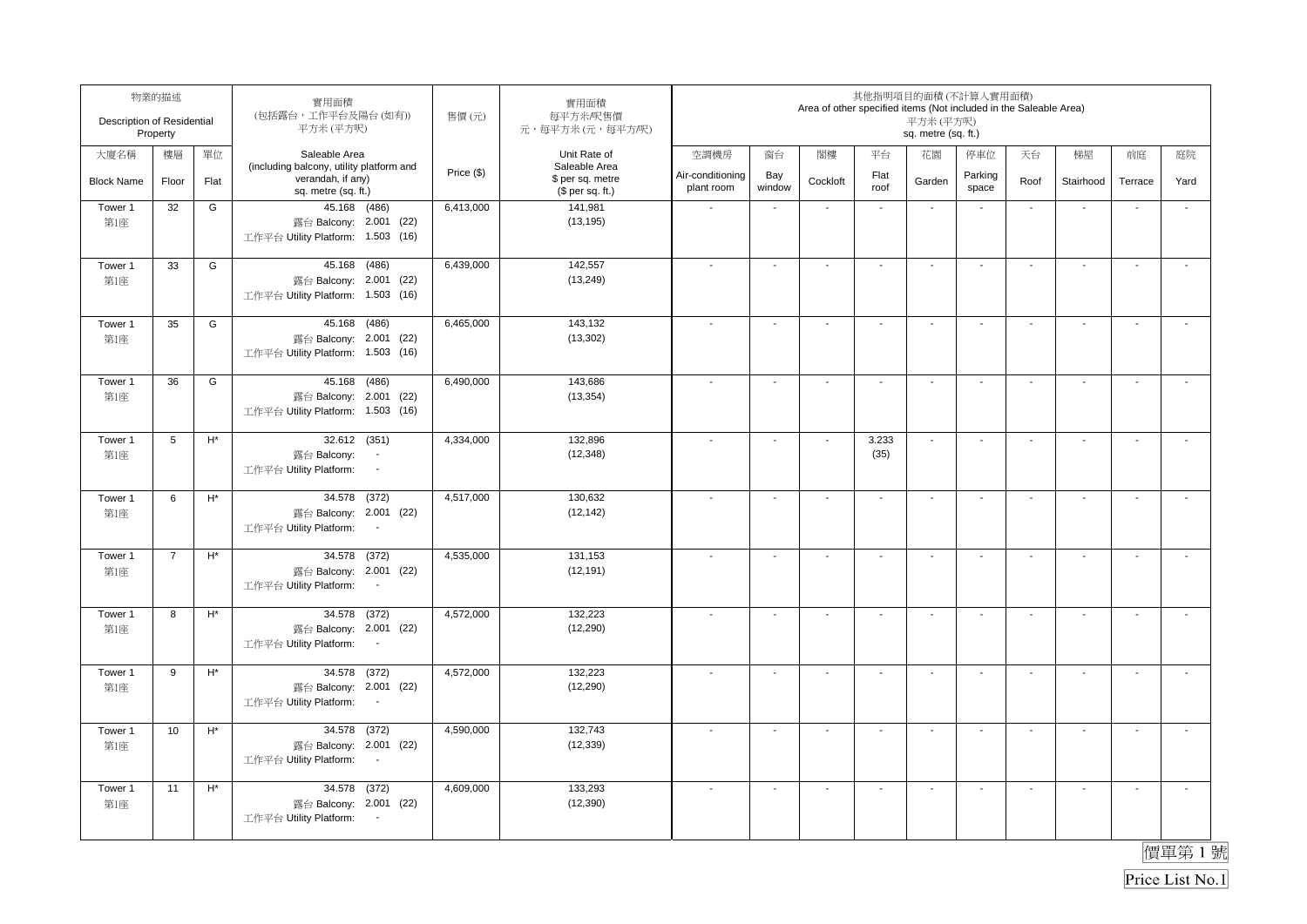| Description of Residential | 物業的描述<br>Property |                    | 實用面積<br>(包括露台,工作平台及陽台(如有))<br>平方米(平方呎)                                                          | 售價(元)      | 實用面積<br>每平方米/呎售價<br>元,每平方米(元,每平方/呎)                   |                                |                          | Area of other specified items (Not included in the Saleable Area) |                          | 其他指明項目的面積(不計算入實用面積)<br>平方米 (平方呎)<br>sq. metre (sq. ft.) |                          |                          |                          |                          |                          |
|----------------------------|-------------------|--------------------|-------------------------------------------------------------------------------------------------|------------|-------------------------------------------------------|--------------------------------|--------------------------|-------------------------------------------------------------------|--------------------------|---------------------------------------------------------|--------------------------|--------------------------|--------------------------|--------------------------|--------------------------|
| 大廈名稱                       | 樓層                | 單位                 | Saleable Area                                                                                   |            | Unit Rate of                                          | 空調機房                           | 窗台                       | 閣樓                                                                | 平台                       | 花園                                                      | 停車位                      | 天台                       | 梯屋                       | 前庭                       | 庭院                       |
| <b>Block Name</b>          | Floor             | Flat               | (including balcony, utility platform and<br>verandah, if any)<br>sq. metre (sq. ft.)            | Price (\$) | Saleable Area<br>\$ per sq. metre<br>$$$ per sq. ft.) | Air-conditioning<br>plant room | Bay<br>window            | Cockloft                                                          | Flat<br>roof             | Garden                                                  | Parking<br>space         | Roof                     | Stairhood                | Terrace                  | Yard                     |
| Tower 1<br>第1座             | 12                | $\mathsf{H}^\star$ | 34.578 (372)<br>露台 Balcony: 2.001 (22)<br>工作平台 Utility Platform:<br>$\overline{\phantom{a}}$    | 4,627,000  | 133,813<br>(12, 438)                                  |                                | $\blacksquare$           | $\blacksquare$                                                    | $\blacksquare$           | $\blacksquare$                                          | $\overline{\phantom{a}}$ | $\blacksquare$           | ÷,                       | $\overline{\phantom{a}}$ | $\tilde{\phantom{a}}$    |
| Tower 1<br>第1座             | 13                | $\mathsf{H}^\star$ | 34.578 (372)<br>露台 Balcony: 2.001 (22)<br>工作平台 Utility Platform:<br>$\sim$                      | 4,646,000  | 134,363<br>(12, 489)                                  |                                | $\blacksquare$           | $\blacksquare$                                                    | $\blacksquare$           | $\blacksquare$                                          | $\overline{\phantom{a}}$ | $\blacksquare$           | $\mathbf{r}$             | $\overline{\phantom{a}}$ | $\overline{a}$           |
| Tower 1<br>第1座             | 15                | $\mathsf{H}^*$     | (372)<br>34.578<br>露台 Balcony: 2.001 (22)<br>工作平台 Utility Platform:                             | 4,665,000  | 134,912<br>(12, 540)                                  |                                | $\blacksquare$           | $\overline{\phantom{a}}$                                          | $\blacksquare$           | $\blacksquare$                                          | $\overline{\phantom{a}}$ | $\blacksquare$           | $\sim$                   | $\overline{\phantom{a}}$ | $\tilde{\phantom{a}}$    |
| Tower 1<br>第1座             | 16                | $\mathsf{H}^*$     | 34.578 (372)<br>露台 Balcony: 2.001 (22)<br>工作平台 Utility Platform:<br>$\sim$                      | 4,731,000  | 136,821<br>(12, 718)                                  |                                | $\blacksquare$           | $\blacksquare$                                                    | $\overline{\phantom{a}}$ | $\overline{\phantom{a}}$                                | $\blacksquare$           | $\overline{\phantom{a}}$ | $\blacksquare$           | $\sim$                   | $\overline{\phantom{a}}$ |
| Tower 1<br>第1座             | 17                | $\mathsf{H}^*$     | 34.578 (372)<br>露台 Balcony: 2.001 (22)<br>工作平台 Utility Platform:<br>$\sim$                      | 4,750,000  | 137,371<br>(12,769)                                   |                                | $\blacksquare$           | $\blacksquare$                                                    | $\blacksquare$           | $\blacksquare$                                          | $\blacksquare$           | $\blacksquare$           | $\mathbf{r}$             | $\overline{\phantom{a}}$ | $\mathbf{r}$             |
| Tower 1<br>第1座             | 18                | $\mathsf{H}^*$     | 34.578 (372)<br>露台 Balcony: 2.001 (22)<br>工作平台 Utility Platform:<br>$\sim$                      | 4,788,000  | 138,470<br>(12, 871)                                  |                                | $\overline{\phantom{a}}$ | $\blacksquare$                                                    | $\mathbf{r}$             | $\sim$                                                  | $\sim$                   | $\sim$                   | $\mathbf{r}$             | $\mathbf{r}$             | $\mathcal{L}$            |
| Tower 1<br>第1座             | 19                | $\mathsf{H}^*$     | 34.578 (372)<br>露台 Balcony: 2.001 (22)<br>工作平台 Utility Platform:<br>$\sim$                      | 4,788,000  | 138,470<br>(12, 871)                                  | $\overline{\phantom{a}}$       | $\sim$                   | $\blacksquare$                                                    | $\mathbf{r}$             | $\sim$                                                  | $\sim$                   | $\sim$                   | $\sim$                   | $\sim$                   | $\mathbf{r}$             |
| Tower 1<br>第1座             | 20                | $H^*$              | 34.578 (372)<br>露台 Balcony: 2.001 (22)<br>工作平台 Utility Platform:<br>$\sim$                      | 4,807,000  | 139,019<br>(12, 922)                                  |                                | $\overline{\phantom{a}}$ | $\overline{\phantom{a}}$                                          | $\blacksquare$           | $\overline{\phantom{a}}$                                | $\overline{\phantom{a}}$ | $\overline{\phantom{a}}$ | $\overline{\phantom{a}}$ | $\blacksquare$           | $\tilde{\phantom{a}}$    |
| Tower 1<br>第1座             | 21                | $H^*$              | 34.578 (372)<br>露台 Balcony: 2.001 (22)<br>工作平台 Utility Platform:<br>$\sim$                      | 4,826,000  | 139,569<br>(12, 973)                                  |                                | $\blacksquare$           | $\blacksquare$                                                    | $\blacksquare$           | $\sim$                                                  | $\overline{\phantom{a}}$ | $\blacksquare$           | $\mathbf{r}$             | $\overline{\phantom{a}}$ | $\tilde{\phantom{a}}$    |
| Tower 1<br>第1座             | 22                | $H^*$              | (372)<br>34.578<br>露台 Balcony: 2.001 (22)<br>工作平台 Utility Platform:<br>$\overline{\phantom{a}}$ | 4,846,000  | 140,147<br>(13,027)                                   |                                | ä,                       | $\sim$                                                            | $\mathbf{r}$             | $\sim$                                                  | $\overline{\phantom{a}}$ | $\sim$                   | $\sim$                   | L.                       | $\tilde{\phantom{a}}$    |
| Tower 1<br>第1座             | 23                | $H^*$              | 34.578 (372)<br>露台 Balcony: 2.001 (22)<br>工作平台 Utility Platform:<br>$\sim$                      | 4,865,000  | 140,696<br>(13,078)                                   |                                | $\blacksquare$           | $\overline{\phantom{a}}$                                          | $\overline{\phantom{a}}$ | $\blacksquare$                                          | $\overline{\phantom{a}}$ | $\blacksquare$           | $\blacksquare$           | $\blacksquare$           | $\overline{\phantom{a}}$ |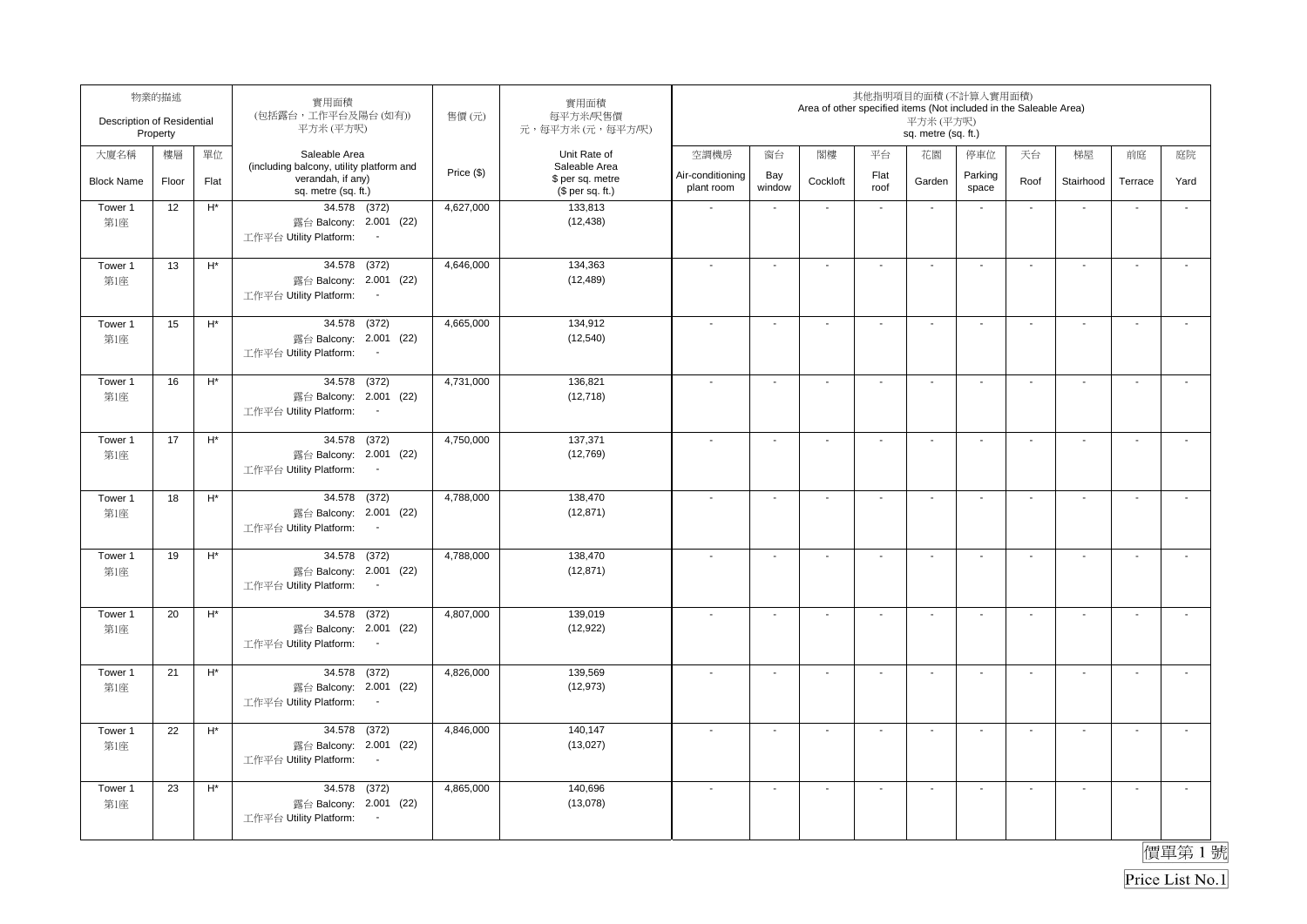| Description of Residential | 物業的描述<br>Property |                    | 實用面積<br>(包括露台,工作平台及陽台(如有))<br>平方米(平方呎)                                                          | 售價(元)      | 實用面積<br>每平方米/呎售價<br>元,每平方米(元,每平方/呎)                   |                                |                          | Area of other specified items (Not included in the Saleable Area) |                          | 其他指明項目的面積(不計算入實用面積)<br>平方米 (平方呎)<br>sq. metre (sq. ft.) |                          |                          |                          |                          |                          |
|----------------------------|-------------------|--------------------|-------------------------------------------------------------------------------------------------|------------|-------------------------------------------------------|--------------------------------|--------------------------|-------------------------------------------------------------------|--------------------------|---------------------------------------------------------|--------------------------|--------------------------|--------------------------|--------------------------|--------------------------|
| 大廈名稱                       | 樓層                | 單位                 | Saleable Area                                                                                   |            | Unit Rate of                                          | 空調機房                           | 窗台                       | 閣樓                                                                | 平台                       | 花園                                                      | 停車位                      | 天台                       | 梯屋                       | 前庭                       | 庭院                       |
| <b>Block Name</b>          | Floor             | Flat               | (including balcony, utility platform and<br>verandah, if any)<br>sq. metre (sq. ft.)            | Price (\$) | Saleable Area<br>\$ per sq. metre<br>$$$ per sq. ft.) | Air-conditioning<br>plant room | Bay<br>window            | Cockloft                                                          | Flat<br>roof             | Garden                                                  | Parking<br>space         | Roof                     | Stairhood                | Terrace                  | Yard                     |
| Tower 1<br>第1座             | 25                | $\mathsf{H}^\star$ | 34.578 (372)<br>露台 Balcony: 2.001 (22)<br>工作平台 Utility Platform:<br>$\sim$                      | 4,884,000  | 141,246<br>(13, 129)                                  |                                | $\blacksquare$           | $\blacksquare$                                                    | $\blacksquare$           | $\blacksquare$                                          | $\overline{\phantom{a}}$ | $\blacksquare$           | ÷,                       | $\overline{\phantom{a}}$ | $\tilde{\phantom{a}}$    |
| Tower 1<br>第1座             | 26                | $\mathsf{H}^\star$ | 34.578 (372)<br>露台 Balcony: 2.001 (22)<br>工作平台 Utility Platform:<br>$\sim$                      | 4,904,000  | 141,824<br>(13, 183)                                  |                                | $\blacksquare$           | $\blacksquare$                                                    | $\overline{\phantom{a}}$ | $\blacksquare$                                          | $\overline{\phantom{a}}$ | $\blacksquare$           | $\mathbf{r}$             | $\overline{\phantom{a}}$ | $\overline{a}$           |
| Tower 1<br>第1座             | 27                | $\mathsf{H}^*$     | (372)<br>34.578<br>露台 Balcony: 2.001 (22)<br>工作平台 Utility Platform:                             | 4,923,000  | 142.374<br>(13, 234)                                  |                                | $\blacksquare$           | $\overline{\phantom{a}}$                                          | $\blacksquare$           | $\blacksquare$                                          | $\overline{\phantom{a}}$ | $\blacksquare$           | $\sim$                   | $\overline{\phantom{a}}$ | $\tilde{\phantom{a}}$    |
| Tower 1<br>第1座             | 28                | $\mathsf{H}^*$     | 34.578 (372)<br>露台 Balcony: 2.001 (22)<br>工作平台 Utility Platform:<br>$\sim$                      | 4,963,000  | 143,531<br>(13, 341)                                  |                                | $\blacksquare$           | $\blacksquare$                                                    | $\overline{\phantom{a}}$ | $\overline{\phantom{a}}$                                | $\blacksquare$           | $\overline{\phantom{a}}$ | $\blacksquare$           | $\sim$                   | $\overline{\phantom{a}}$ |
| Tower 1<br>第1座             | 29                | $\mathsf{H}^*$     | 34.578 (372)<br>露台 Balcony: 2.001 (22)<br>工作平台 Utility Platform:<br>$\sim$                      | 4,963,000  | 143,531<br>(13, 341)                                  |                                | $\blacksquare$           | $\blacksquare$                                                    | $\blacksquare$           | $\blacksquare$                                          | $\blacksquare$           | $\blacksquare$           | $\mathbf{r}$             | $\overline{\phantom{a}}$ | $\mathbf{r}$             |
| Tower 1<br>第1座             | 30                | $\mathsf{H}^*$     | 34.578 (372)<br>露台 Balcony: 2.001 (22)<br>工作平台 Utility Platform:<br>$\sim$                      | 4,983,000  | 144,109<br>(13, 395)                                  |                                | $\overline{\phantom{a}}$ | $\blacksquare$                                                    | $\mathbf{r}$             | $\sim$                                                  | $\sim$                   | $\sim$                   | $\mathbf{r}$             | $\mathbf{r}$             | $\mathcal{L}$            |
| Tower 1<br>第1座             | 31                | $\mathsf{H}^*$     | 34.578 (372)<br>露台 Balcony: 2.001 (22)<br>工作平台 Utility Platform:<br>$\sim$                      | 5,003,000  | 144,687<br>(13, 449)                                  | $\overline{\phantom{a}}$       | $\ddot{\phantom{a}}$     | $\blacksquare$                                                    | $\mathbf{r}$             | $\sim$                                                  | $\sim$                   | $\sim$                   | $\mathbf{r}$             | $\sim$                   | $\mathbf{r}$             |
| Tower 1<br>第1座             | 32                | $H^*$              | 34.578 (372)<br>露台 Balcony: 2.001 (22)<br>工作平台 Utility Platform:<br>$\sim$                      | 5,023,000  | 145,266<br>(13,503)                                   |                                | $\overline{\phantom{a}}$ | $\overline{\phantom{a}}$                                          | $\blacksquare$           | $\overline{\phantom{a}}$                                | $\overline{\phantom{a}}$ | $\overline{\phantom{a}}$ | $\overline{\phantom{a}}$ | $\blacksquare$           | $\tilde{\phantom{a}}$    |
| Tower 1<br>第1座             | 33                | $H^*$              | 34.578 (372)<br>露台 Balcony: 2.001 (22)<br>工作平台 Utility Platform:<br>$\sim$                      | 5,043,000  | 145,844<br>(13, 556)                                  |                                | $\blacksquare$           | $\blacksquare$                                                    | $\blacksquare$           | $\sim$                                                  | $\overline{\phantom{a}}$ | $\blacksquare$           | $\mathbf{r}$             | $\overline{\phantom{a}}$ | $\tilde{\phantom{a}}$    |
| Tower 1<br>第1座             | 35                | $H^*$              | (372)<br>34.578<br>露台 Balcony: 2.001 (22)<br>工作平台 Utility Platform:<br>$\overline{\phantom{a}}$ | 5,063,000  | 146.423<br>(13,610)                                   |                                | ä,                       | $\sim$                                                            | $\mathbf{r}$             | $\sim$                                                  | $\overline{\phantom{a}}$ | $\sim$                   | $\sim$                   | L.                       | $\tilde{\phantom{a}}$    |
| Tower 1<br>第1座             | 36                | $H^*$              | 34.578 (372)<br>露台 Balcony: 2.001 (22)<br>工作平台 Utility Platform:<br>$\sim$                      | 5,083,000  | 147,001<br>(13,664)                                   |                                | $\blacksquare$           | $\overline{\phantom{a}}$                                          | $\overline{\phantom{a}}$ | $\blacksquare$                                          | $\overline{\phantom{a}}$ | $\blacksquare$           | $\blacksquare$           | $\blacksquare$           | $\overline{\phantom{a}}$ |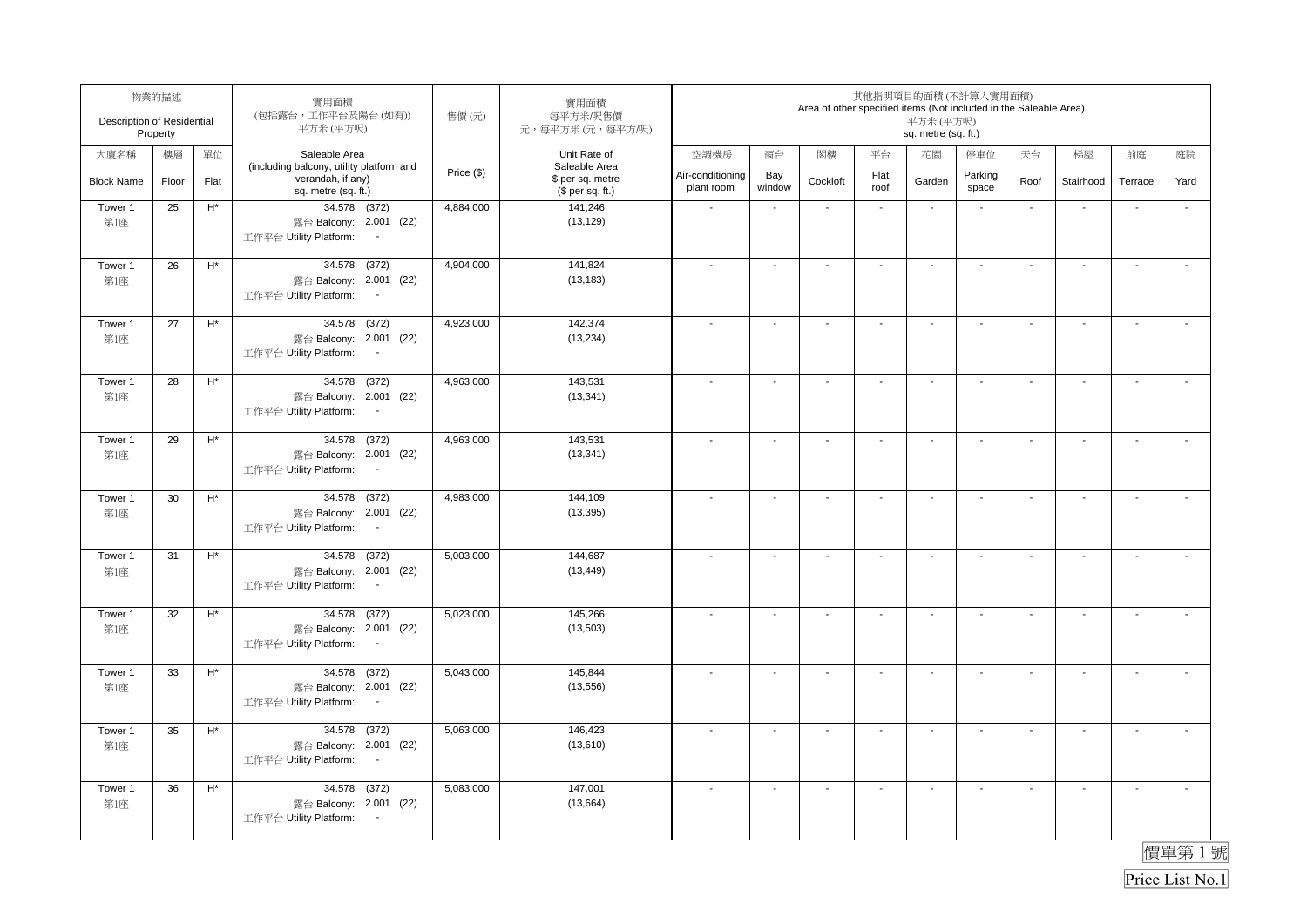| Description of Residential | 物業的描述<br>Property |                      | 實用面積<br>(包括露台,工作平台及陽台(如有))<br>平方米(平方呎)                                                          | 售價(元)      | 實用面積<br>每平方米/呎售價<br>元,每平方米(元,每平方/呎)                   |                                |                          | Area of other specified items (Not included in the Saleable Area) |                          | 平方米 (平方呎)<br>sq. metre (sq. ft.) | 其他指明項目的面積(不計算入實用面積)      |                          |                          |                          |                          |
|----------------------------|-------------------|----------------------|-------------------------------------------------------------------------------------------------|------------|-------------------------------------------------------|--------------------------------|--------------------------|-------------------------------------------------------------------|--------------------------|----------------------------------|--------------------------|--------------------------|--------------------------|--------------------------|--------------------------|
| 大廈名稱                       | 樓層                | 單位                   | Saleable Area                                                                                   |            | Unit Rate of                                          | 空調機房                           | 窗台                       | 閣樓                                                                | 平台                       | 花園                               | 停車位                      | 天台                       | 梯屋                       | 前庭                       | 庭院                       |
| <b>Block Name</b>          | Floor             | Flat                 | (including balcony, utility platform and<br>verandah, if any)<br>sq. metre (sq. ft.)            | Price (\$) | Saleable Area<br>\$ per sq. metre<br>$$$ per sq. ft.) | Air-conditioning<br>plant room | Bay<br>window            | Cockloft                                                          | Flat<br>roof             | Garden                           | Parking<br>space         | Roof                     | Stairhood                | Terrace                  | Yard                     |
| Tower 2<br>第2座             | 5                 | $A^*$                | $31.955$ (344)<br>露台 Balcony:<br>$\sigma_{\rm{max}}=0.5$<br>工作平台 Utility Platform:              | 4,575,000  | 143,170<br>(13, 299)                                  |                                | $\blacksquare$           | $\sim$                                                            | 17.925<br>(193)          | $\sim$                           | $\overline{\phantom{a}}$ | $\blacksquare$           | ÷,                       | $\overline{\phantom{a}}$ | ÷,                       |
| Tower 2<br>第2座             | 6                 | $A^*$                | 33.957<br>(366)<br>露台 Balcony: 2.002 (22)<br>工作平台 Utility Platform:<br>$\sim$                   | 4,450,000  | 131,048<br>(12, 158)                                  |                                | $\blacksquare$           | $\overline{a}$                                                    | $\overline{\phantom{a}}$ | $\blacksquare$                   | $\overline{\phantom{a}}$ | $\blacksquare$           | $\sim$                   | $\overline{\phantom{a}}$ | $\overline{a}$           |
| Tower 2<br>第2座             | $\overline{7}$    | $A^*$                | 33.957<br>(366)<br>露台 Balcony: 2.002 (22)<br>工作平台 Utility Platform:                             | 4,468,000  | 131,578<br>(12, 208)                                  |                                | $\blacksquare$           | $\overline{\phantom{a}}$                                          | $\blacksquare$           | $\blacksquare$                   | $\overline{\phantom{a}}$ | $\blacksquare$           | $\blacksquare$           | $\overline{\phantom{a}}$ | $\tilde{\phantom{a}}$    |
| Tower 2<br>第2座             | 8                 | $\mathsf{A}^\star$   | 33.957<br>(366)<br>露台 Balcony: 2.002 (22)<br>工作平台 Utility Platform:<br>$\sim$                   | 4,504,000  | 132,638<br>(12, 306)                                  |                                | $\blacksquare$           | $\blacksquare$                                                    | $\overline{\phantom{a}}$ | $\overline{\phantom{a}}$         | $\blacksquare$           | $\overline{\phantom{a}}$ | $\blacksquare$           | $\sim$                   | $\overline{\phantom{a}}$ |
| Tower 2<br>第2座             | 9                 | $A^*$                | 33.957 (366)<br>露台 Balcony: 2.002 (22)<br>工作平台 Utility Platform:<br>$\sim$                      | 4,504,000  | 132,638<br>(12, 306)                                  |                                | $\blacksquare$           | $\blacksquare$                                                    | $\blacksquare$           | $\blacksquare$                   | $\blacksquare$           | $\blacksquare$           | $\mathbf{r}$             | $\overline{\phantom{a}}$ | $\mathbf{r}$             |
| Tower 2<br>第2座             | 10                | $\mathsf{A}^\star$   | 33.957<br>(366)<br>露台 Balcony: 2.002 (22)<br>工作平台 Utility Platform:<br>$\sim$                   | 4,522,000  | 133,168<br>(12, 355)                                  |                                | $\overline{\phantom{a}}$ | $\blacksquare$                                                    | $\mathbf{r}$             | $\sim$                           | $\sim$                   | $\sim$                   | $\mathbf{r}$             | $\sim$                   | $\mathbf{r}$             |
| Tower 2<br>第2座             | 11                | $\mathsf{A}^\star$   | 33.957 (366)<br>露台 Balcony: 2.002 (22)<br>工作平台 Utility Platform:<br>$\sim$                      | 4,540,000  | 133,699<br>(12, 404)                                  | $\overline{\phantom{a}}$       | $\sim$                   | $\blacksquare$                                                    | $\mathbf{r}$             | $\sim$                           | $\sim$                   | $\sim$                   | $\sim$                   | $\sim$                   | $\mathbf{r}$             |
| Tower 2<br>第2座             | 12                | $A^*$                | 33.957 (366)<br>露台 Balcony: 2.002 (22)<br>工作平台 Utility Platform:<br>$\sim$                      | 4,558,000  | 134,229<br>(12, 454)                                  |                                | $\overline{\phantom{a}}$ | $\overline{\phantom{a}}$                                          | $\blacksquare$           | $\overline{\phantom{a}}$         | $\overline{\phantom{a}}$ | $\overline{\phantom{a}}$ | $\overline{\phantom{a}}$ | $\blacksquare$           | $\tilde{\phantom{a}}$    |
| Tower 2<br>第2座             | 13                | $A^*$                | 33.957<br>(366)<br>露台 Balcony: 2.002 (22)<br>工作平台 Utility Platform:<br>$\sim$                   | 4,576,000  | 134,759<br>(12, 503)                                  |                                | $\overline{a}$           | $\blacksquare$                                                    | $\blacksquare$           | $\blacksquare$                   | $\overline{\phantom{a}}$ | $\blacksquare$           | $\mathbf{r}$             | $\overline{\phantom{a}}$ | $\tilde{\phantom{a}}$    |
| Tower 2<br>第2座             | 15                | $\mathsf{A}^{\star}$ | (366)<br>33.957<br>露台 Balcony: 2.002 (22)<br>工作平台 Utility Platform:<br>$\overline{\phantom{a}}$ | 4,595,000  | 135,318<br>(12, 555)                                  |                                | L.                       | $\sim$                                                            | $\mathbf{r}$             | $\sim$                           | $\blacksquare$           | $\sim$                   | $\sim$                   | L.                       | $\tilde{\phantom{a}}$    |
| Tower 2<br>第2座             | 16                | $A^*$                | (366)<br>33.957<br>露台 Balcony: 2.002 (22)<br>工作平台 Utility Platform:<br>$\sim$                   | 4,660,000  | 137,232<br>(12, 732)                                  |                                | $\blacksquare$           | $\overline{\phantom{a}}$                                          | $\overline{\phantom{a}}$ | $\blacksquare$                   | $\overline{\phantom{a}}$ | $\blacksquare$           | $\blacksquare$           | $\blacksquare$           | $\overline{\phantom{a}}$ |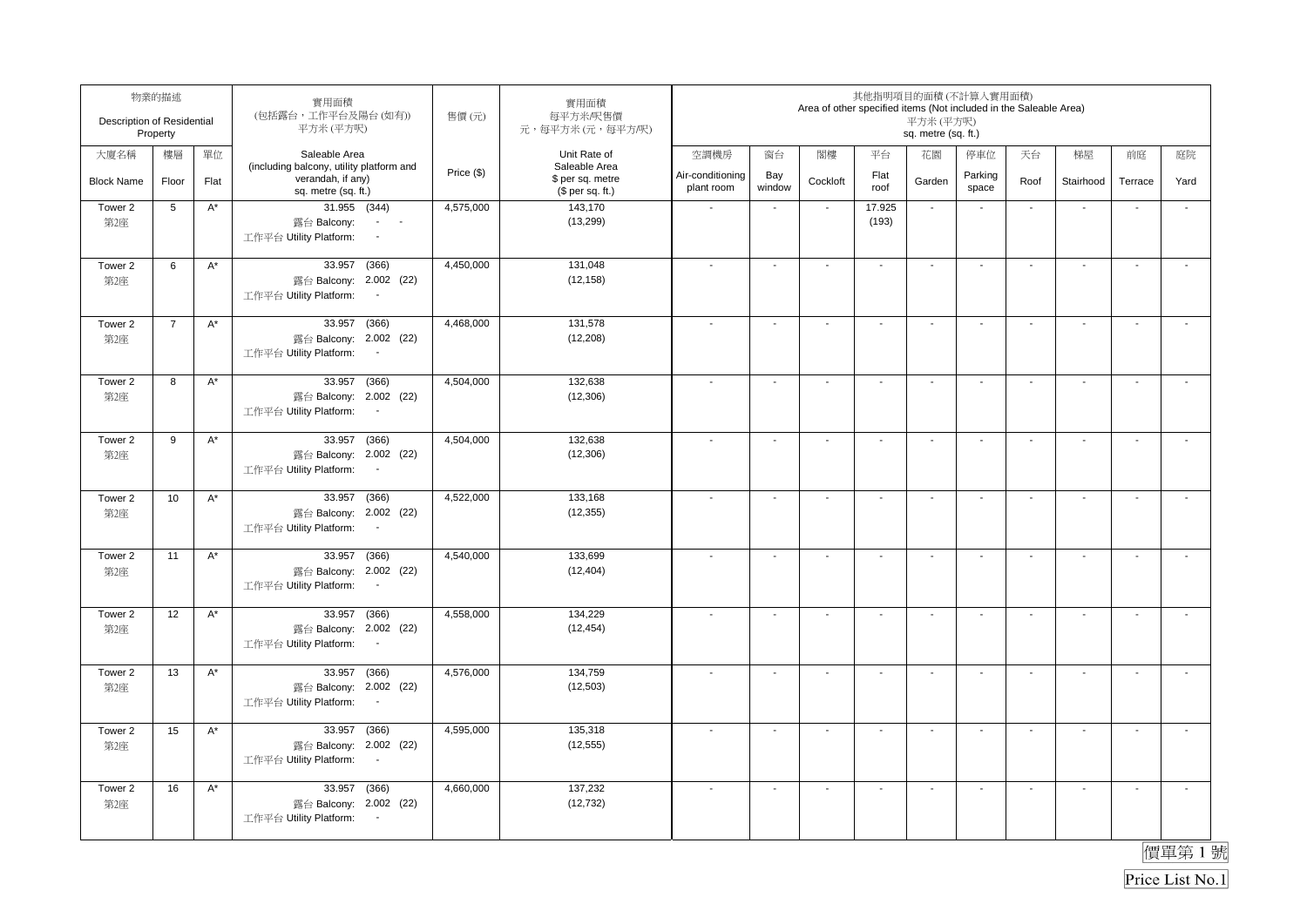| Description of Residential | 物業的描述<br>Property |                      | 實用面積<br>(包括露台,工作平台及陽台(如有))<br>平方米(平方呎)                                                          | 售價(元)      | 實用面積<br>每平方米/呎售價<br>元,每平方米(元,每平方/呎)                   |                                |                          | Area of other specified items (Not included in the Saleable Area) |                          | 其他指明項目的面積(不計算入實用面積)<br>平方米 (平方呎)<br>sq. metre (sq. ft.) |                          |                          |                          |                          |                          |
|----------------------------|-------------------|----------------------|-------------------------------------------------------------------------------------------------|------------|-------------------------------------------------------|--------------------------------|--------------------------|-------------------------------------------------------------------|--------------------------|---------------------------------------------------------|--------------------------|--------------------------|--------------------------|--------------------------|--------------------------|
| 大廈名稱                       | 樓層                | 單位                   | Saleable Area                                                                                   |            | Unit Rate of                                          | 空調機房                           | 窗台                       | 閣樓                                                                | 平台                       | 花園                                                      | 停車位                      | 天台                       | 梯屋                       | 前庭                       | 庭院                       |
| <b>Block Name</b>          | Floor             | Flat                 | (including balcony, utility platform and<br>verandah, if any)<br>sq. metre (sq. ft.)            | Price (\$) | Saleable Area<br>\$ per sq. metre<br>$$$ per sq. ft.) | Air-conditioning<br>plant room | Bay<br>window            | Cockloft                                                          | Flat<br>roof             | Garden                                                  | Parking<br>space         | Roof                     | Stairhood                | Terrace                  | Yard                     |
| Tower 2<br>第2座             | 17                | $A^*$                | 33.957 (366)<br>露台 Balcony: 2.002 (22)<br>工作平台 Utility Platform:<br>$\sim$                      | 4,679,000  | 137,792<br>(12, 784)                                  |                                | $\blacksquare$           | $\blacksquare$                                                    | $\blacksquare$           | $\blacksquare$                                          | $\overline{\phantom{a}}$ | $\blacksquare$           | ÷,                       | $\overline{\phantom{a}}$ | ÷,                       |
| Tower 2<br>第2座             | 18                | $A^*$                | 33.957<br>(366)<br>露台 Balcony: 2.002 (22)<br>工作平台 Utility Platform:<br>$\blacksquare$           | 4,716,000  | 138,882<br>(12, 885)                                  |                                | $\blacksquare$           | $\blacksquare$                                                    | $\overline{\phantom{a}}$ | $\blacksquare$                                          | $\overline{\phantom{a}}$ | $\blacksquare$           | $\sim$                   | $\overline{\phantom{a}}$ | $\overline{a}$           |
| Tower 2<br>第2座             | 19                | $A^*$                | 33.957<br>(366)<br>露台 Balcony: 2.002 (22)<br>工作平台 Utility Platform:                             | 4,716,000  | 138.882<br>(12, 885)                                  |                                | $\blacksquare$           | $\overline{\phantom{a}}$                                          | $\blacksquare$           | $\blacksquare$                                          | $\overline{\phantom{a}}$ | $\blacksquare$           | $\sim$                   | $\overline{\phantom{a}}$ | $\tilde{\phantom{a}}$    |
| Tower 2<br>第2座             | 20                | $\mathsf{A}^\star$   | 33.957<br>(366)<br>露台 Balcony: 2.002 (22)<br>工作平台 Utility Platform:<br>$\sim$                   | 4,735,000  | 139,441<br>(12, 937)                                  |                                | $\blacksquare$           | $\blacksquare$                                                    | $\overline{\phantom{a}}$ | $\overline{\phantom{a}}$                                | $\blacksquare$           | $\overline{\phantom{a}}$ | $\blacksquare$           | $\sim$                   | $\overline{\phantom{a}}$ |
| Tower 2<br>第2座             | 21                | $A^*$                | 33.957 (366)<br>露台 Balcony: 2.002 (22)<br>工作平台 Utility Platform:<br>$\sim$                      | 4,754,000  | 140,001<br>(12,989)                                   |                                | $\blacksquare$           | $\blacksquare$                                                    | $\blacksquare$           | $\blacksquare$                                          | $\blacksquare$           | $\blacksquare$           | $\sim$                   | $\overline{\phantom{a}}$ | $\mathbf{r}$             |
| Tower 2<br>第2座             | 22                | $\mathsf{A}^\star$   | (366)<br>33.957<br>露台 Balcony: 2.002 (22)<br>工作平台 Utility Platform:<br>$\sim$                   | 4,773,000  | 140,560<br>(13,041)                                   |                                | $\overline{\phantom{a}}$ | $\blacksquare$                                                    | $\mathbf{r}$             | $\sim$                                                  | $\sim$                   | $\sim$                   | $\mathbf{r}$             | $\sim$                   | $\mathbf{r}$             |
| Tower 2<br>第2座             | 23                | $\mathsf{A}^\star$   | 33.957 (366)<br>露台 Balcony: 2.002 (22)<br>工作平台 Utility Platform:<br>$\sim$                      | 4,793,000  | 141,149<br>(13,096)                                   |                                | $\sim$                   | $\blacksquare$                                                    | $\mathbf{r}$             | $\sim$                                                  | $\sim$                   | $\sim$                   | $\sim$                   | $\blacksquare$           | $\mathbf{r}$             |
| Tower 2<br>第2座             | 25                | $A^*$                | 33.957 (366)<br>露台 Balcony: 2.002 (22)<br>工作平台 Utility Platform:<br>$\sim$                      | 4,811,000  | 141,679<br>(13, 145)                                  |                                | $\overline{\phantom{a}}$ | $\overline{\phantom{a}}$                                          | $\blacksquare$           | $\overline{\phantom{a}}$                                | $\overline{\phantom{a}}$ | $\overline{\phantom{a}}$ | $\overline{\phantom{a}}$ | $\blacksquare$           | $\tilde{\phantom{a}}$    |
| Tower 2<br>第2座             | 26                | $A^*$                | 33.957 (366)<br>露台 Balcony: 2.002 (22)<br>工作平台 Utility Platform:<br>$\sim$                      | 4,830,000  | 142,239<br>(13, 197)                                  |                                | $\blacksquare$           | $\blacksquare$                                                    | $\blacksquare$           | $\blacksquare$                                          | $\overline{\phantom{a}}$ | $\blacksquare$           | $\mathbf{r}$             | $\overline{\phantom{a}}$ | $\tilde{\phantom{a}}$    |
| Tower 2<br>第2座             | 27                | $\mathsf{A}^{\star}$ | (366)<br>33.957<br>露台 Balcony: 2.002 (22)<br>工作平台 Utility Platform:<br>$\overline{\phantom{a}}$ | 4,850,000  | 142,828<br>(13,251)                                   |                                | L.                       | $\sim$                                                            | $\mathbf{r}$             | $\sim$                                                  | $\blacksquare$           | $\sim$                   | $\sim$                   | L.                       | $\tilde{\phantom{a}}$    |
| Tower 2<br>第2座             | 28                | $A^*$                | (366)<br>33.957<br>露台 Balcony: 2.002 (22)<br>工作平台 Utility Platform:<br>$\sim$                   | 4,889,000  | 143,976<br>(13, 358)                                  |                                | $\blacksquare$           | $\overline{\phantom{a}}$                                          | $\overline{\phantom{a}}$ | $\blacksquare$                                          | $\overline{\phantom{a}}$ | $\blacksquare$           | $\blacksquare$           | $\blacksquare$           | $\overline{\phantom{a}}$ |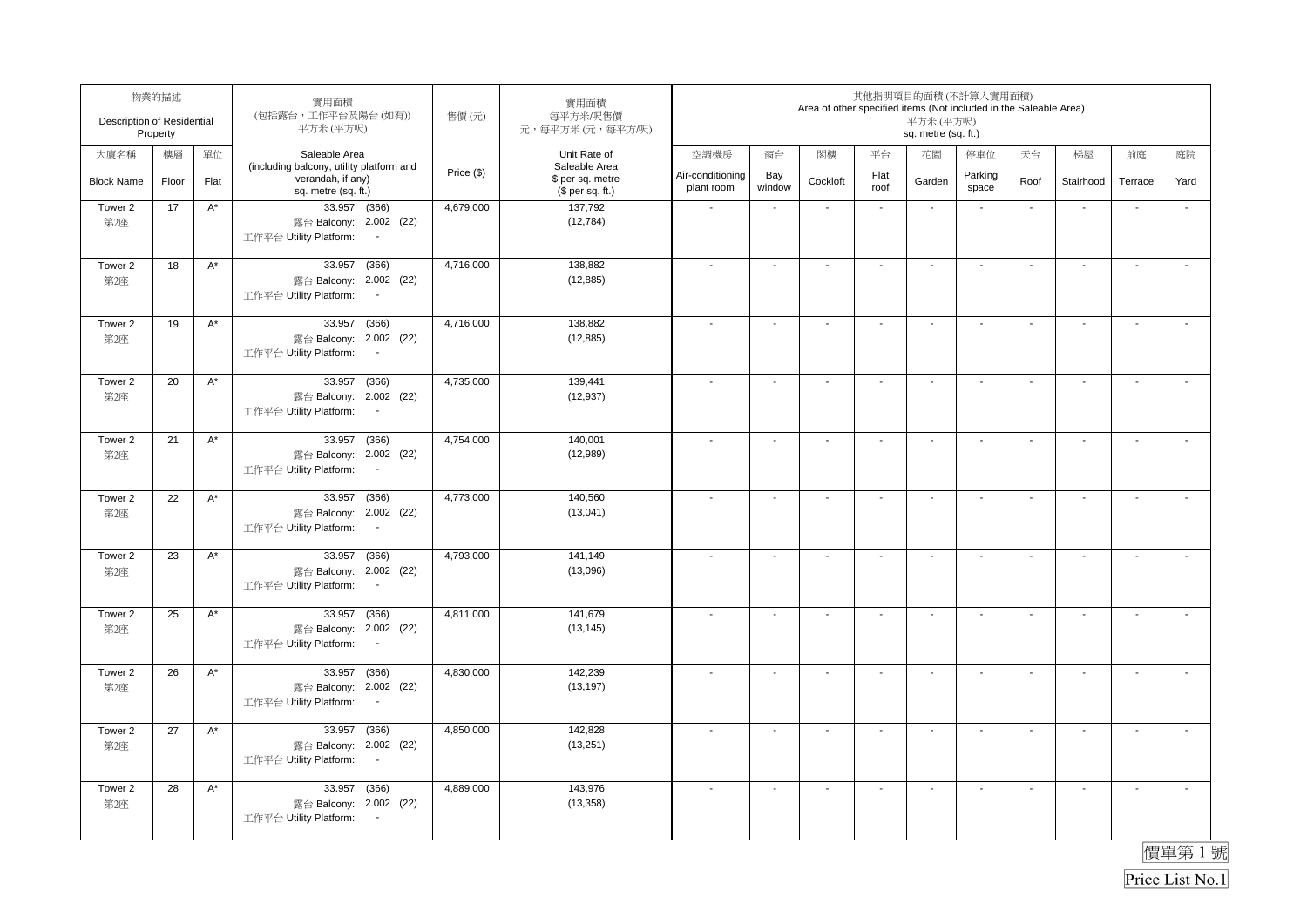| Description of Residential | 物業的描述<br>Property |                      | 實用面積<br>(包括露台,工作平台及陽台(如有))<br>平方米(平方呎)                                                          | 售價(元)      | 實用面積<br>每平方米/呎售價<br>元,每平方米(元,每平方/呎)                   |                                |                          | Area of other specified items (Not included in the Saleable Area) |                          | 其他指明項目的面積(不計算入實用面積)<br>平方米 (平方呎)<br>sq. metre (sq. ft.) |                          |                          |                          |                          |                          |
|----------------------------|-------------------|----------------------|-------------------------------------------------------------------------------------------------|------------|-------------------------------------------------------|--------------------------------|--------------------------|-------------------------------------------------------------------|--------------------------|---------------------------------------------------------|--------------------------|--------------------------|--------------------------|--------------------------|--------------------------|
| 大廈名稱                       | 樓層                | 單位                   | Saleable Area                                                                                   |            | Unit Rate of                                          | 空調機房                           | 窗台                       | 閣樓                                                                | 平台                       | 花園                                                      | 停車位                      | 天台                       | 梯屋                       | 前庭                       | 庭院                       |
| <b>Block Name</b>          | Floor             | Flat                 | (including balcony, utility platform and<br>verandah, if any)<br>sq. metre (sq. ft.)            | Price (\$) | Saleable Area<br>\$ per sq. metre<br>$$$ per sq. ft.) | Air-conditioning<br>plant room | Bay<br>window            | Cockloft                                                          | Flat<br>roof             | Garden                                                  | Parking<br>space         | Roof                     | Stairhood                | Terrace                  | Yard                     |
| Tower 2<br>第2座             | 29                | $A^*$                | 33.957 (366)<br>露台 Balcony: 2.002 (22)<br>工作平台 Utility Platform:<br>$\sim$                      | 4,889,000  | 143,976<br>(13, 358)                                  |                                | $\blacksquare$           | $\blacksquare$                                                    | $\blacksquare$           | $\blacksquare$                                          | $\overline{\phantom{a}}$ | $\blacksquare$           | ÷,                       | $\overline{\phantom{a}}$ | $\tilde{\phantom{a}}$    |
| Tower 2<br>第2座             | 30                | $A^*$                | 33.957<br>(366)<br>露台 Balcony: 2.002 (22)<br>工作平台 Utility Platform:<br>$\sim$                   | 4,909,000  | 144,565<br>(13, 413)                                  |                                | $\blacksquare$           | $\blacksquare$                                                    | $\overline{\phantom{a}}$ | $\blacksquare$                                          | $\overline{\phantom{a}}$ | $\blacksquare$           | $\sim$                   | $\overline{\phantom{a}}$ | $\overline{a}$           |
| Tower 2<br>第2座             | 31                | $A^*$                | 33.957<br>(366)<br>露台 Balcony: 2.002 (22)<br>工作平台 Utility Platform:                             | 4,928,000  | 145,125<br>(13, 464)                                  |                                | $\blacksquare$           | $\overline{\phantom{a}}$                                          | $\blacksquare$           | $\blacksquare$                                          | $\overline{\phantom{a}}$ | $\blacksquare$           | $\sim$                   | $\overline{\phantom{a}}$ | $\tilde{\phantom{a}}$    |
| Tower 2<br>第2座             | 32                | $\mathsf{A}^\star$   | 33.957<br>(366)<br>露台 Balcony: 2.002 (22)<br>工作平台 Utility Platform:<br>$\sim$                   | 4,948,000  | 145,714<br>(13, 519)                                  |                                | $\blacksquare$           | $\blacksquare$                                                    | $\overline{\phantom{a}}$ | $\overline{\phantom{a}}$                                | $\blacksquare$           | $\overline{\phantom{a}}$ | $\blacksquare$           | $\sim$                   | $\overline{\phantom{a}}$ |
| Tower 2<br>第2座             | 33                | $A^*$                | 33.957 (366)<br>露台 Balcony: 2.002 (22)<br>工作平台 Utility Platform:<br>$\sim$                      | 4,967,000  | 146,273<br>(13,571)                                   |                                | $\blacksquare$           | $\blacksquare$                                                    | $\blacksquare$           | $\blacksquare$                                          | $\blacksquare$           | $\blacksquare$           | $\mathbf{r}$             | $\blacksquare$           | $\mathbf{r}$             |
| Tower 2<br>第2座             | 35                | $\mathsf{A}^\star$   | 33.957<br>(366)<br>露台 Balcony: 2.002 (22)<br>工作平台 Utility Platform:<br>$\sim$                   | 4,987,000  | 146,862<br>(13,626)                                   |                                | $\overline{\phantom{a}}$ | $\blacksquare$                                                    | $\mathbf{r}$             | $\sim$                                                  | $\sim$                   | $\sim$                   | $\mathbf{r}$             | $\sim$                   | $\mathbf{r}$             |
| Tower 2<br>第2座             | 36                | $\mathsf{A}^\star$   | 33.957 (366)<br>露台 Balcony: 2.002 (22)<br>工作平台 Utility Platform:<br>$\sim$                      | 5,008,000  | 147,481<br>(13,683)                                   | $\overline{\phantom{a}}$       | $\sim$                   | $\blacksquare$                                                    | $\mathbf{r}$             | $\sim$                                                  | $\sim$                   | $\sim$                   | $\sim$                   | $\blacksquare$           | $\mathbf{r}$             |
| Tower 2<br>第2座             | 5                 | $\mathsf{B}^{\star}$ | 32.217 (347)<br>露台 Balcony:<br>工作平台 Utility Platform:<br>$\blacksquare$                         | 4,277,000  | 132,756<br>(12, 326)                                  |                                | $\overline{\phantom{a}}$ | $\overline{\phantom{a}}$                                          | 2.664<br>(29)            | $\ddot{\phantom{a}}$                                    | $\blacksquare$           | $\overline{\phantom{a}}$ | $\overline{\phantom{a}}$ | $\blacksquare$           | $\tilde{\phantom{a}}$    |
| Tower 2<br>第2座             | 6                 | $B^*$                | 34.221<br>(368)<br>露台 Balcony: 2.004 (22)<br>工作平台 Utility Platform:<br>$\sim$                   | 4,473,000  | 130,709<br>(12, 155)                                  |                                | $\overline{a}$           | $\blacksquare$                                                    | $\blacksquare$           | $\blacksquare$                                          | $\overline{\phantom{a}}$ | $\blacksquare$           | $\mathbf{r}$             | $\overline{\phantom{a}}$ | $\tilde{\phantom{a}}$    |
| Tower 2<br>第2座             | $\overline{7}$    | $B^*$                | (368)<br>34.221<br>露台 Balcony: 2.004 (22)<br>工作平台 Utility Platform:<br>$\overline{\phantom{a}}$ | 4,491,000  | 131.235<br>(12, 204)                                  |                                | ä,                       | $\sim$                                                            | $\mathbf{r}$             | $\sim$                                                  | $\overline{\phantom{a}}$ | $\sim$                   | $\sim$                   | L.                       | $\tilde{\phantom{a}}$    |
| Tower 2<br>第2座             | 8                 | $\mathsf{B}^{\star}$ | (368)<br>34.221<br>露台 Balcony: 2.004 (22)<br>工作平台 Utility Platform:<br>$\sim$                   | 4,527,000  | 132,287<br>(12, 302)                                  |                                | $\blacksquare$           | $\overline{\phantom{a}}$                                          | $\overline{\phantom{a}}$ | $\blacksquare$                                          | $\overline{\phantom{a}}$ | $\blacksquare$           | $\blacksquare$           | $\blacksquare$           | $\overline{\phantom{a}}$ |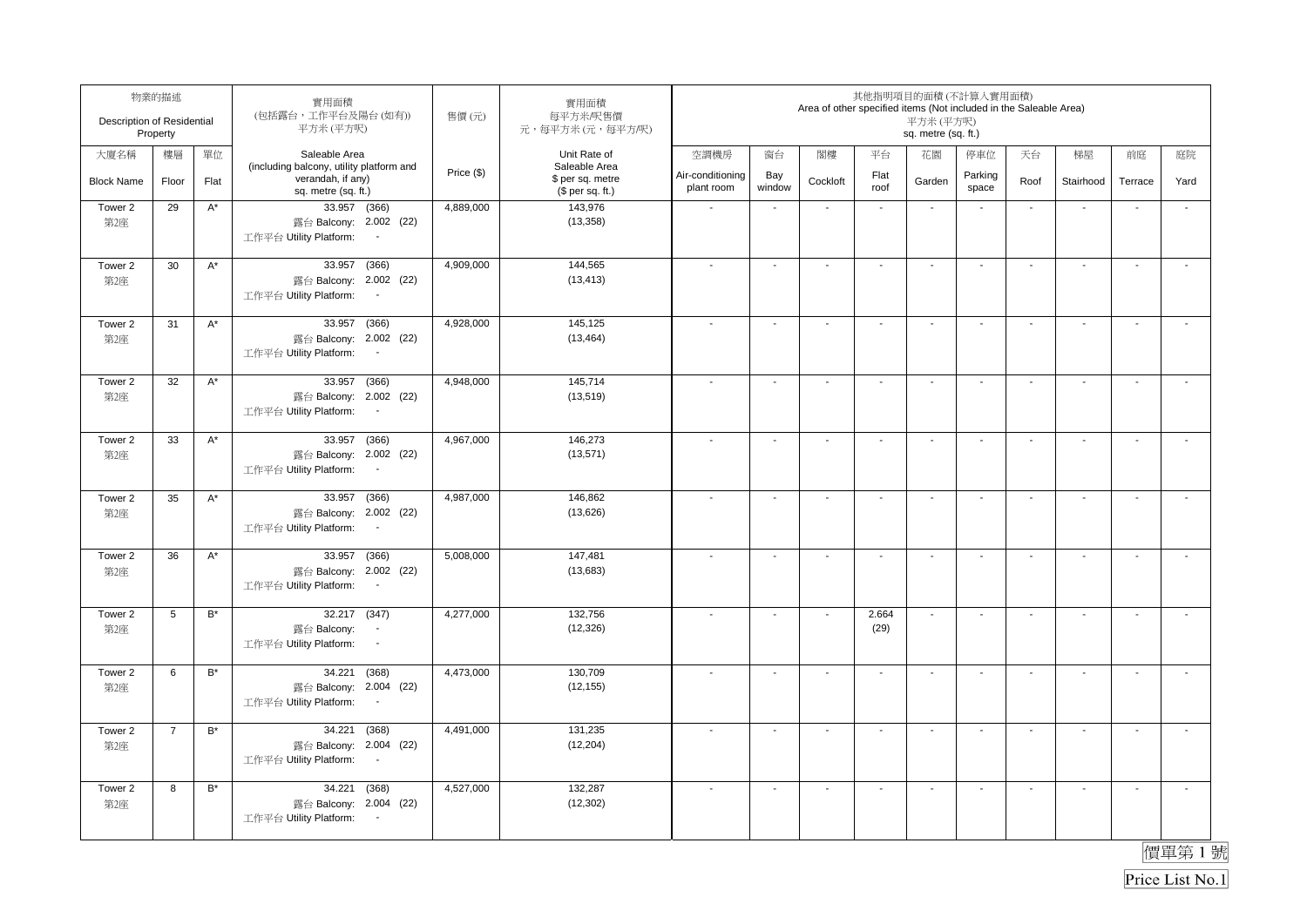| Description of Residential | 物業的描述<br>Property |                      | 實用面積<br>(包括露台,工作平台及陽台(如有))<br>平方米(平方呎)                                                          | 售價(元)      | 實用面積<br>每平方米/呎售價<br>元,每平方米(元,每平方/呎)                   |                                |                          | Area of other specified items (Not included in the Saleable Area) |                          | 其他指明項目的面積(不計算入實用面積)<br>平方米 (平方呎)<br>sq. metre (sq. ft.) |                          |                          |                          |                          |                          |
|----------------------------|-------------------|----------------------|-------------------------------------------------------------------------------------------------|------------|-------------------------------------------------------|--------------------------------|--------------------------|-------------------------------------------------------------------|--------------------------|---------------------------------------------------------|--------------------------|--------------------------|--------------------------|--------------------------|--------------------------|
| 大廈名稱                       | 樓層                | 單位                   | Saleable Area                                                                                   |            | Unit Rate of                                          | 空調機房                           | 窗台                       | 閣樓                                                                | 平台                       | 花園                                                      | 停車位                      | 天台                       | 梯屋                       | 前庭                       | 庭院                       |
| <b>Block Name</b>          | Floor             | Flat                 | (including balcony, utility platform and<br>verandah, if any)<br>sq. metre (sq. ft.)            | Price (\$) | Saleable Area<br>\$ per sq. metre<br>$$$ per sq. ft.) | Air-conditioning<br>plant room | Bay<br>window            | Cockloft                                                          | Flat<br>roof             | Garden                                                  | Parking<br>space         | Roof                     | Stairhood                | Terrace                  | Yard                     |
| Tower 2<br>第2座             | 9                 | $\mathsf{B}^{\star}$ | 34.221 (368)<br>露台 Balcony: 2.004 (22)<br>工作平台 Utility Platform:<br>$\blacksquare$              | 4,527,000  | 132,287<br>(12, 302)                                  |                                | $\blacksquare$           | $\blacksquare$                                                    | $\blacksquare$           | $\blacksquare$                                          | $\overline{\phantom{a}}$ | $\blacksquare$           | ÷,                       | $\overline{\phantom{a}}$ | $\tilde{\phantom{a}}$    |
| Tower 2<br>第2座             | 10                | $B^*$                | 34.221<br>(368)<br>露台 Balcony: 2.004 (22)<br>工作平台 Utility Platform:<br>$\blacksquare$           | 4,545,000  | 132,813<br>(12, 351)                                  |                                | $\blacksquare$           | $\blacksquare$                                                    | $\overline{\phantom{a}}$ | $\blacksquare$                                          | $\overline{\phantom{a}}$ | $\blacksquare$           | $\mathbf{r}$             | $\overline{\phantom{a}}$ | $\overline{a}$           |
| Tower 2<br>第2座             | 11                | $B^*$                | (368)<br>34.221<br>露台 Balcony: 2.004 (22)<br>工作平台 Utility Platform:                             | 4,563,000  | 133.339<br>(12, 399)                                  |                                | $\blacksquare$           | $\overline{\phantom{a}}$                                          | $\blacksquare$           | $\blacksquare$                                          | $\overline{\phantom{a}}$ | $\blacksquare$           | $\blacksquare$           | $\overline{\phantom{a}}$ | $\tilde{\phantom{a}}$    |
| Tower 2<br>第2座             | 12                | $\mathsf{B}^\star$   | 34.221<br>(368)<br>露台 Balcony: 2.004 (22)<br>工作平台 Utility Platform:<br>$\sim$                   | 4,581,000  | 133,865<br>(12, 448)                                  |                                | $\blacksquare$           | $\blacksquare$                                                    | $\overline{\phantom{a}}$ | $\overline{\phantom{a}}$                                | $\blacksquare$           | $\overline{\phantom{a}}$ | $\blacksquare$           | $\sim$                   | $\blacksquare$           |
| Tower 2<br>第2座             | 13                | $B^*$                | 34.221<br>(368)<br>露台 Balcony: 2.004 (22)<br>工作平台 Utility Platform:<br>$\sim$                   | 4,600,000  | 134,420<br>(12,500)                                   |                                | $\blacksquare$           | $\blacksquare$                                                    | $\blacksquare$           | $\blacksquare$                                          | $\blacksquare$           | $\blacksquare$           | $\mathbf{r}$             | $\overline{\phantom{a}}$ | $\mathbf{r}$             |
| Tower 2<br>第2座             | 15                | $\mathsf{B}^\star$   | 34.221<br>(368)<br>露台 Balcony: 2.004 (22)<br>工作平台 Utility Platform:<br>$\sim$                   | 4,618,000  | 134,946<br>(12, 549)                                  |                                | $\overline{\phantom{a}}$ | $\blacksquare$                                                    | $\mathbf{r}$             | $\sim$                                                  | $\sim$                   | $\sim$                   | $\mathbf{r}$             | $\sim$                   | $\mathbf{r}$             |
| Tower 2<br>第2座             | 16                | $B^*$                | 34.221<br>(368)<br>露台 Balcony: 2.004 (22)<br>工作平台 Utility Platform:<br>$\sim$                   | 4,683,000  | 136,846<br>(12, 726)                                  | $\overline{\phantom{a}}$       | $\sim$                   | $\blacksquare$                                                    | $\mathbf{r}$             | $\sim$                                                  | $\sim$                   | $\sim$                   | $\sim$                   | $\blacksquare$           | $\mathbf{r}$             |
| Tower 2<br>第2座             | 17                | $\mathsf{B}^\star$   | 34.221<br>(368)<br>露台 Balcony: 2.004 (22)<br>工作平台 Utility Platform:<br>$\sim$                   | 4,702,000  | 137,401<br>(12, 777)                                  |                                | $\overline{\phantom{a}}$ | $\overline{\phantom{a}}$                                          | $\blacksquare$           | $\overline{\phantom{a}}$                                | $\overline{\phantom{a}}$ | $\overline{\phantom{a}}$ | $\overline{\phantom{a}}$ | $\blacksquare$           | $\tilde{\phantom{a}}$    |
| Tower 2<br>第2座             | 18                | $B^*$                | 34.221<br>(368)<br>露台 Balcony: 2.004 (22)<br>工作平台 Utility Platform:<br>$\sim$                   | 4,741,000  | 138,541<br>(12, 883)                                  |                                | $\blacksquare$           | $\blacksquare$                                                    | $\blacksquare$           | $\blacksquare$                                          | $\overline{\phantom{a}}$ | $\blacksquare$           | $\mathbf{r}$             | $\overline{\phantom{a}}$ | $\tilde{\phantom{a}}$    |
| Tower 2<br>第2座             | 19                | $B^*$                | (368)<br>34.221<br>露台 Balcony: 2.004 (22)<br>工作平台 Utility Platform:<br>$\overline{\phantom{a}}$ | 4,741,000  | 138.541<br>(12, 883)                                  |                                | ä,                       | $\sim$                                                            | $\mathbf{r}$             | $\sim$                                                  | $\overline{\phantom{a}}$ | $\sim$                   | $\sim$                   | L.                       | $\tilde{\phantom{a}}$    |
| Tower 2<br>第2座             | 20                | $\mathsf{B}^{\star}$ | (368)<br>34.221<br>露台 Balcony: 2.004 (22)<br>工作平台 Utility Platform:<br>$\sim$                   | 4,759,000  | 139,067<br>(12, 932)                                  |                                | $\blacksquare$           | $\blacksquare$                                                    | $\overline{\phantom{a}}$ | $\blacksquare$                                          | $\overline{\phantom{a}}$ | $\blacksquare$           | $\blacksquare$           | $\blacksquare$           | $\overline{\phantom{a}}$ |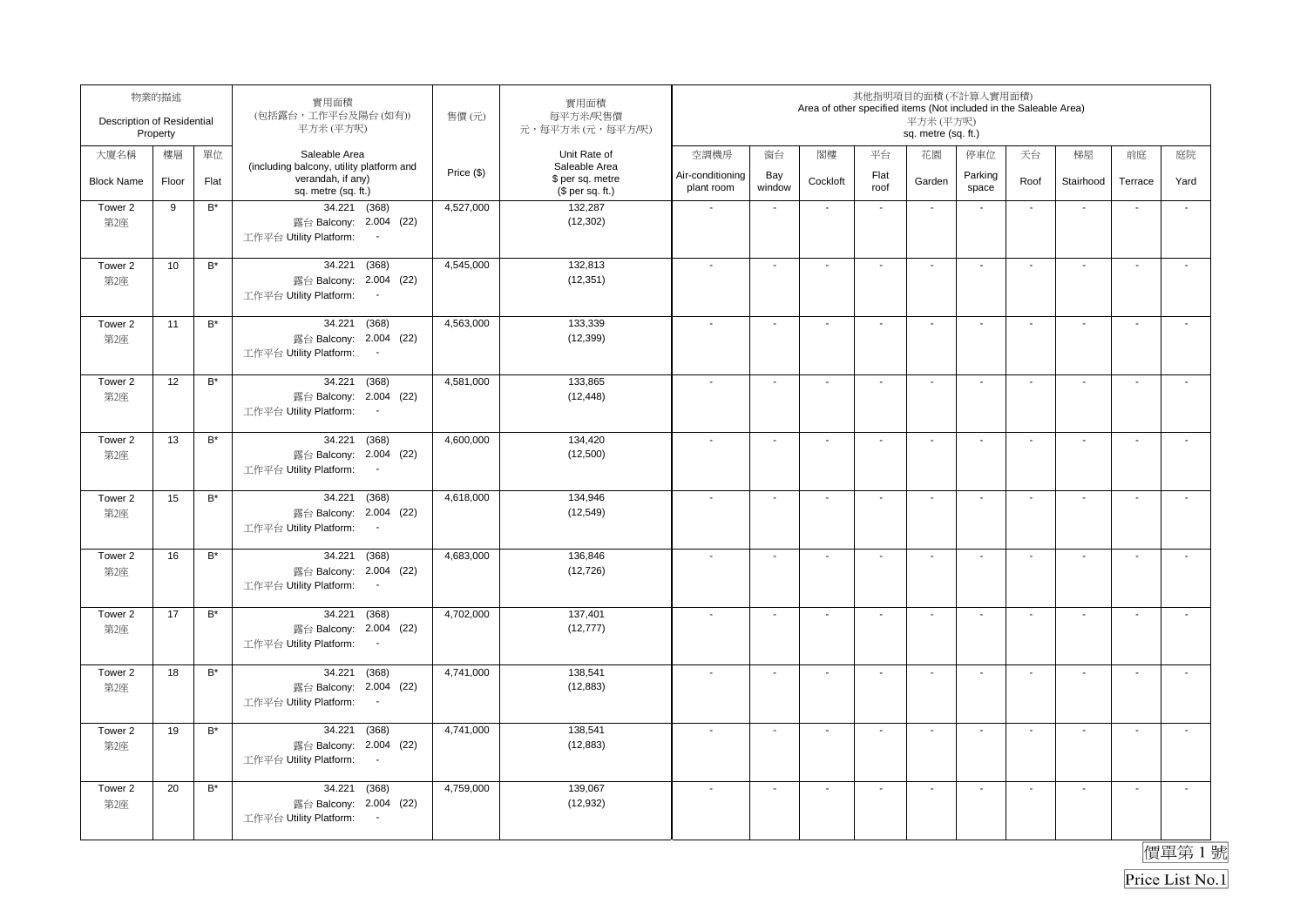| Description of Residential | 物業的描述<br>Property |                      | 實用面積<br>(包括露台,工作平台及陽台(如有))<br>平方米(平方呎)                                                          | 售價(元)      | 實用面積<br>每平方米/呎售價<br>元,每平方米(元,每平方/呎)                   |                                |                          | Area of other specified items (Not included in the Saleable Area) |                          | 其他指明項目的面積(不計算入實用面積)<br>平方米 (平方呎)<br>sq. metre (sq. ft.) |                          |                          |                          |                          |                          |
|----------------------------|-------------------|----------------------|-------------------------------------------------------------------------------------------------|------------|-------------------------------------------------------|--------------------------------|--------------------------|-------------------------------------------------------------------|--------------------------|---------------------------------------------------------|--------------------------|--------------------------|--------------------------|--------------------------|--------------------------|
| 大廈名稱                       | 樓層                | 單位                   | Saleable Area                                                                                   |            | Unit Rate of                                          | 空調機房                           | 窗台                       | 閣樓                                                                | 平台                       | 花園                                                      | 停車位                      | 天台                       | 梯屋                       | 前庭                       | 庭院                       |
| <b>Block Name</b>          | Floor             | Flat                 | (including balcony, utility platform and<br>verandah, if any)<br>sq. metre (sq. ft.)            | Price (\$) | Saleable Area<br>\$ per sq. metre<br>$$$ per sq. ft.) | Air-conditioning<br>plant room | Bay<br>window            | Cockloft                                                          | Flat<br>roof             | Garden                                                  | Parking<br>space         | Roof                     | Stairhood                | Terrace                  | Yard                     |
| Tower 2<br>第2座             | 21                | $\mathsf{B}^{\star}$ | 34.221 (368)<br>露台 Balcony: 2.004 (22)<br>工作平台 Utility Platform:<br>$\blacksquare$              | 4,778,000  | 139,622<br>(12, 984)                                  |                                | $\blacksquare$           | $\blacksquare$                                                    | $\blacksquare$           | $\blacksquare$                                          | $\overline{\phantom{a}}$ | $\blacksquare$           | ÷,                       | $\overline{\phantom{a}}$ | $\tilde{\phantom{a}}$    |
| Tower 2<br>第2座             | 22                | $B^*$                | 34.221<br>(368)<br>露台 Balcony: 2.004 (22)<br>工作平台 Utility Platform:<br>$\blacksquare$           | 4,798,000  | 140,206<br>(13,038)                                   |                                | $\blacksquare$           | $\blacksquare$                                                    | $\overline{\phantom{a}}$ | $\blacksquare$                                          | $\overline{\phantom{a}}$ | $\blacksquare$           | $\mathbf{r}$             | $\overline{\phantom{a}}$ | $\overline{a}$           |
| Tower 2<br>第2座             | 23                | $B^*$                | (368)<br>34.221<br>露台 Balcony: 2.004 (22)<br>工作平台 Utility Platform:                             | 4,817,000  | 140.762<br>(13,090)                                   |                                | $\blacksquare$           | $\overline{\phantom{a}}$                                          | $\blacksquare$           | $\blacksquare$                                          | $\overline{\phantom{a}}$ | $\blacksquare$           | $\sim$                   | $\overline{\phantom{a}}$ | $\tilde{\phantom{a}}$    |
| Tower 2<br>第2座             | 25                | $\mathsf{B}^{\star}$ | 34.221<br>(368)<br>露台 Balcony: 2.004 (22)<br>工作平台 Utility Platform:<br>$\sim$                   | 4,836,000  | 141,317<br>(13, 141)                                  |                                | $\blacksquare$           | $\blacksquare$                                                    | $\overline{\phantom{a}}$ | $\overline{\phantom{a}}$                                | $\blacksquare$           | $\overline{\phantom{a}}$ | $\blacksquare$           | $\sim$                   | $\blacksquare$           |
| Tower 2<br>第2座             | 26                | $B^*$                | 34.221<br>(368)<br>露台 Balcony: 2.004 (22)<br>工作平台 Utility Platform:<br>$\sim$                   | 4,855,000  | 141,872<br>(13, 193)                                  |                                | $\blacksquare$           | $\blacksquare$                                                    | $\blacksquare$           | $\blacksquare$                                          | $\blacksquare$           | $\blacksquare$           | $\mathbf{r}$             | $\blacksquare$           | $\mathbf{r}$             |
| Tower 2<br>第2座             | 27                | $\mathsf{B}^\star$   | 34.221<br>(368)<br>露台 Balcony: 2.004 (22)<br>工作平台 Utility Platform:<br>$\sim$                   | 4,874,000  | 142,427<br>(13, 245)                                  |                                | $\overline{\phantom{a}}$ | $\blacksquare$                                                    | $\mathbf{r}$             | $\sim$                                                  | $\sim$                   | $\sim$                   | $\mathbf{r}$             | $\sim$                   | $\mathbf{r}$             |
| Tower 2<br>第2座             | 28                | $B^*$                | 34.221<br>(368)<br>露台 Balcony: 2.004 (22)<br>工作平台 Utility Platform:<br>$\sim$                   | 4,914,000  | 143,596<br>(13, 353)                                  | $\overline{\phantom{a}}$       | $\sim$                   | $\blacksquare$                                                    | $\mathbf{r}$             | $\sim$                                                  | $\sim$                   | $\sim$                   | $\sim$                   | $\blacksquare$           | $\mathbf{r}$             |
| Tower 2<br>第2座             | 29                | $\mathsf{B}^\star$   | 34.221<br>(368)<br>露台 Balcony: 2.004 (22)<br>工作平台 Utility Platform:<br>$\sim$                   | 4,914,000  | 143,596<br>(13, 353)                                  |                                | $\overline{\phantom{a}}$ | $\overline{\phantom{a}}$                                          | $\blacksquare$           | $\overline{\phantom{a}}$                                | $\overline{\phantom{a}}$ | $\overline{\phantom{a}}$ | $\overline{\phantom{a}}$ | $\blacksquare$           | $\tilde{\phantom{a}}$    |
| Tower 2<br>第2座             | 30                | $B^*$                | 34.221<br>(368)<br>露台 Balcony: 2.004 (22)<br>工作平台 Utility Platform:<br>$\sim$                   | 4,933,000  | 144,151<br>(13, 405)                                  |                                | $\blacksquare$           | $\blacksquare$                                                    | $\blacksquare$           | $\blacksquare$                                          | $\overline{\phantom{a}}$ | $\blacksquare$           | $\mathbf{r}$             | $\overline{\phantom{a}}$ | $\tilde{\phantom{a}}$    |
| Tower 2<br>第2座             | 31                | $B^*$                | (368)<br>34.221<br>露台 Balcony: 2.004 (22)<br>工作平台 Utility Platform:<br>$\overline{\phantom{a}}$ | 4,953,000  | 144.736<br>(13, 459)                                  |                                | ä,                       | $\sim$                                                            | $\mathbf{r}$             | $\sim$                                                  | $\overline{\phantom{a}}$ | $\sim$                   | $\sim$                   | L.                       | $\tilde{\phantom{a}}$    |
| Tower 2<br>第2座             | 32                | $\mathsf{B}^{\star}$ | (368)<br>34.221<br>露台 Balcony: 2.004 (22)<br>工作平台 Utility Platform:<br>$\sim$                   | 4,973,000  | 145,320<br>(13, 514)                                  |                                | $\blacksquare$           | $\blacksquare$                                                    | $\overline{\phantom{a}}$ | $\blacksquare$                                          | $\overline{\phantom{a}}$ | $\blacksquare$           | $\blacksquare$           | $\blacksquare$           | $\overline{\phantom{a}}$ |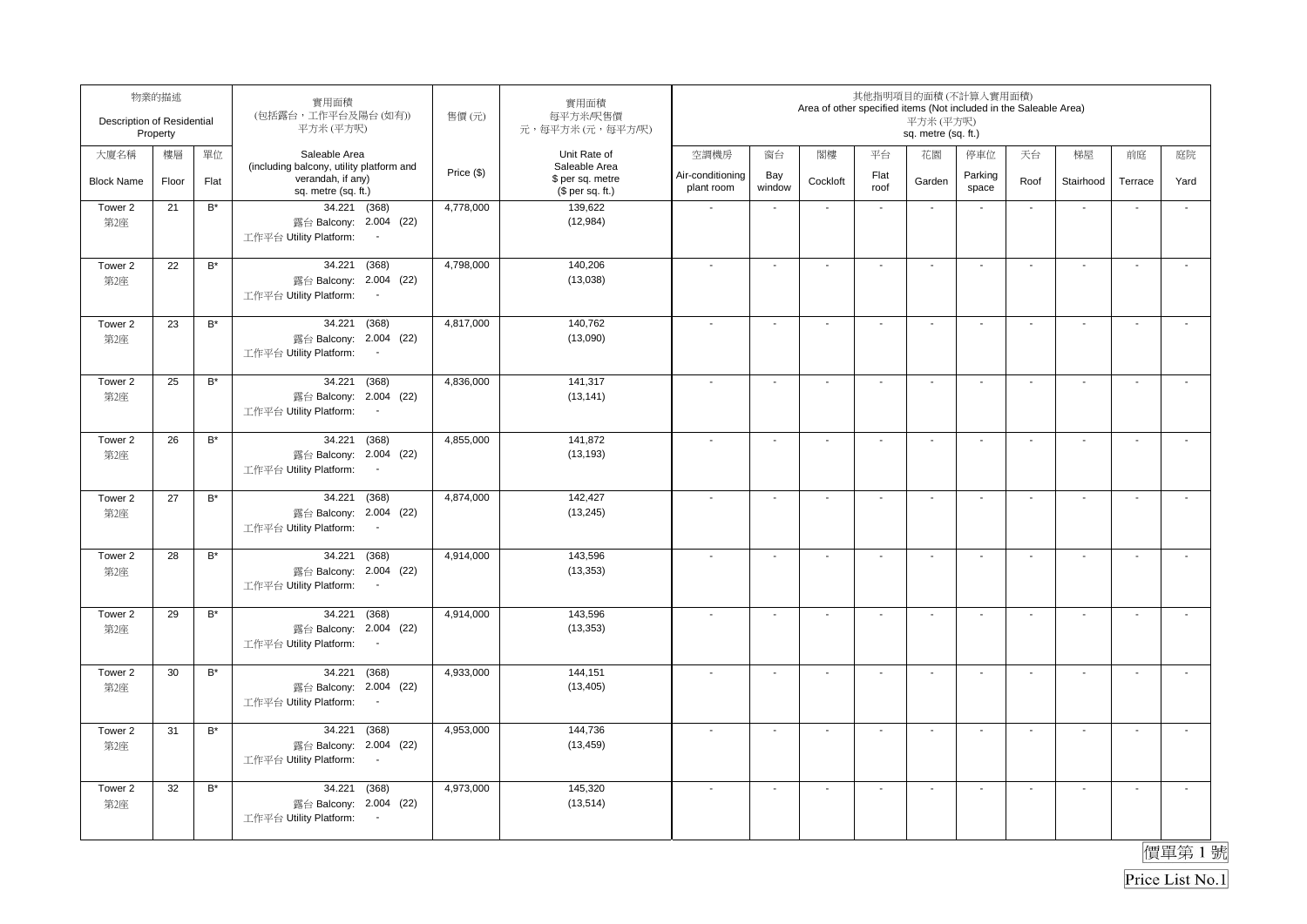| Description of Residential | 物業的描述<br>Property |                      | 實用面積<br>(包括露台,工作平台及陽台(如有))<br>平方米(平方呎)                                                       | 售價(元)      | 實用面積<br>每平方米/呎售價<br>元,每平方米(元,每平方/呎)  |                                |                          | Area of other specified items (Not included in the Saleable Area) |                          | 其他指明項目的面積(不計算入實用面積)<br>平方米 (平方呎)<br>sq. metre (sq. ft.) |                          |                          |                          |                          |                          |
|----------------------------|-------------------|----------------------|----------------------------------------------------------------------------------------------|------------|--------------------------------------|--------------------------------|--------------------------|-------------------------------------------------------------------|--------------------------|---------------------------------------------------------|--------------------------|--------------------------|--------------------------|--------------------------|--------------------------|
| 大廈名稱                       | 樓層                | 單位                   | Saleable Area<br>(including balcony, utility platform and                                    |            | Unit Rate of<br>Saleable Area        | 空調機房                           | 窗台                       | 閣樓                                                                | 平台                       | 花園                                                      | 停車位                      | 天台                       | 梯屋                       | 前庭                       | 庭院                       |
| <b>Block Name</b>          | Floor             | Flat                 | verandah, if any)<br>sq. metre (sq. ft.)                                                     | Price (\$) | \$ per sq. metre<br>$$$ per sq. ft.) | Air-conditioning<br>plant room | Bay<br>window            | Cockloft                                                          | Flat<br>roof             | Garden                                                  | Parking<br>space         | Roof                     | Stairhood                | Terrace                  | Yard                     |
| Tower 2<br>第2座             | 33                | $\mathsf{B}^*$       | 34.221 (368)<br>露台 Balcony: 2.004 (22)<br>工作平台 Utility Platform:<br>$\overline{\phantom{a}}$ | 4,993,000  | 145,905<br>(13, 568)                 |                                | $\blacksquare$           |                                                                   | $\blacksquare$           | $\overline{\phantom{a}}$                                |                          | $\overline{\phantom{a}}$ |                          |                          | $\overline{\phantom{a}}$ |
| Tower 2<br>第2座             | 35                | $B^*$                | (368)<br>34.221<br>露台 Balcony: 2.004 (22)<br>工作平台 Utility Platform:<br>$\sim$                | 5,013,000  | 146,489<br>(13, 622)                 |                                | $\blacksquare$           | $\ddot{\phantom{a}}$                                              | $\overline{a}$           | $\blacksquare$                                          |                          | $\blacksquare$           | $\mathbf{r}$             |                          |                          |
| Tower 2<br>第2座             | 36                | $\mathsf{B}^{\star}$ | 34.221<br>(368)<br>露台 Balcony: 2.004 (22)<br>工作平台 Utility Platform:                          | 5,033,000  | 147,073<br>(13, 677)                 |                                | $\overline{\phantom{a}}$ |                                                                   | $\overline{\phantom{a}}$ | $\blacksquare$                                          |                          |                          | $\mathbf{r}$             | $\blacksquare$           | $\tilde{\phantom{a}}$    |
| Tower 2<br>第2座             | 5                 | $\mathsf C$          | 43.604 (469)<br>露台 Balcony:<br>$\sim$<br>工作平台 Utility Platform:<br>$\sim$                    | 5,689,000  | 130,470<br>(12, 130)                 |                                | $\blacksquare$           | $\blacksquare$                                                    | 8.870<br>(95)            | $\mathbf{r}$                                            |                          | $\blacksquare$           | $\mathbf{r}$             | $\blacksquare$           | $\mathbf{r}$             |
| Tower 2<br>第2座             | 6                 | $\mathsf C$          | 47.113 (507)<br>露台 Balcony: 2.005 (22)<br>工作平台 Utility Platform: 1.504 (16)                  | 5,928,000  | 125,825<br>(11,692)                  |                                | $\blacksquare$           | $\blacksquare$                                                    | $\sim$                   | $\overline{\phantom{a}}$                                | $\overline{\phantom{a}}$ | $\overline{\phantom{a}}$ | $\mathbf{r}$             | $\blacksquare$           | $\overline{\phantom{a}}$ |
| Tower 2<br>第2座             | 8                 | $\mathsf C$          | 47.113 (507)<br>露台 Balcony: 2.005 (22)<br>工作平台 Utility Platform: 1.504 (16)                  | 6,000,000  | 127,353<br>(11, 834)                 |                                | $\mathbf{r}$             | $\sim$                                                            | $\overline{a}$           | $\sim$                                                  | $\sim$                   | $\mathbf{r}$             | $\sim$                   | $\overline{\phantom{a}}$ | $\sim$                   |
| Tower 2<br>第2座             | 9                 | $\mathsf C$          | 47.113 (507)<br>露台 Balcony: 2.005 (22)<br>工作平台 Utility Platform: 1.504 (16)                  | 6,000,000  | 127,353<br>(11, 834)                 |                                | $\sim$                   | $\sim$                                                            | $\sim$                   | $\mathcal{L}_{\mathcal{A}}$                             | $\sim$                   | $\sim$                   | $\sim$                   | $\sim$                   | $\mathbf{r}$             |
| Tower 2<br>第2座             | 10                | $\mathsf C$          | 47.113 (507)<br>露台 Balcony: 2.005 (22)<br>工作平台 Utility Platform: 1.504 (16)                  | 6,025,000  | 127,884<br>(11, 884)                 |                                | $\sim$                   | $\sim$                                                            | $\sim$                   | $\blacksquare$                                          | $\sim$                   | $\blacksquare$           | $\sim$                   | $\overline{\phantom{a}}$ | $\tilde{\phantom{a}}$    |
| Tower 2<br>第2座             | 11                | $\mathtt{C}$         | 47.113 (507)<br>露台 Balcony: 2.005 (22)<br>工作平台 Utility Platform: 1.504 (16)                  | 6,049,000  | 128,393<br>(11, 931)                 |                                | ÷,                       | ÷,                                                                | ÷,                       | $\sim$                                                  |                          | $\sim$                   | $\ddot{\phantom{a}}$     | $\sim$                   | $\overline{\phantom{a}}$ |
| Tower 2<br>第2座             | 12                | $\mathsf C$          | 47.113 (507)<br>露台 Balcony: 2.005 (22)<br>工作平台 Utility Platform: 1.504 (16)                  | 6,073,000  | 128,903<br>(11, 978)                 |                                | $\blacksquare$           |                                                                   | ÷,                       | $\blacksquare$                                          |                          | $\blacksquare$           | $\overline{\phantom{a}}$ | $\overline{\phantom{a}}$ | $\mathbf{r}$             |
| Tower 2<br>第2座             | 13                | $\mathbf C$          | 47.113 (507)<br>露台 Balcony: 2.005 (22)<br>工作平台 Utility Platform: 1.504 (16)                  | 6,097,000  | 129,412<br>(12,026)                  |                                | $\blacksquare$           | $\overline{\phantom{a}}$                                          | $\blacksquare$           | $\blacksquare$                                          |                          | $\blacksquare$           | $\overline{\phantom{a}}$ | $\blacksquare$           | $\overline{\phantom{a}}$ |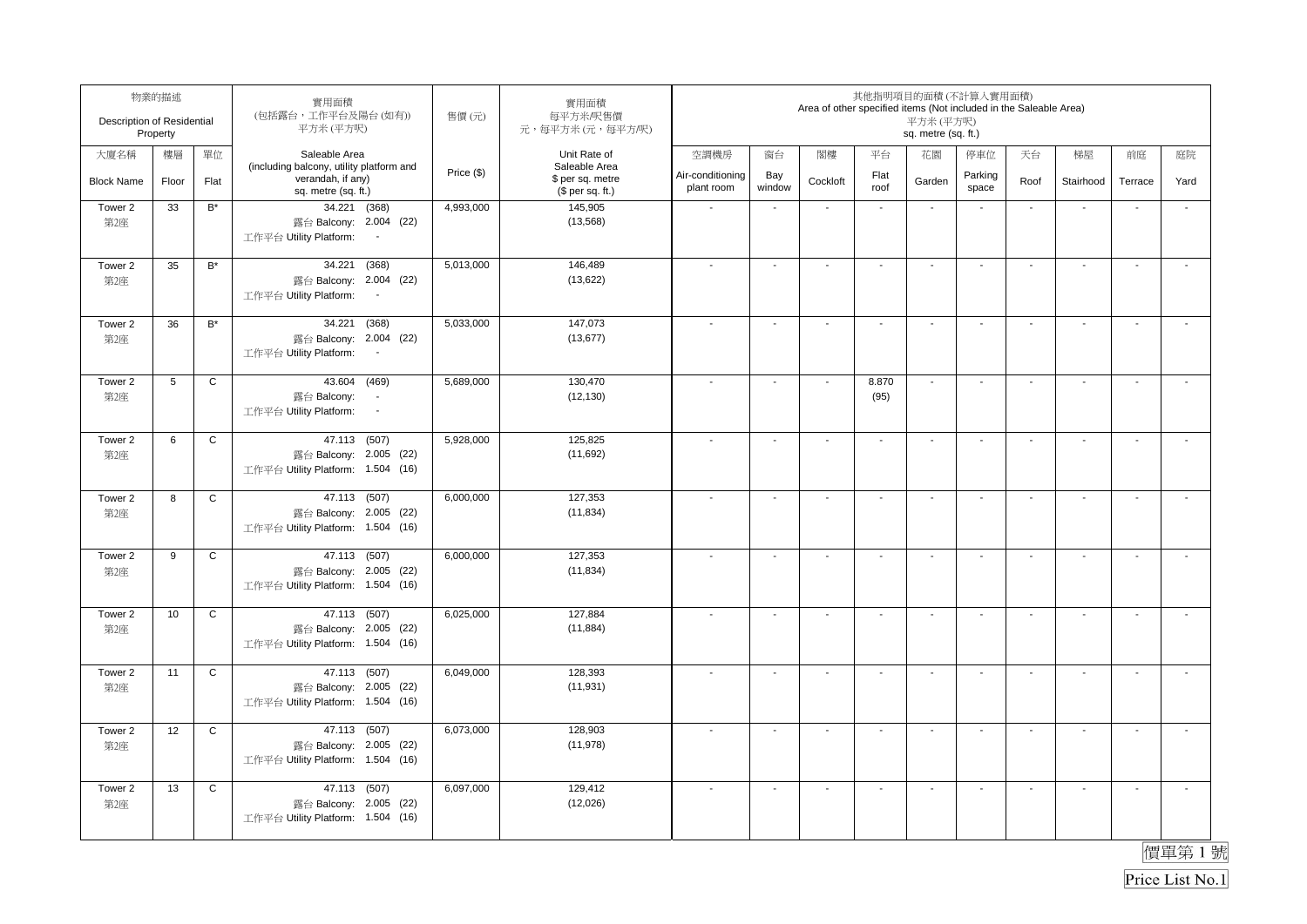| Description of Residential | 物業的描述<br>Property |              | 實用面積<br>(包括露台,工作平台及陽台(如有))<br>平方米(平方呎)                      | 售價(元)      | 實用面積<br>每平方米/呎售價<br>元,每平方米(元,每平方/呎)  |                                |                          | Area of other specified items (Not included in the Saleable Area) |                | 其他指明項目的面積(不計算入實用面積)<br>平方米 (平方呎)<br>sq. metre (sq. ft.) |                  |                          |                          |                          |                          |
|----------------------------|-------------------|--------------|-------------------------------------------------------------|------------|--------------------------------------|--------------------------------|--------------------------|-------------------------------------------------------------------|----------------|---------------------------------------------------------|------------------|--------------------------|--------------------------|--------------------------|--------------------------|
| 大廈名稱                       | 樓層                | 單位           | Saleable Area<br>(including balcony, utility platform and   |            | Unit Rate of<br>Saleable Area        | 空調機房                           | 窗台                       | 閣樓                                                                | 平台             | 花園                                                      | 停車位              | 天台                       | 梯屋                       | 前庭                       | 庭院                       |
| <b>Block Name</b>          | Floor             | Flat         | verandah, if any)<br>sq. metre (sq. ft.)                    | Price (\$) | \$ per sq. metre<br>$$$ per sq. ft.) | Air-conditioning<br>plant room | Bay<br>window            | Cockloft                                                          | Flat<br>roof   | Garden                                                  | Parking<br>space | Roof                     | Stairhood                | Terrace                  | Yard                     |
| Tower 2                    | 16                | $\mathbf C$  | 47.113 (507)                                                | 6,146,000  | 130,452                              |                                |                          |                                                                   | $\blacksquare$ | $\overline{\phantom{a}}$                                |                  | $\overline{\phantom{a}}$ |                          |                          |                          |
| 第2座                        |                   |              | 露台 Balcony: 2.005 (22)<br>工作平台 Utility Platform: 1.504 (16) |            | (12, 122)                            |                                |                          |                                                                   |                |                                                         |                  |                          |                          |                          |                          |
| Tower 2                    | 17                | $\mathsf C$  | 47.113 (507)                                                | 6,171,000  | 130,983<br>(12, 172)                 |                                | $\blacksquare$           |                                                                   |                | $\blacksquare$                                          |                  | $\blacksquare$           | $\mathbf{r}$             |                          |                          |
| 第2座                        |                   |              | 露台 Balcony: 2.005 (22)<br>工作平台 Utility Platform: 1.504 (16) |            |                                      |                                |                          |                                                                   |                |                                                         |                  |                          |                          |                          |                          |
| Tower 2                    | 18                | $\mathtt{C}$ | 47.113 (507)                                                | 6,221,000  | 132,044                              |                                | $\overline{\phantom{a}}$ |                                                                   |                | $\blacksquare$                                          |                  |                          | $\mathbf{r}$             | $\blacksquare$           | $\tilde{\phantom{a}}$    |
| 第2座                        |                   |              | 露台 Balcony: 2.005 (22)<br>工作平台 Utility Platform: 1.504 (16) |            | (12, 270)                            |                                |                          |                                                                   |                |                                                         |                  |                          |                          |                          |                          |
| Tower 2                    | 19                | $\mathsf C$  | 47.113 (507)                                                | 6,221,000  | 132,044                              |                                | $\blacksquare$           | $\blacksquare$                                                    | $\blacksquare$ | $\blacksquare$                                          |                  | $\blacksquare$           | $\mathbf{r}$             | $\sim$                   | $\mathbf{r}$             |
| 第2座                        |                   |              | 露台 Balcony: 2.005 (22)<br>工作平台 Utility Platform: 1.504 (16) |            | (12, 270)                            |                                |                          |                                                                   |                |                                                         |                  |                          |                          |                          |                          |
| Tower 2                    | 20                | $\mathsf C$  | 47.113 (507)                                                | 6,246,000  | 132,575                              |                                | $\blacksquare$           | $\blacksquare$                                                    | $\sim$         | $\overline{\phantom{a}}$                                | $\blacksquare$   | $\overline{\phantom{a}}$ | $\mathbf{r}$             | $\blacksquare$           | $\overline{\phantom{a}}$ |
| 第2座                        |                   |              | 露台 Balcony: 2.005 (22)<br>工作平台 Utility Platform: 1.504 (16) |            | (12, 320)                            |                                |                          |                                                                   |                |                                                         |                  |                          |                          |                          |                          |
| Tower 2                    | 21                | $\mathsf C$  | 47.113 (507)                                                | 6,271,000  | 133,106                              |                                | $\mathbf{r}$             | $\sim$                                                            | $\overline{a}$ | $\sim$                                                  | $\sim$           | $\overline{\phantom{a}}$ | $\sim$                   | $\overline{\phantom{a}}$ | $\sim$                   |
| 第2座                        |                   |              | 露台 Balcony: 2.005 (22)<br>工作平台 Utility Platform: 1.504 (16) |            | (12, 369)                            |                                |                          |                                                                   |                |                                                         |                  |                          |                          |                          |                          |
| Tower 2                    | 22                | $\mathtt{C}$ | 47.113 (507)                                                | 6,296,000  | 133,636                              |                                | $\overline{a}$           | $\sim$                                                            | $\sim$         | $\mathcal{L}_{\mathcal{A}}$                             | $\sim$           | $\sim$                   | $\sim$                   | $\sim$                   | $\mathbf{r}$             |
| 第2座                        |                   |              | 露台 Balcony: 2.005 (22)<br>工作平台 Utility Platform: 1.504 (16) |            | (12, 418)                            |                                |                          |                                                                   |                |                                                         |                  |                          |                          |                          |                          |
| Tower 2                    | 23                | $\mathsf C$  | 47.113 (507)                                                | 6,321,000  | 134,167                              |                                | $\sim$                   | $\sim$                                                            | $\sim$         | $\blacksquare$                                          | $\sim$           | $\blacksquare$           | $\sim$                   | $\overline{\phantom{a}}$ | $\tilde{\phantom{a}}$    |
| 第2座                        |                   |              | 露台 Balcony: 2.005 (22)<br>工作平台 Utility Platform: 1.504 (16) |            | (12, 467)                            |                                |                          |                                                                   |                |                                                         |                  |                          |                          |                          |                          |
| Tower 2                    | 25                | $\mathtt{C}$ | 47.113 (507)                                                | 6,346,000  | 134,697                              |                                | ÷,                       | ÷,                                                                | ÷,             | $\sim$                                                  |                  | $\sim$                   | $\ddot{\phantom{a}}$     | $\sim$                   | $\overline{\phantom{a}}$ |
| 第2座                        |                   |              | 露台 Balcony: 2.005 (22)<br>工作平台 Utility Platform: 1.504 (16) |            | (12, 517)                            |                                |                          |                                                                   |                |                                                         |                  |                          |                          |                          |                          |
| Tower 2                    | 27                | $\mathsf C$  | 47.113 (507)                                                | 6,397,000  | 135,780                              |                                | $\blacksquare$           |                                                                   |                | $\blacksquare$                                          |                  | $\blacksquare$           | $\overline{\phantom{a}}$ | $\overline{\phantom{a}}$ | $\mathbf{r}$             |
| 第2座                        |                   |              | 露台 Balcony: 2.005 (22)<br>工作平台 Utility Platform: 1.504 (16) |            | (12, 617)                            |                                |                          |                                                                   |                |                                                         |                  |                          |                          |                          |                          |
| Tower 2<br>第2座             | 28                | $\mathsf C$  | 47.113 (507)<br>露台 Balcony: 2.005 (22)                      | 6,449,000  | 136,884<br>(12, 720)                 |                                | $\blacksquare$           | $\overline{\phantom{a}}$                                          | $\blacksquare$ | $\blacksquare$                                          |                  | $\blacksquare$           | $\blacksquare$           | $\blacksquare$           | $\overline{\phantom{a}}$ |
|                            |                   |              | 工作平台 Utility Platform: 1.504 (16)                           |            |                                      |                                |                          |                                                                   |                |                                                         |                  |                          |                          |                          |                          |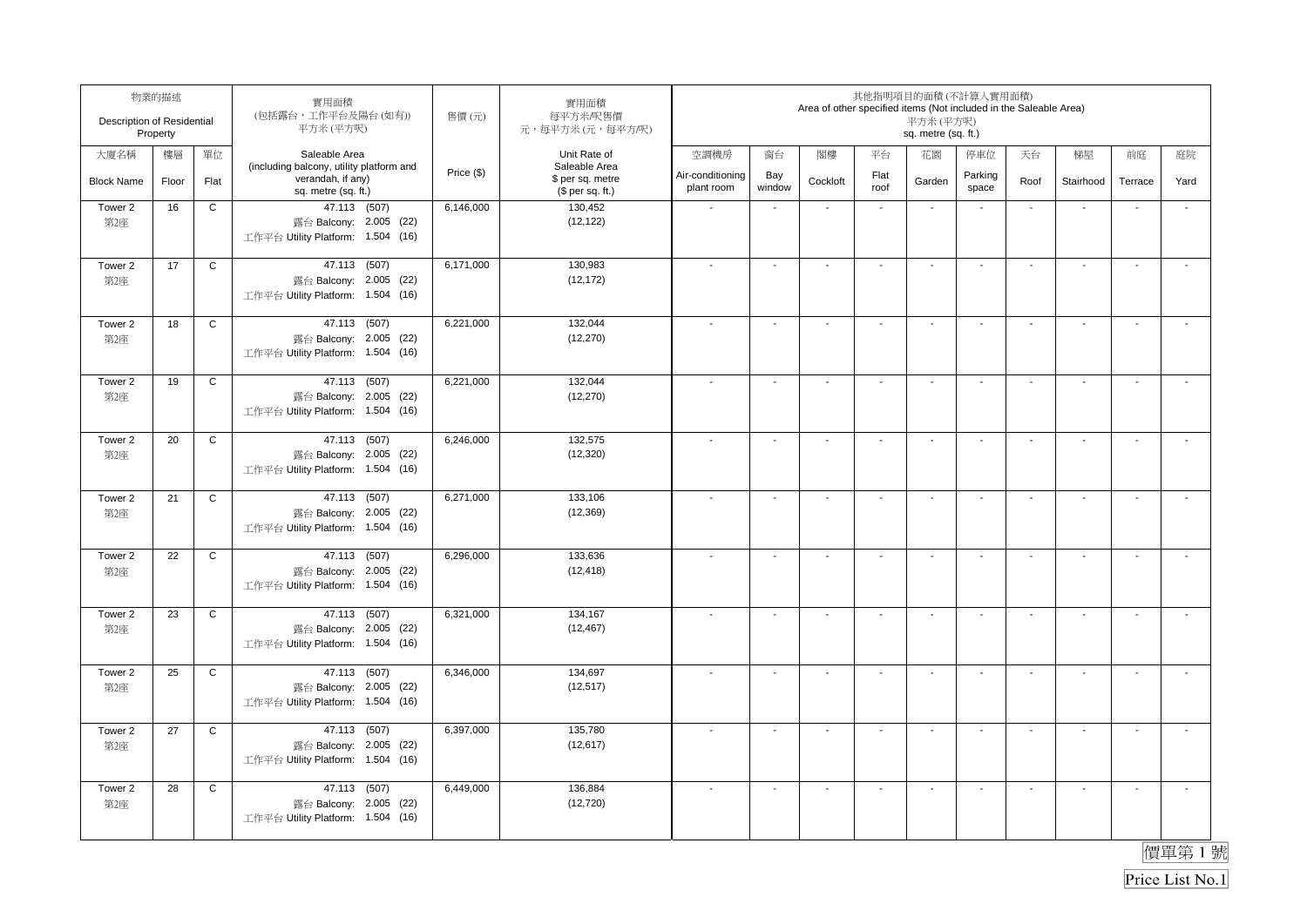| Description of Residential | 物業的描述<br>Property |                      | 實用面積<br>(包括露台,工作平台及陽台(如有))<br>平方米(平方呎)                                                      | 售價(元)      | 實用面積<br>每平方米/呎售價<br>元,每平方米(元,每平方/呎)                   |                                |                          | Area of other specified items (Not included in the Saleable Area) |                             | 平方米(平方呎)<br>sq. metre (sq. ft.) | 其他指明項目的面積(不計算入實用面積)      |                          |                          |                          |                       |
|----------------------------|-------------------|----------------------|---------------------------------------------------------------------------------------------|------------|-------------------------------------------------------|--------------------------------|--------------------------|-------------------------------------------------------------------|-----------------------------|---------------------------------|--------------------------|--------------------------|--------------------------|--------------------------|-----------------------|
| 大廈名稱                       | 樓層                | 單位                   | Saleable Area                                                                               |            | Unit Rate of                                          | 空調機房                           | 窗台                       | 閣樓                                                                | 平台                          | 花園                              | 停車位                      | 天台                       | 梯屋                       | 前庭                       | 庭院                    |
| <b>Block Name</b>          | Floor             | Flat                 | (including balcony, utility platform and<br>verandah, if any)<br>sq. metre (sq. ft.)        | Price (\$) | Saleable Area<br>\$ per sq. metre<br>$$$ per sq. ft.) | Air-conditioning<br>plant room | Bay<br>window            | Cockloft                                                          | Flat<br>roof                | Garden                          | Parking<br>space         | Roof                     | Stairhood                | Terrace                  | Yard                  |
| Tower 2<br>第2座             | 29                | C                    | 47.113 (507)<br>露台 Balcony: 2.005 (22)<br>工作平台 Utility Platform: 1.504 (16)                 | 6,449,000  | 136,884<br>(12, 720)                                  |                                | $\mathbf{r}$             | $\sim$                                                            | $\mathcal{L}_{\mathcal{A}}$ | $\sim$                          | $\overline{\phantom{a}}$ | $\sim$                   | $\overline{\phantom{a}}$ | L.                       | $\mathbf{r}$          |
| Tower 2<br>第2座             | 30                | $\mathsf{C}$         | 47.113 (507)<br>露台 Balcony: 2.005 (22)<br>工作平台 Utility Platform: 1.504 (16)                 | 6,474,000  | 137,414<br>(12, 769)                                  |                                | ä,                       | $\overline{\phantom{a}}$                                          | $\mathbf{r}$                | $\blacksquare$                  | $\sim$                   | $\blacksquare$           | $\mathbf{r}$             | L.                       | J.                    |
| Tower 2<br>第2座             | 31                | $\mathsf{C}$         | 47.113 (507)<br>露台 Balcony: 2.005 (22)<br>工作平台 Utility Platform: 1.504 (16)                 | 6,500,000  | 137,966<br>(12, 821)                                  |                                | $\sim$                   | $\sim$                                                            | $\mathbf{r}$                | $\sim$                          | $\blacksquare$           | $\sim$                   | $\sim$                   | $\sim$                   | $\blacksquare$        |
| Tower 2<br>第2座             | 32                | $\mathsf{C}$         | 47.113 (507)<br>露台 Balcony: 2.005 (22)<br>工作平台 Utility Platform: 1.504 (16)                 | 6,526,000  | 138,518<br>(12, 872)                                  |                                | $\overline{a}$           | $\overline{a}$                                                    | $\overline{\phantom{a}}$    | $\blacksquare$                  | $\overline{\phantom{a}}$ | $\blacksquare$           | $\blacksquare$           | $\overline{\phantom{a}}$ | $\sim$                |
| Tower 2<br>第2座             | 33                | $\mathsf{C}$         | 47.113 (507)<br>露台 Balcony: 2.005 (22)<br>工作平台 Utility Platform: 1.504 (16)                 | 6,552,000  | 139,070<br>(12, 923)                                  |                                | $\overline{a}$           | $\overline{\phantom{a}}$                                          | $\overline{\phantom{a}}$    | $\overline{\phantom{a}}$        |                          | $\overline{\phantom{a}}$ | $\blacksquare$           |                          | $\blacksquare$        |
| Tower 2<br>第2座             | 35                | $\mathsf{C}$         | 47.113 (507)<br>露台 Balcony: 2.005 (22)<br>工作平台 Utility Platform: 1.504 (16)                 | 6,578,000  | 139,622<br>(12, 974)                                  |                                | $\overline{\phantom{a}}$ | $\blacksquare$                                                    | $\sim$                      | $\sim$                          | $\blacksquare$           | $\overline{\phantom{a}}$ | $\sim$                   | $\mathbf{r}$             | $\sim$                |
| Tower 2<br>第2座             | 36                | $\mathsf{C}$         | 47.113 (507)<br>露台 Balcony: 2.005 (22)<br>工作平台 Utility Platform: 1.504 (16)                 | 6,605,000  | 140,195<br>(13,028)                                   |                                | $\blacksquare$           | $\blacksquare$                                                    | $\blacksquare$              | $\blacksquare$                  | $\blacksquare$           | $\blacksquare$           | $\sim$                   | $\blacksquare$           | $\sim$                |
| Tower 2<br>第2座             | 5                 | D <sup>*</sup>       | (284)<br>26.396<br>露台 Balcony:<br>$\sim$<br>工作平台 Utility Platform:<br>$\sim$                | 3,424,000  | 129,717<br>(12,056)                                   |                                | $\blacksquare$           | $\sim$                                                            | 1.523<br>(16)               | $\sim$                          | $\sim$                   | $\blacksquare$           | $\overline{\phantom{a}}$ | $\mathbf{r}$             | $\mathbf{r}$          |
| Tower 2<br>第2座             | 6                 | $\mathsf{D}^{\star}$ | 26.396 (284)<br>露台 Balcony:<br>$\overline{\phantom{a}}$<br>工作平台 Utility Platform:<br>$\sim$ | 3,406,000  | 129,035<br>(11,993)                                   |                                | $\overline{a}$           | $\sim$                                                            | $\sim$                      | $\overline{\phantom{a}}$        | $\overline{a}$           | $\overline{\phantom{a}}$ | $\sim$                   | $\overline{a}$           | $\sim$                |
| Tower 2<br>第2座             | $\overline{7}$    | D*                   | 26.396<br>(284)<br>露台 Balcony:<br>$\blacksquare$<br>工作平台 Utility Platform:<br>$\sim$        | 3,420,000  | 129,565<br>(12,042)                                   |                                | $\blacksquare$           | $\blacksquare$                                                    | $\sim$                      | $\overline{\phantom{a}}$        | $\blacksquare$           | $\overline{\phantom{a}}$ | $\sim$                   | $\sim$                   | $\tilde{\phantom{a}}$ |
| Tower 2<br>第2座             | 8                 | D <sup>*</sup>       | 26.396 (284)<br>露台 Balcony:<br>$\overline{\phantom{a}}$<br>工作平台 Utility Platform:<br>$\sim$ | 3,447,000  | 130,588<br>(12, 137)                                  |                                | $\overline{\phantom{a}}$ | $\blacksquare$                                                    | $\sim$                      | $\sim$                          | $\blacksquare$           | $\sim$                   | $\sim$                   | $\mathbf{r}$             | $\sim$                |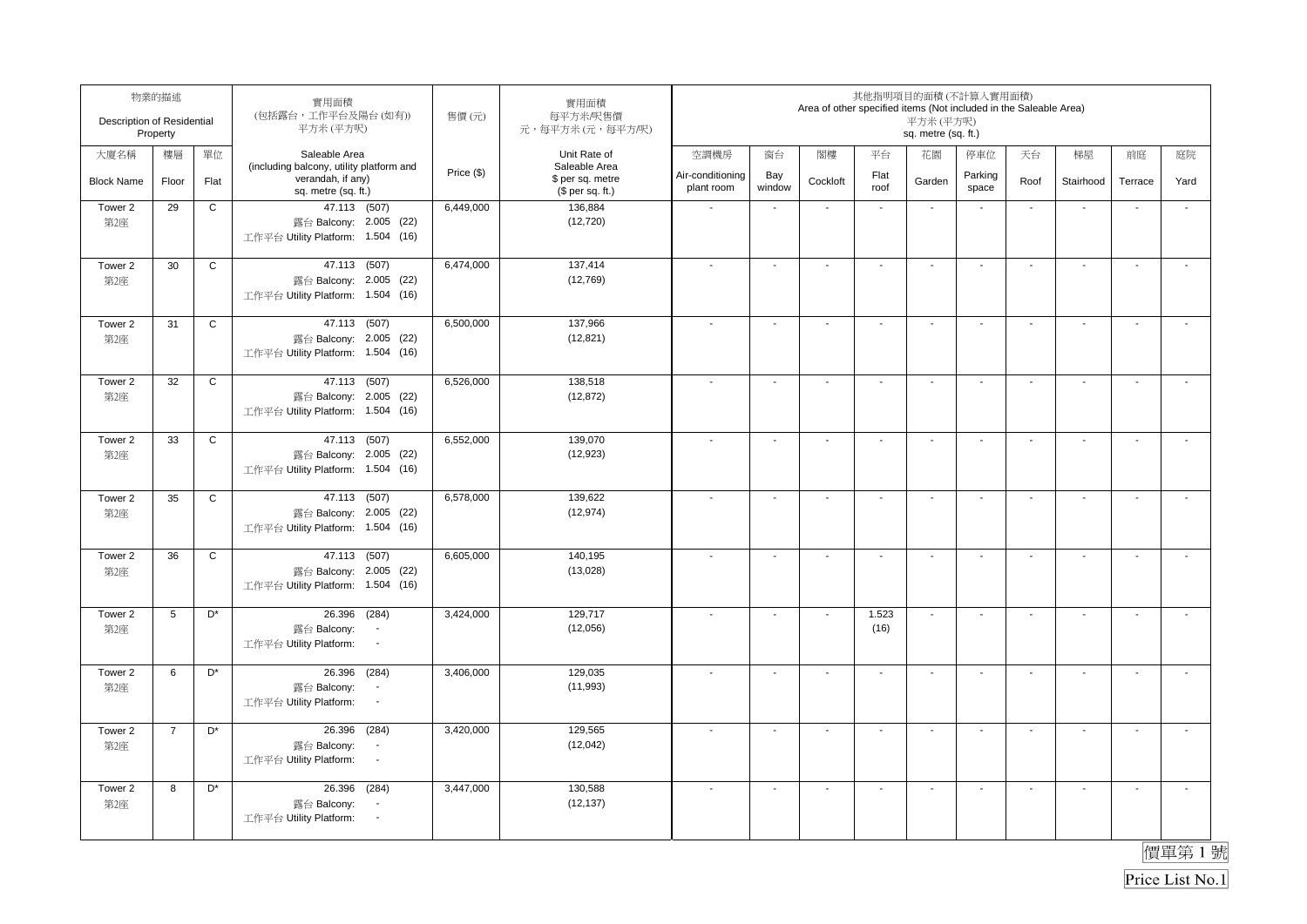| Description of Residential | 物業的描述<br>Property |                    | 實用面積<br>(包括露台,工作平台及陽台(如有))<br>平方米(平方呎)                                                                 | 售價(元)      | 實用面積<br>每平方米/呎售價<br>元,每平方米(元,每平方/呎)                   |                                |                          | Area of other specified items (Not included in the Saleable Area) |                          | 其他指明項目的面積(不計算入實用面積)<br>平方米(平方呎)<br>sq. metre (sq. ft.) |                          |                          |                          |                          |                       |
|----------------------------|-------------------|--------------------|--------------------------------------------------------------------------------------------------------|------------|-------------------------------------------------------|--------------------------------|--------------------------|-------------------------------------------------------------------|--------------------------|--------------------------------------------------------|--------------------------|--------------------------|--------------------------|--------------------------|-----------------------|
| 大廈名稱                       | 樓層                | 單位                 | Saleable Area                                                                                          |            | Unit Rate of                                          | 空調機房                           | 窗台                       | 閣樓                                                                | 平台                       | 花園                                                     | 停車位                      | 天台                       | 梯屋                       | 前庭                       | 庭院                    |
| <b>Block Name</b>          | Floor             | Flat               | (including balcony, utility platform and<br>verandah, if any)<br>sq. metre (sq. ft.)                   | Price (\$) | Saleable Area<br>\$ per sq. metre<br>(\$ per sq. ft.) | Air-conditioning<br>plant room | Bay<br>window            | Cockloft                                                          | Flat<br>roof             | Garden                                                 | Parking<br>space         | Roof                     | Stairhood                | Terrace                  | Yard                  |
| Tower 2<br>第2座             | 9                 | D*                 | 26.396 (284)<br>露台 Balcony:<br>$\blacksquare$<br>工作平台 Utility Platform:<br>$\blacksquare$              | 3,447,000  | 130,588<br>(12, 137)                                  | $\sim$                         | $\mathbf{r}$             | $\sim$                                                            | $\sim$                   | $\sim$                                                 | $\blacksquare$           | $\sim$                   | $\overline{\phantom{a}}$ | $\ddot{\phantom{a}}$     | $\mathbf{r}$          |
| Tower 2<br>第2座             | 10                | D <sup>*</sup>     | (284)<br>26.396<br>露台 Balcony:<br>$\blacksquare$<br>工作平台 Utility Platform:<br>$\sim$                   | 3,461,000  | 131,118<br>(12, 187)                                  | $\overline{\phantom{a}}$       | $\overline{a}$           | $\blacksquare$                                                    | $\mathbf{r}$             | $\blacksquare$                                         | $\overline{\phantom{a}}$ | $\blacksquare$           | $\mathbf{r}$             | L.                       | $\tilde{\phantom{a}}$ |
| Tower 2<br>第2座             | 11                | D*                 | 26.396<br>(284)<br>露台 Balcony:<br>$\overline{\phantom{a}}$<br>工作平台 Utility Platform:<br>$\sim$         | 3,475,000  | 131,649<br>(12, 236)                                  |                                | $\sim$                   | $\sim$                                                            | $\sim$                   | $\sim$                                                 | $\sim$                   | $\blacksquare$           | $\mathbf{r}$             | $\sim$                   | $\mathcal{L}$         |
| Tower 2<br>第2座             | 12                | D <sup>*</sup>     | 26.396 (284)<br>露台 Balcony:<br>$\overline{\phantom{a}}$<br>工作平台 Utility Platform:<br>$\blacksquare$    | 3,489,000  | 132,179<br>(12, 285)                                  |                                | $\overline{a}$           | $\blacksquare$                                                    | $\blacksquare$           | $\blacksquare$                                         | $\overline{\phantom{a}}$ | $\blacksquare$           | $\blacksquare$           | $\overline{\phantom{a}}$ | $\blacksquare$        |
| Tower 2<br>第2座             | 13                | D <sup>*</sup>     | 26.396 (284)<br>露台 Balcony:<br>$\blacksquare$<br>工作平台 Utility Platform:<br>$\sim$                      | 3,503,000  | 132,710<br>(12, 335)                                  |                                | $\blacksquare$           | $\overline{\phantom{a}}$                                          | $\overline{\phantom{a}}$ | $\overline{\phantom{a}}$                               | $\overline{\phantom{a}}$ | $\overline{\phantom{a}}$ | $\blacksquare$           | $\overline{\phantom{a}}$ | $\sim$                |
| Tower 2<br>第2座             | 15                | D <sup>*</sup>     | (284)<br>26.396<br>露台 Balcony:<br>$\overline{\phantom{a}}$<br>工作平台 Utility Platform:<br>$\sim$         | 3,517,000  | 133,240<br>(12, 384)                                  |                                | $\overline{\phantom{a}}$ | $\overline{\phantom{a}}$                                          | $\mathbf{r}$             | $\blacksquare$                                         | $\blacksquare$           | $\overline{\phantom{a}}$ | $\sim$                   | $\mathbf{r}$             | $\sim$                |
| Tower 2<br>第2座             | 16                | D <sup>*</sup>     | 26.396<br>(284)<br>露台 Balcony:<br>$\overline{\phantom{a}}$<br>工作平台 Utility Platform:<br>$\blacksquare$ | 3,531,000  | 133,770<br>(12, 433)                                  |                                | $\blacksquare$           | $\blacksquare$                                                    | $\blacksquare$           | $\blacksquare$                                         | $\blacksquare$           | $\blacksquare$           | $\sim$                   | $\blacksquare$           | $\mathbf{r}$          |
| Tower 2<br>第2座             | 17                | D <sup>*</sup>     | (284)<br>26.396<br>露台 Balcony:<br>$\sim$<br>工作平台 Utility Platform:<br>$\sim$                           | 3,545,000  | 134,301<br>(12, 482)                                  |                                | $\blacksquare$           | $\blacksquare$                                                    | $\blacksquare$           | $\blacksquare$                                         | $\overline{\phantom{a}}$ | $\blacksquare$           | $\sim$                   | $\mathbf{r}$             | $\mathbf{r}$          |
| Tower 2<br>第2座             | 18                | $\mathsf{D}^\star$ | 26.396 (284)<br>露台 Balcony:<br>$\overline{\phantom{a}}$<br>工作平台 Utility Platform:<br>$\sim$            | 3,574,000  | 135,399<br>(12, 585)                                  |                                | $\sim$                   | $\blacksquare$                                                    | $\sim$                   | $\overline{\phantom{a}}$                               | $\blacksquare$           | $\overline{\phantom{a}}$ | $\sim$                   | $\blacksquare$           | $\mathbf{r}$          |
| Tower 2<br>第2座             | 19                | D*                 | 26.396<br>(284)<br>露台 Balcony:<br>$\overline{\phantom{a}}$<br>工作平台 Utility Platform:<br>$\sim$         | 3,574,000  | 135,399<br>(12, 585)                                  |                                | $\overline{\phantom{a}}$ | $\overline{\phantom{a}}$                                          | $\blacksquare$           | $\overline{\phantom{a}}$                               | $\blacksquare$           | $\overline{\phantom{a}}$ | $\sim$                   | $\mathbf{r}$             | $\mathbf{r}$          |
| Tower 2<br>第2座             | 20                | $D^*$              | 26.396<br>(284)<br>露台 Balcony:<br>$\blacksquare$<br>工作平台 Utility Platform:<br>$\sim$                   | 3,589,000  | 135,968<br>(12, 637)                                  |                                | $\sim$                   | $\overline{\phantom{a}}$                                          | $\mathbf{r}$             | $\sim$                                                 | $\sim$                   | $\sim$                   | $\sim$                   | $\sim$                   | $\mathbf{L}$          |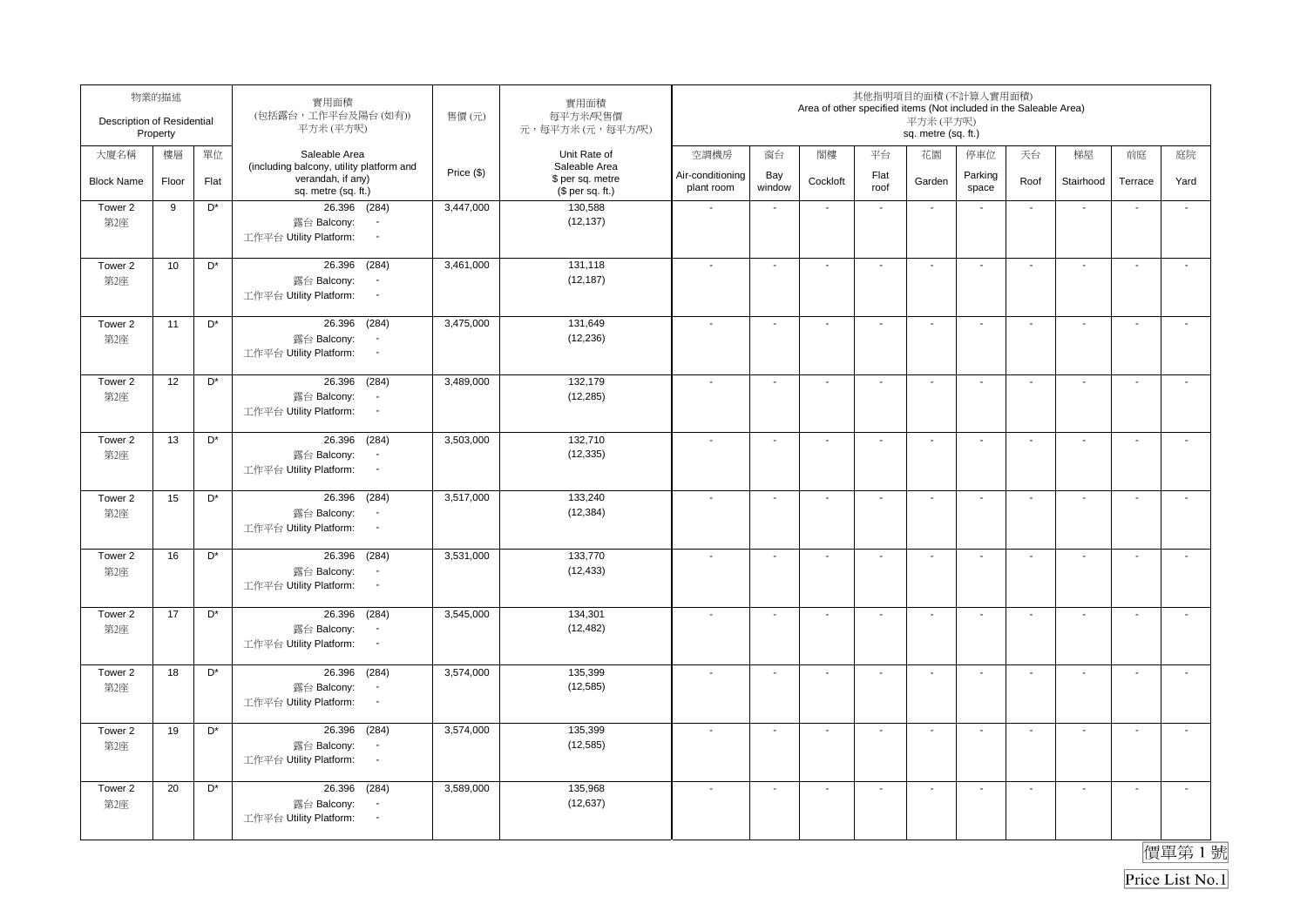| Description of Residential | 物業的描述<br>Property |                      | 實用面積<br>(包括露台,工作平台及陽台(如有))<br>平方米(平方呎)                                                                 | 售價(元)      | 實用面積<br>每平方米/呎售價<br>元,每平方米(元,每平方/呎)                   |                                |                          | Area of other specified items (Not included in the Saleable Area) |                          | 其他指明項目的面積(不計算入實用面積)<br>平方米(平方呎)<br>sq. metre (sq. ft.) |                          |                          |                          |                          |                       |
|----------------------------|-------------------|----------------------|--------------------------------------------------------------------------------------------------------|------------|-------------------------------------------------------|--------------------------------|--------------------------|-------------------------------------------------------------------|--------------------------|--------------------------------------------------------|--------------------------|--------------------------|--------------------------|--------------------------|-----------------------|
| 大廈名稱                       | 樓層                | 單位                   | Saleable Area                                                                                          |            | Unit Rate of                                          | 空調機房                           | 窗台                       | 閣樓                                                                | 平台                       | 花園                                                     | 停車位                      | 天台                       | 梯屋                       | 前庭                       | 庭院                    |
| <b>Block Name</b>          | Floor             | Flat                 | (including balcony, utility platform and<br>verandah, if any)<br>sq. metre (sq. ft.)                   | Price (\$) | Saleable Area<br>\$ per sq. metre<br>(\$ per sq. ft.) | Air-conditioning<br>plant room | Bay<br>window            | Cockloft                                                          | Flat<br>roof             | Garden                                                 | Parking<br>space         | Roof                     | Stairhood                | Terrace                  | Yard                  |
| Tower 2<br>第2座             | 21                | D*                   | 26.396 (284)<br>露台 Balcony:<br>$\blacksquare$<br>工作平台 Utility Platform:<br>$\blacksquare$              | 3,603,000  | 136,498<br>(12,687)                                   | $\sim$                         | $\mathbf{r}$             | $\sim$                                                            | $\sim$                   | $\sim$                                                 | $\blacksquare$           | $\sim$                   | $\overline{\phantom{a}}$ | ÷,                       | $\mathbf{r}$          |
| Tower 2<br>第2座             | 22                | D <sup>*</sup>       | (284)<br>26.396<br>露台 Balcony:<br>$\blacksquare$<br>工作平台 Utility Platform:<br>$\sim$                   | 3,617,000  | 137,028<br>(12, 736)                                  | $\overline{\phantom{a}}$       | $\overline{a}$           | $\blacksquare$                                                    | $\mathbf{r}$             | $\blacksquare$                                         | $\overline{\phantom{a}}$ | $\blacksquare$           | $\mathbf{r}$             | L.                       | $\tilde{\phantom{a}}$ |
| Tower 2<br>第2座             | 23                | $\mathsf{D}^{\star}$ | 26.396<br>(284)<br>露台 Balcony:<br>$\overline{\phantom{a}}$<br>工作平台 Utility Platform:<br>$\blacksquare$ | 3,632,000  | 137,597<br>(12,789)                                   |                                | $\sim$                   | $\blacksquare$                                                    | $\sim$                   | $\sim$                                                 | $\sim$                   | $\blacksquare$           | $\mathbf{r}$             | $\sim$                   | $\mathcal{L}$         |
| Tower 2<br>第2座             | 25                | $\mathsf{D}^{\star}$ | 26.396 (284)<br>露台 Balcony:<br>$\overline{\phantom{a}}$<br>工作平台 Utility Platform:<br>$\blacksquare$    | 3,646,000  | 138,127<br>(12, 838)                                  |                                | $\overline{a}$           | $\blacksquare$                                                    | $\blacksquare$           | $\blacksquare$                                         | $\overline{\phantom{a}}$ | $\blacksquare$           | $\blacksquare$           | $\overline{\phantom{a}}$ | $\blacksquare$        |
| Tower 2<br>第2座             | 26                | D <sup>*</sup>       | 26.396 (284)<br>露台 Balcony:<br>$\blacksquare$<br>工作平台 Utility Platform:<br>$\sim$                      | 3,661,000  | 138,695<br>(12, 891)                                  |                                | $\blacksquare$           | $\overline{\phantom{a}}$                                          | $\overline{\phantom{a}}$ | $\overline{\phantom{a}}$                               | $\overline{\phantom{a}}$ | $\overline{\phantom{a}}$ | $\blacksquare$           | $\overline{\phantom{a}}$ | $\sim$                |
| Tower 2<br>第2座             | 27                | D <sup>*</sup>       | (284)<br>26.396<br>露台 Balcony:<br>$\overline{\phantom{a}}$<br>工作平台 Utility Platform:<br>$\sim$         | 3,675,000  | 139,226<br>(12,940)                                   |                                | $\overline{\phantom{a}}$ | $\overline{\phantom{a}}$                                          | $\mathbf{r}$             | $\blacksquare$                                         | $\blacksquare$           | $\overline{\phantom{a}}$ | $\sim$                   | $\mathbf{r}$             | $\sim$                |
| Tower 2<br>第2座             | 28                | D <sup>*</sup>       | 26.396<br>(284)<br>露台 Balcony:<br>$\overline{\phantom{a}}$<br>工作平台 Utility Platform:<br>$\blacksquare$ | 3,705,000  | 140,362<br>(13,046)                                   |                                | $\blacksquare$           | $\blacksquare$                                                    | $\blacksquare$           | $\blacksquare$                                         | $\blacksquare$           | $\blacksquare$           | $\sim$                   | $\blacksquare$           | $\mathbf{r}$          |
| Tower 2<br>第2座             | 29                | D <sup>*</sup>       | (284)<br>26.396<br>露台 Balcony:<br>$\sim$<br>工作平台 Utility Platform:<br>$\sim$                           | 3,705,000  | 140,362<br>(13,046)                                   |                                | $\blacksquare$           | $\blacksquare$                                                    | $\blacksquare$           | $\blacksquare$                                         | $\overline{\phantom{a}}$ | $\blacksquare$           | $\sim$                   | $\mathbf{r}$             | $\mathbf{r}$          |
| Tower 2<br>第2座             | 30                | $\mathsf{D}^\star$   | 26.396 (284)<br>露台 Balcony:<br>$\overline{\phantom{a}}$<br>工作平台 Utility Platform:<br>$\sim$            | 3,720,000  | 140,930<br>(13,099)                                   |                                | $\sim$                   | $\blacksquare$                                                    | $\sim$                   | $\overline{\phantom{a}}$                               | $\blacksquare$           | $\overline{\phantom{a}}$ | $\sim$                   | $\blacksquare$           | $\mathbf{r}$          |
| Tower 2<br>第2座             | 31                | D*                   | 26.396<br>(284)<br>露台 Balcony:<br>$\overline{\phantom{a}}$<br>工作平台 Utility Platform:<br>$\sim$         | 3,735,000  | 141,499<br>(13, 151)                                  |                                | $\overline{\phantom{a}}$ | $\overline{\phantom{a}}$                                          | $\blacksquare$           | $\overline{\phantom{a}}$                               | $\blacksquare$           | $\overline{\phantom{a}}$ | $\sim$                   | $\mathbf{r}$             | $\mathbf{r}$          |
| Tower 2<br>第2座             | 32                | D <sup>*</sup>       | 26.396<br>(284)<br>露台 Balcony:<br>$\blacksquare$<br>工作平台 Utility Platform:<br>$\sim$                   | 3,750,000  | 142,067<br>(13, 204)                                  |                                | $\sim$                   | $\overline{\phantom{a}}$                                          | $\mathbf{r}$             | $\sim$                                                 | $\sim$                   | $\sim$                   | $\sim$                   | $\sim$                   | $\mathbf{L}$          |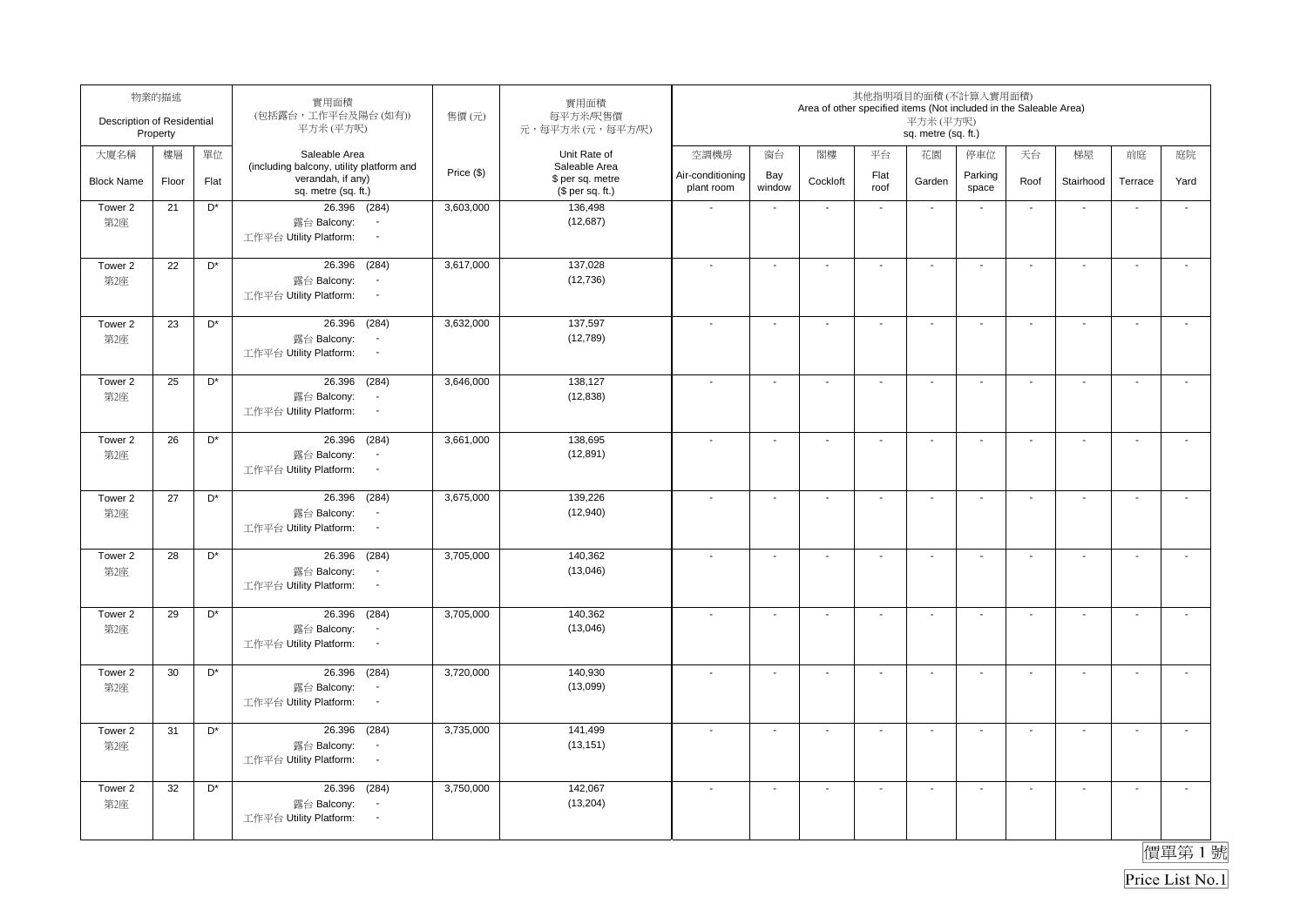| Description of Residential | 物業的描述<br>Property |                    | 實用面積<br>(包括露台,工作平台及陽台(如有))<br>平方米(平方呎)                                                              | 售價(元)      | 實用面積<br>每平方米/呎售價<br>元,每平方米(元,每平方/呎)  |                                |                          | Area of other specified items (Not included in the Saleable Area) |                | 其他指明項目的面積(不計算入實用面積)<br>平方米(平方呎)<br>sq. metre (sq. ft.) |                          |                          |                          |                          |                       |
|----------------------------|-------------------|--------------------|-----------------------------------------------------------------------------------------------------|------------|--------------------------------------|--------------------------------|--------------------------|-------------------------------------------------------------------|----------------|--------------------------------------------------------|--------------------------|--------------------------|--------------------------|--------------------------|-----------------------|
| 大廈名稱                       | 樓層                | 單位                 | Saleable Area                                                                                       |            | Unit Rate of<br>Saleable Area        | 空調機房                           | 窗台                       | 閣樓                                                                | 平台             | 花園                                                     | 停車位                      | 天台                       | 梯屋                       | 前庭                       | 庭院                    |
| <b>Block Name</b>          | Floor             | Flat               | (including balcony, utility platform and<br>verandah, if any)<br>sq. metre (sq. ft.)                | Price (\$) | \$ per sq. metre<br>(\$ per sq. ft.) | Air-conditioning<br>plant room | Bay<br>window            | Cockloft                                                          | Flat<br>roof   | Garden                                                 | Parking<br>space         | Roof                     | Stairhood                | Terrace                  | Yard                  |
| Tower 2<br>第2座             | 33                | D*                 | 26.396 (284)<br>露台 Balcony:<br>$\blacksquare$<br>工作平台 Utility Platform:<br>$\blacksquare$           | 3,765,000  | 142,635<br>(13, 257)                 | $\sim$                         | $\mathbf{r}$             | $\sim$                                                            | $\sim$         | $\sim$                                                 | $\blacksquare$           | $\sim$                   | $\overline{\phantom{a}}$ | $\ddot{\phantom{a}}$     | $\mathbf{r}$          |
| Tower 2<br>第2座             | 35                | D <sup>*</sup>     | (284)<br>26.396<br>露台 Balcony:<br>$\blacksquare$<br>工作平台 Utility Platform:<br>$\sim$                | 3,780,000  | 143,204<br>(13, 310)                 | $\overline{\phantom{a}}$       | $\overline{a}$           | $\blacksquare$                                                    | $\mathbf{r}$   | $\blacksquare$                                         | $\overline{\phantom{a}}$ | $\blacksquare$           | $\mathbf{r}$             | L.                       | $\tilde{\phantom{a}}$ |
| Tower 2<br>第2座             | 36                | D*                 | 26.396<br>(284)<br>露台 Balcony:<br>$\overline{\phantom{a}}$<br>工作平台 Utility Platform:<br>$\sim$      | 3,795,000  | 143,772<br>(13, 363)                 |                                | $\sim$                   | $\sim$                                                            | $\mathbf{r}$   | $\sim$                                                 | $\sim$                   | $\blacksquare$           | $\sim$                   | $\sim$                   | $\mathcal{L}$         |
| Tower 2<br>第2座             | 5                 | $\mathsf{E}^\star$ | 26.415 (284)<br>露台 Balcony:<br>$\overline{\phantom{a}}$<br>工作平台 Utility Platform:<br>$\blacksquare$ | 3,422,000  | 129,548<br>(12,049)                  |                                | $\blacksquare$           | $\blacksquare$                                                    | 1.425<br>(15)  | $\sim$                                                 | $\overline{\phantom{a}}$ | $\blacksquare$           | $\blacksquare$           | $\overline{\phantom{a}}$ | $\mathbf{r}$          |
| Tower 2<br>第2座             | 6                 | $\mathsf{E}^\star$ | 26.415 (284)<br>露台 Balcony:<br>$\overline{\phantom{a}}$<br>工作平台 Utility Platform:<br>$\sim$         | 3,406,000  | 128,942<br>(11,993)                  |                                | $\blacksquare$           | $\overline{\phantom{a}}$                                          | $\blacksquare$ | $\blacksquare$                                         | $\overline{\phantom{a}}$ | $\overline{\phantom{a}}$ | $\blacksquare$           | $\overline{\phantom{a}}$ | $\sim$                |
| Tower 2<br>第2座             | 8                 | $\mathsf{E}^\star$ | 26.415 (284)<br>露台 Balcony:<br>$\overline{\phantom{a}}$<br>工作平台 Utility Platform:<br>$\sim$         | 3,447,000  | 130,494<br>(12, 137)                 |                                | $\overline{\phantom{a}}$ | $\overline{\phantom{a}}$                                          | $\mathbf{r}$   | $\blacksquare$                                         | $\blacksquare$           | $\overline{\phantom{a}}$ | $\sim$                   | $\mathbf{r}$             | $\sim$                |
| Tower 2<br>第2座             | 9                 | $\mathsf{E}^\star$ | 26.415 (284)<br>露台 Balcony:<br>工作平台 Utility Platform:<br>$\blacksquare$                             | 3,447,000  | 130,494<br>(12, 137)                 |                                | $\blacksquare$           | $\blacksquare$                                                    | $\blacksquare$ | $\blacksquare$                                         | $\blacksquare$           | $\blacksquare$           | $\sim$                   | $\blacksquare$           | $\mathbf{r}$          |
| Tower 2<br>第2座             | 10                | $\mathsf{E}^\star$ | 26.415 (284)<br>露台 Balcony:<br>$\sim$<br>工作平台 Utility Platform:<br>$\sim$                           | 3,461,000  | 131,024<br>(12, 187)                 |                                | $\blacksquare$           | $\blacksquare$                                                    | $\blacksquare$ | $\blacksquare$                                         | $\overline{\phantom{a}}$ | $\blacksquare$           | $\mathbf{r}$             | $\mathbf{r}$             | $\mathbf{r}$          |
| Tower 2<br>第2座             | 11                | $\mathsf{E}^\star$ | 26.415 (284)<br>露台 Balcony:<br>$\overline{\phantom{a}}$<br>工作平台 Utility Platform:<br>$\sim$         | 3,475,000  | 131,554<br>(12, 236)                 |                                | $\sim$                   | $\blacksquare$                                                    | $\sim$         | $\overline{\phantom{a}}$                               | $\blacksquare$           | $\overline{\phantom{a}}$ | $\sim$                   | $\blacksquare$           | $\mathbf{r}$          |
| Tower 2<br>第2座             | 12                | $\mathsf{E}^\star$ | 26.415 (284)<br>露台 Balcony:<br>工作平台 Utility Platform:<br>$\sim$                                     | 3,489,000  | 132,084<br>(12, 285)                 |                                | $\overline{\phantom{a}}$ | $\overline{\phantom{a}}$                                          | $\blacksquare$ | $\overline{\phantom{a}}$                               | $\blacksquare$           | $\overline{\phantom{a}}$ | $\sim$                   | $\mathbf{r}$             | $\mathbf{r}$          |
| Tower 2<br>第2座             | 13                | $\mathsf{E}^\star$ | 26.415 (284)<br>露台 Balcony:<br>$\overline{\phantom{a}}$<br>工作平台 Utility Platform:<br>$\sim$         | 3,503,000  | 132,614<br>(12, 335)                 |                                | $\sim$                   | $\overline{\phantom{a}}$                                          | $\mathbf{r}$   | $\sim$                                                 | $\sim$                   | $\sim$                   | $\sim$                   | $\sim$                   | $\mathbf{L}$          |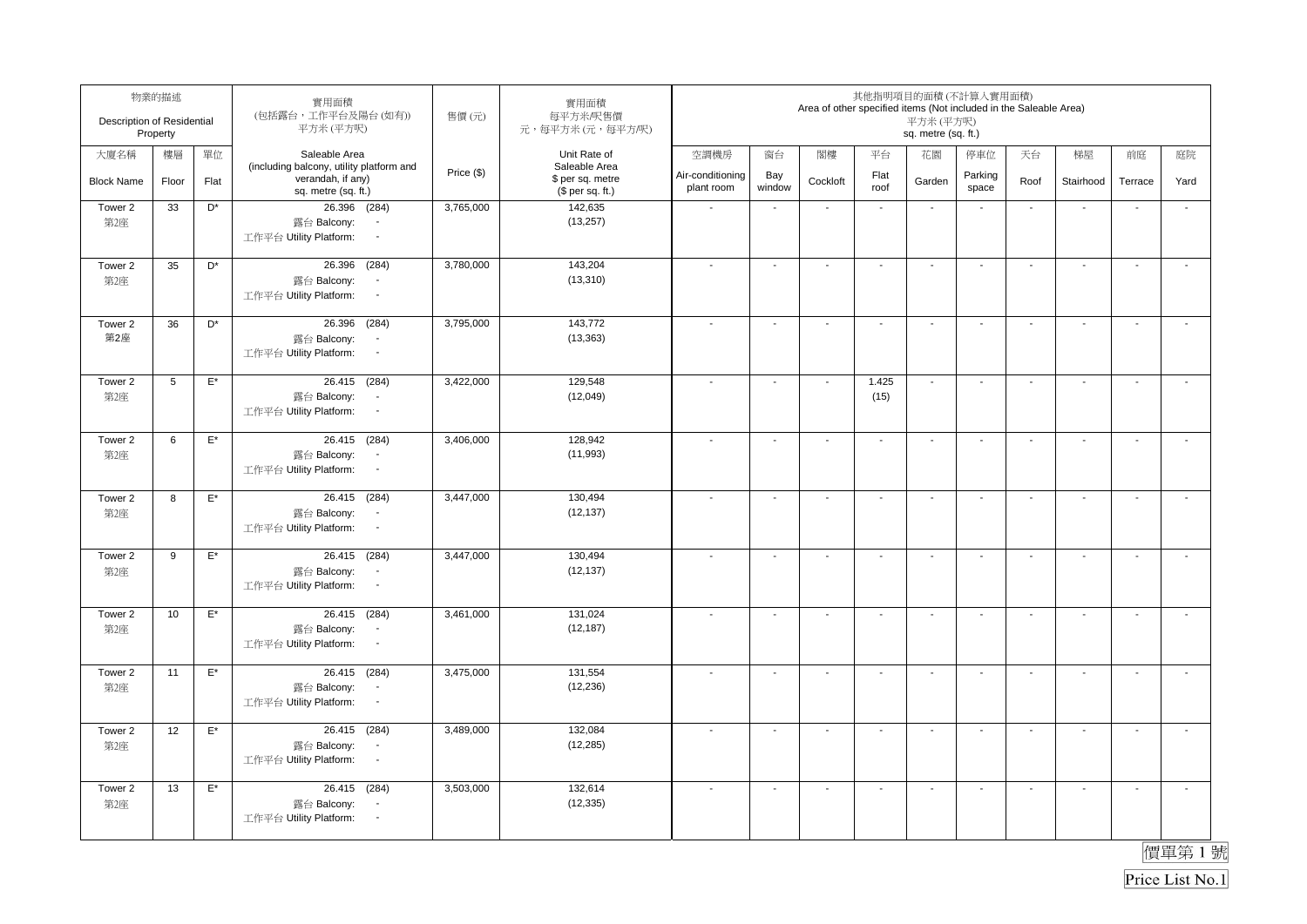| Description of Residential | 物業的描述<br>Property |                    | 實用面積<br>(包括露台,工作平台及陽台(如有))<br>平方米(平方呎)                                                      | 售價(元)      | 實用面積<br>每平方米/呎售價<br>元,每平方米(元,每平方/呎)                   |                                |                          | Area of other specified items (Not included in the Saleable Area) |                          | 其他指明項目的面積(不計算入實用面積)<br>平方米(平方呎)<br>sq. metre (sq. ft.) |                          |                          |                          |                          |                       |
|----------------------------|-------------------|--------------------|---------------------------------------------------------------------------------------------|------------|-------------------------------------------------------|--------------------------------|--------------------------|-------------------------------------------------------------------|--------------------------|--------------------------------------------------------|--------------------------|--------------------------|--------------------------|--------------------------|-----------------------|
| 大廈名稱                       | 樓層                | 單位                 | Saleable Area                                                                               |            | Unit Rate of                                          | 空調機房                           | 窗台                       | 閣樓                                                                | 平台                       | 花園                                                     | 停車位                      | 天台                       | 梯屋                       | 前庭                       | 庭院                    |
| <b>Block Name</b>          | Floor             | Flat               | (including balcony, utility platform and<br>verandah, if any)<br>sq. metre (sq. ft.)        | Price (\$) | Saleable Area<br>\$ per sq. metre<br>(\$ per sq. ft.) | Air-conditioning<br>plant room | Bay<br>window            | Cockloft                                                          | Flat<br>roof             | Garden                                                 | Parking<br>space         | Roof                     | Stairhood                | Terrace                  | Yard                  |
| Tower 2<br>第2座             | 16                | $E^*$              | 26.415 (284)<br>露台 Balcony:<br>工作平台 Utility Platform:<br>$\blacksquare$                     | 3,531,000  | 133,674<br>(12, 433)                                  | $\sim$                         | $\mathbf{r}$             | $\sim$                                                            | $\sim$                   | $\sim$                                                 | $\blacksquare$           | $\sim$                   | $\overline{\phantom{a}}$ | $\ddot{\phantom{a}}$     | $\mathbf{r}$          |
| Tower 2<br>第2座             | 17                | $\mathsf{E}^\star$ | 26.415 (284)<br>露台 Balcony:<br>$\blacksquare$<br>工作平台 Utility Platform:<br>$\sim$           | 3,545,000  | 134,204<br>(12, 482)                                  | $\overline{\phantom{a}}$       | ä,                       | $\blacksquare$                                                    | $\mathbf{r}$             | $\blacksquare$                                         | $\overline{\phantom{a}}$ | $\blacksquare$           | $\mathbf{r}$             | L.                       | $\tilde{\phantom{a}}$ |
| Tower 2<br>第2座             | 18                | $\mathsf{E}^\star$ | 26.415 (284)<br>露台 Balcony:<br>$\overline{\phantom{a}}$<br>工作平台 Utility Platform:<br>$\sim$ | 3,574,000  | 135,302<br>(12, 585)                                  |                                | $\sim$                   | $\sim$                                                            | $\sim$                   | $\sim$                                                 | $\sim$                   | $\blacksquare$           | $\mathbf{r}$             | $\sim$                   | $\mathcal{L}$         |
| Tower 2<br>第2座             | 19                | $\mathsf{E}^\star$ | 26.415 (284)<br>露台 Balcony:<br>$\blacksquare$<br>工作平台 Utility Platform:<br>$\blacksquare$   | 3,574,000  | 135,302<br>(12, 585)                                  |                                | $\blacksquare$           | $\blacksquare$                                                    | $\blacksquare$           | $\blacksquare$                                         | $\overline{\phantom{a}}$ | $\blacksquare$           | $\blacksquare$           | $\overline{\phantom{a}}$ | $\blacksquare$        |
| Tower 2<br>第2座             | 20                | $\mathsf{E}^\star$ | 26.415 (284)<br>露台 Balcony:<br>$\overline{\phantom{a}}$<br>工作平台 Utility Platform:<br>$\sim$ | 3,589,000  | 135,870<br>(12, 637)                                  |                                | $\blacksquare$           | $\overline{\phantom{a}}$                                          | $\overline{\phantom{a}}$ | $\overline{\phantom{a}}$                               | $\overline{\phantom{a}}$ | $\overline{\phantom{a}}$ | $\blacksquare$           | $\overline{\phantom{a}}$ | $\sim$                |
| Tower 2<br>第2座             | 21                | $\mathsf{E}^\star$ | 26.415 (284)<br>露台 Balcony:<br>$\overline{\phantom{a}}$<br>工作平台 Utility Platform:<br>$\sim$ | 3,603,000  | 136,400<br>(12, 687)                                  |                                | $\overline{\phantom{a}}$ | $\overline{\phantom{a}}$                                          | $\mathbf{r}$             | $\blacksquare$                                         | $\blacksquare$           | $\overline{\phantom{a}}$ | $\sim$                   | $\mathbf{r}$             | $\sim$                |
| Tower 2<br>第2座             | 22                | $\mathsf{E}^\star$ | 26.415 (284)<br>露台 Balcony:<br>工作平台 Utility Platform:<br>$\blacksquare$                     | 3,617,000  | 136,930<br>(12, 736)                                  |                                | $\blacksquare$           | $\blacksquare$                                                    | $\blacksquare$           | $\blacksquare$                                         | $\blacksquare$           | $\blacksquare$           | $\sim$                   | $\blacksquare$           | $\mathbf{r}$          |
| Tower 2<br>第2座             | 23                | $\mathsf{E}^\star$ | 26.415 (284)<br>露台 Balcony:<br>$\sim$<br>工作平台 Utility Platform:<br>$\sim$                   | 3,632,000  | 137,498<br>(12,789)                                   |                                | $\blacksquare$           | $\blacksquare$                                                    | $\blacksquare$           | $\blacksquare$                                         | $\overline{\phantom{a}}$ | $\blacksquare$           | $\mathbf{r}$             | $\mathbf{r}$             | $\mathbf{r}$          |
| Tower 2<br>第2座             | 25                | $E^*$              | 26.415 (284)<br>露台 Balcony:<br>$\overline{\phantom{a}}$<br>工作平台 Utility Platform:<br>$\sim$ | 3,646,000  | 138,028<br>(12, 838)                                  |                                | $\sim$                   | $\blacksquare$                                                    | $\sim$                   | $\overline{\phantom{a}}$                               | $\blacksquare$           | $\overline{\phantom{a}}$ | $\sim$                   | $\blacksquare$           | $\mathbf{r}$          |
| Tower 2<br>第2座             | 26                | $\mathsf{E}^\star$ | 26.415 (284)<br>露台 Balcony:<br>工作平台 Utility Platform:<br>$\sim$                             | 3,661,000  | 138,595<br>(12, 891)                                  |                                | $\overline{\phantom{a}}$ | $\overline{\phantom{a}}$                                          | $\blacksquare$           | $\overline{\phantom{a}}$                               | $\blacksquare$           | $\overline{\phantom{a}}$ | $\sim$                   | $\mathbf{r}$             | $\mathbf{r}$          |
| Tower 2<br>第2座             | 27                | $\mathsf{E}^\star$ | 26.415 (284)<br>露台 Balcony:<br>$\overline{\phantom{a}}$<br>工作平台 Utility Platform:<br>$\sim$ | 3,675,000  | 139,125<br>(12,940)                                   |                                | $\sim$                   | $\overline{\phantom{a}}$                                          | $\mathbf{r}$             | $\sim$                                                 | $\sim$                   | $\sim$                   | $\sim$                   | $\sim$                   | $\mathbf{L}$          |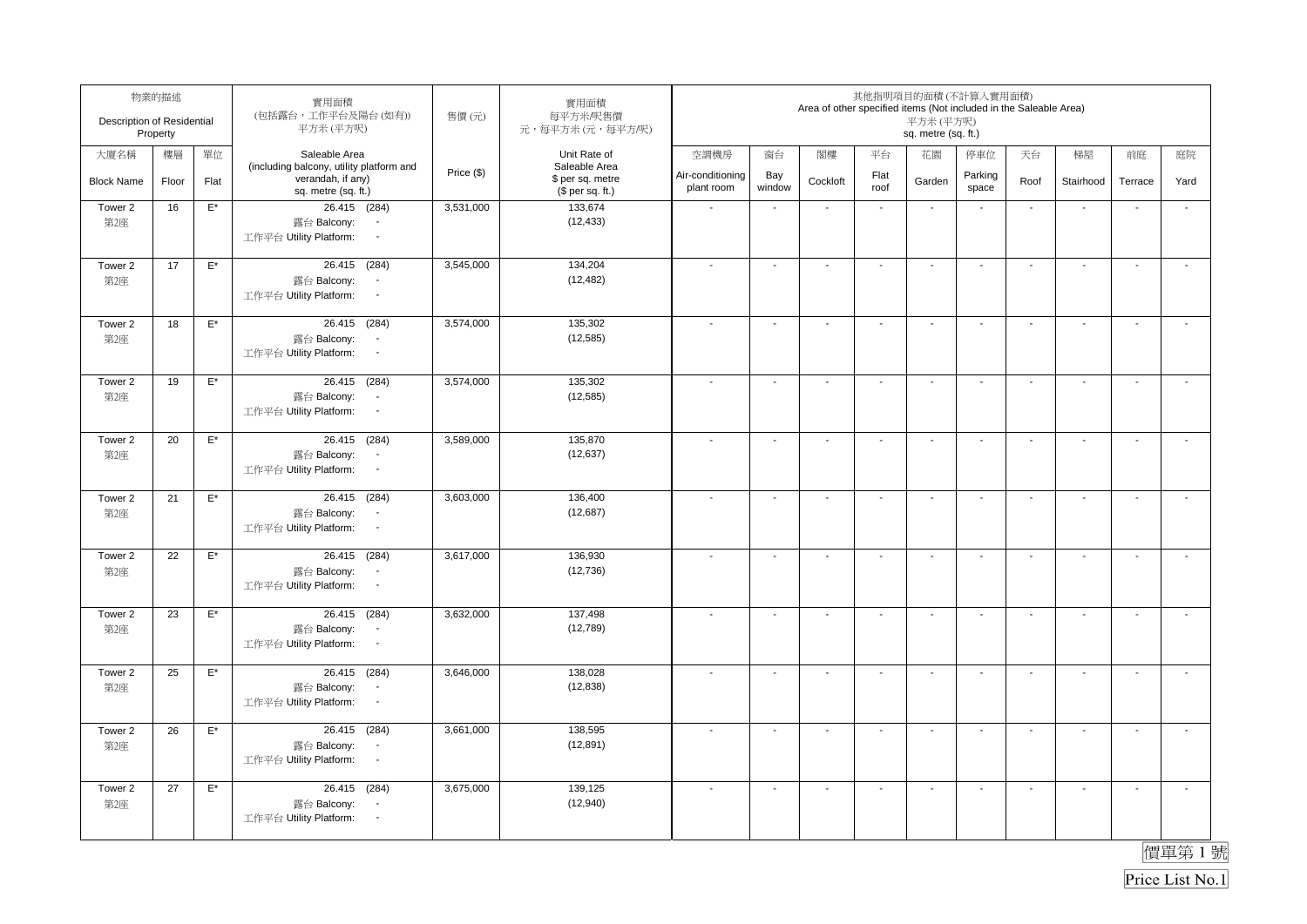| Description of Residential | 物業的描述<br>Property |                    | 實用面積<br>(包括露台,工作平台及陽台(如有))<br>平方米(平方呎)                                                              | 售價(元)      | 實用面積<br>每平方米/呎售價<br>元,每平方米(元,每平方/呎)                   |                                |                          | Area of other specified items (Not included in the Saleable Area) |                          | 其他指明項目的面積(不計算入實用面積)<br>平方米(平方呎)<br>sq. metre (sq. ft.) |                          |                          |                          |                          |                       |
|----------------------------|-------------------|--------------------|-----------------------------------------------------------------------------------------------------|------------|-------------------------------------------------------|--------------------------------|--------------------------|-------------------------------------------------------------------|--------------------------|--------------------------------------------------------|--------------------------|--------------------------|--------------------------|--------------------------|-----------------------|
| 大廈名稱                       | 樓層                | 單位                 | Saleable Area                                                                                       |            | Unit Rate of                                          | 空調機房                           | 窗台                       | 閣樓                                                                | 平台                       | 花園                                                     | 停車位                      | 天台                       | 梯屋                       | 前庭                       | 庭院                    |
| <b>Block Name</b>          | Floor             | Flat               | (including balcony, utility platform and<br>verandah, if any)<br>sq. metre (sq. ft.)                | Price (\$) | Saleable Area<br>\$ per sq. metre<br>$$$ per sq. ft.) | Air-conditioning<br>plant room | Bay<br>window            | Cockloft                                                          | Flat<br>roof             | Garden                                                 | Parking<br>space         | Roof                     | Stairhood                | Terrace                  | Yard                  |
| Tower 2<br>第2座             | 28                | $E^*$              | 26.415 (284)<br>露台 Balcony:<br>工作平台 Utility Platform:<br>$\overline{\phantom{a}}$                   | 3,705,000  | 140,261<br>(13,046)                                   | $\sim$                         | $\mathbf{r}$             | $\sim$                                                            | $\sim$                   | $\sim$                                                 | $\blacksquare$           | $\sim$                   | $\overline{\phantom{a}}$ | $\ddot{\phantom{a}}$     | $\mathbf{r}$          |
| Tower 2<br>第2座             | 29                | $\mathsf{E}^\star$ | 26.415 (284)<br>露台 Balcony:<br>$\blacksquare$<br>工作平台 Utility Platform:<br>$\sim$                   | 3,705,000  | 140,261<br>(13,046)                                   | $\overline{\phantom{a}}$       | $\overline{a}$           | $\blacksquare$                                                    | $\blacksquare$           | $\blacksquare$                                         | $\overline{\phantom{a}}$ | $\blacksquare$           | $\mathbf{r}$             | L.                       | $\tilde{\phantom{a}}$ |
| Tower 2<br>第2座             | 30                | $\mathsf{E}^\star$ | 26.415 (284)<br>露台 Balcony:<br>$\overline{\phantom{a}}$<br>工作平台 Utility Platform:<br>$\blacksquare$ | 3,720,000  | 140,829<br>(13,099)                                   |                                | $\sim$                   | $\sim$                                                            | $\blacksquare$           | $\sim$                                                 | $\sim$                   | $\blacksquare$           | $\sim$                   | $\sim$                   | $\mathcal{L}$         |
| Tower 2<br>第2座             | 31                | $\mathsf{E}^\star$ | 26.415 (284)<br>露台 Balcony:<br>$\overline{\phantom{a}}$<br>工作平台 Utility Platform:<br>$\blacksquare$ | 3,735,000  | 141,397<br>(13, 151)                                  |                                | $\blacksquare$           | $\blacksquare$                                                    | $\blacksquare$           | $\blacksquare$                                         | $\overline{\phantom{a}}$ | $\blacksquare$           | $\blacksquare$           | $\overline{\phantom{a}}$ | $\mathbf{r}$          |
| Tower 2<br>第2座             | 32                | $\mathsf{E}^\star$ | 26.415 (284)<br>露台 Balcony:<br>$\overline{\phantom{a}}$<br>工作平台 Utility Platform:<br>$\sim$         | 3,750,000  | 141,965<br>(13, 204)                                  |                                | $\blacksquare$           | $\overline{\phantom{a}}$                                          | $\overline{\phantom{a}}$ | $\overline{\phantom{a}}$                               | $\overline{\phantom{a}}$ | $\overline{\phantom{a}}$ | $\blacksquare$           | $\overline{\phantom{a}}$ | $\sim$                |
| Tower 2<br>第2座             | 33                | $\mathsf{E}^\star$ | 26.415 (284)<br>露台 Balcony:<br>$\overline{\phantom{a}}$<br>工作平台 Utility Platform:<br>$\sim$         | 3,765,000  | 142,533<br>(13, 257)                                  |                                | $\overline{\phantom{a}}$ | $\overline{\phantom{a}}$                                          | $\sim$                   | $\blacksquare$                                         | $\blacksquare$           | $\overline{\phantom{a}}$ | $\sim$                   | $\mathbf{r}$             | $\sim$                |
| Tower 2<br>第2座             | 35                | $\mathsf{E}^\star$ | 26.415 (284)<br>露台 Balcony:<br>工作平台 Utility Platform:<br>$\blacksquare$                             | 3,780,000  | 143,101<br>(13, 310)                                  |                                | $\blacksquare$           | $\blacksquare$                                                    | $\blacksquare$           | $\blacksquare$                                         | $\blacksquare$           | $\blacksquare$           | $\sim$                   | $\blacksquare$           | $\mathbf{r}$          |
| Tower 2<br>第2座             | 36                | $\mathsf{E}^\star$ | 26.415 (284)<br>露台 Balcony:<br>$\sim$<br>工作平台 Utility Platform:<br>$\sim$                           | 3,795,000  | 143,668<br>(13, 363)                                  |                                | $\blacksquare$           | $\blacksquare$                                                    | $\blacksquare$           | $\blacksquare$                                         | $\overline{\phantom{a}}$ | $\blacksquare$           | $\sim$                   | $\mathbf{r}$             | $\mathbf{r}$          |
| Tower 2<br>第2座             | 5                 | $\mathsf{F}^\star$ | 27.893 (300)<br>露台 Balcony:<br>$\overline{\phantom{a}}$<br>工作平台 Utility Platform:<br>$\sim$         | 3,767,000  | 135,052<br>(12, 557)                                  |                                | $\sim$                   | $\overline{\phantom{a}}$                                          | 9.243<br>(99)            | $\sim$                                                 | $\blacksquare$           | $\overline{\phantom{a}}$ | $\sim$                   | $\blacksquare$           | $\mathbf{r}$          |
| Tower 2<br>第2座             | 6                 | $\mathsf{F}^\star$ | 29.894<br>(322)<br>露台 Balcony: 2.001 (22)<br>工作平台 Utility Platform:<br>$\sim$                       | 3,832,000  | 128,186<br>(11,901)                                   |                                | $\blacksquare$           | $\blacksquare$                                                    | $\blacksquare$           | $\overline{\phantom{a}}$                               | $\blacksquare$           | $\overline{\phantom{a}}$ | $\sim$                   | $\mathbf{r}$             | $\mathbf{r}$          |
| Tower 2<br>第2座             | 8                 | $F^*$              | 29.894 (322)<br>露台 Balcony: 2.001 (22)<br>工作平台 Utility Platform:<br>$\sim$                          | 3,877,000  | 129,692<br>(12,040)                                   |                                | $\sim$                   | $\blacksquare$                                                    | $\mathbf{r}$             | $\sim$                                                 | $\sim$                   | $\sim$                   | $\sim$                   | $\sim$                   | $\mathbf{L}$          |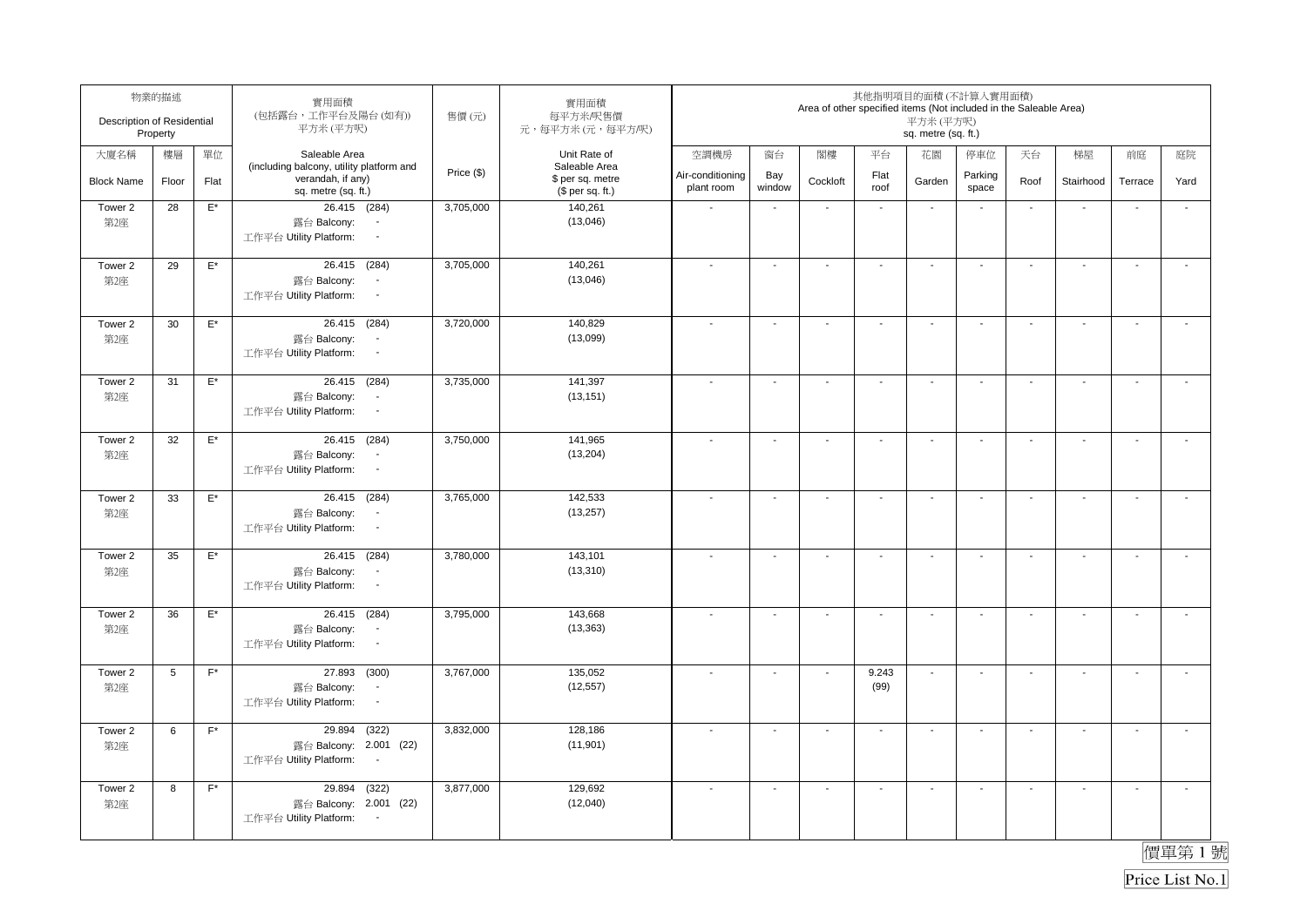| Description of Residential | 物業的描述<br>Property |                    | 實用面積<br>(包括露台,工作平台及陽台(如有))<br>平方米(平方呎)                                                          | 售價(元)      | 實用面積<br>每平方米/呎售價<br>元,每平方米(元,每平方/呎)                   |                                |                          | Area of other specified items (Not included in the Saleable Area) |                          | 其他指明項目的面積(不計算入實用面積)<br>平方米 (平方呎)<br>sq. metre (sq. ft.) |                          |                          |                          |                          |                          |
|----------------------------|-------------------|--------------------|-------------------------------------------------------------------------------------------------|------------|-------------------------------------------------------|--------------------------------|--------------------------|-------------------------------------------------------------------|--------------------------|---------------------------------------------------------|--------------------------|--------------------------|--------------------------|--------------------------|--------------------------|
| 大廈名稱                       | 樓層                | 單位                 | Saleable Area                                                                                   |            | Unit Rate of                                          | 空調機房                           | 窗台                       | 閣樓                                                                | 平台                       | 花園                                                      | 停車位                      | 天台                       | 梯屋                       | 前庭                       | 庭院                       |
| <b>Block Name</b>          | Floor             | Flat               | (including balcony, utility platform and<br>verandah, if any)<br>sq. metre (sq. ft.)            | Price (\$) | Saleable Area<br>\$ per sq. metre<br>$$$ per sq. ft.) | Air-conditioning<br>plant room | Bay<br>window            | Cockloft                                                          | Flat<br>roof             | Garden                                                  | Parking<br>space         | Roof                     | Stairhood                | Terrace                  | Yard                     |
| Tower 2<br>第2座             | 9                 | $F^*$              | 29.894 (322)<br>露台 Balcony: 2.001 (22)<br>工作平台 Utility Platform:<br>$\blacksquare$              | 3,877,000  | 129,692<br>(12,040)                                   |                                | $\blacksquare$           | $\blacksquare$                                                    | $\blacksquare$           | $\blacksquare$                                          |                          | $\blacksquare$           | ÷,                       | $\overline{\phantom{a}}$ | $\tilde{\phantom{a}}$    |
| Tower 2<br>第2座             | 10                | $F^*$              | (322)<br>29.894<br>露台 Balcony: 2.001 (22)<br>工作平台 Utility Platform:<br>$\blacksquare$           | 3,893,000  | 130,227<br>(12,090)                                   |                                | $\blacksquare$           | $\blacksquare$                                                    | $\overline{\phantom{a}}$ | $\blacksquare$                                          | $\overline{\phantom{a}}$ | $\blacksquare$           | $\sim$                   | $\overline{\phantom{a}}$ | $\overline{a}$           |
| Tower 2<br>第2座             | 11                | $F^*$              | (322)<br>29.894<br>露台 Balcony: 2.001 (22)<br>工作平台 Utility Platform:                             | 3,908,000  | 130.729<br>(12, 137)                                  |                                | $\blacksquare$           | $\overline{\phantom{a}}$                                          | $\blacksquare$           | $\blacksquare$                                          | $\overline{\phantom{a}}$ | $\blacksquare$           | $\sim$                   | $\overline{\phantom{a}}$ | $\tilde{\phantom{a}}$    |
| Tower 2<br>第2座             | 12                | $F^*$              | 29.894<br>(322)<br>露台 Balcony: 2.001 (22)<br>工作平台 Utility Platform:<br>$\sim$                   | 3,925,000  | 131,297<br>(12, 189)                                  |                                | $\blacksquare$           | $\blacksquare$                                                    | $\overline{\phantom{a}}$ | $\overline{\phantom{a}}$                                | $\blacksquare$           | $\overline{\phantom{a}}$ | $\blacksquare$           | $\sim$                   | $\overline{\phantom{a}}$ |
| Tower 2<br>第2座             | 13                | $F^*$              | 29.894 (322)<br>露台 Balcony: 2.001 (22)<br>工作平台 Utility Platform:<br>$\sim$                      | 3,940,000  | 131,799<br>(12, 236)                                  |                                | $\blacksquare$           | $\blacksquare$                                                    | $\blacksquare$           | $\blacksquare$                                          | $\overline{\phantom{a}}$ | $\blacksquare$           | $\sim$                   | $\overline{\phantom{a}}$ | $\mathbf{r}$             |
| Tower 2<br>第2座             | 16                | $F^*$              | 29.894 (322)<br>露台 Balcony: 2.001 (22)<br>工作平台 Utility Platform:<br>$\sim$                      | 4,095,000  | 136,984<br>(12, 717)                                  |                                | $\overline{\phantom{a}}$ | $\blacksquare$                                                    | $\mathbf{r}$             | $\sim$                                                  | $\sim$                   | $\sim$                   | $\mathbf{r}$             | $\sim$                   | $\mathcal{L}$            |
| Tower 2<br>第2座             | 17                | $F^*$              | 29.894<br>(322)<br>露台 Balcony: 2.001 (22)<br>工作平台 Utility Platform:<br>$\sim$                   | 4,111,000  | 137,519<br>(12, 767)                                  |                                | $\sim$                   | $\blacksquare$                                                    | $\mathbf{r}$             | $\sim$                                                  | $\sim$                   | $\sim$                   | $\sim$                   | $\blacksquare$           | $\mathbf{r}$             |
| Tower 2<br>第2座             | 18                | $\mathsf{F}^\star$ | 29.894 (322)<br>露台 Balcony: 2.001 (22)<br>工作平台 Utility Platform:<br>$\sim$                      | 4,144,000  | 138,623<br>(12, 870)                                  |                                | $\overline{\phantom{a}}$ | $\overline{\phantom{a}}$                                          | $\blacksquare$           | $\overline{\phantom{a}}$                                | $\overline{\phantom{a}}$ | $\overline{\phantom{a}}$ | $\overline{\phantom{a}}$ | $\blacksquare$           | $\tilde{\phantom{a}}$    |
| Tower 2<br>第2座             | 19                | $F^*$              | 29.894<br>(322)<br>露台 Balcony: 2.001 (22)<br>工作平台 Utility Platform:<br>$\sim$                   | 4,144,000  | 138,623<br>(12, 870)                                  |                                | $\blacksquare$           | $\blacksquare$                                                    | $\blacksquare$           | $\sim$                                                  | $\overline{\phantom{a}}$ | $\blacksquare$           | $\mathbf{r}$             | $\overline{\phantom{a}}$ | $\tilde{\phantom{a}}$    |
| Tower 2<br>第2座             | 20                | $F^*$              | (322)<br>29.894<br>露台 Balcony: 2.001 (22)<br>工作平台 Utility Platform:<br>$\overline{\phantom{a}}$ | 4,161,000  | 139,192<br>(12, 922)                                  |                                | ä,                       | $\sim$                                                            | $\mathbf{r}$             | $\sim$                                                  | $\blacksquare$           | $\sim$                   | $\sim$                   | L.                       | $\tilde{\phantom{a}}$    |
| Tower 2<br>第2座             | 21                | $F^*$              | (322)<br>29.894<br>露台 Balcony: 2.001 (22)<br>工作平台 Utility Platform:<br>$\sim$                   | 4,178,000  | 139,760<br>(12, 975)                                  |                                | $\blacksquare$           | $\overline{\phantom{a}}$                                          | $\overline{\phantom{a}}$ | $\blacksquare$                                          | $\overline{\phantom{a}}$ | $\blacksquare$           | $\blacksquare$           | $\blacksquare$           | $\overline{\phantom{a}}$ |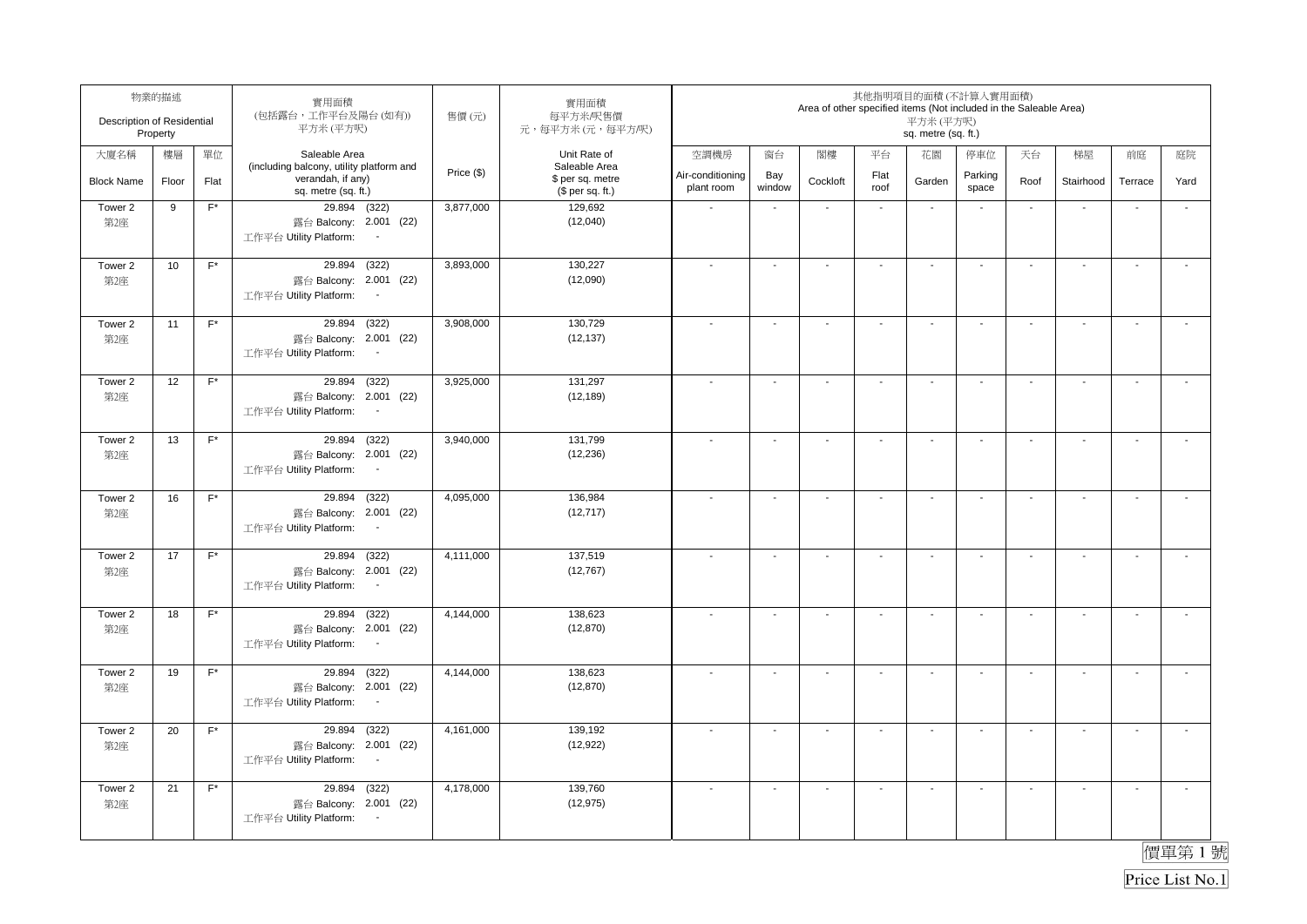| Description of Residential | 物業的描述<br>Property |                    | 實用面積<br>(包括露台,工作平台及陽台(如有))<br>平方米(平方呎)                                                          | 售價(元)      | 實用面積<br>每平方米/呎售價<br>元,每平方米(元,每平方/呎)                   |                                |                          | Area of other specified items (Not included in the Saleable Area) |                          | 其他指明項目的面積(不計算入實用面積)<br>平方米 (平方呎)<br>sq. metre (sq. ft.) |                          |                          |                          |                          |                          |
|----------------------------|-------------------|--------------------|-------------------------------------------------------------------------------------------------|------------|-------------------------------------------------------|--------------------------------|--------------------------|-------------------------------------------------------------------|--------------------------|---------------------------------------------------------|--------------------------|--------------------------|--------------------------|--------------------------|--------------------------|
| 大廈名稱                       | 樓層                | 單位                 | Saleable Area                                                                                   |            | Unit Rate of                                          | 空調機房                           | 窗台                       | 閣樓                                                                | 平台                       | 花園                                                      | 停車位                      | 天台                       | 梯屋                       | 前庭                       | 庭院                       |
| <b>Block Name</b>          | Floor             | Flat               | (including balcony, utility platform and<br>verandah, if any)<br>sq. metre (sq. ft.)            | Price (\$) | Saleable Area<br>\$ per sq. metre<br>$$$ per sq. ft.) | Air-conditioning<br>plant room | Bay<br>window            | Cockloft                                                          | Flat<br>roof             | Garden                                                  | Parking<br>space         | Roof                     | Stairhood                | Terrace                  | Yard                     |
| Tower 2<br>第2座             | 22                | $F^*$              | 29.894 (322)<br>露台 Balcony: 2.001 (22)<br>工作平台 Utility Platform:<br>$\overline{\phantom{a}}$    | 4,194,000  | 140,296<br>(13,025)                                   |                                | $\blacksquare$           | $\blacksquare$                                                    | $\blacksquare$           | $\blacksquare$                                          | $\overline{\phantom{a}}$ | $\blacksquare$           | ÷,                       | $\overline{\phantom{a}}$ | ÷,                       |
| Tower 2<br>第2座             | 23                | $F^*$              | (322)<br>29.894<br>露台 Balcony: 2.001 (22)<br>工作平台 Utility Platform:<br>$\blacksquare$           | 4,211,000  | 140,864<br>(13,078)                                   |                                | $\blacksquare$           | $\blacksquare$                                                    | $\overline{\phantom{a}}$ | $\blacksquare$                                          | $\overline{\phantom{a}}$ | $\blacksquare$           | $\sim$                   | $\overline{\phantom{a}}$ | $\overline{a}$           |
| Tower 2<br>第2座             | 25                | $F^*$              | (322)<br>29.894<br>露台 Balcony: 2.001 (22)<br>工作平台 Utility Platform:                             | 4,228,000  | 141,433<br>(13, 130)                                  |                                | $\blacksquare$           | $\overline{\phantom{a}}$                                          | $\blacksquare$           | $\blacksquare$                                          | $\overline{\phantom{a}}$ | $\blacksquare$           | $\sim$                   | $\overline{\phantom{a}}$ | $\tilde{\phantom{a}}$    |
| Tower 2<br>第2座             | 27                | $F^*$              | 29.894<br>(322)<br>露台 Balcony: 2.001 (22)<br>工作平台 Utility Platform:<br>$\sim$                   | 4,262,000  | 142,570<br>(13, 236)                                  |                                | $\blacksquare$           | $\blacksquare$                                                    | $\overline{\phantom{a}}$ | $\overline{\phantom{a}}$                                | $\blacksquare$           | $\overline{\phantom{a}}$ | $\blacksquare$           | $\sim$                   | $\overline{\phantom{a}}$ |
| Tower 2<br>第2座             | 28                | $F^*$              | 29.894 (322)<br>露台 Balcony: 2.001 (22)<br>工作平台 Utility Platform:<br>$\sim$                      | 4,296,000  | 143,708<br>(13, 342)                                  |                                | $\blacksquare$           | $\blacksquare$                                                    | $\blacksquare$           | $\blacksquare$                                          | $\overline{\phantom{a}}$ | $\blacksquare$           | $\sim$                   | $\overline{\phantom{a}}$ | $\mathbf{r}$             |
| Tower 2<br>第2座             | 29                | $F^*$              | 29.894 (322)<br>露台 Balcony: 2.001 (22)<br>工作平台 Utility Platform:<br>$\sim$                      | 4,296,000  | 143,708<br>(13, 342)                                  |                                | $\overline{\phantom{a}}$ | $\blacksquare$                                                    | $\mathbf{r}$             | $\sim$                                                  | $\sim$                   | $\sim$                   | $\mathbf{r}$             | $\sim$                   | $\mathcal{L}$            |
| Tower 2<br>第2座             | 30                | $F^*$              | 29.894<br>(322)<br>露台 Balcony: 2.001 (22)<br>工作平台 Utility Platform:<br>$\sim$                   | 4,313,000  | 144,276<br>(13, 394)                                  | $\overline{\phantom{a}}$       | $\sim$                   | $\blacksquare$                                                    | $\mathbf{r}$             | $\sim$                                                  | $\sim$                   | $\sim$                   | $\sim$                   | $\blacksquare$           | $\mathbf{r}$             |
| Tower 2<br>第2座             | 31                | $\mathsf{F}^\star$ | 29.894 (322)<br>露台 Balcony: 2.001 (22)<br>工作平台 Utility Platform:<br>$\sim$                      | 4,331,000  | 144,879<br>(13, 450)                                  |                                | $\overline{\phantom{a}}$ | $\overline{\phantom{a}}$                                          | $\blacksquare$           | $\overline{\phantom{a}}$                                | $\overline{\phantom{a}}$ | $\overline{\phantom{a}}$ | $\overline{\phantom{a}}$ | $\blacksquare$           | $\tilde{\phantom{a}}$    |
| Tower 2<br>第2座             | 32                | $F^*$              | 29.894<br>(322)<br>露台 Balcony: 2.001 (22)<br>工作平台 Utility Platform:<br>$\sim$                   | 4,348,000  | 145,447<br>(13,503)                                   |                                | $\blacksquare$           | $\blacksquare$                                                    | $\blacksquare$           | $\blacksquare$                                          | $\overline{\phantom{a}}$ | $\blacksquare$           | $\mathbf{r}$             | $\overline{\phantom{a}}$ | $\tilde{\phantom{a}}$    |
| Tower 2<br>第2座             | 33                | $F^*$              | (322)<br>29.894<br>露台 Balcony: 2.001 (22)<br>工作平台 Utility Platform:<br>$\overline{\phantom{a}}$ | 4,365,000  | 146,016<br>(13, 556)                                  |                                | ä,                       | $\sim$                                                            | $\mathbf{r}$             | $\sim$                                                  | $\blacksquare$           | $\sim$                   | $\sim$                   | L.                       | $\tilde{\phantom{a}}$    |
| Tower 2<br>第2座             | 35                | $F^*$              | (322)<br>29.894<br>露台 Balcony: 2.001 (22)<br>工作平台 Utility Platform:<br>$\sim$                   | 4,383,000  | 146,618<br>(13, 612)                                  |                                | $\blacksquare$           | $\overline{\phantom{a}}$                                          | $\overline{\phantom{a}}$ | $\blacksquare$                                          | $\overline{\phantom{a}}$ | $\blacksquare$           | $\blacksquare$           | $\blacksquare$           | $\overline{\phantom{a}}$ |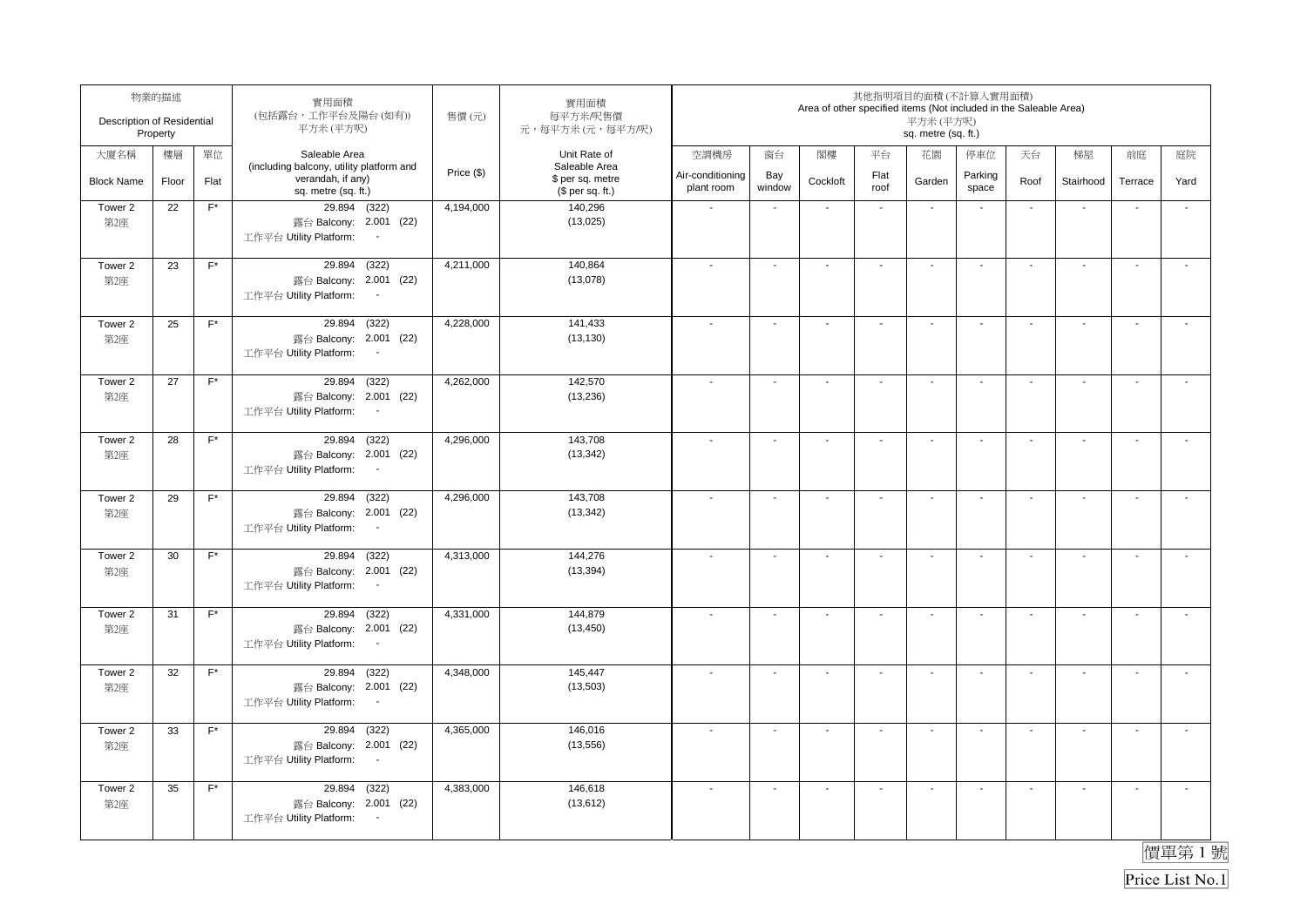| Description of Residential | 物業的描述<br>Property |                    | 實用面積<br>(包括露台,工作平台及陽台(如有))<br>平方米(平方呎)                                                          | 售價(元)      | 實用面積<br>每平方米/呎售價<br>元,每平方米(元,每平方/呎)                   |                                |                          | Area of other specified items (Not included in the Saleable Area) |                          | 其他指明項目的面積(不計算入實用面積)<br>平方米 (平方呎)<br>sq. metre (sq. ft.) |                          |                          |                          |                          |                          |
|----------------------------|-------------------|--------------------|-------------------------------------------------------------------------------------------------|------------|-------------------------------------------------------|--------------------------------|--------------------------|-------------------------------------------------------------------|--------------------------|---------------------------------------------------------|--------------------------|--------------------------|--------------------------|--------------------------|--------------------------|
| 大廈名稱                       | 樓層                | 單位                 | Saleable Area                                                                                   |            | Unit Rate of                                          | 空調機房                           | 窗台                       | 閣樓                                                                | 平台                       | 花園                                                      | 停車位                      | 天台                       | 梯屋                       | 前庭                       | 庭院                       |
| <b>Block Name</b>          | Floor             | Flat               | (including balcony, utility platform and<br>verandah, if any)<br>sq. metre (sq. ft.)            | Price (\$) | Saleable Area<br>\$ per sq. metre<br>$$$ per sq. ft.) | Air-conditioning<br>plant room | Bay<br>window            | Cockloft                                                          | Flat<br>roof             | Garden                                                  | Parking<br>space         | Roof                     | Stairhood                | Terrace                  | Yard                     |
| Tower 2<br>第2座             | 36                | $F^*$              | 29.894 (322)<br>露台 Balcony: 2.001 (22)<br>工作平台 Utility Platform:<br>$\overline{\phantom{a}}$    | 4,400,000  | 147,187<br>(13,665)                                   |                                | $\blacksquare$           | $\blacksquare$                                                    | $\blacksquare$           | $\blacksquare$                                          | $\overline{\phantom{a}}$ | $\blacksquare$           | ÷,                       | $\overline{\phantom{a}}$ | ÷,                       |
| Tower 2<br>第2座             | $5\phantom{.0}$   | $\mathsf{H}^*$     | 30.725 (331)<br>露台 Balcony:<br>$\overline{\phantom{a}}$<br>工作平台 Utility Platform:<br>$\sim$     | 4,201,000  | 136,729<br>(12, 692)                                  |                                | $\blacksquare$           | $\blacksquare$                                                    | 7.553<br>(81)            | $\blacksquare$                                          | $\overline{\phantom{a}}$ | $\blacksquare$           | $\sim$                   | $\overline{\phantom{a}}$ | $\overline{a}$           |
| Tower 2<br>第2座             | 6                 | $\mathsf{H}^*$     | (352)<br>32.690<br>露台 Balcony: 2.001 (22)<br>工作平台 Utility Platform:                             | 4,292,000  | 131.294<br>(12, 193)                                  |                                | $\blacksquare$           | $\overline{a}$                                                    | $\blacksquare$           | $\blacksquare$                                          | $\overline{\phantom{a}}$ | $\blacksquare$           | $\blacksquare$           | $\overline{\phantom{a}}$ | $\tilde{\phantom{a}}$    |
| Tower 2<br>第2座             | $\overline{7}$    | $\mathsf{H}^*$     | 32.690<br>(352)<br>露台 Balcony: 2.001 (22)<br>工作平台 Utility Platform:<br>$\sim$                   | 4,309,000  | 131,814<br>(12, 241)                                  |                                | $\blacksquare$           | $\blacksquare$                                                    | $\overline{\phantom{a}}$ | $\overline{\phantom{a}}$                                | $\blacksquare$           | $\overline{\phantom{a}}$ | $\blacksquare$           | $\sim$                   | $\overline{\phantom{a}}$ |
| Tower 2<br>第2座             | 8                 | $\mathsf{H}^*$     | 32.690<br>(352)<br>露台 Balcony: 2.001 (22)<br>工作平台 Utility Platform:<br>$\sim$                   | 4,344,000  | 132,885<br>(12, 341)                                  |                                | $\blacksquare$           | $\blacksquare$                                                    | $\blacksquare$           | $\blacksquare$                                          | $\blacksquare$           | $\blacksquare$           | $\mathbf{r}$             | $\overline{\phantom{a}}$ | $\mathbf{r}$             |
| Tower 2<br>第2座             | $\boldsymbol{9}$  | $\mathsf{H}^*$     | 32.690<br>(352)<br>露台 Balcony: 2.001 (22)<br>工作平台 Utility Platform:<br>$\sim$                   | 4,344,000  | 132,885<br>(12, 341)                                  |                                | $\overline{\phantom{a}}$ | $\blacksquare$                                                    | $\mathbf{r}$             | $\sim$                                                  | $\sim$                   | $\sim$                   | $\mathbf{r}$             | $\sim$                   | $\mathcal{L}$            |
| Tower 2<br>第2座             | 10                | $\mathsf{H}^*$     | 32.690<br>(352)<br>露台 Balcony: 2.001 (22)<br>工作平台 Utility Platform:<br>$\sim$                   | 4,361,000  | 133,405<br>(12, 389)                                  | $\overline{\phantom{a}}$       | $\sim$                   | $\blacksquare$                                                    | $\mathbf{r}$             | $\sim$                                                  | $\sim$                   | $\sim$                   | $\sim$                   | $\blacksquare$           | $\mathbf{r}$             |
| Tower 2<br>第2座             | 11                | $\mathsf{H}^\star$ | 32.690<br>(352)<br>露台 Balcony: 2.001 (22)<br>工作平台 Utility Platform:<br>$\sim$                   | 4,378,000  | 133,925<br>(12, 438)                                  |                                | $\overline{\phantom{a}}$ | $\overline{\phantom{a}}$                                          | $\blacksquare$           | $\overline{\phantom{a}}$                                | $\overline{\phantom{a}}$ | $\overline{\phantom{a}}$ | $\overline{\phantom{a}}$ | $\blacksquare$           | $\tilde{\phantom{a}}$    |
| Tower 2<br>第2座             | 12                | $\mathsf{H}^*$     | 32.690<br>(352)<br>露台 Balcony: 2.001 (22)<br>工作平台 Utility Platform:<br>$\sim$                   | 4,396,000  | 134,475<br>(12, 489)                                  |                                | $\overline{a}$           | $\blacksquare$                                                    | $\blacksquare$           | $\blacksquare$                                          | $\overline{\phantom{a}}$ | $\blacksquare$           | $\mathbf{r}$             | $\overline{\phantom{a}}$ | $\tilde{\phantom{a}}$    |
| Tower 2<br>第2座             | 13                | $H^*$              | (352)<br>32.690<br>露台 Balcony: 2.001 (22)<br>工作平台 Utility Platform:<br>$\overline{\phantom{a}}$ | 4,414,000  | 135.026<br>(12, 540)                                  |                                | ä,                       | $\sim$                                                            | $\mathbf{r}$             | $\sim$                                                  | $\blacksquare$           | $\sim$                   | $\sim$                   | L.                       | $\tilde{\phantom{a}}$    |
| Tower 2<br>第2座             | 15                | $H^*$              | (352)<br>32.690<br>露台 Balcony: 2.001 (22)<br>工作平台 Utility Platform:<br>$\sim$                   | 4,431,000  | 135,546<br>(12,588)                                   |                                | $\blacksquare$           | $\overline{\phantom{a}}$                                          | $\overline{\phantom{a}}$ | $\blacksquare$                                          | $\overline{\phantom{a}}$ | $\blacksquare$           | $\blacksquare$           | $\blacksquare$           | $\overline{\phantom{a}}$ |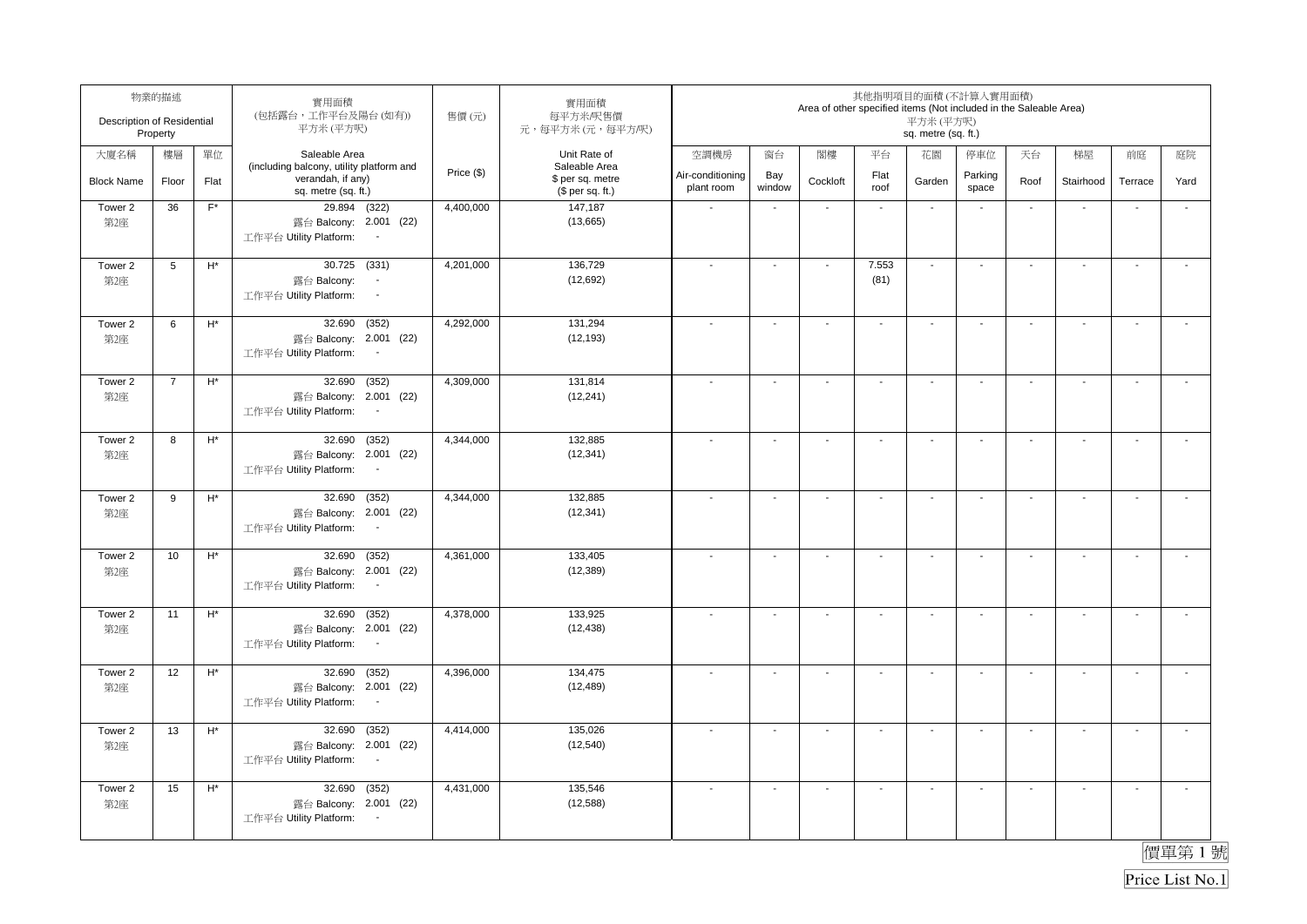| Description of Residential | 物業的描述<br>Property |                    | 實用面積<br>(包括露台,工作平台及陽台(如有))<br>平方米(平方呎)                                                          | 售價(元)      | 實用面積<br>每平方米/呎售價<br>元,每平方米(元,每平方/呎)                   |                                |                          | Area of other specified items (Not included in the Saleable Area) |                          | 其他指明項目的面積(不計算入實用面積)<br>平方米 (平方呎)<br>sq. metre (sq. ft.) |                          |                          |                          |                          |                          |
|----------------------------|-------------------|--------------------|-------------------------------------------------------------------------------------------------|------------|-------------------------------------------------------|--------------------------------|--------------------------|-------------------------------------------------------------------|--------------------------|---------------------------------------------------------|--------------------------|--------------------------|--------------------------|--------------------------|--------------------------|
| 大廈名稱                       | 樓層                | 單位                 | Saleable Area                                                                                   |            | Unit Rate of                                          | 空調機房                           | 窗台                       | 閣樓                                                                | 平台                       | 花園                                                      | 停車位                      | 天台                       | 梯屋                       | 前庭                       | 庭院                       |
| <b>Block Name</b>          | Floor             | Flat               | (including balcony, utility platform and<br>verandah, if any)<br>sq. metre (sq. ft.)            | Price (\$) | Saleable Area<br>\$ per sq. metre<br>$$$ per sq. ft.) | Air-conditioning<br>plant room | Bay<br>window            | Cockloft                                                          | Flat<br>roof             | Garden                                                  | Parking<br>space         | Roof                     | Stairhood                | Terrace                  | Yard                     |
| Tower 2<br>第2座             | 16                | $H^*$              | 32.690 (352)<br>露台 Balcony: 2.001 (22)<br>工作平台 Utility Platform:<br>$\blacksquare$              | 4,494,000  | 137,473<br>(12, 767)                                  |                                | $\blacksquare$           | $\blacksquare$                                                    | $\blacksquare$           | $\blacksquare$                                          | $\overline{\phantom{a}}$ | $\blacksquare$           | ÷,                       | $\overline{\phantom{a}}$ | $\tilde{\phantom{a}}$    |
| Tower 2<br>第2座             | 17                | $\mathsf{H}^*$     | (352)<br>32.690<br>露台 Balcony: 2.001 (22)<br>工作平台 Utility Platform:<br>$\blacksquare$           | 4,512,000  | 138,024<br>(12, 818)                                  |                                | $\blacksquare$           | $\blacksquare$                                                    | $\overline{\phantom{a}}$ | $\blacksquare$                                          | $\overline{\phantom{a}}$ | $\blacksquare$           | $\sim$                   | $\overline{\phantom{a}}$ | $\overline{a}$           |
| Tower 2<br>第2座             | 18                | $\mathsf{H}^\star$ | (352)<br>32.690<br>露台 Balcony: 2.001 (22)<br>工作平台 Utility Platform:                             | 4,548,000  | 139,125<br>(12,920)                                   |                                | $\blacksquare$           | $\overline{\phantom{a}}$                                          | $\blacksquare$           | $\blacksquare$                                          | $\overline{\phantom{a}}$ | $\blacksquare$           | $\blacksquare$           | $\overline{\phantom{a}}$ | $\tilde{\phantom{a}}$    |
| Tower 2<br>第2座             | 19                | $\mathsf{H}^*$     | 32.690<br>(352)<br>露台 Balcony: 2.001 (22)<br>工作平台 Utility Platform:<br>$\sim$                   | 4,548,000  | 139,125<br>(12,920)                                   |                                | $\blacksquare$           | $\blacksquare$                                                    | $\overline{\phantom{a}}$ | $\overline{\phantom{a}}$                                | $\blacksquare$           | $\overline{\phantom{a}}$ | $\blacksquare$           | $\sim$                   | $\overline{\phantom{a}}$ |
| Tower 2<br>第2座             | 20                | $\mathsf{H}^*$     | 32.690<br>(352)<br>露台 Balcony: 2.001 (22)<br>工作平台 Utility Platform:<br>$\sim$                   | 4,567,000  | 139,706<br>(12, 974)                                  |                                | $\blacksquare$           | $\blacksquare$                                                    | $\blacksquare$           | $\blacksquare$                                          | $\blacksquare$           | $\blacksquare$           | $\mathbf{r}$             | $\overline{\phantom{a}}$ | $\mathbf{r}$             |
| Tower 2<br>第2座             | 21                | $\mathsf{H}^*$     | 32.690<br>(352)<br>露台 Balcony: 2.001 (22)<br>工作平台 Utility Platform:<br>$\sim$                   | 4,585,000  | 140,257<br>(13,026)                                   |                                | $\overline{\phantom{a}}$ | $\blacksquare$                                                    | $\mathbf{r}$             | $\sim$                                                  | $\sim$                   | $\sim$                   | $\mathbf{r}$             | $\sim$                   | $\mathbf{r}$             |
| Tower 2<br>第2座             | 22                | $\mathsf{H}^*$     | 32.690<br>(352)<br>露台 Balcony: 2.001 (22)<br>工作平台 Utility Platform:<br>$\sim$                   | 4,604,000  | 140,838<br>(13,080)                                   |                                | $\sim$                   | $\blacksquare$                                                    | $\mathbf{r}$             | $\sim$                                                  | $\sim$                   | $\sim$                   | $\sim$                   | $\blacksquare$           | $\mathbf{r}$             |
| Tower 2<br>第2座             | 23                | $H^*$              | 32.690<br>(352)<br>露台 Balcony: 2.001 (22)<br>工作平台 Utility Platform:<br>$\sim$                   | 4,622,000  | 141,389<br>(13, 131)                                  |                                | $\overline{\phantom{a}}$ | $\overline{\phantom{a}}$                                          | $\blacksquare$           | $\overline{\phantom{a}}$                                | $\overline{\phantom{a}}$ | $\overline{\phantom{a}}$ | $\overline{\phantom{a}}$ | $\blacksquare$           | $\tilde{\phantom{a}}$    |
| Tower 2<br>第2座             | 25                | $\mathsf{H}^*$     | 32.690<br>(352)<br>露台 Balcony: 2.001 (22)<br>工作平台 Utility Platform:<br>$\sim$                   | 4,641,000  | 141,970<br>(13, 185)                                  |                                | $\blacksquare$           | $\blacksquare$                                                    | $\blacksquare$           | $\blacksquare$                                          | $\overline{\phantom{a}}$ | $\blacksquare$           | $\mathbf{r}$             | $\overline{\phantom{a}}$ | $\tilde{\phantom{a}}$    |
| Tower 2<br>第2座             | 26                | $H^*$              | (352)<br>32.690<br>露台 Balcony: 2.001 (22)<br>工作平台 Utility Platform:<br>$\overline{\phantom{a}}$ | 4,659,000  | 142.521<br>(13, 236)                                  |                                | ä,                       | $\sim$                                                            | $\mathbf{r}$             | $\sim$                                                  | $\blacksquare$           | $\sim$                   | $\sim$                   | L.                       | $\tilde{\phantom{a}}$    |
| Tower 2<br>第2座             | 27                | $H^*$              | (352)<br>32.690<br>露台 Balcony: 2.001 (22)<br>工作平台 Utility Platform:<br>$\sim$                   | 4,677,000  | 143,071<br>(13, 287)                                  |                                | $\blacksquare$           | $\overline{\phantom{a}}$                                          | $\overline{\phantom{a}}$ | $\blacksquare$                                          | $\overline{\phantom{a}}$ | $\blacksquare$           | $\blacksquare$           | $\blacksquare$           | $\overline{\phantom{a}}$ |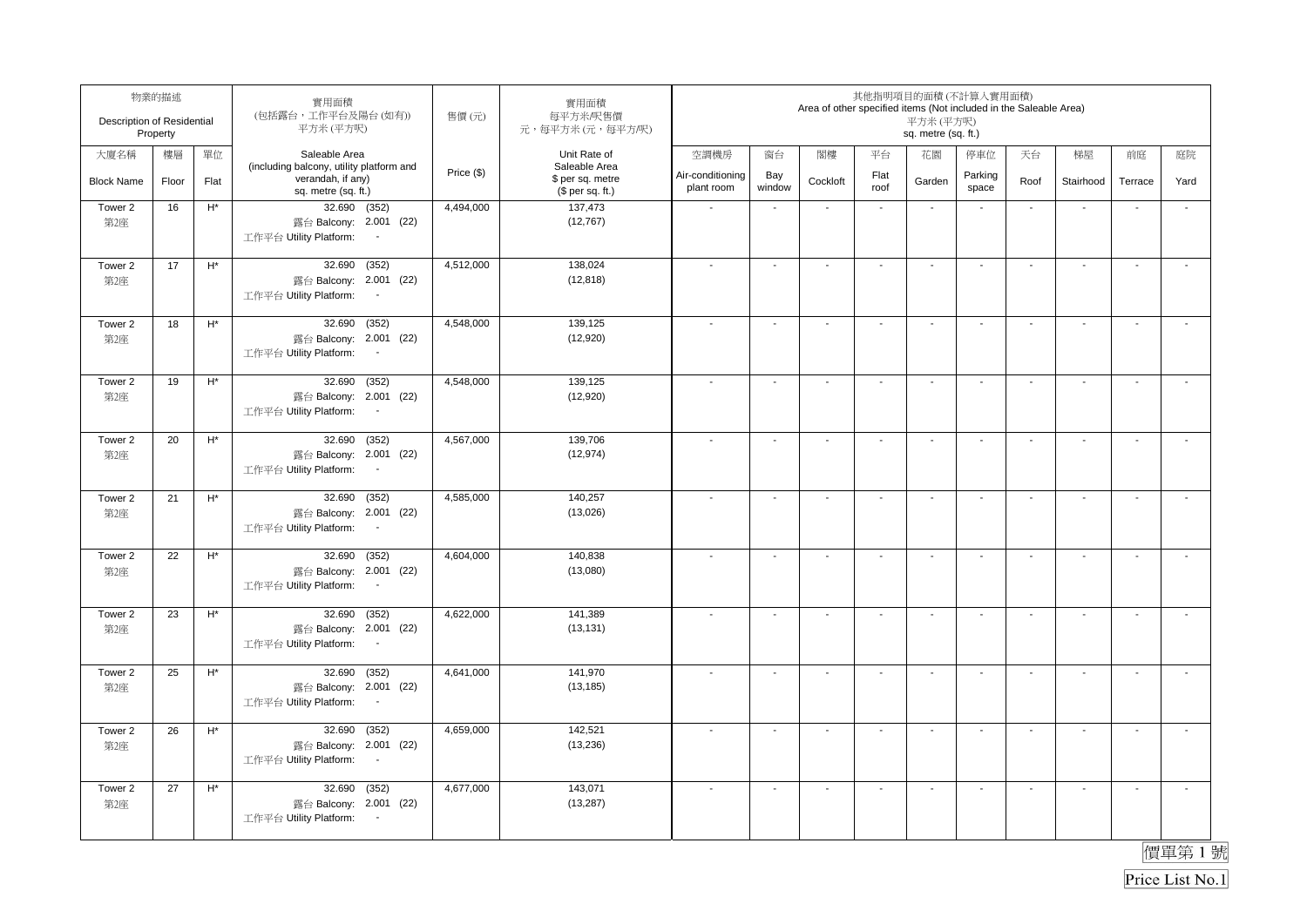| Description of Residential | 物業的描述<br>Property |                      | 實用面積<br>(包括露台,工作平台及陽台(如有))<br>平方米(平方呎)                                                          | 售價(元)      | 實用面積<br>每平方米/呎售價<br>元,每平方米(元,每平方/呎)                   |                                |                          | Area of other specified items (Not included in the Saleable Area) |                          | 平方米 (平方呎)<br>sq. metre (sq. ft.) | 其他指明項目的面積(不計算入實用面積)      |                          |                          |                          |                          |
|----------------------------|-------------------|----------------------|-------------------------------------------------------------------------------------------------|------------|-------------------------------------------------------|--------------------------------|--------------------------|-------------------------------------------------------------------|--------------------------|----------------------------------|--------------------------|--------------------------|--------------------------|--------------------------|--------------------------|
| 大廈名稱                       | 樓層                | 單位                   | Saleable Area                                                                                   |            | Unit Rate of                                          | 空調機房                           | 窗台                       | 閣樓                                                                | 平台                       | 花園                               | 停車位                      | 天台                       | 梯屋                       | 前庭                       | 庭院                       |
| <b>Block Name</b>          | Floor             | Flat                 | (including balcony, utility platform and<br>verandah, if any)<br>sq. metre (sq. ft.)            | Price (\$) | Saleable Area<br>\$ per sq. metre<br>(\$ per sq. ft.) | Air-conditioning<br>plant room | Bay<br>window            | Cockloft                                                          | Flat<br>roof             | Garden                           | Parking<br>space         | Roof                     | Stairhood                | Terrace                  | Yard                     |
| Tower 2<br>第2座             | 28                | $\mathsf{H}^\star$   | 32.690 (352)<br>露台 Balcony: 2.001 (22)<br>工作平台 Utility Platform:<br>$\overline{\phantom{a}}$    | 4,715,000  | 144,234<br>(13, 395)                                  |                                | $\blacksquare$           | $\blacksquare$                                                    | $\blacksquare$           | $\blacksquare$                   | $\overline{\phantom{a}}$ | $\blacksquare$           | ÷,                       | $\overline{\phantom{a}}$ | ÷,                       |
| Tower 2<br>第2座             | 29                | $\mathsf{H}^*$       | (352)<br>32.690<br>露台 Balcony: 2.001 (22)<br>工作平台 Utility Platform:<br>$\blacksquare$           | 4,715,000  | 144,234<br>(13, 395)                                  |                                | $\blacksquare$           | $\blacksquare$                                                    | $\overline{\phantom{a}}$ | $\blacksquare$                   | $\overline{\phantom{a}}$ | $\blacksquare$           | $\mathbf{r}$             | $\overline{\phantom{a}}$ | $\overline{a}$           |
| Tower 2<br>第2座             | 30                | $\mathsf{H}^*$       | (352)<br>32.690<br>露台 Balcony: 2.001 (22)<br>工作平台 Utility Platform:                             | 4,734,000  | 144,815<br>(13, 449)                                  |                                | $\blacksquare$           | $\overline{\phantom{a}}$                                          | $\blacksquare$           | $\blacksquare$                   | $\overline{\phantom{a}}$ | $\blacksquare$           | $\sim$                   | $\overline{\phantom{a}}$ | $\tilde{\phantom{a}}$    |
| Tower 2<br>第2座             | 31                | $\mathsf{H}^*$       | 32.690<br>(352)<br>露台 Balcony: 2.001 (22)<br>工作平台 Utility Platform:<br>$\sim$                   | 4,753,000  | 145,396<br>(13,503)                                   |                                | $\blacksquare$           | $\blacksquare$                                                    | $\overline{\phantom{a}}$ | $\overline{\phantom{a}}$         | $\blacksquare$           | $\overline{\phantom{a}}$ | $\blacksquare$           | $\sim$                   | $\overline{\phantom{a}}$ |
| Tower 2<br>第2座             | 32                | $\mathsf{H}^*$       | 32.690<br>(352)<br>露台 Balcony: 2.001 (22)<br>工作平台 Utility Platform:<br>$\sim$                   | 4,772,000  | 145,977<br>(13, 557)                                  |                                | $\blacksquare$           | $\blacksquare$                                                    | $\blacksquare$           | $\blacksquare$                   | $\blacksquare$           | $\blacksquare$           | $\mathbf{r}$             | $\overline{\phantom{a}}$ | $\mathbf{r}$             |
| Tower 2<br>第2座             | 33                | $\mathsf{H}^*$       | 32.690<br>(352)<br>露台 Balcony: 2.001 (22)<br>工作平台 Utility Platform:<br>$\sim$                   | 4,791,000  | 146,559<br>(13,611)                                   |                                | $\overline{\phantom{a}}$ | $\blacksquare$                                                    | $\mathbf{r}$             | $\sim$                           | $\sim$                   | $\sim$                   | $\mathbf{r}$             | $\sim$                   | $\mathbf{r}$             |
| Tower 2<br>第2座             | 35                | $\mathsf{H}^*$       | 32.690<br>(352)<br>露台 Balcony: 2.001 (22)<br>工作平台 Utility Platform:<br>$\sim$                   | 4,810,000  | 147,140<br>(13,665)                                   | $\overline{\phantom{a}}$       | $\sim$                   | $\blacksquare$                                                    | $\mathbf{r}$             | $\sim$                           | $\sim$                   | $\sim$                   | $\sim$                   | $\blacksquare$           | $\mathbf{r}$             |
| Tower 2<br>第2座             | 36                | $H^*$                | 32.690<br>(352)<br>露台 Balcony: 2.001 (22)<br>工作平台 Utility Platform:<br>$\sim$                   | 4,829,000  | 147,721<br>(13, 719)                                  |                                | $\overline{\phantom{a}}$ | $\blacksquare$                                                    | $\blacksquare$           | $\overline{\phantom{a}}$         | $\overline{\phantom{a}}$ | $\overline{\phantom{a}}$ | $\overline{\phantom{a}}$ | $\blacksquare$           | $\tilde{\phantom{a}}$    |
| Tower 2<br>第2座             | 5                 | $\mathsf{J}^\star$   | 33.133<br>(357)<br>露台 Balcony:<br>$\blacksquare$<br>工作平台 Utility Platform:<br>$\sim$            | 4,640,000  | 140,042<br>(12, 997)                                  |                                | $\blacksquare$           | $\blacksquare$                                                    | 14.218<br>(153)          | $\mathbf{r}$                     | $\blacksquare$           | $\blacksquare$           | $\mathbf{r}$             | $\overline{\phantom{a}}$ | $\tilde{\phantom{a}}$    |
| Tower 2<br>第2座             | 6                 | $\mathsf{J}^\star$   | (378)<br>35.098<br>露台 Balcony: 2.001 (22)<br>工作平台 Utility Platform:<br>$\overline{\phantom{a}}$ | 4,584,000  | 130.606<br>(12, 127)                                  |                                | L.                       | $\sim$                                                            | $\overline{a}$           | $\sim$                           | $\blacksquare$           | $\sim$                   | $\sim$                   | L.                       | $\tilde{\phantom{a}}$    |
| Tower 2<br>第2座             | 8                 | $\mathsf{J}^{\star}$ | (378)<br>35.098<br>露台 Balcony: 2.001 (22)<br>工作平台 Utility Platform:<br>$\sim$                   | 4,640,000  | 132,201<br>(12, 275)                                  |                                | $\blacksquare$           | $\overline{\phantom{a}}$                                          | $\overline{\phantom{a}}$ | $\blacksquare$                   | $\overline{\phantom{a}}$ | $\blacksquare$           | $\blacksquare$           | $\blacksquare$           | $\overline{\phantom{a}}$ |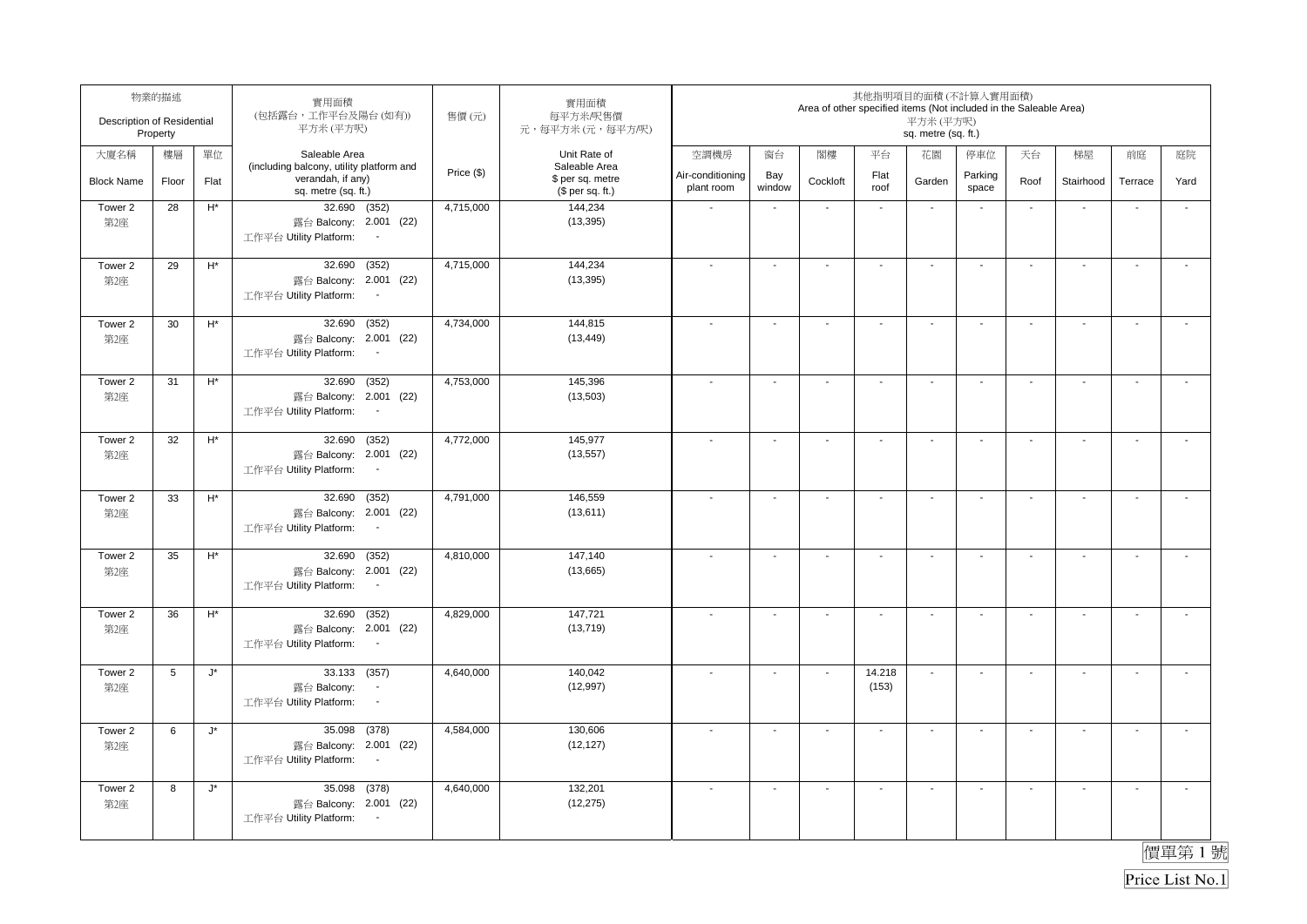| Description of Residential | 物業的描述<br>Property |                      | 實用面積<br>(包括露台,工作平台及陽台(如有))<br>平方米(平方呎)                                                          | 售價(元)      | 實用面積<br>每平方米/呎售價<br>元,每平方米(元,每平方/呎)                   |                                |                          | Area of other specified items (Not included in the Saleable Area) |                          | 其他指明項目的面積(不計算入實用面積)<br>平方米 (平方呎)<br>sq. metre (sq. ft.) |                          |                          |                          |                          |                          |
|----------------------------|-------------------|----------------------|-------------------------------------------------------------------------------------------------|------------|-------------------------------------------------------|--------------------------------|--------------------------|-------------------------------------------------------------------|--------------------------|---------------------------------------------------------|--------------------------|--------------------------|--------------------------|--------------------------|--------------------------|
| 大廈名稱                       | 樓層                | 單位                   | Saleable Area                                                                                   |            | Unit Rate of                                          | 空調機房                           | 窗台                       | 閣樓                                                                | 平台                       | 花園                                                      | 停車位                      | 天台                       | 梯屋                       | 前庭                       | 庭院                       |
| <b>Block Name</b>          | Floor             | Flat                 | (including balcony, utility platform and<br>verandah, if any)<br>sq. metre (sq. ft.)            | Price (\$) | Saleable Area<br>\$ per sq. metre<br>$$$ per sq. ft.) | Air-conditioning<br>plant room | Bay<br>window            | Cockloft                                                          | Flat<br>roof             | Garden                                                  | Parking<br>space         | Roof                     | Stairhood                | Terrace                  | Yard                     |
| Tower 2<br>第2座             | 9                 | $\mathsf{J}^{\star}$ | 35.098 (378)<br>露台 Balcony: 2.001 (22)<br>工作平台 Utility Platform:                                | 4,640,000  | 132,201<br>(12, 275)                                  |                                | $\blacksquare$           | $\blacksquare$                                                    | $\blacksquare$           | $\blacksquare$                                          | $\overline{\phantom{a}}$ | $\blacksquare$           | ÷,                       | $\overline{\phantom{a}}$ | ÷,                       |
| Tower 2<br>第2座             | 10                | $\mathsf{J}^\star$   | (378)<br>35.098<br>露台 Balcony: 2.001 (22)<br>工作平台 Utility Platform:<br>$\blacksquare$           | 4,659,000  | 132,743<br>(12, 325)                                  |                                | $\blacksquare$           | $\blacksquare$                                                    | $\overline{\phantom{a}}$ | $\blacksquare$                                          | $\overline{\phantom{a}}$ | $\blacksquare$           | $\sim$                   | $\overline{\phantom{a}}$ | $\overline{a}$           |
| Tower 2<br>第2座             | 11                | $\mathsf{J}^\star$   | 35.098<br>(378)<br>露台 Balcony: 2.001 (22)<br>工作平台 Utility Platform:                             | 4,678,000  | 133.284<br>(12, 376)                                  |                                | $\blacksquare$           | $\overline{\phantom{a}}$                                          | $\blacksquare$           | $\blacksquare$                                          | $\overline{\phantom{a}}$ | $\blacksquare$           | $\blacksquare$           | $\overline{\phantom{a}}$ | $\tilde{\phantom{a}}$    |
| Tower 2<br>第2座             | 12                | $\mathsf{J}^\star$   | 35.098 (378)<br>露台 Balcony: 2.001 (22)<br>工作平台 Utility Platform:<br>$\sim$                      | 4,697,000  | 133,825<br>(12, 426)                                  |                                | $\blacksquare$           | $\blacksquare$                                                    | $\overline{\phantom{a}}$ | $\overline{\phantom{a}}$                                | $\blacksquare$           | $\overline{\phantom{a}}$ | $\blacksquare$           | $\sim$                   | $\overline{\phantom{a}}$ |
| Tower 2<br>第2座             | 13                | $J^*$                | 35.098 (378)<br>露台 Balcony: 2.001 (22)<br>工作平台 Utility Platform:<br>$\sim$                      | 4,715,000  | 134,338<br>(12, 474)                                  |                                | $\blacksquare$           | $\blacksquare$                                                    | $\blacksquare$           | $\blacksquare$                                          | $\blacksquare$           | $\blacksquare$           | $\mathbf{r}$             | $\overline{\phantom{a}}$ | $\mathbf{r}$             |
| Tower 2<br>第2座             | 15                | $\mathsf{J}^\star$   | 35.098<br>(378)<br>露台 Balcony: 2.001 (22)<br>工作平台 Utility Platform:<br>$\sim$                   | 4,734,000  | 134,879<br>(12, 524)                                  |                                | $\overline{\phantom{a}}$ | $\blacksquare$                                                    | $\mathbf{r}$             | $\sim$                                                  | $\sim$                   | $\sim$                   | $\mathbf{r}$             | $\sim$                   | $\mathbf{r}$             |
| Tower 2<br>第2座             | 16                | $\mathsf{J}^\star$   | 35.098 (378)<br>露台 Balcony: 2.001 (22)<br>工作平台 Utility Platform:<br>$\sim$                      | 4,801,000  | 136,788<br>(12,701)                                   |                                | $\sim$                   | $\blacksquare$                                                    | $\mathbf{r}$             | $\sim$                                                  | $\sim$                   | $\sim$                   | $\sim$                   | $\blacksquare$           | $\mathbf{r}$             |
| Tower 2<br>第2座             | 17                | $\mathsf{J}^{\star}$ | 35.098<br>(378)<br>露台 Balcony: 2.001 (22)<br>工作平台 Utility Platform:<br>$\sim$                   | 4,821,000  | 137,358<br>(12, 754)                                  |                                | $\overline{\phantom{a}}$ | $\overline{\phantom{a}}$                                          | $\blacksquare$           | $\overline{\phantom{a}}$                                | $\overline{\phantom{a}}$ | $\overline{\phantom{a}}$ | $\overline{\phantom{a}}$ | $\blacksquare$           | $\tilde{\phantom{a}}$    |
| Tower 2<br>第2座             | 18                | $\mathsf{J}^\star$   | 35.098<br>(378)<br>露台 Balcony: 2.001 (22)<br>工作平台 Utility Platform:<br>$\sim$                   | 4,859,000  | 138,441<br>(12, 854)                                  |                                | $\blacksquare$           | $\blacksquare$                                                    | $\blacksquare$           | $\blacksquare$                                          | $\overline{\phantom{a}}$ | $\blacksquare$           | $\mathbf{r}$             | $\overline{\phantom{a}}$ | $\tilde{\phantom{a}}$    |
| Tower 2<br>第2座             | 19                | $\mathsf{J}^\star$   | (378)<br>35.098<br>露台 Balcony: 2.001 (22)<br>工作平台 Utility Platform:<br>$\overline{\phantom{a}}$ | 4,859,000  | 138,441<br>(12, 854)                                  |                                | L.                       | $\sim$                                                            | $\mathbf{r}$             | $\sim$                                                  | $\blacksquare$           | $\sim$                   | $\sim$                   | L.                       | $\tilde{\phantom{a}}$    |
| Tower 2<br>第2座             | 20                | $\mathsf{J}^{\star}$ | (378)<br>35.098<br>露台 Balcony: 2.001 (22)<br>工作平台 Utility Platform:<br>$\sim$                   | 4,879,000  | 139,011<br>(12, 907)                                  |                                | $\blacksquare$           | $\overline{\phantom{a}}$                                          | $\overline{\phantom{a}}$ | $\blacksquare$                                          | $\overline{\phantom{a}}$ | $\blacksquare$           | $\blacksquare$           | $\blacksquare$           | $\overline{\phantom{a}}$ |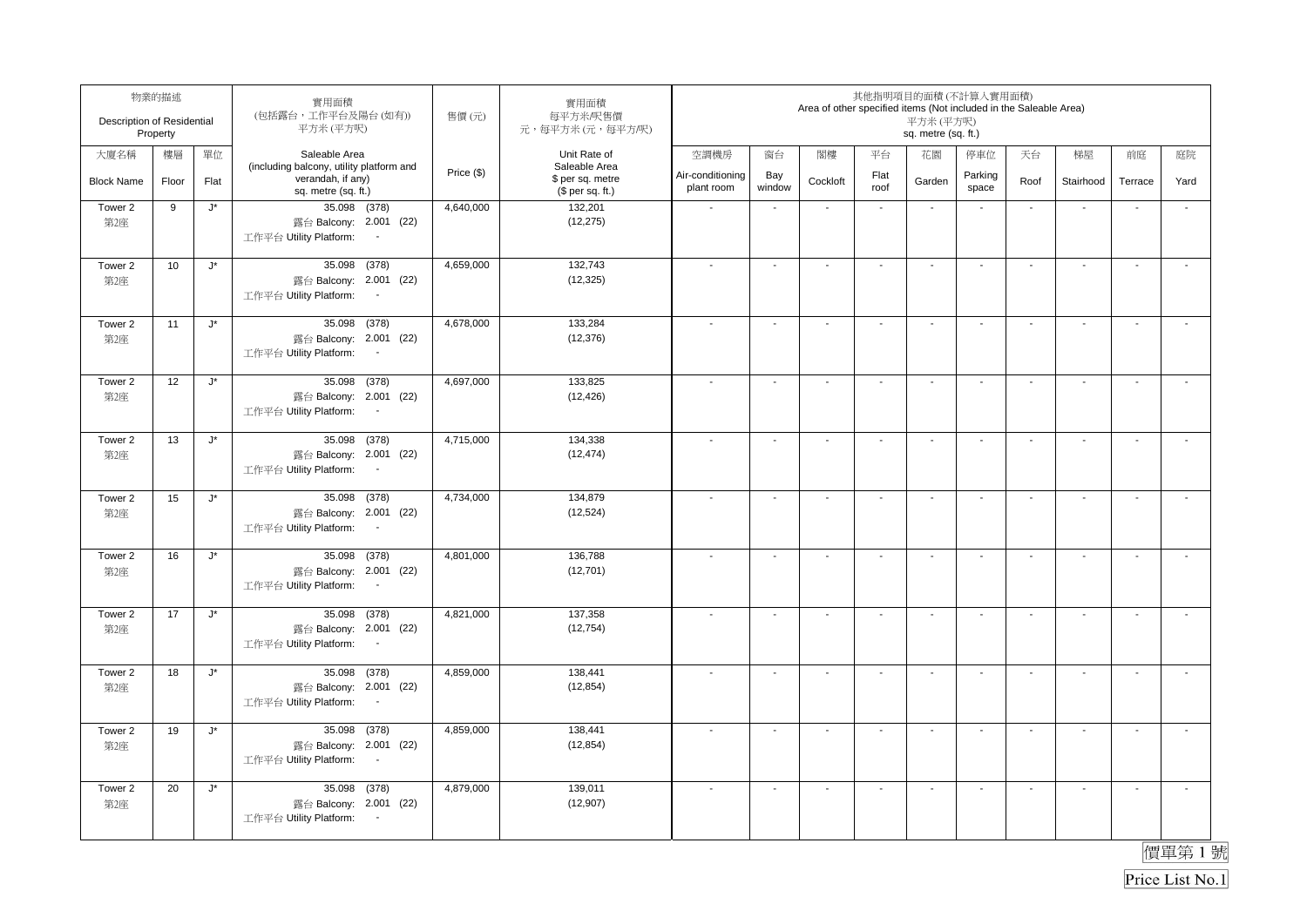| Description of Residential | 物業的描述<br>Property |                      | 實用面積<br>(包括露台,工作平台及陽台(如有))<br>平方米(平方呎)                                                          | 售價(元)      | 實用面積<br>每平方米/呎售價<br>元,每平方米(元,每平方/呎)                   |                                |                          | Area of other specified items (Not included in the Saleable Area) |                          | 其他指明項目的面積(不計算入實用面積)<br>平方米(平方呎)<br>sq. metre (sq. ft.) |                          |                          |                |                          |                          |
|----------------------------|-------------------|----------------------|-------------------------------------------------------------------------------------------------|------------|-------------------------------------------------------|--------------------------------|--------------------------|-------------------------------------------------------------------|--------------------------|--------------------------------------------------------|--------------------------|--------------------------|----------------|--------------------------|--------------------------|
| 大廈名稱                       | 樓層                | 單位                   | Saleable Area                                                                                   |            | Unit Rate of                                          | 空調機房                           | 窗台                       | 閣樓                                                                | 平台                       | 花園                                                     | 停車位                      | 天台                       | 梯屋             | 前庭                       | 庭院                       |
| <b>Block Name</b>          | Floor             | Flat                 | (including balcony, utility platform and<br>verandah, if any)<br>sq. metre (sq. ft.)            | Price (\$) | Saleable Area<br>\$ per sq. metre<br>$$$ per sq. ft.) | Air-conditioning<br>plant room | Bay<br>window            | Cockloft                                                          | Flat<br>roof             | Garden                                                 | Parking<br>space         | Roof                     | Stairhood      | Terrace                  | Yard                     |
| Tower 2<br>第2座             | 21                | $\mathsf{J}^{\star}$ | $35.098$ (378)<br>露台 Balcony: 2.001 (22)<br>工作平台 Utility Platform:                              | 4,899,000  | 139,581<br>(12,960)                                   |                                | $\blacksquare$           | $\overline{\phantom{a}}$                                          | $\blacksquare$           | $\blacksquare$                                         |                          | $\blacksquare$           | $\blacksquare$ |                          | $\blacksquare$           |
| Tower 2<br>第2座             | 22                | $\mathsf{J}^\star$   | (378)<br>35.098<br>露台 Balcony: 2.001 (22)<br>工作平台 Utility Platform:<br>$\sim$                   | 4,918,000  | 140,122<br>(13,011)                                   |                                | $\overline{\phantom{a}}$ | $\overline{a}$                                                    |                          | $\blacksquare$                                         |                          | $\blacksquare$           | $\mathbf{r}$   | $\sim$                   | $\sim$                   |
| Tower 2<br>第2座             | 23                | $\mathsf{J}^\star$   | (378)<br>35.098<br>露台 Balcony: 2.001 (22)<br>工作平台 Utility Platform:<br>$\overline{\phantom{a}}$ | 4,938,000  | 140,692<br>(13,063)                                   |                                | $\blacksquare$           | $\overline{\phantom{a}}$                                          | $\overline{\phantom{a}}$ | $\blacksquare$                                         |                          | $\blacksquare$           | $\sim$         | $\blacksquare$           | $\sim$                   |
| Tower 2<br>第2座             | 25                | $\mathsf{J}^\star$   | 35.098 (378)<br>露台 Balcony: 2.001 (22)<br>工作平台 Utility Platform:<br>$\sim$                      | 4,958,000  | 141,262<br>(13, 116)                                  |                                | $\ddot{\phantom{a}}$     | $\sim$                                                            | $\mathbf{r}$             | $\ddot{\phantom{a}}$                                   | $\mathbf{r}$             | $\sim$                   | $\mathbf{r}$   | $\overline{\phantom{a}}$ | $\mathcal{L}$            |
| Tower 2<br>第2座             | 27                | $J^*$                | 35.098 (378)<br>露台 Balcony: 2.001 (22)<br>工作平台 Utility Platform:<br>$\sim$                      | 4,997,000  | 142,373<br>(13, 220)                                  | $\overline{\phantom{a}}$       | $\overline{\phantom{a}}$ | $\overline{\phantom{a}}$                                          | $\sim$                   | $\overline{\phantom{a}}$                               | $\blacksquare$           | $\overline{\phantom{a}}$ | $\sim$         | $\blacksquare$           | $\sim$                   |
| Tower 2<br>第2座             | 28                | $\mathsf{J}^\star$   | 35.098 (378)<br>露台 Balcony: 2.001 (22)<br>工作平台 Utility Platform:<br>$\sim$                      | 5,038,000  | 143,541<br>(13, 328)                                  |                                | $\sim$                   | $\blacksquare$                                                    | $\mathbf{r}$             | $\sim$                                                 | $\mathbf{r}$             | $\sim$                   | $\sim$         | L.                       | $\overline{\phantom{a}}$ |
| Tower 2<br>第2座             | 29                | $\mathsf{J}^\star$   | 35.098 (378)<br>露台 Balcony: 2.001 (22)<br>工作平台 Utility Platform:<br>$\sim$                      | 5,038,000  | 143,541<br>(13, 328)                                  | $\overline{\phantom{a}}$       | $\ddot{\phantom{a}}$     | $\ddot{\phantom{a}}$                                              | $\overline{a}$           | $\sim$                                                 | $\mathbf{r}$             | $\sim$                   | $\sim$         | $\overline{\phantom{a}}$ | $\mathcal{L}$            |
| Tower 2<br>第2座             | 30                | J*                   | 35.098<br>(378)<br>露台 Balcony: 2.001 (22)<br>工作平台 Utility Platform:<br>$\sim$                   | 5,057,000  | 144,082<br>(13, 378)                                  |                                | $\blacksquare$           | $\blacksquare$                                                    | $\blacksquare$           | $\blacksquare$                                         | $\blacksquare$           | $\blacksquare$           | $\blacksquare$ | $\blacksquare$           | $\overline{\phantom{a}}$ |
| Tower 2<br>第2座             | 31                | $\mathsf{J}^\star$   | 35.098 (378)<br>露台 Balcony: 2.001 (22)<br>工作平台 Utility Platform:<br>$\sim$                      | 5,078,000  | 144,681<br>(13, 434)                                  | $\overline{\phantom{a}}$       | $\sim$                   | $\blacksquare$                                                    | $\blacksquare$           | $\sim$                                                 | $\overline{\phantom{a}}$ | $\blacksquare$           | $\mathbf{r}$   | $\blacksquare$           | $\tilde{\phantom{a}}$    |
| Tower 2<br>第2座             | 32                | $\mathsf{J}^\star$   | (378)<br>35.098<br>露台 Balcony: 2.001 (22)<br>工作平台 Utility Platform:<br>$\overline{\phantom{a}}$ | 5,098,000  | 145,250<br>(13, 487)                                  |                                | $\sim$                   | $\overline{\phantom{a}}$                                          | $\mathbf{r}$             | $\overline{\phantom{a}}$                               | $\sim$                   | $\overline{\phantom{a}}$ | $\sim$         | $\sim$                   | $\overline{\phantom{a}}$ |
| Tower 2<br>第2座             | 33                | $\mathsf{J}^{\star}$ | (378)<br>35.098<br>露台 Balcony: 2.001 (22)<br>工作平台 Utility Platform:<br>$\sim$                   | 5,119,000  | 145,849<br>(13, 542)                                  |                                | $\blacksquare$           | $\overline{\phantom{a}}$                                          | $\overline{\phantom{a}}$ | $\blacksquare$                                         | $\overline{\phantom{a}}$ | $\blacksquare$           | $\blacksquare$ | $\blacksquare$           | $\overline{\phantom{a}}$ |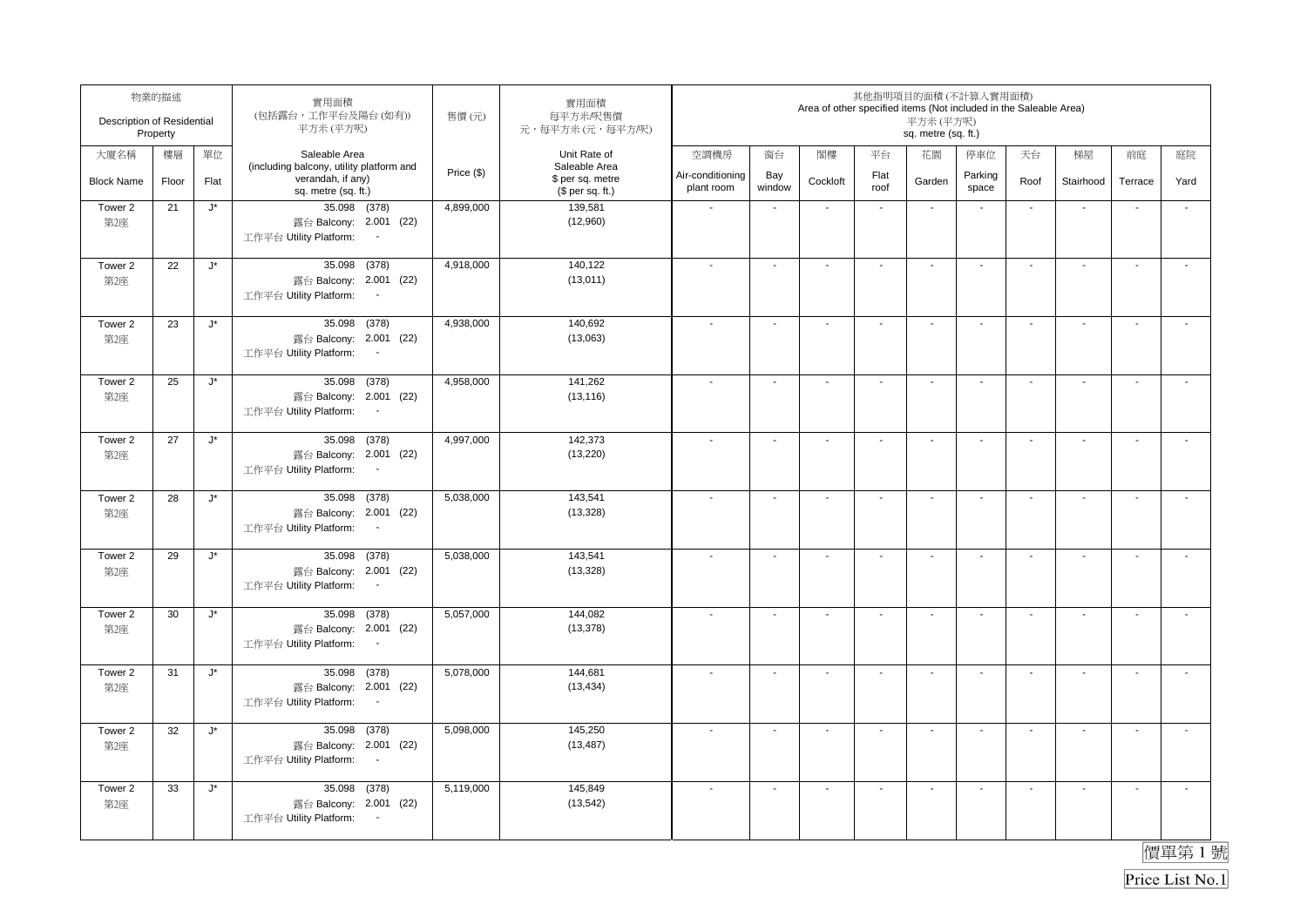|                   | 物業的描述<br>Description of Residential<br>Property |          | 實用面積<br>(包括露台,工作平台及陽台(如有))<br>平方米(平方呎)                    | 售價(元)      | 實用面積<br>每平方米/呎售價<br>元,每平方米(元,每平方/呎)  | 其他指明項目的面積(不計算入實用面積)<br>Area of other specified items (Not included in the Saleable Area)<br>平方米 (平方呎)<br>sq. metre (sq. ft.) |                          |          |              |                          |                  |      |                          |         |      |
|-------------------|-------------------------------------------------|----------|-----------------------------------------------------------|------------|--------------------------------------|------------------------------------------------------------------------------------------------------------------------------|--------------------------|----------|--------------|--------------------------|------------------|------|--------------------------|---------|------|
| 大廈名稱              | 樓層                                              | 單位       | Saleable Area<br>(including balcony, utility platform and |            | Unit Rate of<br>Saleable Area        | 空調機房                                                                                                                         | 窗台                       | 閣樓       | 平台           | 花園                       | 停車位              | 天台   | 梯屋                       | 前庭      | 庭院   |
| <b>Block Name</b> | Floor                                           | Flat     | verandah, if any)<br>sq. metre (sq. ft.)                  | Price (\$) | \$ per sq. metre<br>$$$ per sq. ft.) | Air-conditioning<br>plant room                                                                                               | Bay<br>window            | Cockloft | Flat<br>roof | Garden                   | Parking<br>space | Roof | Stairhood                | Terrace | Yard |
| Tower 2           | 35                                              | $1\star$ | 35.098 (378)                                              | 5,139,000  | 146.419                              |                                                                                                                              | $\sim$                   |          | $\sim$       | . .                      | -                |      | . .                      | ۰.      |      |
| 第2座               |                                                 |          | 露台 Balcony: 2.001 (22)                                    |            | (13, 595)                            |                                                                                                                              |                          |          |              |                          |                  |      |                          |         |      |
|                   |                                                 |          | 工作平台 Utility Platform:<br>$\sim$                          |            |                                      |                                                                                                                              |                          |          |              |                          |                  |      |                          |         |      |
| Tower 2           | 36                                              | $1*$     | 35.098 (378)                                              | 5,160,000  | 147,017                              |                                                                                                                              | $\overline{\phantom{a}}$ |          |              | $\overline{\phantom{a}}$ |                  |      | $\overline{\phantom{a}}$ |         |      |
| 第2座               |                                                 |          | 露台 Balcony: 2.001 (22)                                    |            | (13,651)                             |                                                                                                                              |                          |          |              |                          |                  |      |                          |         |      |
|                   |                                                 |          | 工作平台 Utility Platform:<br>$\overline{\phantom{a}}$        |            |                                      |                                                                                                                              |                          |          |              |                          |                  |      |                          |         |      |

備註Remark:

住宅物業的實用面積每平方米售價是由該物業的售價除以該物業上述按平方米的實用面積計算得出的。住宅物業的實用面積每平方呎售價是由該物業的售價除以該物業上述按平方呎的實用面積計算得出的。

Unit Rate of Saleable Area (in sq. metre) of a residential property is calculated by dividing the Price of that property by the Saleable Area (in sq. metre) of that property specified above. Unit Rate of Saleable Area (in by the Saleable Area (in sq. ft.) of that property specified above.

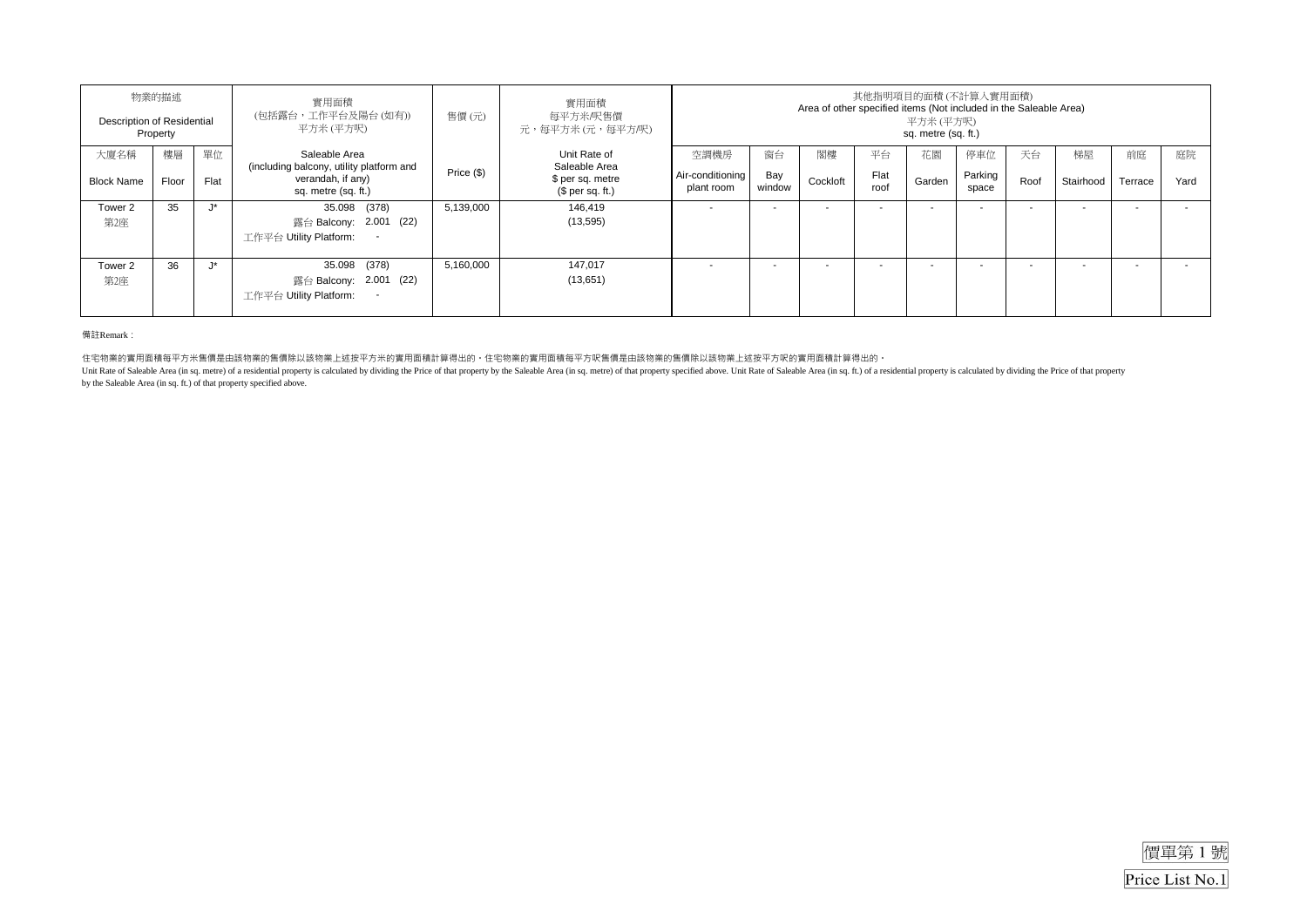

### 第三部份:其他資料 **Part 3 : Other Information**

#### (1) 準買家應參閱發展項目的售樓說明書,以了解該項目的資料。

Prospective purchasers are advised to refer to the sales brochure for the development for information on the development.

#### (2) 根據《一手住宅物業銷售條例》第 52(1)條及第 53(2)及(3)條,-

According to sections 52(1) and 53(2) and (3) of the Residential Properties (First-hand Sales) Ordinance,-

在某人就指明住宅物業與擁有人訂立臨時買賣合約時,該人須向擁有人支付售價的 5%的臨時訂金。 A preliminary deposit of 5% of the purchase price is payable by a person to the owner on entering into a preliminary agreement for sale and purchase in respect of the specified residential property with the owner.

#### 第 52(1)條/Section 52(1)

如某人於某日期訂立臨時買賣合約,並於該日期後的 5 個工作日內,就有關住宅物業簽立買賣合約,則擁有人必須在該日期後的 8 個工作日内,簽立該買賣合約。 If a person executes an agreement for sale and purchase in respect of the residential property within 5 working days after the date on which the person enters into the preliminary agreement for sale and purchase, the owner must execute the agreement for sale and purchase within 8 working days after that date.

如某人於某日期訂立臨時買賣合約時,但沒有於該日期後的 5 個工作日內,就有關指明住宅物業簽立買賣合約,則-(i)該臨時合約即告終止;(ii) 有關的臨時訂金即予沒收;及(iii)擁有人不得就該人沒有 簽立買賣合約而針對該人提出進一步申索。

#### 第 53(2)條/Section 53(2)

If a person does not execute an agreement for sale and purchase in respect of the residential property within 5 working days after the date on which the person enters into the preliminary agreement for sale and purchase – (i) the preliminary agreement is terminated; (ii) the preliminary deposit is forfeited; and (iii) the owner does not have any further claim against the person for the failure.

#### 第 53(3)條/Section 53(3)

#### (3) 實用面積及屬該住宅物業其他指明項目的面積是按《一手住宅物業銷售條例》 第 8 條及附表二第 2 部的計算得出的。

The saleable area and area of other specified items of the residential property are calculated in accordance with section 8 and Part 2 of Schedule 2 to the Residential Properties (First-hand Sales) Ordinance.

(4) (i) 支付條款 Terms of Payment

#### 建築期付款計劃 **Stage Payment Method**

- (1) 相等於售價 5%之臨時訂金(「臨時訂金」)於買方簽署臨時買賣合約時繳付。買方須於簽署臨時買賣合約日期後的 5 個工作天內簽署買賣合約。 A preliminary deposit equivalent to 5% of purchase price ("Preliminary Deposit'') shall be paid upon signing of the Preliminary Agreement for Sale and Purchase. The Agreement for Sale and Purchase shall be signed by the Purchaser within 5 working days after the date of signing of the Preliminary Agreement for Sale and Purchase.
- (2) 售價 5%之部份售價於買方簽署買賣合約時繳付。

5% of purchase price being part payment of purchase price shall be paid upon signing of the Agreement for Sale and Purchase.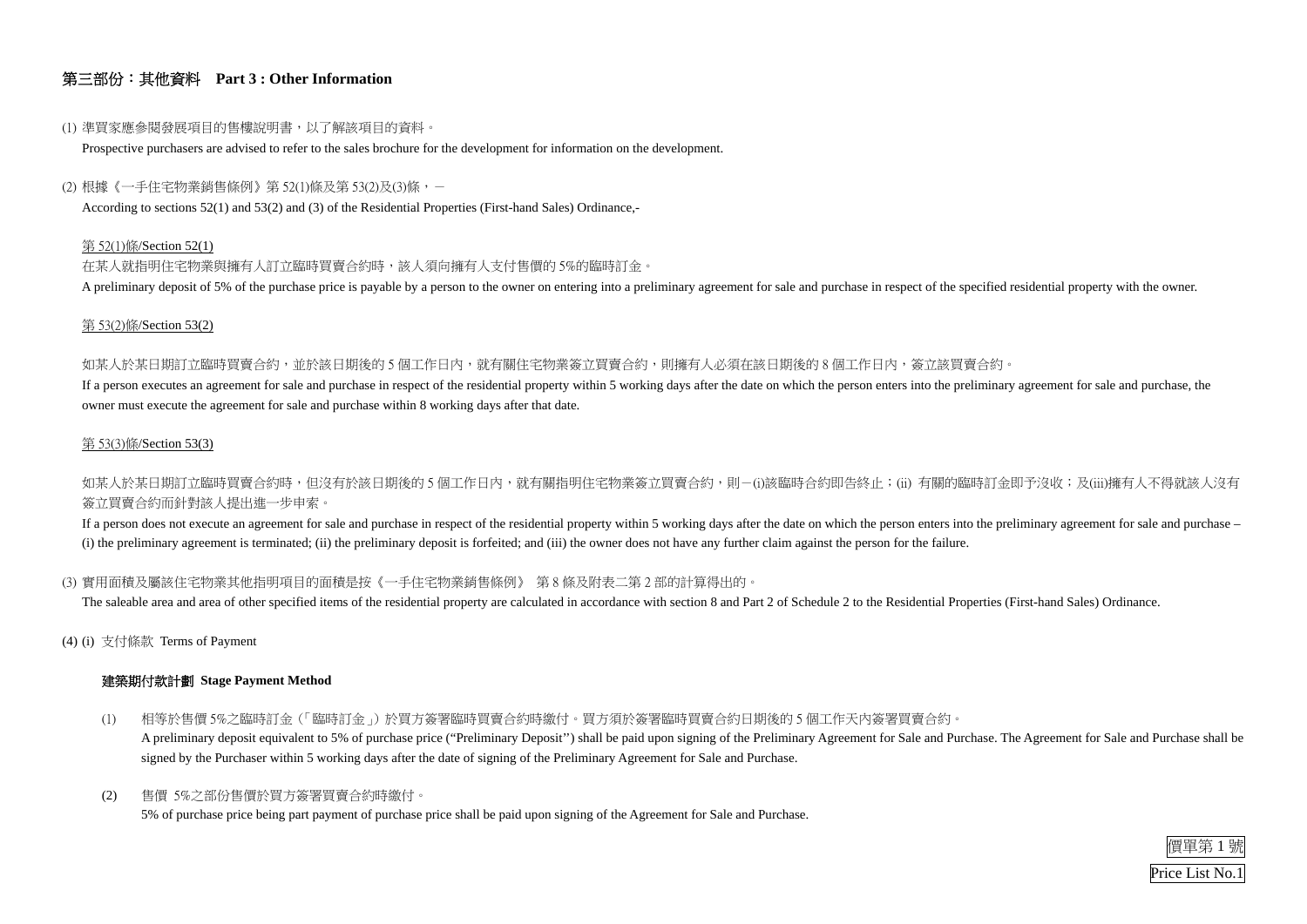

#### 無 NIL.

- (3) 售價 90%之售價餘款於完成交易時(即賣方就其有能力將本物業有效地轉讓予買方一事向買方發出通知的日期後的十四天內)付清。 90% of purchase price being balance of purchase price shall be paid on completion (i.e. within 14 days after the date of the Vendor's notification to the Purchaser that the Vendor is in a position validly to assign the Property to the Purchaser).
- (4) 買方必須以香港銀行本票或有香港銀行書面保付的支票支付上述各段規定的臨時訂金、部份售價及售價餘款。用以支付臨時訂金之本票或支票抬頭人為「的近律師行」。 The Preliminary Deposit, part payment of purchase price and balance of purchase price as provided in the above paragraphs shall be paid by the Purchaser by way of cashier order(s) issued by a licensed bank in Hong Kong or cheque(s) certified good for payment by a licensed bank in Hong Kong. The cashier order(s) or cheque(s) for payment of the Preliminary Deposit should be drawn in favour of "Deacons".
- (4) (ii) 售價獲得折扣的基礎 The basis on which any discount on the price is available

「款項」是指一筆相等於支付該款項時有關的「首次置業單位」(定義見該第(41)條特別條款)的十足市值的某個比例的款項,該支付款項時的十足市值是由賣方評定,而該比例則相等於 有關的「首次置業單位」的「首次轉讓契約」(定義見該第(41)條特別條款)內所命名的業主於轉讓時未有付足該「首次置業單位」在「首次轉讓契約」內所註明的十足市值的數目佔該註 明的十足市值的比例。

請注意 : 於本價單第二部份內所列之指明住宅物業是供出售予參與賣方的「港人首次置業先導項目」而又符合購買資格的申請者。符合購買資格的一人申請者(定義見賣方的「港人首次置業先導項 目」申請須知)申請者只可購買於本價單第二部份內附有\*標誌之指明住宅物業。於本價單第二部份內所列之指明住宅物業是在受制於發展項目的批地文件的第(41)條特別條款所述的出售 限制(包括但不限於支付該「款項」(定義見下))的情況下出售。

Note : The specified residential properties set out in Part 2 of this price list are for sale to eligible applicants under the Vendor's Starter Homes Pilot Project for Hong Kong Residents. One-Person Applicants (as defined in the Application Guide of the Vendor's Starter Homes Pilot Project for Hong Kong Residents) who are eligible to purchase under the Vendor's Starter Homes Pilot Project for Hong Kong Residents can only purchase specified residential properties marked with \* sign in Part 2 of this price list. The specified residential properties set out in Part 2 of this price list are sold subject to the restrictions of sale in Special Condition No.(41) of the Land Grant of the development (including but not limited to payment of the "Amount" (as defined below)).

 "Amount" means an amount equal to that proportion of the full market value as assessed by the Vendor of the relevant Starter Home Unit (as defined in the said Special Condition No.(41)) at the time of payment thereof which is the same proportion of the full market value as specified in the First Assignment (as defined in the said Special Condition No.(41)) of the Starter Home Unit which was not paid by the owner named in the First Assignment at the time of the assignment to him.

#### (4) (iii) 可就購買該項目中的指明住宅物業而連帶獲得的任何贈品、財務優惠或利益

Any gift, or any financial advantage or benefit, to be made available in connection with the purchase of a specified residential property in the development

# 無

NIL

#### (4) (iv) 誰人負責支付買賣該項目中的指明住宅物業的有關律師費及印花稅

Who is liable to pay the solicitors' fees and stamp duty in connection with the sale and purchase of a specified residential property in the development